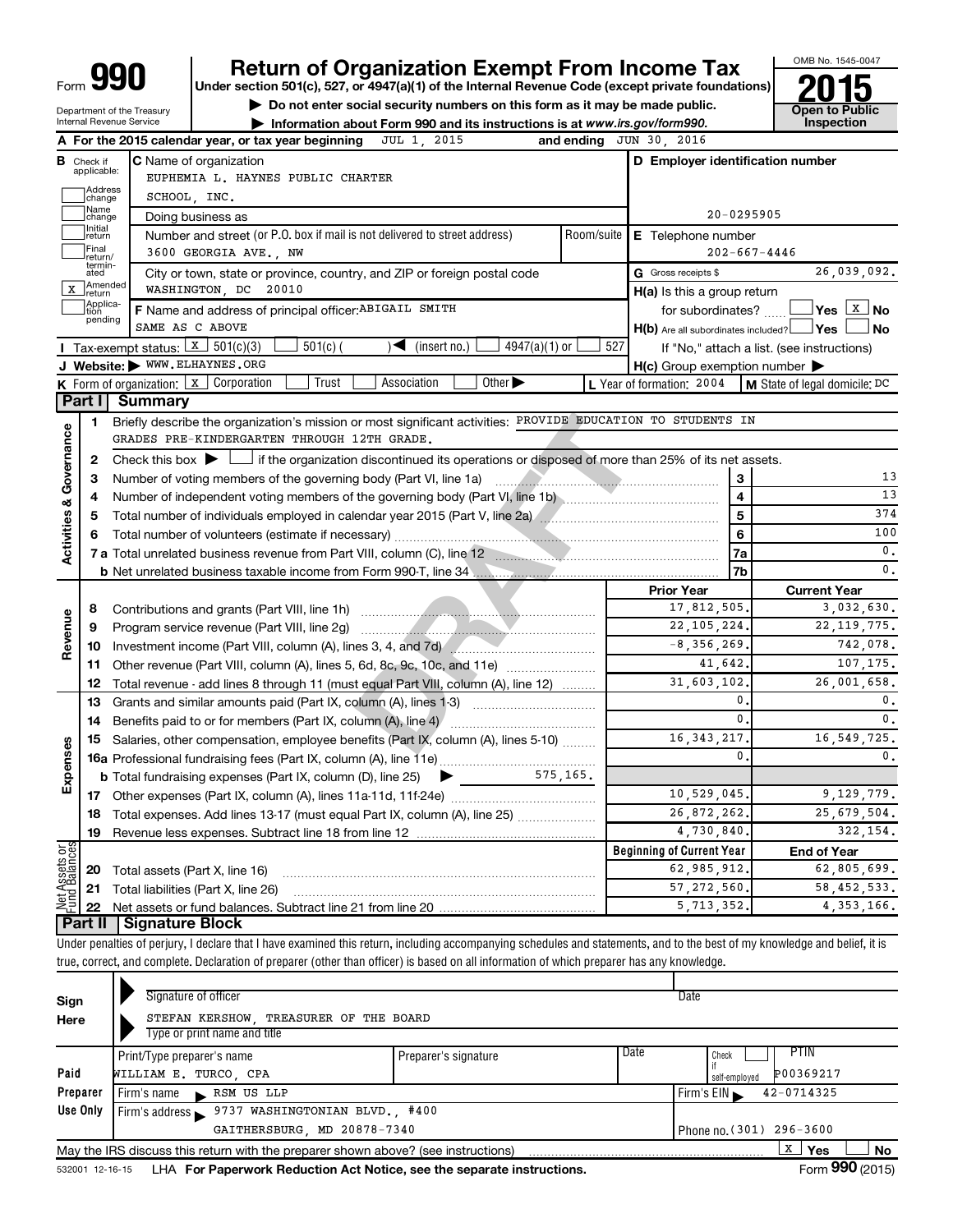|              | SCHOOL, INC.<br>Form 990 (2015)                                                                                                                                                                                                                                                                                                             |                                      |                               | 20-0295905 | Page 2                                |
|--------------|---------------------------------------------------------------------------------------------------------------------------------------------------------------------------------------------------------------------------------------------------------------------------------------------------------------------------------------------|--------------------------------------|-------------------------------|------------|---------------------------------------|
|              | Part III   Statement of Program Service Accomplishments                                                                                                                                                                                                                                                                                     |                                      |                               |            |                                       |
|              |                                                                                                                                                                                                                                                                                                                                             |                                      |                               |            |                                       |
| 1            | Briefly describe the organization's mission:                                                                                                                                                                                                                                                                                                |                                      |                               |            |                                       |
|              | E.L. HAYNES IS A CENTER OF EXCELLENCE, DRIVEN BY OUR MISSION: EVERY                                                                                                                                                                                                                                                                         |                                      |                               |            |                                       |
|              | E.L. HAYNES STUDENT OF EVERY RACE, SOCIOECONOMIC STATUS AND HOME                                                                                                                                                                                                                                                                            |                                      |                               |            |                                       |
|              | LANGUAGE WILL REACH HIGH LEVELS OF ACADEMIC ACHIEVEMENT AND BE                                                                                                                                                                                                                                                                              |                                      |                               |            |                                       |
|              | PREPARED TO SUCCEED AT THE COLLEGE OF HIS OR HER CHOICE.                                                                                                                                                                                                                                                                                    |                                      |                               |            |                                       |
| $\mathbf{2}$ | Did the organization undertake any significant program services during the year which were not listed on                                                                                                                                                                                                                                    |                                      |                               |            | $\sqrt{}$ Yes $\sqrt{X}$ No           |
| 3            | If "Yes," describe these new services on Schedule O.<br>Did the organization cease conducting, or make significant changes in how it conducts, any program services?                                                                                                                                                                        |                                      |                               |            | $\exists$ Yes $\boxed{\texttt{x}}$ No |
|              | If "Yes," describe these changes on Schedule O.                                                                                                                                                                                                                                                                                             |                                      |                               |            |                                       |
| 4            | Describe the organization's program service accomplishments for each of its three largest program services, as measured by expenses.<br>Section 501(c)(3) and 501(c)(4) organizations are required to report the amount of grants and allocations to others, the total expenses, and<br>revenue, if any, for each program service reported. |                                      |                               |            |                                       |
| 4a           | $\left(\text{Code:}\right)$ $\left(\text{Expenses $}\right)$                                                                                                                                                                                                                                                                                | 24, 144, 503. including grants of \$ | $($ Revenue \$ 22, 119, 775.) |            |                                       |
|              | ESTABLISHED A PUBLIC CHARTER SCHOOL IN THE DISTRICT OF COLUMBIA WITH                                                                                                                                                                                                                                                                        |                                      |                               |            |                                       |
|              | PROJECT-BASED INSTRUCTION ENHANCED MATH AND SCIENCE AND A NURTURING                                                                                                                                                                                                                                                                         |                                      |                               |            |                                       |
|              | ENVIRONMENT FOR MORE THAN 900 STUDENTS AND FAMILIES FROM PRE-K THROUGH                                                                                                                                                                                                                                                                      |                                      |                               |            |                                       |
|              | 10TH GRADES AND WILL GROW TO SERVE 1,100 STUDENTS IN GRADES PRE-K                                                                                                                                                                                                                                                                           |                                      |                               |            |                                       |
|              | THROUGH 12TH.                                                                                                                                                                                                                                                                                                                               |                                      |                               |            |                                       |
|              |                                                                                                                                                                                                                                                                                                                                             |                                      |                               |            |                                       |
|              |                                                                                                                                                                                                                                                                                                                                             |                                      |                               |            |                                       |
|              |                                                                                                                                                                                                                                                                                                                                             |                                      |                               |            |                                       |
|              |                                                                                                                                                                                                                                                                                                                                             |                                      |                               |            |                                       |
|              |                                                                                                                                                                                                                                                                                                                                             |                                      |                               |            |                                       |
|              |                                                                                                                                                                                                                                                                                                                                             |                                      |                               |            |                                       |
|              |                                                                                                                                                                                                                                                                                                                                             |                                      |                               |            |                                       |
| 4b           | (Code: ) (Expenses \$                                                                                                                                                                                                                                                                                                                       | including grants of \$               |                               |            |                                       |
|              |                                                                                                                                                                                                                                                                                                                                             |                                      |                               |            |                                       |
|              |                                                                                                                                                                                                                                                                                                                                             |                                      |                               |            |                                       |
|              |                                                                                                                                                                                                                                                                                                                                             |                                      |                               |            |                                       |
|              |                                                                                                                                                                                                                                                                                                                                             |                                      |                               |            |                                       |
|              |                                                                                                                                                                                                                                                                                                                                             |                                      |                               |            |                                       |
|              |                                                                                                                                                                                                                                                                                                                                             |                                      |                               |            |                                       |
|              |                                                                                                                                                                                                                                                                                                                                             |                                      |                               |            |                                       |
|              |                                                                                                                                                                                                                                                                                                                                             |                                      |                               |            |                                       |
|              |                                                                                                                                                                                                                                                                                                                                             |                                      |                               |            |                                       |
|              |                                                                                                                                                                                                                                                                                                                                             |                                      |                               |            |                                       |
|              |                                                                                                                                                                                                                                                                                                                                             |                                      |                               |            |                                       |
|              |                                                                                                                                                                                                                                                                                                                                             |                                      |                               |            |                                       |
|              |                                                                                                                                                                                                                                                                                                                                             |                                      |                               |            |                                       |
| 4c           | ) (Expenses \$                                                                                                                                                                                                                                                                                                                              | including grants of \$               |                               |            |                                       |
|              |                                                                                                                                                                                                                                                                                                                                             |                                      | ) (Revenue \$                 |            |                                       |
|              |                                                                                                                                                                                                                                                                                                                                             |                                      |                               |            |                                       |
|              |                                                                                                                                                                                                                                                                                                                                             |                                      |                               |            |                                       |
|              |                                                                                                                                                                                                                                                                                                                                             |                                      |                               |            |                                       |
|              |                                                                                                                                                                                                                                                                                                                                             |                                      |                               |            |                                       |
|              |                                                                                                                                                                                                                                                                                                                                             |                                      |                               |            |                                       |
|              |                                                                                                                                                                                                                                                                                                                                             |                                      |                               |            |                                       |
|              |                                                                                                                                                                                                                                                                                                                                             |                                      |                               |            |                                       |
|              |                                                                                                                                                                                                                                                                                                                                             |                                      |                               |            |                                       |
|              |                                                                                                                                                                                                                                                                                                                                             |                                      |                               |            |                                       |
|              |                                                                                                                                                                                                                                                                                                                                             |                                      |                               |            |                                       |
|              |                                                                                                                                                                                                                                                                                                                                             |                                      |                               |            |                                       |
|              | 4d Other program services (Describe in Schedule O.)                                                                                                                                                                                                                                                                                         |                                      |                               |            |                                       |
|              | (Expenses \$                                                                                                                                                                                                                                                                                                                                |                                      | Revenue \$                    |            |                                       |
|              | including grants of \$                                                                                                                                                                                                                                                                                                                      | 24, 144, 503.                        |                               |            |                                       |
|              | 4e Total program service expenses >                                                                                                                                                                                                                                                                                                         |                                      |                               |            | Form 990 (2015)                       |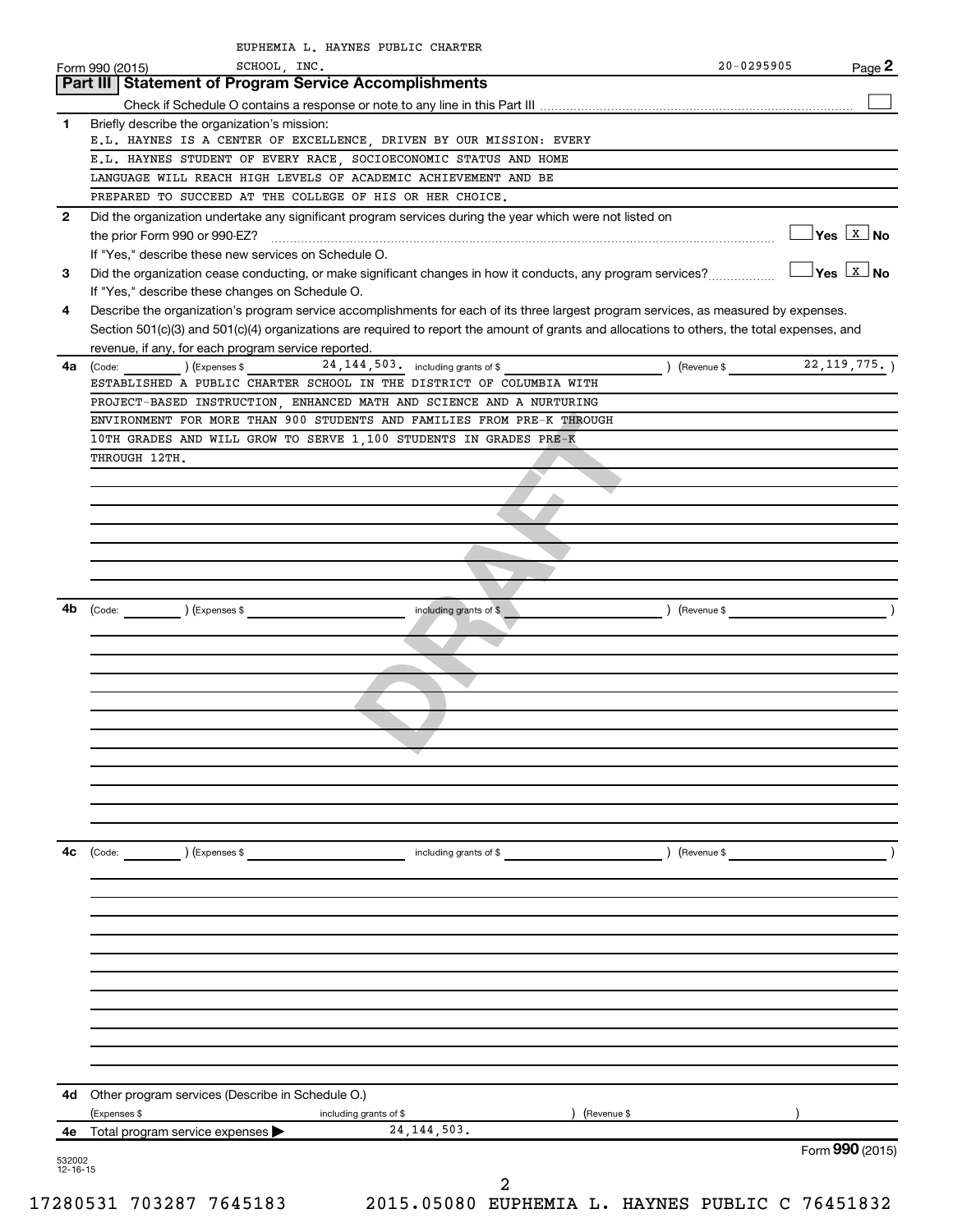| <b>Part IV   Checklist of Required Schedules</b><br>Yes<br>No<br>Is the organization described in section 501(c)(3) or 4947(a)(1) (other than a private foundation)?<br>1<br>х<br>1<br>Is the organization required to complete Schedule B, Schedule of Contributors? [11] The organization required to complete Schedule B, Schedule of Contributors?<br>x<br>$\mathbf{2}$<br>2<br>Did the organization engage in direct or indirect political campaign activities on behalf of or in opposition to candidates for<br>З<br>x<br>3<br>Section 501(c)(3) organizations. Did the organization engage in lobbying activities, or have a section 501(h) election in effect<br>4<br>x<br>4<br>Is the organization a section 501(c)(4), 501(c)(5), or 501(c)(6) organization that receives membership dues, assessments, or<br>5<br>5<br>х<br>Did the organization maintain any donor advised funds or any similar funds or accounts for which donors have the right to<br>6<br>provide advice on the distribution or investment of amounts in such funds or accounts? If "Yes," complete Schedule D, Part I<br>х<br>6<br>Did the organization receive or hold a conservation easement, including easements to preserve open space,<br>7<br>$\overline{7}$<br>x<br>Did the organization maintain collections of works of art, historical treasures, or other similar assets? If "Yes," complete<br>8<br>x<br>Schedule D, Part III <b>Process Construction Construction Construction</b> Construction Construction Construction Construction Construction Construction Construction Construction Construction Construction Construction Construct<br>8<br>Did the organization report an amount in Part X, line 21, for escrow or custodial account liability, serve as a custodian for<br>9<br>amounts not listed in Part X; or provide credit counseling, debt management, credit repair, or debt negotiation services?<br>x<br>If "Yes," complete Schedule D, Part IV<br>9<br>Did the organization, directly or through a related organization, hold assets in temporarily restricted endowments, permanent<br>10<br>x<br>10<br>If the organization's answer to any of the following questions is "Yes," then complete Schedule D, Parts VI, VII, VIII, IX, or X<br>11<br>as applicable.<br>a Did the organization report an amount for land, buildings, and equipment in Part X, line 10? If "Yes," complete Schedule D,<br>х<br>Part VI<br>11a<br><b>b</b> Did the organization report an amount for investments - other securities in Part X, line 12 that is 5% or more of its total<br>x<br>assets reported in Part X, line 16? If "Yes," complete Schedule D, Part VII [[[[[[[[[[[[[[[[[[[[[[[[[[[[[[[[[<br>11b<br>c Did the organization report an amount for investments - program related in Part X, line 13 that is 5% or more of its total<br>x<br>assets reported in Part X, line 16? If "Yes," complete Schedule D, Part VIII Manual Communication contracts an<br>11c<br>d Did the organization report an amount for other assets in Part X, line 15 that is 5% or more of its total assets reported in<br>Part X, line 16? If "Yes," complete Schedule D, Part IX [19] D. The Manuscritt Communication of the Schedule D, Part IX [19] D. The Manuscritt Communication of the Schedule D, Part IX [19] D. The Manuscritt Communication o<br>x<br>11d<br>x<br>11e<br>f Did the organization's separate or consolidated financial statements for the tax year include a footnote that addresses<br>the organization's liability for uncertain tax positions under FIN 48 (ASC 740)? If "Yes," complete Schedule D, Part X<br>х<br>11f<br>12a Did the organization obtain separate, independent audited financial statements for the tax year? If "Yes," complete<br>X<br>Schedule D, Parts XI and XII<br>12a<br><b>b</b> Was the organization included in consolidated, independent audited financial statements for the tax year?<br>If "Yes," and if the organization answered "No" to line 12a, then completing Schedule D, Parts XI and XII is optional <i></i><br>х<br>12b<br>X<br>13<br>13<br>x<br>14a<br><b>b</b> Did the organization have aggregate revenues or expenses of more than \$10,000 from grantmaking, fundraising, business,<br>investment, and program service activities outside the United States, or aggregate foreign investments valued at \$100,000<br>X<br>14b<br>Did the organization report on Part IX, column (A), line 3, more than \$5,000 of grants or other assistance to or for any<br>15<br>X<br>15<br>Did the organization report on Part IX, column (A), line 3, more than \$5,000 of aggregate grants or other assistance to<br>16<br>X<br>16<br>Did the organization report a total of more than \$15,000 of expenses for professional fundraising services on Part IX,<br>17<br>x<br>17<br>Did the organization report more than \$15,000 total of fundraising event gross income and contributions on Part VIII, lines<br>18<br>х<br>18<br>Did the organization report more than \$15,000 of gross income from gaming activities on Part VIII, line 9a? If "Yes,"<br>19<br>х<br>19<br>Form 990 (2015) | 20-0295905<br>SCHOOL INC.<br>Form 990 (2015) |  | Page 3 |
|-----------------------------------------------------------------------------------------------------------------------------------------------------------------------------------------------------------------------------------------------------------------------------------------------------------------------------------------------------------------------------------------------------------------------------------------------------------------------------------------------------------------------------------------------------------------------------------------------------------------------------------------------------------------------------------------------------------------------------------------------------------------------------------------------------------------------------------------------------------------------------------------------------------------------------------------------------------------------------------------------------------------------------------------------------------------------------------------------------------------------------------------------------------------------------------------------------------------------------------------------------------------------------------------------------------------------------------------------------------------------------------------------------------------------------------------------------------------------------------------------------------------------------------------------------------------------------------------------------------------------------------------------------------------------------------------------------------------------------------------------------------------------------------------------------------------------------------------------------------------------------------------------------------------------------------------------------------------------------------------------------------------------------------------------------------------------------------------------------------------------------------------------------------------------------------------------------------------------------------------------------------------------------------------------------------------------------------------------------------------------------------------------------------------------------------------------------------------------------------------------------------------------------------------------------------------------------------------------------------------------------------------------------------------------------------------------------------------------------------------------------------------------------------------------------------------------------------------------------------------------------------------------------------------------------------------------------------------------------------------------------------------------------------------------------------------------------------------------------------------------------------------------------------------------------------------------------------------------------------------------------------------------------------------------------------------------------------------------------------------------------------------------------------------------------------------------------------------------------------------------------------------------------------------------------------------------------------------------------------------------------------------------------------------------------------------------------------------------------------------------------------------------------------------------------------------------------------------------------------------------------------------------------------------------------------------------------------------------------------------------------------------------------------------------------------------------------------------------------------------------------------------------------------------------------------------------------------------------------------------------------------------------------------------------------------------------------------------------------------------------------------------------------------------------------------------------------------------------------------------------------------------------------------------------------------------------------------------------------------------------------------------------------------------------------------------------------------------------------------------------------------------------------------------------------------------------------------------------------------------------------------------------------------------------------------------------------------------------------------------------------------------------------------------------------------------------------------------------------------------------------------------------------------|----------------------------------------------|--|--------|
|                                                                                                                                                                                                                                                                                                                                                                                                                                                                                                                                                                                                                                                                                                                                                                                                                                                                                                                                                                                                                                                                                                                                                                                                                                                                                                                                                                                                                                                                                                                                                                                                                                                                                                                                                                                                                                                                                                                                                                                                                                                                                                                                                                                                                                                                                                                                                                                                                                                                                                                                                                                                                                                                                                                                                                                                                                                                                                                                                                                                                                                                                                                                                                                                                                                                                                                                                                                                                                                                                                                                                                                                                                                                                                                                                                                                                                                                                                                                                                                                                                                                                                                                                                                                                                                                                                                                                                                                                                                                                                                                                                                                                                                                                                                                                                                                                                                                                                                                                                                                                                                                                                                                                           |                                              |  |        |
|                                                                                                                                                                                                                                                                                                                                                                                                                                                                                                                                                                                                                                                                                                                                                                                                                                                                                                                                                                                                                                                                                                                                                                                                                                                                                                                                                                                                                                                                                                                                                                                                                                                                                                                                                                                                                                                                                                                                                                                                                                                                                                                                                                                                                                                                                                                                                                                                                                                                                                                                                                                                                                                                                                                                                                                                                                                                                                                                                                                                                                                                                                                                                                                                                                                                                                                                                                                                                                                                                                                                                                                                                                                                                                                                                                                                                                                                                                                                                                                                                                                                                                                                                                                                                                                                                                                                                                                                                                                                                                                                                                                                                                                                                                                                                                                                                                                                                                                                                                                                                                                                                                                                                           |                                              |  |        |
|                                                                                                                                                                                                                                                                                                                                                                                                                                                                                                                                                                                                                                                                                                                                                                                                                                                                                                                                                                                                                                                                                                                                                                                                                                                                                                                                                                                                                                                                                                                                                                                                                                                                                                                                                                                                                                                                                                                                                                                                                                                                                                                                                                                                                                                                                                                                                                                                                                                                                                                                                                                                                                                                                                                                                                                                                                                                                                                                                                                                                                                                                                                                                                                                                                                                                                                                                                                                                                                                                                                                                                                                                                                                                                                                                                                                                                                                                                                                                                                                                                                                                                                                                                                                                                                                                                                                                                                                                                                                                                                                                                                                                                                                                                                                                                                                                                                                                                                                                                                                                                                                                                                                                           |                                              |  |        |
|                                                                                                                                                                                                                                                                                                                                                                                                                                                                                                                                                                                                                                                                                                                                                                                                                                                                                                                                                                                                                                                                                                                                                                                                                                                                                                                                                                                                                                                                                                                                                                                                                                                                                                                                                                                                                                                                                                                                                                                                                                                                                                                                                                                                                                                                                                                                                                                                                                                                                                                                                                                                                                                                                                                                                                                                                                                                                                                                                                                                                                                                                                                                                                                                                                                                                                                                                                                                                                                                                                                                                                                                                                                                                                                                                                                                                                                                                                                                                                                                                                                                                                                                                                                                                                                                                                                                                                                                                                                                                                                                                                                                                                                                                                                                                                                                                                                                                                                                                                                                                                                                                                                                                           |                                              |  |        |
|                                                                                                                                                                                                                                                                                                                                                                                                                                                                                                                                                                                                                                                                                                                                                                                                                                                                                                                                                                                                                                                                                                                                                                                                                                                                                                                                                                                                                                                                                                                                                                                                                                                                                                                                                                                                                                                                                                                                                                                                                                                                                                                                                                                                                                                                                                                                                                                                                                                                                                                                                                                                                                                                                                                                                                                                                                                                                                                                                                                                                                                                                                                                                                                                                                                                                                                                                                                                                                                                                                                                                                                                                                                                                                                                                                                                                                                                                                                                                                                                                                                                                                                                                                                                                                                                                                                                                                                                                                                                                                                                                                                                                                                                                                                                                                                                                                                                                                                                                                                                                                                                                                                                                           |                                              |  |        |
|                                                                                                                                                                                                                                                                                                                                                                                                                                                                                                                                                                                                                                                                                                                                                                                                                                                                                                                                                                                                                                                                                                                                                                                                                                                                                                                                                                                                                                                                                                                                                                                                                                                                                                                                                                                                                                                                                                                                                                                                                                                                                                                                                                                                                                                                                                                                                                                                                                                                                                                                                                                                                                                                                                                                                                                                                                                                                                                                                                                                                                                                                                                                                                                                                                                                                                                                                                                                                                                                                                                                                                                                                                                                                                                                                                                                                                                                                                                                                                                                                                                                                                                                                                                                                                                                                                                                                                                                                                                                                                                                                                                                                                                                                                                                                                                                                                                                                                                                                                                                                                                                                                                                                           |                                              |  |        |
|                                                                                                                                                                                                                                                                                                                                                                                                                                                                                                                                                                                                                                                                                                                                                                                                                                                                                                                                                                                                                                                                                                                                                                                                                                                                                                                                                                                                                                                                                                                                                                                                                                                                                                                                                                                                                                                                                                                                                                                                                                                                                                                                                                                                                                                                                                                                                                                                                                                                                                                                                                                                                                                                                                                                                                                                                                                                                                                                                                                                                                                                                                                                                                                                                                                                                                                                                                                                                                                                                                                                                                                                                                                                                                                                                                                                                                                                                                                                                                                                                                                                                                                                                                                                                                                                                                                                                                                                                                                                                                                                                                                                                                                                                                                                                                                                                                                                                                                                                                                                                                                                                                                                                           |                                              |  |        |
|                                                                                                                                                                                                                                                                                                                                                                                                                                                                                                                                                                                                                                                                                                                                                                                                                                                                                                                                                                                                                                                                                                                                                                                                                                                                                                                                                                                                                                                                                                                                                                                                                                                                                                                                                                                                                                                                                                                                                                                                                                                                                                                                                                                                                                                                                                                                                                                                                                                                                                                                                                                                                                                                                                                                                                                                                                                                                                                                                                                                                                                                                                                                                                                                                                                                                                                                                                                                                                                                                                                                                                                                                                                                                                                                                                                                                                                                                                                                                                                                                                                                                                                                                                                                                                                                                                                                                                                                                                                                                                                                                                                                                                                                                                                                                                                                                                                                                                                                                                                                                                                                                                                                                           |                                              |  |        |
|                                                                                                                                                                                                                                                                                                                                                                                                                                                                                                                                                                                                                                                                                                                                                                                                                                                                                                                                                                                                                                                                                                                                                                                                                                                                                                                                                                                                                                                                                                                                                                                                                                                                                                                                                                                                                                                                                                                                                                                                                                                                                                                                                                                                                                                                                                                                                                                                                                                                                                                                                                                                                                                                                                                                                                                                                                                                                                                                                                                                                                                                                                                                                                                                                                                                                                                                                                                                                                                                                                                                                                                                                                                                                                                                                                                                                                                                                                                                                                                                                                                                                                                                                                                                                                                                                                                                                                                                                                                                                                                                                                                                                                                                                                                                                                                                                                                                                                                                                                                                                                                                                                                                                           |                                              |  |        |
|                                                                                                                                                                                                                                                                                                                                                                                                                                                                                                                                                                                                                                                                                                                                                                                                                                                                                                                                                                                                                                                                                                                                                                                                                                                                                                                                                                                                                                                                                                                                                                                                                                                                                                                                                                                                                                                                                                                                                                                                                                                                                                                                                                                                                                                                                                                                                                                                                                                                                                                                                                                                                                                                                                                                                                                                                                                                                                                                                                                                                                                                                                                                                                                                                                                                                                                                                                                                                                                                                                                                                                                                                                                                                                                                                                                                                                                                                                                                                                                                                                                                                                                                                                                                                                                                                                                                                                                                                                                                                                                                                                                                                                                                                                                                                                                                                                                                                                                                                                                                                                                                                                                                                           |                                              |  |        |
|                                                                                                                                                                                                                                                                                                                                                                                                                                                                                                                                                                                                                                                                                                                                                                                                                                                                                                                                                                                                                                                                                                                                                                                                                                                                                                                                                                                                                                                                                                                                                                                                                                                                                                                                                                                                                                                                                                                                                                                                                                                                                                                                                                                                                                                                                                                                                                                                                                                                                                                                                                                                                                                                                                                                                                                                                                                                                                                                                                                                                                                                                                                                                                                                                                                                                                                                                                                                                                                                                                                                                                                                                                                                                                                                                                                                                                                                                                                                                                                                                                                                                                                                                                                                                                                                                                                                                                                                                                                                                                                                                                                                                                                                                                                                                                                                                                                                                                                                                                                                                                                                                                                                                           |                                              |  |        |
|                                                                                                                                                                                                                                                                                                                                                                                                                                                                                                                                                                                                                                                                                                                                                                                                                                                                                                                                                                                                                                                                                                                                                                                                                                                                                                                                                                                                                                                                                                                                                                                                                                                                                                                                                                                                                                                                                                                                                                                                                                                                                                                                                                                                                                                                                                                                                                                                                                                                                                                                                                                                                                                                                                                                                                                                                                                                                                                                                                                                                                                                                                                                                                                                                                                                                                                                                                                                                                                                                                                                                                                                                                                                                                                                                                                                                                                                                                                                                                                                                                                                                                                                                                                                                                                                                                                                                                                                                                                                                                                                                                                                                                                                                                                                                                                                                                                                                                                                                                                                                                                                                                                                                           |                                              |  |        |
|                                                                                                                                                                                                                                                                                                                                                                                                                                                                                                                                                                                                                                                                                                                                                                                                                                                                                                                                                                                                                                                                                                                                                                                                                                                                                                                                                                                                                                                                                                                                                                                                                                                                                                                                                                                                                                                                                                                                                                                                                                                                                                                                                                                                                                                                                                                                                                                                                                                                                                                                                                                                                                                                                                                                                                                                                                                                                                                                                                                                                                                                                                                                                                                                                                                                                                                                                                                                                                                                                                                                                                                                                                                                                                                                                                                                                                                                                                                                                                                                                                                                                                                                                                                                                                                                                                                                                                                                                                                                                                                                                                                                                                                                                                                                                                                                                                                                                                                                                                                                                                                                                                                                                           |                                              |  |        |
|                                                                                                                                                                                                                                                                                                                                                                                                                                                                                                                                                                                                                                                                                                                                                                                                                                                                                                                                                                                                                                                                                                                                                                                                                                                                                                                                                                                                                                                                                                                                                                                                                                                                                                                                                                                                                                                                                                                                                                                                                                                                                                                                                                                                                                                                                                                                                                                                                                                                                                                                                                                                                                                                                                                                                                                                                                                                                                                                                                                                                                                                                                                                                                                                                                                                                                                                                                                                                                                                                                                                                                                                                                                                                                                                                                                                                                                                                                                                                                                                                                                                                                                                                                                                                                                                                                                                                                                                                                                                                                                                                                                                                                                                                                                                                                                                                                                                                                                                                                                                                                                                                                                                                           |                                              |  |        |
|                                                                                                                                                                                                                                                                                                                                                                                                                                                                                                                                                                                                                                                                                                                                                                                                                                                                                                                                                                                                                                                                                                                                                                                                                                                                                                                                                                                                                                                                                                                                                                                                                                                                                                                                                                                                                                                                                                                                                                                                                                                                                                                                                                                                                                                                                                                                                                                                                                                                                                                                                                                                                                                                                                                                                                                                                                                                                                                                                                                                                                                                                                                                                                                                                                                                                                                                                                                                                                                                                                                                                                                                                                                                                                                                                                                                                                                                                                                                                                                                                                                                                                                                                                                                                                                                                                                                                                                                                                                                                                                                                                                                                                                                                                                                                                                                                                                                                                                                                                                                                                                                                                                                                           |                                              |  |        |
|                                                                                                                                                                                                                                                                                                                                                                                                                                                                                                                                                                                                                                                                                                                                                                                                                                                                                                                                                                                                                                                                                                                                                                                                                                                                                                                                                                                                                                                                                                                                                                                                                                                                                                                                                                                                                                                                                                                                                                                                                                                                                                                                                                                                                                                                                                                                                                                                                                                                                                                                                                                                                                                                                                                                                                                                                                                                                                                                                                                                                                                                                                                                                                                                                                                                                                                                                                                                                                                                                                                                                                                                                                                                                                                                                                                                                                                                                                                                                                                                                                                                                                                                                                                                                                                                                                                                                                                                                                                                                                                                                                                                                                                                                                                                                                                                                                                                                                                                                                                                                                                                                                                                                           |                                              |  |        |
|                                                                                                                                                                                                                                                                                                                                                                                                                                                                                                                                                                                                                                                                                                                                                                                                                                                                                                                                                                                                                                                                                                                                                                                                                                                                                                                                                                                                                                                                                                                                                                                                                                                                                                                                                                                                                                                                                                                                                                                                                                                                                                                                                                                                                                                                                                                                                                                                                                                                                                                                                                                                                                                                                                                                                                                                                                                                                                                                                                                                                                                                                                                                                                                                                                                                                                                                                                                                                                                                                                                                                                                                                                                                                                                                                                                                                                                                                                                                                                                                                                                                                                                                                                                                                                                                                                                                                                                                                                                                                                                                                                                                                                                                                                                                                                                                                                                                                                                                                                                                                                                                                                                                                           |                                              |  |        |
|                                                                                                                                                                                                                                                                                                                                                                                                                                                                                                                                                                                                                                                                                                                                                                                                                                                                                                                                                                                                                                                                                                                                                                                                                                                                                                                                                                                                                                                                                                                                                                                                                                                                                                                                                                                                                                                                                                                                                                                                                                                                                                                                                                                                                                                                                                                                                                                                                                                                                                                                                                                                                                                                                                                                                                                                                                                                                                                                                                                                                                                                                                                                                                                                                                                                                                                                                                                                                                                                                                                                                                                                                                                                                                                                                                                                                                                                                                                                                                                                                                                                                                                                                                                                                                                                                                                                                                                                                                                                                                                                                                                                                                                                                                                                                                                                                                                                                                                                                                                                                                                                                                                                                           |                                              |  |        |
|                                                                                                                                                                                                                                                                                                                                                                                                                                                                                                                                                                                                                                                                                                                                                                                                                                                                                                                                                                                                                                                                                                                                                                                                                                                                                                                                                                                                                                                                                                                                                                                                                                                                                                                                                                                                                                                                                                                                                                                                                                                                                                                                                                                                                                                                                                                                                                                                                                                                                                                                                                                                                                                                                                                                                                                                                                                                                                                                                                                                                                                                                                                                                                                                                                                                                                                                                                                                                                                                                                                                                                                                                                                                                                                                                                                                                                                                                                                                                                                                                                                                                                                                                                                                                                                                                                                                                                                                                                                                                                                                                                                                                                                                                                                                                                                                                                                                                                                                                                                                                                                                                                                                                           |                                              |  |        |
|                                                                                                                                                                                                                                                                                                                                                                                                                                                                                                                                                                                                                                                                                                                                                                                                                                                                                                                                                                                                                                                                                                                                                                                                                                                                                                                                                                                                                                                                                                                                                                                                                                                                                                                                                                                                                                                                                                                                                                                                                                                                                                                                                                                                                                                                                                                                                                                                                                                                                                                                                                                                                                                                                                                                                                                                                                                                                                                                                                                                                                                                                                                                                                                                                                                                                                                                                                                                                                                                                                                                                                                                                                                                                                                                                                                                                                                                                                                                                                                                                                                                                                                                                                                                                                                                                                                                                                                                                                                                                                                                                                                                                                                                                                                                                                                                                                                                                                                                                                                                                                                                                                                                                           |                                              |  |        |
|                                                                                                                                                                                                                                                                                                                                                                                                                                                                                                                                                                                                                                                                                                                                                                                                                                                                                                                                                                                                                                                                                                                                                                                                                                                                                                                                                                                                                                                                                                                                                                                                                                                                                                                                                                                                                                                                                                                                                                                                                                                                                                                                                                                                                                                                                                                                                                                                                                                                                                                                                                                                                                                                                                                                                                                                                                                                                                                                                                                                                                                                                                                                                                                                                                                                                                                                                                                                                                                                                                                                                                                                                                                                                                                                                                                                                                                                                                                                                                                                                                                                                                                                                                                                                                                                                                                                                                                                                                                                                                                                                                                                                                                                                                                                                                                                                                                                                                                                                                                                                                                                                                                                                           |                                              |  |        |
|                                                                                                                                                                                                                                                                                                                                                                                                                                                                                                                                                                                                                                                                                                                                                                                                                                                                                                                                                                                                                                                                                                                                                                                                                                                                                                                                                                                                                                                                                                                                                                                                                                                                                                                                                                                                                                                                                                                                                                                                                                                                                                                                                                                                                                                                                                                                                                                                                                                                                                                                                                                                                                                                                                                                                                                                                                                                                                                                                                                                                                                                                                                                                                                                                                                                                                                                                                                                                                                                                                                                                                                                                                                                                                                                                                                                                                                                                                                                                                                                                                                                                                                                                                                                                                                                                                                                                                                                                                                                                                                                                                                                                                                                                                                                                                                                                                                                                                                                                                                                                                                                                                                                                           |                                              |  |        |
|                                                                                                                                                                                                                                                                                                                                                                                                                                                                                                                                                                                                                                                                                                                                                                                                                                                                                                                                                                                                                                                                                                                                                                                                                                                                                                                                                                                                                                                                                                                                                                                                                                                                                                                                                                                                                                                                                                                                                                                                                                                                                                                                                                                                                                                                                                                                                                                                                                                                                                                                                                                                                                                                                                                                                                                                                                                                                                                                                                                                                                                                                                                                                                                                                                                                                                                                                                                                                                                                                                                                                                                                                                                                                                                                                                                                                                                                                                                                                                                                                                                                                                                                                                                                                                                                                                                                                                                                                                                                                                                                                                                                                                                                                                                                                                                                                                                                                                                                                                                                                                                                                                                                                           |                                              |  |        |
|                                                                                                                                                                                                                                                                                                                                                                                                                                                                                                                                                                                                                                                                                                                                                                                                                                                                                                                                                                                                                                                                                                                                                                                                                                                                                                                                                                                                                                                                                                                                                                                                                                                                                                                                                                                                                                                                                                                                                                                                                                                                                                                                                                                                                                                                                                                                                                                                                                                                                                                                                                                                                                                                                                                                                                                                                                                                                                                                                                                                                                                                                                                                                                                                                                                                                                                                                                                                                                                                                                                                                                                                                                                                                                                                                                                                                                                                                                                                                                                                                                                                                                                                                                                                                                                                                                                                                                                                                                                                                                                                                                                                                                                                                                                                                                                                                                                                                                                                                                                                                                                                                                                                                           |                                              |  |        |
|                                                                                                                                                                                                                                                                                                                                                                                                                                                                                                                                                                                                                                                                                                                                                                                                                                                                                                                                                                                                                                                                                                                                                                                                                                                                                                                                                                                                                                                                                                                                                                                                                                                                                                                                                                                                                                                                                                                                                                                                                                                                                                                                                                                                                                                                                                                                                                                                                                                                                                                                                                                                                                                                                                                                                                                                                                                                                                                                                                                                                                                                                                                                                                                                                                                                                                                                                                                                                                                                                                                                                                                                                                                                                                                                                                                                                                                                                                                                                                                                                                                                                                                                                                                                                                                                                                                                                                                                                                                                                                                                                                                                                                                                                                                                                                                                                                                                                                                                                                                                                                                                                                                                                           |                                              |  |        |
|                                                                                                                                                                                                                                                                                                                                                                                                                                                                                                                                                                                                                                                                                                                                                                                                                                                                                                                                                                                                                                                                                                                                                                                                                                                                                                                                                                                                                                                                                                                                                                                                                                                                                                                                                                                                                                                                                                                                                                                                                                                                                                                                                                                                                                                                                                                                                                                                                                                                                                                                                                                                                                                                                                                                                                                                                                                                                                                                                                                                                                                                                                                                                                                                                                                                                                                                                                                                                                                                                                                                                                                                                                                                                                                                                                                                                                                                                                                                                                                                                                                                                                                                                                                                                                                                                                                                                                                                                                                                                                                                                                                                                                                                                                                                                                                                                                                                                                                                                                                                                                                                                                                                                           |                                              |  |        |
|                                                                                                                                                                                                                                                                                                                                                                                                                                                                                                                                                                                                                                                                                                                                                                                                                                                                                                                                                                                                                                                                                                                                                                                                                                                                                                                                                                                                                                                                                                                                                                                                                                                                                                                                                                                                                                                                                                                                                                                                                                                                                                                                                                                                                                                                                                                                                                                                                                                                                                                                                                                                                                                                                                                                                                                                                                                                                                                                                                                                                                                                                                                                                                                                                                                                                                                                                                                                                                                                                                                                                                                                                                                                                                                                                                                                                                                                                                                                                                                                                                                                                                                                                                                                                                                                                                                                                                                                                                                                                                                                                                                                                                                                                                                                                                                                                                                                                                                                                                                                                                                                                                                                                           |                                              |  |        |
|                                                                                                                                                                                                                                                                                                                                                                                                                                                                                                                                                                                                                                                                                                                                                                                                                                                                                                                                                                                                                                                                                                                                                                                                                                                                                                                                                                                                                                                                                                                                                                                                                                                                                                                                                                                                                                                                                                                                                                                                                                                                                                                                                                                                                                                                                                                                                                                                                                                                                                                                                                                                                                                                                                                                                                                                                                                                                                                                                                                                                                                                                                                                                                                                                                                                                                                                                                                                                                                                                                                                                                                                                                                                                                                                                                                                                                                                                                                                                                                                                                                                                                                                                                                                                                                                                                                                                                                                                                                                                                                                                                                                                                                                                                                                                                                                                                                                                                                                                                                                                                                                                                                                                           |                                              |  |        |
|                                                                                                                                                                                                                                                                                                                                                                                                                                                                                                                                                                                                                                                                                                                                                                                                                                                                                                                                                                                                                                                                                                                                                                                                                                                                                                                                                                                                                                                                                                                                                                                                                                                                                                                                                                                                                                                                                                                                                                                                                                                                                                                                                                                                                                                                                                                                                                                                                                                                                                                                                                                                                                                                                                                                                                                                                                                                                                                                                                                                                                                                                                                                                                                                                                                                                                                                                                                                                                                                                                                                                                                                                                                                                                                                                                                                                                                                                                                                                                                                                                                                                                                                                                                                                                                                                                                                                                                                                                                                                                                                                                                                                                                                                                                                                                                                                                                                                                                                                                                                                                                                                                                                                           |                                              |  |        |
|                                                                                                                                                                                                                                                                                                                                                                                                                                                                                                                                                                                                                                                                                                                                                                                                                                                                                                                                                                                                                                                                                                                                                                                                                                                                                                                                                                                                                                                                                                                                                                                                                                                                                                                                                                                                                                                                                                                                                                                                                                                                                                                                                                                                                                                                                                                                                                                                                                                                                                                                                                                                                                                                                                                                                                                                                                                                                                                                                                                                                                                                                                                                                                                                                                                                                                                                                                                                                                                                                                                                                                                                                                                                                                                                                                                                                                                                                                                                                                                                                                                                                                                                                                                                                                                                                                                                                                                                                                                                                                                                                                                                                                                                                                                                                                                                                                                                                                                                                                                                                                                                                                                                                           |                                              |  |        |
|                                                                                                                                                                                                                                                                                                                                                                                                                                                                                                                                                                                                                                                                                                                                                                                                                                                                                                                                                                                                                                                                                                                                                                                                                                                                                                                                                                                                                                                                                                                                                                                                                                                                                                                                                                                                                                                                                                                                                                                                                                                                                                                                                                                                                                                                                                                                                                                                                                                                                                                                                                                                                                                                                                                                                                                                                                                                                                                                                                                                                                                                                                                                                                                                                                                                                                                                                                                                                                                                                                                                                                                                                                                                                                                                                                                                                                                                                                                                                                                                                                                                                                                                                                                                                                                                                                                                                                                                                                                                                                                                                                                                                                                                                                                                                                                                                                                                                                                                                                                                                                                                                                                                                           |                                              |  |        |
|                                                                                                                                                                                                                                                                                                                                                                                                                                                                                                                                                                                                                                                                                                                                                                                                                                                                                                                                                                                                                                                                                                                                                                                                                                                                                                                                                                                                                                                                                                                                                                                                                                                                                                                                                                                                                                                                                                                                                                                                                                                                                                                                                                                                                                                                                                                                                                                                                                                                                                                                                                                                                                                                                                                                                                                                                                                                                                                                                                                                                                                                                                                                                                                                                                                                                                                                                                                                                                                                                                                                                                                                                                                                                                                                                                                                                                                                                                                                                                                                                                                                                                                                                                                                                                                                                                                                                                                                                                                                                                                                                                                                                                                                                                                                                                                                                                                                                                                                                                                                                                                                                                                                                           |                                              |  |        |
|                                                                                                                                                                                                                                                                                                                                                                                                                                                                                                                                                                                                                                                                                                                                                                                                                                                                                                                                                                                                                                                                                                                                                                                                                                                                                                                                                                                                                                                                                                                                                                                                                                                                                                                                                                                                                                                                                                                                                                                                                                                                                                                                                                                                                                                                                                                                                                                                                                                                                                                                                                                                                                                                                                                                                                                                                                                                                                                                                                                                                                                                                                                                                                                                                                                                                                                                                                                                                                                                                                                                                                                                                                                                                                                                                                                                                                                                                                                                                                                                                                                                                                                                                                                                                                                                                                                                                                                                                                                                                                                                                                                                                                                                                                                                                                                                                                                                                                                                                                                                                                                                                                                                                           |                                              |  |        |
|                                                                                                                                                                                                                                                                                                                                                                                                                                                                                                                                                                                                                                                                                                                                                                                                                                                                                                                                                                                                                                                                                                                                                                                                                                                                                                                                                                                                                                                                                                                                                                                                                                                                                                                                                                                                                                                                                                                                                                                                                                                                                                                                                                                                                                                                                                                                                                                                                                                                                                                                                                                                                                                                                                                                                                                                                                                                                                                                                                                                                                                                                                                                                                                                                                                                                                                                                                                                                                                                                                                                                                                                                                                                                                                                                                                                                                                                                                                                                                                                                                                                                                                                                                                                                                                                                                                                                                                                                                                                                                                                                                                                                                                                                                                                                                                                                                                                                                                                                                                                                                                                                                                                                           |                                              |  |        |
|                                                                                                                                                                                                                                                                                                                                                                                                                                                                                                                                                                                                                                                                                                                                                                                                                                                                                                                                                                                                                                                                                                                                                                                                                                                                                                                                                                                                                                                                                                                                                                                                                                                                                                                                                                                                                                                                                                                                                                                                                                                                                                                                                                                                                                                                                                                                                                                                                                                                                                                                                                                                                                                                                                                                                                                                                                                                                                                                                                                                                                                                                                                                                                                                                                                                                                                                                                                                                                                                                                                                                                                                                                                                                                                                                                                                                                                                                                                                                                                                                                                                                                                                                                                                                                                                                                                                                                                                                                                                                                                                                                                                                                                                                                                                                                                                                                                                                                                                                                                                                                                                                                                                                           |                                              |  |        |
|                                                                                                                                                                                                                                                                                                                                                                                                                                                                                                                                                                                                                                                                                                                                                                                                                                                                                                                                                                                                                                                                                                                                                                                                                                                                                                                                                                                                                                                                                                                                                                                                                                                                                                                                                                                                                                                                                                                                                                                                                                                                                                                                                                                                                                                                                                                                                                                                                                                                                                                                                                                                                                                                                                                                                                                                                                                                                                                                                                                                                                                                                                                                                                                                                                                                                                                                                                                                                                                                                                                                                                                                                                                                                                                                                                                                                                                                                                                                                                                                                                                                                                                                                                                                                                                                                                                                                                                                                                                                                                                                                                                                                                                                                                                                                                                                                                                                                                                                                                                                                                                                                                                                                           |                                              |  |        |
|                                                                                                                                                                                                                                                                                                                                                                                                                                                                                                                                                                                                                                                                                                                                                                                                                                                                                                                                                                                                                                                                                                                                                                                                                                                                                                                                                                                                                                                                                                                                                                                                                                                                                                                                                                                                                                                                                                                                                                                                                                                                                                                                                                                                                                                                                                                                                                                                                                                                                                                                                                                                                                                                                                                                                                                                                                                                                                                                                                                                                                                                                                                                                                                                                                                                                                                                                                                                                                                                                                                                                                                                                                                                                                                                                                                                                                                                                                                                                                                                                                                                                                                                                                                                                                                                                                                                                                                                                                                                                                                                                                                                                                                                                                                                                                                                                                                                                                                                                                                                                                                                                                                                                           |                                              |  |        |
|                                                                                                                                                                                                                                                                                                                                                                                                                                                                                                                                                                                                                                                                                                                                                                                                                                                                                                                                                                                                                                                                                                                                                                                                                                                                                                                                                                                                                                                                                                                                                                                                                                                                                                                                                                                                                                                                                                                                                                                                                                                                                                                                                                                                                                                                                                                                                                                                                                                                                                                                                                                                                                                                                                                                                                                                                                                                                                                                                                                                                                                                                                                                                                                                                                                                                                                                                                                                                                                                                                                                                                                                                                                                                                                                                                                                                                                                                                                                                                                                                                                                                                                                                                                                                                                                                                                                                                                                                                                                                                                                                                                                                                                                                                                                                                                                                                                                                                                                                                                                                                                                                                                                                           |                                              |  |        |
|                                                                                                                                                                                                                                                                                                                                                                                                                                                                                                                                                                                                                                                                                                                                                                                                                                                                                                                                                                                                                                                                                                                                                                                                                                                                                                                                                                                                                                                                                                                                                                                                                                                                                                                                                                                                                                                                                                                                                                                                                                                                                                                                                                                                                                                                                                                                                                                                                                                                                                                                                                                                                                                                                                                                                                                                                                                                                                                                                                                                                                                                                                                                                                                                                                                                                                                                                                                                                                                                                                                                                                                                                                                                                                                                                                                                                                                                                                                                                                                                                                                                                                                                                                                                                                                                                                                                                                                                                                                                                                                                                                                                                                                                                                                                                                                                                                                                                                                                                                                                                                                                                                                                                           |                                              |  |        |
|                                                                                                                                                                                                                                                                                                                                                                                                                                                                                                                                                                                                                                                                                                                                                                                                                                                                                                                                                                                                                                                                                                                                                                                                                                                                                                                                                                                                                                                                                                                                                                                                                                                                                                                                                                                                                                                                                                                                                                                                                                                                                                                                                                                                                                                                                                                                                                                                                                                                                                                                                                                                                                                                                                                                                                                                                                                                                                                                                                                                                                                                                                                                                                                                                                                                                                                                                                                                                                                                                                                                                                                                                                                                                                                                                                                                                                                                                                                                                                                                                                                                                                                                                                                                                                                                                                                                                                                                                                                                                                                                                                                                                                                                                                                                                                                                                                                                                                                                                                                                                                                                                                                                                           |                                              |  |        |
|                                                                                                                                                                                                                                                                                                                                                                                                                                                                                                                                                                                                                                                                                                                                                                                                                                                                                                                                                                                                                                                                                                                                                                                                                                                                                                                                                                                                                                                                                                                                                                                                                                                                                                                                                                                                                                                                                                                                                                                                                                                                                                                                                                                                                                                                                                                                                                                                                                                                                                                                                                                                                                                                                                                                                                                                                                                                                                                                                                                                                                                                                                                                                                                                                                                                                                                                                                                                                                                                                                                                                                                                                                                                                                                                                                                                                                                                                                                                                                                                                                                                                                                                                                                                                                                                                                                                                                                                                                                                                                                                                                                                                                                                                                                                                                                                                                                                                                                                                                                                                                                                                                                                                           |                                              |  |        |
|                                                                                                                                                                                                                                                                                                                                                                                                                                                                                                                                                                                                                                                                                                                                                                                                                                                                                                                                                                                                                                                                                                                                                                                                                                                                                                                                                                                                                                                                                                                                                                                                                                                                                                                                                                                                                                                                                                                                                                                                                                                                                                                                                                                                                                                                                                                                                                                                                                                                                                                                                                                                                                                                                                                                                                                                                                                                                                                                                                                                                                                                                                                                                                                                                                                                                                                                                                                                                                                                                                                                                                                                                                                                                                                                                                                                                                                                                                                                                                                                                                                                                                                                                                                                                                                                                                                                                                                                                                                                                                                                                                                                                                                                                                                                                                                                                                                                                                                                                                                                                                                                                                                                                           |                                              |  |        |
|                                                                                                                                                                                                                                                                                                                                                                                                                                                                                                                                                                                                                                                                                                                                                                                                                                                                                                                                                                                                                                                                                                                                                                                                                                                                                                                                                                                                                                                                                                                                                                                                                                                                                                                                                                                                                                                                                                                                                                                                                                                                                                                                                                                                                                                                                                                                                                                                                                                                                                                                                                                                                                                                                                                                                                                                                                                                                                                                                                                                                                                                                                                                                                                                                                                                                                                                                                                                                                                                                                                                                                                                                                                                                                                                                                                                                                                                                                                                                                                                                                                                                                                                                                                                                                                                                                                                                                                                                                                                                                                                                                                                                                                                                                                                                                                                                                                                                                                                                                                                                                                                                                                                                           |                                              |  |        |
|                                                                                                                                                                                                                                                                                                                                                                                                                                                                                                                                                                                                                                                                                                                                                                                                                                                                                                                                                                                                                                                                                                                                                                                                                                                                                                                                                                                                                                                                                                                                                                                                                                                                                                                                                                                                                                                                                                                                                                                                                                                                                                                                                                                                                                                                                                                                                                                                                                                                                                                                                                                                                                                                                                                                                                                                                                                                                                                                                                                                                                                                                                                                                                                                                                                                                                                                                                                                                                                                                                                                                                                                                                                                                                                                                                                                                                                                                                                                                                                                                                                                                                                                                                                                                                                                                                                                                                                                                                                                                                                                                                                                                                                                                                                                                                                                                                                                                                                                                                                                                                                                                                                                                           |                                              |  |        |
|                                                                                                                                                                                                                                                                                                                                                                                                                                                                                                                                                                                                                                                                                                                                                                                                                                                                                                                                                                                                                                                                                                                                                                                                                                                                                                                                                                                                                                                                                                                                                                                                                                                                                                                                                                                                                                                                                                                                                                                                                                                                                                                                                                                                                                                                                                                                                                                                                                                                                                                                                                                                                                                                                                                                                                                                                                                                                                                                                                                                                                                                                                                                                                                                                                                                                                                                                                                                                                                                                                                                                                                                                                                                                                                                                                                                                                                                                                                                                                                                                                                                                                                                                                                                                                                                                                                                                                                                                                                                                                                                                                                                                                                                                                                                                                                                                                                                                                                                                                                                                                                                                                                                                           |                                              |  |        |
|                                                                                                                                                                                                                                                                                                                                                                                                                                                                                                                                                                                                                                                                                                                                                                                                                                                                                                                                                                                                                                                                                                                                                                                                                                                                                                                                                                                                                                                                                                                                                                                                                                                                                                                                                                                                                                                                                                                                                                                                                                                                                                                                                                                                                                                                                                                                                                                                                                                                                                                                                                                                                                                                                                                                                                                                                                                                                                                                                                                                                                                                                                                                                                                                                                                                                                                                                                                                                                                                                                                                                                                                                                                                                                                                                                                                                                                                                                                                                                                                                                                                                                                                                                                                                                                                                                                                                                                                                                                                                                                                                                                                                                                                                                                                                                                                                                                                                                                                                                                                                                                                                                                                                           |                                              |  |        |
|                                                                                                                                                                                                                                                                                                                                                                                                                                                                                                                                                                                                                                                                                                                                                                                                                                                                                                                                                                                                                                                                                                                                                                                                                                                                                                                                                                                                                                                                                                                                                                                                                                                                                                                                                                                                                                                                                                                                                                                                                                                                                                                                                                                                                                                                                                                                                                                                                                                                                                                                                                                                                                                                                                                                                                                                                                                                                                                                                                                                                                                                                                                                                                                                                                                                                                                                                                                                                                                                                                                                                                                                                                                                                                                                                                                                                                                                                                                                                                                                                                                                                                                                                                                                                                                                                                                                                                                                                                                                                                                                                                                                                                                                                                                                                                                                                                                                                                                                                                                                                                                                                                                                                           |                                              |  |        |
|                                                                                                                                                                                                                                                                                                                                                                                                                                                                                                                                                                                                                                                                                                                                                                                                                                                                                                                                                                                                                                                                                                                                                                                                                                                                                                                                                                                                                                                                                                                                                                                                                                                                                                                                                                                                                                                                                                                                                                                                                                                                                                                                                                                                                                                                                                                                                                                                                                                                                                                                                                                                                                                                                                                                                                                                                                                                                                                                                                                                                                                                                                                                                                                                                                                                                                                                                                                                                                                                                                                                                                                                                                                                                                                                                                                                                                                                                                                                                                                                                                                                                                                                                                                                                                                                                                                                                                                                                                                                                                                                                                                                                                                                                                                                                                                                                                                                                                                                                                                                                                                                                                                                                           |                                              |  |        |
|                                                                                                                                                                                                                                                                                                                                                                                                                                                                                                                                                                                                                                                                                                                                                                                                                                                                                                                                                                                                                                                                                                                                                                                                                                                                                                                                                                                                                                                                                                                                                                                                                                                                                                                                                                                                                                                                                                                                                                                                                                                                                                                                                                                                                                                                                                                                                                                                                                                                                                                                                                                                                                                                                                                                                                                                                                                                                                                                                                                                                                                                                                                                                                                                                                                                                                                                                                                                                                                                                                                                                                                                                                                                                                                                                                                                                                                                                                                                                                                                                                                                                                                                                                                                                                                                                                                                                                                                                                                                                                                                                                                                                                                                                                                                                                                                                                                                                                                                                                                                                                                                                                                                                           |                                              |  |        |
|                                                                                                                                                                                                                                                                                                                                                                                                                                                                                                                                                                                                                                                                                                                                                                                                                                                                                                                                                                                                                                                                                                                                                                                                                                                                                                                                                                                                                                                                                                                                                                                                                                                                                                                                                                                                                                                                                                                                                                                                                                                                                                                                                                                                                                                                                                                                                                                                                                                                                                                                                                                                                                                                                                                                                                                                                                                                                                                                                                                                                                                                                                                                                                                                                                                                                                                                                                                                                                                                                                                                                                                                                                                                                                                                                                                                                                                                                                                                                                                                                                                                                                                                                                                                                                                                                                                                                                                                                                                                                                                                                                                                                                                                                                                                                                                                                                                                                                                                                                                                                                                                                                                                                           |                                              |  |        |
|                                                                                                                                                                                                                                                                                                                                                                                                                                                                                                                                                                                                                                                                                                                                                                                                                                                                                                                                                                                                                                                                                                                                                                                                                                                                                                                                                                                                                                                                                                                                                                                                                                                                                                                                                                                                                                                                                                                                                                                                                                                                                                                                                                                                                                                                                                                                                                                                                                                                                                                                                                                                                                                                                                                                                                                                                                                                                                                                                                                                                                                                                                                                                                                                                                                                                                                                                                                                                                                                                                                                                                                                                                                                                                                                                                                                                                                                                                                                                                                                                                                                                                                                                                                                                                                                                                                                                                                                                                                                                                                                                                                                                                                                                                                                                                                                                                                                                                                                                                                                                                                                                                                                                           |                                              |  |        |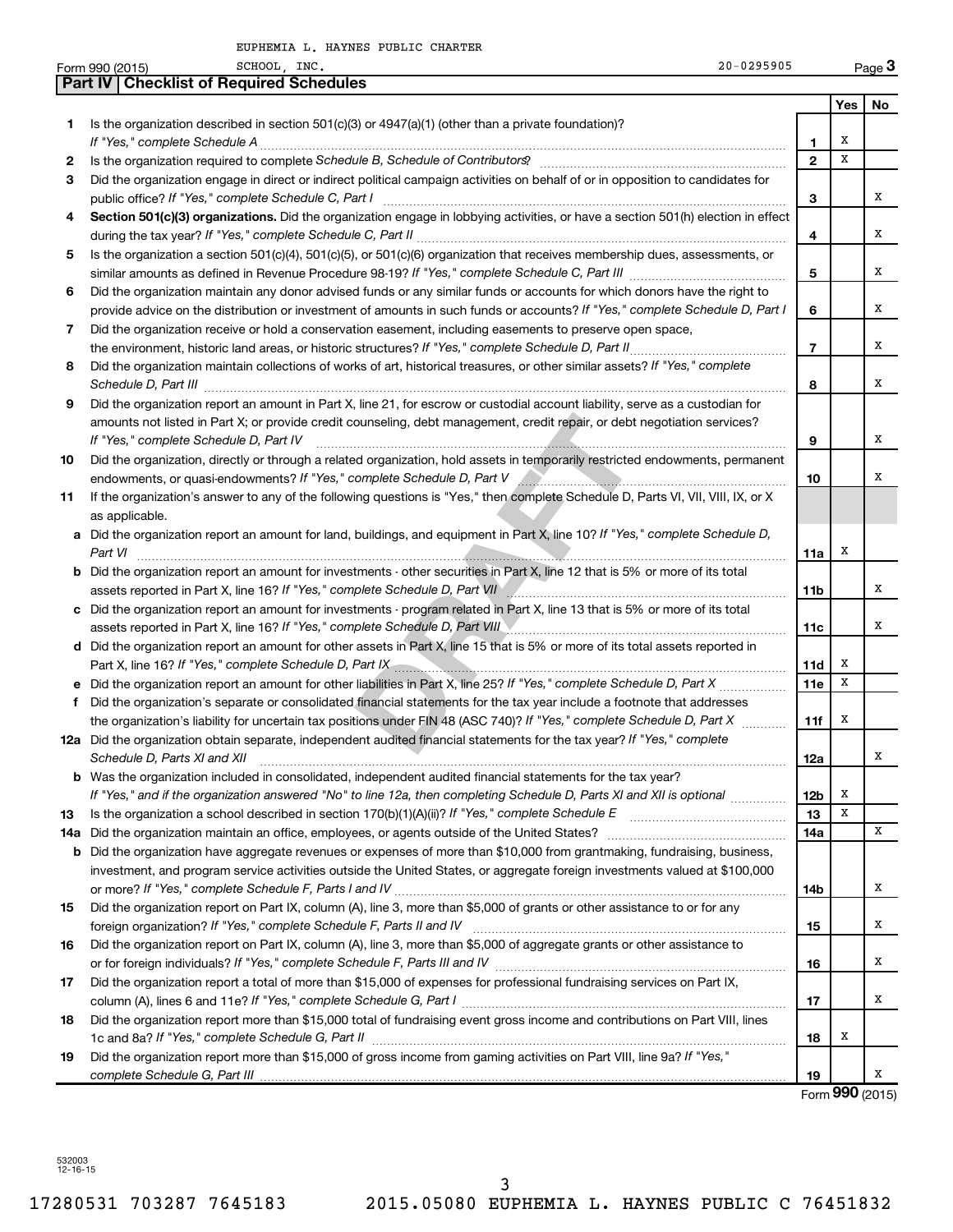HAYNES PUBLIC CHARTER

|     | EUPHEMIA D. NAINES PUDLIC CNAKIEK                                                                                                   |                 |                                 |        |
|-----|-------------------------------------------------------------------------------------------------------------------------------------|-----------------|---------------------------------|--------|
|     | SCHOOL, INC.<br>$20 - 0295905$<br>Form 990 (2015)                                                                                   |                 |                                 | Page 4 |
|     | <b>Checklist of Required Schedules (continued)</b><br><b>Part IV</b>                                                                |                 |                                 |        |
|     |                                                                                                                                     |                 | Yes                             | No     |
|     | 20a Did the organization operate one or more hospital facilities? If "Yes," complete Schedule H                                     | 20a             |                                 | X      |
|     |                                                                                                                                     | 20 <sub>b</sub> |                                 |        |
| 21  | Did the organization report more than \$5,000 of grants or other assistance to any domestic organization or                         |                 |                                 |        |
|     |                                                                                                                                     | 21              |                                 | х      |
| 22  | Did the organization report more than \$5,000 of grants or other assistance to or for domestic individuals on                       |                 |                                 |        |
|     |                                                                                                                                     | 22              |                                 | х      |
| 23  | Did the organization answer "Yes" to Part VII, Section A, line 3, 4, or 5 about compensation of the organization's current          |                 |                                 |        |
|     | and former officers, directors, trustees, key employees, and highest compensated employees? If "Yes," complete                      |                 |                                 |        |
|     | Schedule J                                                                                                                          | 23              | х                               |        |
|     | 24a Did the organization have a tax-exempt bond issue with an outstanding principal amount of more than \$100,000 as of the         |                 |                                 |        |
|     | last day of the year, that was issued after December 31, 2002? If "Yes," answer lines 24b through 24d and complete                  |                 |                                 |        |
|     | Schedule K. If "No", go to line 25a                                                                                                 | 24a             | х                               |        |
| b   |                                                                                                                                     | 24b             |                                 | x      |
|     | c Did the organization maintain an escrow account other than a refunding escrow at any time during the year to defease              |                 |                                 |        |
|     |                                                                                                                                     | 24c             |                                 | х      |
|     |                                                                                                                                     | 24d             |                                 | X      |
|     |                                                                                                                                     |                 |                                 |        |
|     | 25a Section 501(c)(3), 501(c)(4), and 501(c)(29) organizations. Did the organization engage in an excess benefit                    |                 |                                 | х      |
|     | transaction with a disqualified person during the year? If "Yes," complete Schedule L, Part I                                       | 25a             |                                 |        |
|     | <b>b</b> Is the organization aware that it engaged in an excess benefit transaction with a disqualified person in a prior year, and |                 |                                 |        |
|     | that the transaction has not been reported on any of the organization's prior Forms 990 or 990-EZ? If "Yes," complete               |                 |                                 |        |
|     | Schedule L, Part I                                                                                                                  | 25b             |                                 | х      |
| 26  | Did the organization report any amount on Part X, line 5, 6, or 22 for receivables from or payables to any current or               |                 |                                 |        |
|     | former officers, directors, trustees, key employees, highest compensated employees, or disqualified persons? If "Yes,"              |                 |                                 |        |
|     | complete Schedule L, Part II                                                                                                        | 26              |                                 | х      |
| 27  | Did the organization provide a grant or other assistance to an officer, director, trustee, key employee, substantial                |                 |                                 |        |
|     | contributor or employee thereof, a grant selection committee member, or to a 35% controlled entity or family member                 |                 |                                 |        |
|     | of any of these persons? If "Yes," complete Schedule L, Part III                                                                    | 27              |                                 | X      |
| 28  | Was the organization a party to a business transaction with one of the following parties (see Schedule L, Part IV                   |                 |                                 |        |
|     | instructions for applicable filing thresholds, conditions, and exceptions):                                                         |                 |                                 |        |
|     | a A current or former officer, director, trustee, or key employee? If "Yes," complete Schedule L, Part IV                           | 28a             |                                 | х      |
|     | <b>b</b> A family member of a current or former officer, director, trustee, or key employee? If "Yes," complete Schedule L, Part IV | 28b             |                                 | X      |
|     | c An entity of which a current or former officer, director, trustee, or key employee (or a family member thereof) was an officer,   |                 |                                 |        |
|     | director, trustee, or direct or indirect owner? If "Yes," complete Schedule L, Part IV                                              | 28c             |                                 | Χ      |
| 29  | Did the organization receive more than \$25,000 in non-cash contributions? If "Yes," complete Schedule M                            | 29              | Х                               |        |
| 30  | Did the organization receive contributions of art, historical treasures, or other similar assets, or qualified conservation         |                 |                                 |        |
|     |                                                                                                                                     | 30              |                                 | х      |
| 31  | Did the organization liquidate, terminate, or dissolve and cease operations?                                                        |                 |                                 |        |
|     |                                                                                                                                     | 31              |                                 | х      |
| 32  | Did the organization sell, exchange, dispose of, or transfer more than 25% of its net assets? If "Yes," complete                    |                 |                                 |        |
|     | Schedule N, Part II                                                                                                                 | 32              |                                 | х      |
| 33  | Did the organization own 100% of an entity disregarded as separate from the organization under Regulations                          |                 |                                 |        |
|     |                                                                                                                                     | 33              |                                 | х      |
| 34  | Was the organization related to any tax-exempt or taxable entity? If "Yes," complete Schedule R, Part II, III, or IV, and           |                 |                                 |        |
|     | Part V, line 1                                                                                                                      | 34              | Х                               |        |
| 35a |                                                                                                                                     | <b>35a</b>      | х                               |        |
|     |                                                                                                                                     |                 |                                 |        |
|     | <b>b</b> If "Yes" to line 35a, did the organization receive any payment from or engage in any transaction with a controlled entity  |                 |                                 | х      |
|     |                                                                                                                                     | 35b             |                                 |        |
| 36  | Section 501(c)(3) organizations. Did the organization make any transfers to an exempt non-charitable related organization?          |                 |                                 |        |
|     |                                                                                                                                     | 36              |                                 | х      |
| 37  | Did the organization conduct more than 5% of its activities through an entity that is not a related organization                    |                 |                                 |        |
|     |                                                                                                                                     | 37              |                                 | х      |
| 38  | Did the organization complete Schedule O and provide explanations in Schedule O for Part VI, lines 11b and 19?                      |                 |                                 |        |
|     |                                                                                                                                     | 38              | Х<br>$T_{\rm atm}$ 000 $(2015)$ |        |
|     |                                                                                                                                     |                 |                                 |        |

Form **990** (2015)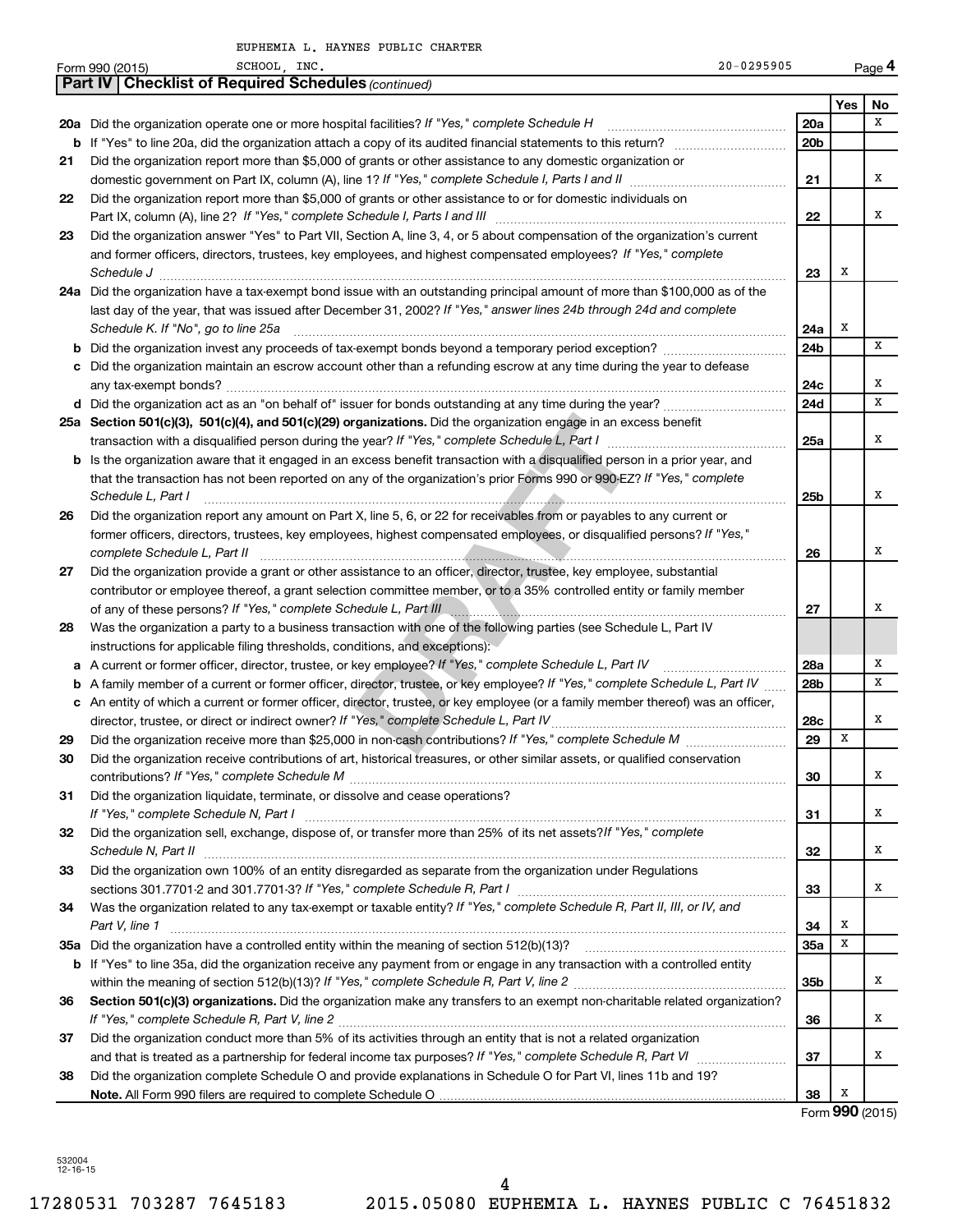|    | EUPHEMIA L. HAYNES PUBLIC CHARTER                                                                                                                                                            |                 |     |                 |
|----|----------------------------------------------------------------------------------------------------------------------------------------------------------------------------------------------|-----------------|-----|-----------------|
|    | 20-0295905<br>SCHOOL, INC.<br>Form 990 (2015)                                                                                                                                                |                 |     | Page 5          |
|    | <b>Statements Regarding Other IRS Filings and Tax Compliance</b><br><b>Part V</b>                                                                                                            |                 |     |                 |
|    |                                                                                                                                                                                              |                 |     |                 |
|    |                                                                                                                                                                                              |                 | Yes | No              |
|    | 127<br>1a                                                                                                                                                                                    |                 |     |                 |
| b  | $\Omega$<br>1 <sub>b</sub><br>Enter the number of Forms W-2G included in line 1a. Enter -0- if not applicable                                                                                |                 |     |                 |
| c  | Did the organization comply with backup withholding rules for reportable payments to vendors and reportable gaming                                                                           |                 |     |                 |
|    |                                                                                                                                                                                              | 1c              | х   |                 |
|    | 2a Enter the number of employees reported on Form W-3, Transmittal of Wage and Tax Statements,                                                                                               |                 |     |                 |
|    | 374<br>filed for the calendar year ending with or within the year covered by this return<br>2a                                                                                               |                 |     |                 |
|    | <b>b</b> If at least one is reported on line 2a, did the organization file all required federal employment tax returns?                                                                      | 2 <sub>b</sub>  | х   |                 |
|    |                                                                                                                                                                                              |                 |     |                 |
|    |                                                                                                                                                                                              |                 |     | х               |
|    |                                                                                                                                                                                              | За              |     |                 |
|    |                                                                                                                                                                                              | 3 <sub>b</sub>  |     |                 |
|    | 4a At any time during the calendar year, did the organization have an interest in, or a signature or other authority over, a                                                                 |                 |     |                 |
|    | financial account in a foreign country (such as a bank account, securities account, or other financial account)?                                                                             | 4a              |     | х               |
|    | <b>b</b> If "Yes," enter the name of the foreign country: $\blacktriangleright$                                                                                                              |                 |     |                 |
|    | See instructions for filing requirements for FinCEN Form 114, Report of Foreign Bank and Financial Accounts (FBAR).                                                                          |                 |     |                 |
|    |                                                                                                                                                                                              | 5a              |     | х               |
| b  |                                                                                                                                                                                              | 5 <sub>b</sub>  |     | х               |
|    |                                                                                                                                                                                              | 5c              |     |                 |
|    | 6a Does the organization have annual gross receipts that are normally greater than \$100,000, and did the organization solicit                                                               |                 |     |                 |
|    | any contributions that were not tax deductible as charitable contributions?<br>2020 - 2020 - 2020 - 2020 - 2020 - 2020 - 2021 - 2021 - 2021 - 2021 - 2021 - 2021 - 2021 - 2021 - 2021 - 2021 | 6a              |     | х               |
|    | <b>b</b> If "Yes," did the organization include with every solicitation an express statement that such contributions or gifts                                                                |                 |     |                 |
|    |                                                                                                                                                                                              | 6b              |     |                 |
| 7  | Organizations that may receive deductible contributions under section 170(c).                                                                                                                |                 |     |                 |
| a  | Did the organization receive a payment in excess of \$75 made partly as a contribution and partly for goods and services provided to the payor?                                              | 7a              | х   |                 |
|    |                                                                                                                                                                                              | 7b              | х   |                 |
|    | c Did the organization sell, exchange, or otherwise dispose of tangible personal property for which it was required                                                                          |                 |     |                 |
|    |                                                                                                                                                                                              | 7с              |     | х               |
|    | 7d                                                                                                                                                                                           |                 |     |                 |
|    | e Did the organization receive any funds, directly or indirectly, to pay premiums on a personal benefit contract?                                                                            | 7e              |     | х               |
| f. |                                                                                                                                                                                              | 7f              |     | х               |
|    | If the organization received a contribution of qualified intellectual property, did the organization file Form 8899 as required?                                                             | 7g              |     |                 |
|    | h If the organization received a contribution of cars, boats, airplanes, or other vehicles, did the organization file a Form 1098-C?                                                         | 7h              |     |                 |
| 8  | N/A<br>Sponsoring organizations maintaining donor advised funds. Did a donor advised fund maintained by the                                                                                  |                 |     |                 |
|    |                                                                                                                                                                                              | 8               |     |                 |
| 9  | Sponsoring organizations maintaining donor advised funds.                                                                                                                                    |                 |     |                 |
| а  | N/A<br>Did the sponsoring organization make any taxable distributions under section 4966?                                                                                                    | 9а              |     |                 |
| b  | N/A                                                                                                                                                                                          | 9b              |     |                 |
| 10 | Section 501(c)(7) organizations. Enter:                                                                                                                                                      |                 |     |                 |
| a  | 10a                                                                                                                                                                                          |                 |     |                 |
| b  | 10 <sub>b</sub><br>Gross receipts, included on Form 990, Part VIII, line 12, for public use of club facilities <i>manager</i>                                                                |                 |     |                 |
| 11 | Section 501(c)(12) organizations. Enter:                                                                                                                                                     |                 |     |                 |
| а  | N/A<br>11a                                                                                                                                                                                   |                 |     |                 |
| b  | Gross income from other sources (Do not net amounts due or paid to other sources against                                                                                                     |                 |     |                 |
|    | amounts due or received from them.)<br>11b                                                                                                                                                   |                 |     |                 |
|    | 12a Section 4947(a)(1) non-exempt charitable trusts. Is the organization filing Form 990 in lieu of Form 1041?                                                                               | 12a             |     |                 |
|    | 12b                                                                                                                                                                                          |                 |     |                 |
| 13 | Section 501(c)(29) qualified nonprofit health insurance issuers.                                                                                                                             |                 |     |                 |
|    | N/A                                                                                                                                                                                          | 13a             |     |                 |
|    | Note. See the instructions for additional information the organization must report on Schedule O.                                                                                            |                 |     |                 |
|    | <b>b</b> Enter the amount of reserves the organization is required to maintain by the states in which the                                                                                    |                 |     |                 |
|    | 13b                                                                                                                                                                                          |                 |     |                 |
|    | 13c                                                                                                                                                                                          |                 |     |                 |
|    | 14a Did the organization receive any payments for indoor tanning services during the tax year?                                                                                               | 14a             |     | х               |
|    |                                                                                                                                                                                              | 14 <sub>b</sub> |     |                 |
|    |                                                                                                                                                                                              |                 |     | Form 990 (2015) |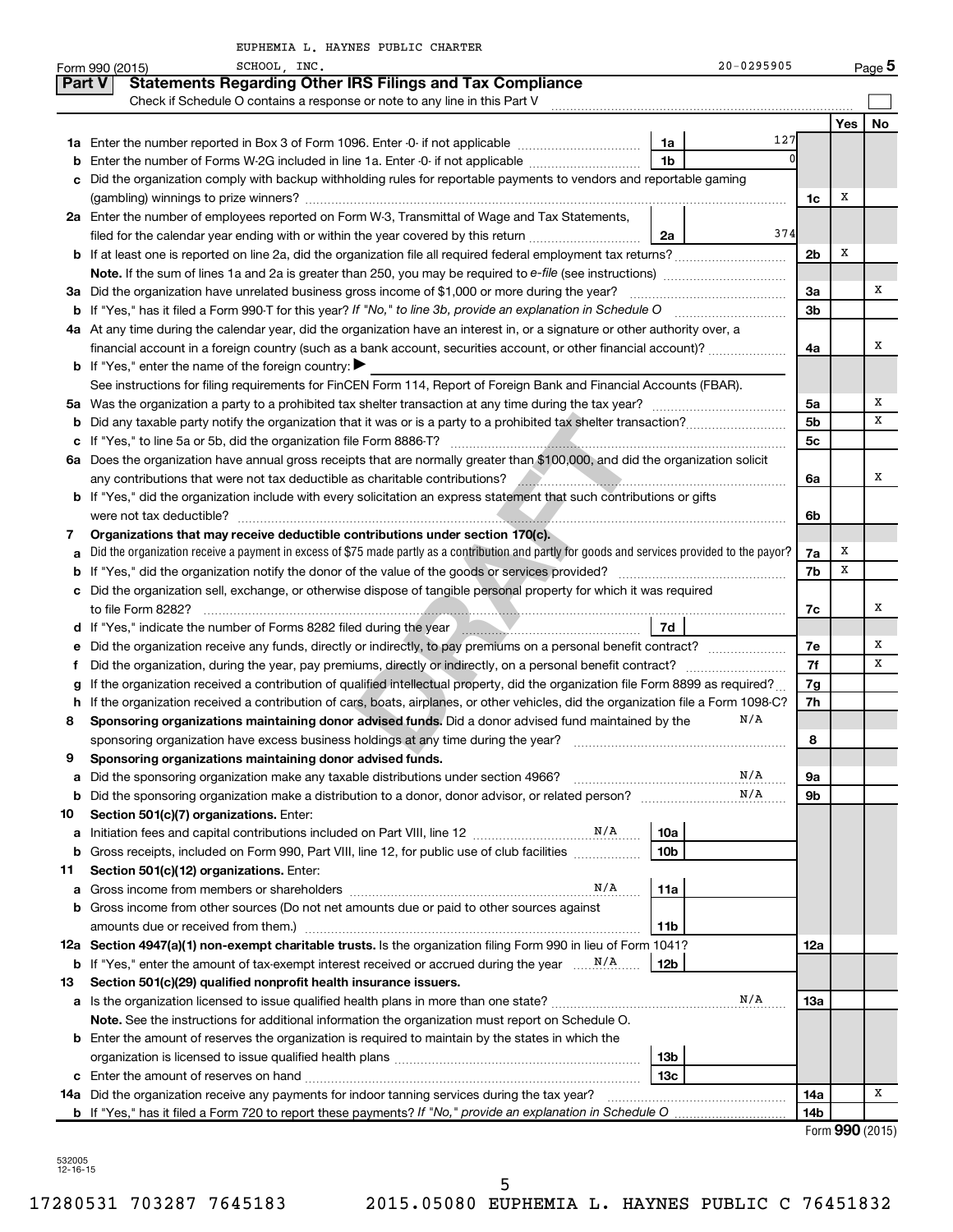|                      | SCHOOL, INC.<br>20-0295905<br>Form 990 (2015)                                                                                                                                                                                 |                         |                 | $Page$ 6     |
|----------------------|-------------------------------------------------------------------------------------------------------------------------------------------------------------------------------------------------------------------------------|-------------------------|-----------------|--------------|
|                      | Governance, Management, and Disclosure For each "Yes" response to lines 2 through 7b below, and for a "No" response<br><b>Part VI</b>                                                                                         |                         |                 |              |
|                      | to line 8a, 8b, or 10b below, describe the circumstances, processes, or changes in Schedule O. See instructions.                                                                                                              |                         |                 |              |
|                      | Check if Schedule O contains a response or note to any line in this Part VI [11] [12] [2] [2] [2] Check if Schedule O contains a response or note to any line in this Part VI                                                 |                         |                 | $\mathbf{x}$ |
|                      | <b>Section A. Governing Body and Management</b>                                                                                                                                                                               |                         |                 |              |
|                      |                                                                                                                                                                                                                               |                         | Yes             | No           |
|                      | 13<br>1a Enter the number of voting members of the governing body at the end of the tax year<br>1a                                                                                                                            |                         |                 |              |
|                      | If there are material differences in voting rights among members of the governing body, or if the governing                                                                                                                   |                         |                 |              |
|                      | body delegated broad authority to an executive committee or similar committee, explain in Schedule O.                                                                                                                         |                         |                 |              |
|                      | 13<br><b>b</b> Enter the number of voting members included in line 1a, above, who are independent <i>manumum</i><br>1b                                                                                                        |                         |                 |              |
| 2                    | Did any officer, director, trustee, or key employee have a family relationship or a business relationship with any other                                                                                                      |                         |                 |              |
|                      |                                                                                                                                                                                                                               | 2                       |                 |              |
| 3                    | Did the organization delegate control over management duties customarily performed by or under the direct supervision                                                                                                         |                         |                 |              |
|                      | of officers, directors, or trustees, or key employees to a management company or other person?                                                                                                                                | 3                       |                 |              |
| 4                    | Did the organization make any significant changes to its governing documents since the prior Form 990 was filed?                                                                                                              | $\overline{\mathbf{4}}$ |                 |              |
| 5                    |                                                                                                                                                                                                                               | 5                       |                 |              |
| 6                    |                                                                                                                                                                                                                               | 6                       |                 |              |
| 7a                   | Did the organization have members, stockholders, or other persons who had the power to elect or appoint one or                                                                                                                |                         |                 |              |
|                      |                                                                                                                                                                                                                               | 7a                      |                 |              |
|                      | <b>b</b> Are any governance decisions of the organization reserved to (or subject to approval by) members, stockholders, or                                                                                                   |                         |                 |              |
|                      |                                                                                                                                                                                                                               | 7b                      |                 |              |
| 8                    | Did the organization contemporaneously document the meetings held or written actions undertaken during the year by the following:                                                                                             |                         |                 |              |
| а                    |                                                                                                                                                                                                                               | 8а                      | х               |              |
| b                    | Each committee with authority to act on behalf of the governing body?<br>Fach committee with authority to act on behalf of the governing body?                                                                                | 8b                      | X               |              |
| 9                    | Is there any officer, director, trustee, or key employee listed in Part VII, Section A, who cannot be reached at the                                                                                                          |                         |                 |              |
|                      | organization's mailing address? If "Yes," provide the names and addresses in Schedule O                                                                                                                                       | 9                       |                 |              |
|                      | Section B. Policies (This Section B requests information about policies not required by the Internal Revenue Code.)                                                                                                           |                         |                 |              |
|                      |                                                                                                                                                                                                                               |                         | Yes             |              |
|                      |                                                                                                                                                                                                                               | 10a                     |                 | No           |
|                      | b If "Yes," did the organization have written policies and procedures governing the activities of such chapters, affiliates,                                                                                                  |                         |                 |              |
|                      |                                                                                                                                                                                                                               | 10 <sub>b</sub>         |                 |              |
|                      | 11a Has the organization provided a complete copy of this Form 990 to all members of its governing body before filing the form?                                                                                               | 11a                     | х               |              |
|                      | <b>b</b> Describe in Schedule O the process, if any, used by the organization to review this Form 990.                                                                                                                        |                         |                 |              |
| 12a                  | Did the organization have a written conflict of interest policy? If "No," go to line 13                                                                                                                                       | 12a                     | x               |              |
|                      | Were officers, directors, or trustees, and key employees required to disclose annually interests that could give rise to conflicts?                                                                                           | 12 <sub>b</sub>         | х               |              |
|                      | c Did the organization regularly and consistently monitor and enforce compliance with the policy? If "Yes," describe                                                                                                          |                         |                 |              |
|                      | in Schedule O how this was done                                                                                                                                                                                               |                         | X               |              |
|                      |                                                                                                                                                                                                                               | 12c<br>13               | X               |              |
| 13                   | Did the organization have a written whistleblower policy? Manufaction and the content of the organization have a written whistleblower policy?                                                                                | 14                      | х               |              |
| 14                   | Did the organization have a written document retention and destruction policy? [11] manufaction in the organization have a written document retention and destruction policy?                                                 |                         |                 |              |
| 15                   | Did the process for determining compensation of the following persons include a review and approval by independent                                                                                                            |                         |                 |              |
|                      | persons, comparability data, and contemporaneous substantiation of the deliberation and decision?                                                                                                                             |                         |                 |              |
| а                    | The organization's CEO, Executive Director, or top management official manufactured content content of the organization's CEO, Executive Director, or top management official manufactured content of the organization's CEO, | 15a                     | х               |              |
|                      |                                                                                                                                                                                                                               | <b>15b</b>              | х               |              |
|                      | If "Yes" to line 15a or 15b, describe the process in Schedule O (see instructions).                                                                                                                                           |                         |                 |              |
|                      | 16a Did the organization invest in, contribute assets to, or participate in a joint venture or similar arrangement with a                                                                                                     |                         |                 |              |
|                      | taxable entity during the year?                                                                                                                                                                                               | 16a                     |                 |              |
|                      |                                                                                                                                                                                                                               |                         |                 |              |
|                      | b If "Yes," did the organization follow a written policy or procedure requiring the organization to evaluate its participation                                                                                                |                         |                 |              |
|                      | in joint venture arrangements under applicable federal tax law, and take steps to safeguard the organization's                                                                                                                |                         |                 |              |
|                      |                                                                                                                                                                                                                               | 16b                     |                 |              |
|                      | <b>Section C. Disclosure</b>                                                                                                                                                                                                  |                         |                 |              |
|                      | List the states with which a copy of this Form 990 is required to be filed DDC                                                                                                                                                |                         |                 |              |
|                      | Section 6104 requires an organization to make its Forms 1023 (or 1024 if applicable), 990, and 990-T (Section 501(c)(3)s only) available                                                                                      |                         |                 |              |
|                      | for public inspection. Indicate how you made these available. Check all that apply.                                                                                                                                           |                         |                 |              |
|                      | $\boxed{\mathbf{X}}$ Another's website<br>$\boxed{\text{X}}$ Upon request<br>Own website<br>Other (explain in Schedule O)                                                                                                     |                         |                 |              |
|                      | Describe in Schedule O whether (and if so, how) the organization made its governing documents, conflict of interest policy, and financial                                                                                     |                         |                 |              |
|                      | statements available to the public during the tax year.                                                                                                                                                                       |                         |                 |              |
| 17<br>18<br>19<br>20 | State the name, address, and telephone number of the person who possesses the organization's books and records:                                                                                                               |                         |                 |              |
|                      | VANESSA CARLO-MIRANDA - 202-667-4446                                                                                                                                                                                          |                         |                 |              |
|                      | 4501 KANSAS AVENUE NW, WASHINGTON, DC<br>20011                                                                                                                                                                                |                         |                 |              |
|                      | 532006 12-16-15                                                                                                                                                                                                               |                         | Form 990 (2015) |              |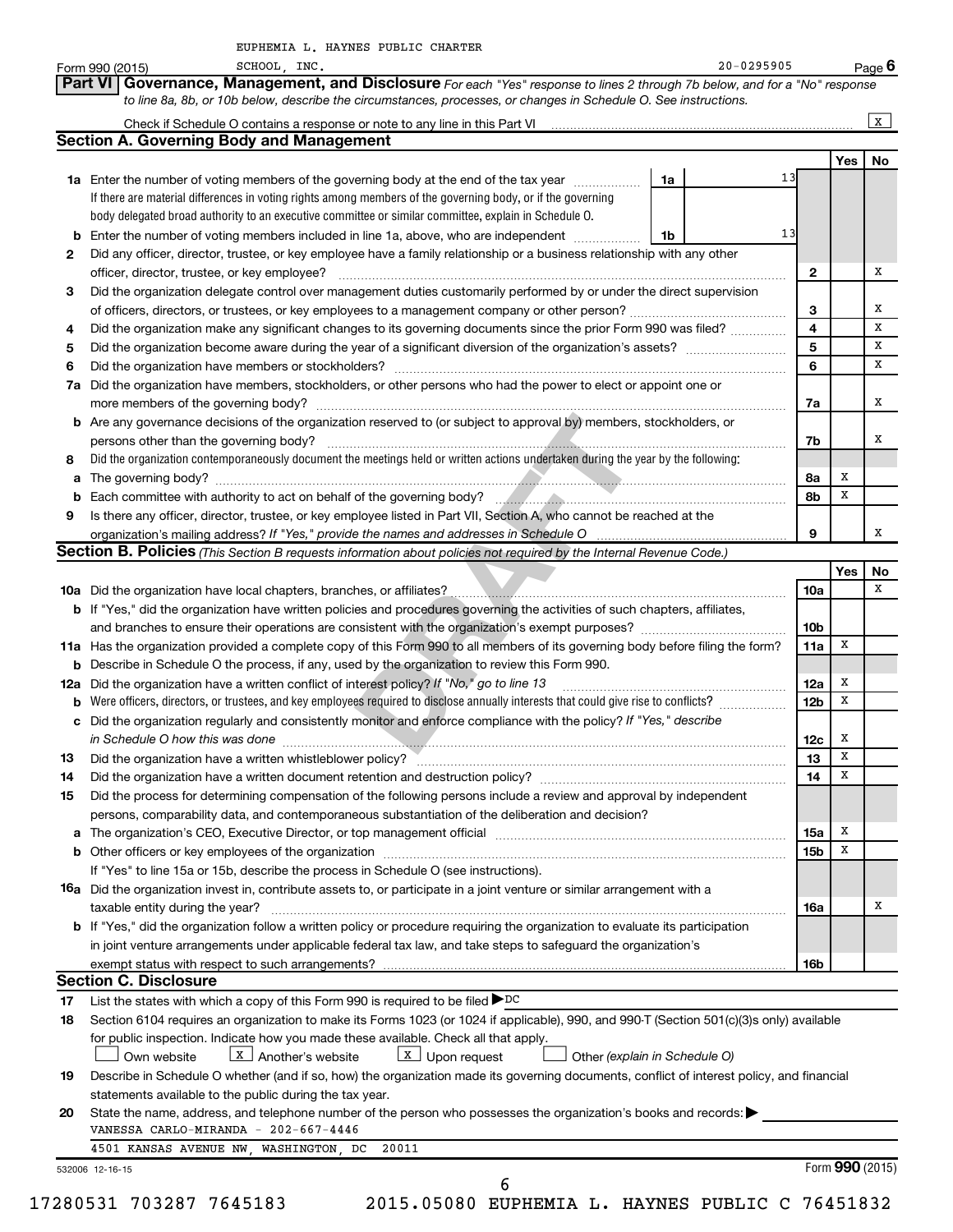| Form 990 (2015) | SCHOOL INC.                                                                                | $20 - 0295905$ | Page |
|-----------------|--------------------------------------------------------------------------------------------|----------------|------|
|                 | Part VII Compensation of Officers, Directors, Trustees, Key Employees, Highest Compensated |                |      |
|                 | <b>Employees, and Independent Contractors</b>                                              |                |      |
|                 | Check if Schedule O contains a response or note to any line in this Part VII               |                |      |
| Section A.      | Officers, Directors, Trustees, Key Employees, and Highest Compensated Employees            |                |      |

**1a**  Complete this table for all persons required to be listed. Report compensation for the calendar year ending with or within the organization's tax year.

**•** List all of the organization's current officers, directors, trustees (whether individuals or organizations), regardless of amount of compensation. Enter -0- in columns  $(D)$ ,  $(E)$ , and  $(F)$  if no compensation was paid.

**•** List all of the organization's **current** key employees, if any. See instructions for definition of "key employee."

EUPHEMIA L. HAYNES PUBLIC CHARTER

**•** List the organization's five current highest compensated employees (other than an officer, director, trustee, or key employee) who received reportable compensation (Box 5 of Form W-2 and/or Box 7 of Form 1099-MISC) of more than \$100,000 from the organization and any related organizations.

**•** List all of the organization's former officers, key employees, and highest compensated employees who received more than \$100,000 of reportable compensation from the organization and any related organizations.

**•** List all of the organization's former directors or trustees that received, in the capacity as a former director or trustee of the organization, more than \$10,000 of reportable compensation from the organization and any related organizations.

List persons in the following order: individual trustees or directors; institutional trustees; officers; key employees; highest compensated employees; and former such persons.

|  |  |  | Check this box if neither the organization nor any related organization compensated any current officer, director, or trustee. |  |  |
|--|--|--|--------------------------------------------------------------------------------------------------------------------------------|--|--|
|  |  |  |                                                                                                                                |  |  |

| Position<br>Name and Title<br>Reportable<br>Reportable<br>Estimated<br>Average<br>(do not check more than one<br>hours per<br>compensation<br>compensation<br>amount of<br>box, unless person is both an<br>officer and a director/trustee)<br>other<br>week<br>from<br>from related<br>Individual trustee or director<br>(list any<br>the<br>organizations<br>compensation<br>organization<br>(W-2/1099-MISC)<br>from the<br>hours for<br>Highest compensated<br>employee<br>trustee<br>(W-2/1099-MISC)<br>related<br>organization<br>Key employee<br>organizations<br>and related<br>Institutional t<br>below<br>organizations<br>Former<br>Officer<br>line)<br>ABIGAIL SMITH<br>4.00<br>(1)<br>CHAIR AND PARENT TRUSTEE<br>X<br>X<br>0.<br>0<br>0.<br>MICHAEL HALL<br>(2)<br>4.00<br>$\mathbf x$<br>CO-VICE CHAIR AND PARENT TRUSTEE<br>х<br>0<br>0<br>$\mathbf{0}$ .<br>TAMMY WINCUP<br>4.00<br>(3)<br><b>SECRETARY</b><br>$\mathbf X$<br>$\mathbf{0}$<br>0<br>$\mathbf{0}$ .<br>X<br>4.00<br>(4)<br>STEFAN KERSHOW<br>$\mathbf x$<br>$\mathbf{0}$<br>0<br>$\mathbf{0}$ .<br>TREASURER<br>X<br>JACQUELYN DAVIS<br>2.00<br>(5)<br>$\mathbf{x}$<br>TRUSTEE<br>$\mathbf{0}$<br>0<br>$\mathsf{0}\,.$<br>2.00<br>(6)<br>ROY JONES<br>TRUSTEE<br>0<br>0<br>$\mathbf{0}$ .<br>X<br>MAURA MARINO<br>2,00<br>(7)<br>TRUSTEE<br>0<br>0<br>$\mathsf{0}\,.$<br>X<br>DANIELLE MCCOY<br>2,00<br>(8)<br><b>TRUSTEE</b><br>X<br>0<br>0<br>$\mathbf{0}$ .<br>2.00<br>(9)<br>MONIQUE MCDONOUGH<br>TRUSTEE<br>X<br>0.<br>0<br>0.<br>(10) WILLIAM RAWSON<br>2,00<br>TRUSTEE<br>X<br>0<br>0<br>$\mathsf{0}\,.$<br>(11) VICTOR REINOSO<br>2,00<br>TRUSTEE<br>X<br>0<br>0<br>$\mathbf{0}$ .<br>(12) TED SMITH<br>2,00<br>X<br>0<br>0<br>$\mathbf{0}$ .<br>PARENT TRUSTEE<br>(13) ERIC WESTENDORF<br>2,00<br>PARENT TRUSTEE<br>X<br>0<br>0<br>$\mathbf{0}$ .<br>(14) ANNA HILARY DARILEK<br>40.00<br>CEO/HEAD OF SCHOOL FROM 11/2015<br>X<br>0<br>1,921.<br>25,735<br>(15) PHYLLIS HEDLUND<br>40.00<br>CHIEF ACADEMIC OFFICER<br>х<br>0<br>6,642.<br>145,567<br>(16) VANESSA CARLO-MIRANDA<br>40.00<br>CHIEF FINANCIAL OFFICER<br>х<br>128,280<br>0<br>19,721.<br>(17) SHIVAM SHAH<br>40.00<br>CEO/HEAD OF SCHOOL UNTIL 11/13/15<br>X<br>113,333<br>$\mathbf{0}$<br>3,400. | (A) | (B) |  |  | (C) |  |  |  | (D) | (E) | (F) |
|--------------------------------------------------------------------------------------------------------------------------------------------------------------------------------------------------------------------------------------------------------------------------------------------------------------------------------------------------------------------------------------------------------------------------------------------------------------------------------------------------------------------------------------------------------------------------------------------------------------------------------------------------------------------------------------------------------------------------------------------------------------------------------------------------------------------------------------------------------------------------------------------------------------------------------------------------------------------------------------------------------------------------------------------------------------------------------------------------------------------------------------------------------------------------------------------------------------------------------------------------------------------------------------------------------------------------------------------------------------------------------------------------------------------------------------------------------------------------------------------------------------------------------------------------------------------------------------------------------------------------------------------------------------------------------------------------------------------------------------------------------------------------------------------------------------------------------------------------------------------------------------------------------------------------------------------------------------------------------------------------------------------------------------------------------------------------------------------------------------------------------------------------------------------------------------------------------------------------------------------------------|-----|-----|--|--|-----|--|--|--|-----|-----|-----|
|                                                                                                                                                                                                                                                                                                                                                                                                                                                                                                                                                                                                                                                                                                                                                                                                                                                                                                                                                                                                                                                                                                                                                                                                                                                                                                                                                                                                                                                                                                                                                                                                                                                                                                                                                                                                                                                                                                                                                                                                                                                                                                                                                                                                                                                        |     |     |  |  |     |  |  |  |     |     |     |
|                                                                                                                                                                                                                                                                                                                                                                                                                                                                                                                                                                                                                                                                                                                                                                                                                                                                                                                                                                                                                                                                                                                                                                                                                                                                                                                                                                                                                                                                                                                                                                                                                                                                                                                                                                                                                                                                                                                                                                                                                                                                                                                                                                                                                                                        |     |     |  |  |     |  |  |  |     |     |     |
|                                                                                                                                                                                                                                                                                                                                                                                                                                                                                                                                                                                                                                                                                                                                                                                                                                                                                                                                                                                                                                                                                                                                                                                                                                                                                                                                                                                                                                                                                                                                                                                                                                                                                                                                                                                                                                                                                                                                                                                                                                                                                                                                                                                                                                                        |     |     |  |  |     |  |  |  |     |     |     |
|                                                                                                                                                                                                                                                                                                                                                                                                                                                                                                                                                                                                                                                                                                                                                                                                                                                                                                                                                                                                                                                                                                                                                                                                                                                                                                                                                                                                                                                                                                                                                                                                                                                                                                                                                                                                                                                                                                                                                                                                                                                                                                                                                                                                                                                        |     |     |  |  |     |  |  |  |     |     |     |
|                                                                                                                                                                                                                                                                                                                                                                                                                                                                                                                                                                                                                                                                                                                                                                                                                                                                                                                                                                                                                                                                                                                                                                                                                                                                                                                                                                                                                                                                                                                                                                                                                                                                                                                                                                                                                                                                                                                                                                                                                                                                                                                                                                                                                                                        |     |     |  |  |     |  |  |  |     |     |     |
|                                                                                                                                                                                                                                                                                                                                                                                                                                                                                                                                                                                                                                                                                                                                                                                                                                                                                                                                                                                                                                                                                                                                                                                                                                                                                                                                                                                                                                                                                                                                                                                                                                                                                                                                                                                                                                                                                                                                                                                                                                                                                                                                                                                                                                                        |     |     |  |  |     |  |  |  |     |     |     |
|                                                                                                                                                                                                                                                                                                                                                                                                                                                                                                                                                                                                                                                                                                                                                                                                                                                                                                                                                                                                                                                                                                                                                                                                                                                                                                                                                                                                                                                                                                                                                                                                                                                                                                                                                                                                                                                                                                                                                                                                                                                                                                                                                                                                                                                        |     |     |  |  |     |  |  |  |     |     |     |
|                                                                                                                                                                                                                                                                                                                                                                                                                                                                                                                                                                                                                                                                                                                                                                                                                                                                                                                                                                                                                                                                                                                                                                                                                                                                                                                                                                                                                                                                                                                                                                                                                                                                                                                                                                                                                                                                                                                                                                                                                                                                                                                                                                                                                                                        |     |     |  |  |     |  |  |  |     |     |     |
|                                                                                                                                                                                                                                                                                                                                                                                                                                                                                                                                                                                                                                                                                                                                                                                                                                                                                                                                                                                                                                                                                                                                                                                                                                                                                                                                                                                                                                                                                                                                                                                                                                                                                                                                                                                                                                                                                                                                                                                                                                                                                                                                                                                                                                                        |     |     |  |  |     |  |  |  |     |     |     |
|                                                                                                                                                                                                                                                                                                                                                                                                                                                                                                                                                                                                                                                                                                                                                                                                                                                                                                                                                                                                                                                                                                                                                                                                                                                                                                                                                                                                                                                                                                                                                                                                                                                                                                                                                                                                                                                                                                                                                                                                                                                                                                                                                                                                                                                        |     |     |  |  |     |  |  |  |     |     |     |
|                                                                                                                                                                                                                                                                                                                                                                                                                                                                                                                                                                                                                                                                                                                                                                                                                                                                                                                                                                                                                                                                                                                                                                                                                                                                                                                                                                                                                                                                                                                                                                                                                                                                                                                                                                                                                                                                                                                                                                                                                                                                                                                                                                                                                                                        |     |     |  |  |     |  |  |  |     |     |     |
|                                                                                                                                                                                                                                                                                                                                                                                                                                                                                                                                                                                                                                                                                                                                                                                                                                                                                                                                                                                                                                                                                                                                                                                                                                                                                                                                                                                                                                                                                                                                                                                                                                                                                                                                                                                                                                                                                                                                                                                                                                                                                                                                                                                                                                                        |     |     |  |  |     |  |  |  |     |     |     |
|                                                                                                                                                                                                                                                                                                                                                                                                                                                                                                                                                                                                                                                                                                                                                                                                                                                                                                                                                                                                                                                                                                                                                                                                                                                                                                                                                                                                                                                                                                                                                                                                                                                                                                                                                                                                                                                                                                                                                                                                                                                                                                                                                                                                                                                        |     |     |  |  |     |  |  |  |     |     |     |
|                                                                                                                                                                                                                                                                                                                                                                                                                                                                                                                                                                                                                                                                                                                                                                                                                                                                                                                                                                                                                                                                                                                                                                                                                                                                                                                                                                                                                                                                                                                                                                                                                                                                                                                                                                                                                                                                                                                                                                                                                                                                                                                                                                                                                                                        |     |     |  |  |     |  |  |  |     |     |     |
|                                                                                                                                                                                                                                                                                                                                                                                                                                                                                                                                                                                                                                                                                                                                                                                                                                                                                                                                                                                                                                                                                                                                                                                                                                                                                                                                                                                                                                                                                                                                                                                                                                                                                                                                                                                                                                                                                                                                                                                                                                                                                                                                                                                                                                                        |     |     |  |  |     |  |  |  |     |     |     |
|                                                                                                                                                                                                                                                                                                                                                                                                                                                                                                                                                                                                                                                                                                                                                                                                                                                                                                                                                                                                                                                                                                                                                                                                                                                                                                                                                                                                                                                                                                                                                                                                                                                                                                                                                                                                                                                                                                                                                                                                                                                                                                                                                                                                                                                        |     |     |  |  |     |  |  |  |     |     |     |
|                                                                                                                                                                                                                                                                                                                                                                                                                                                                                                                                                                                                                                                                                                                                                                                                                                                                                                                                                                                                                                                                                                                                                                                                                                                                                                                                                                                                                                                                                                                                                                                                                                                                                                                                                                                                                                                                                                                                                                                                                                                                                                                                                                                                                                                        |     |     |  |  |     |  |  |  |     |     |     |
|                                                                                                                                                                                                                                                                                                                                                                                                                                                                                                                                                                                                                                                                                                                                                                                                                                                                                                                                                                                                                                                                                                                                                                                                                                                                                                                                                                                                                                                                                                                                                                                                                                                                                                                                                                                                                                                                                                                                                                                                                                                                                                                                                                                                                                                        |     |     |  |  |     |  |  |  |     |     |     |
|                                                                                                                                                                                                                                                                                                                                                                                                                                                                                                                                                                                                                                                                                                                                                                                                                                                                                                                                                                                                                                                                                                                                                                                                                                                                                                                                                                                                                                                                                                                                                                                                                                                                                                                                                                                                                                                                                                                                                                                                                                                                                                                                                                                                                                                        |     |     |  |  |     |  |  |  |     |     |     |
|                                                                                                                                                                                                                                                                                                                                                                                                                                                                                                                                                                                                                                                                                                                                                                                                                                                                                                                                                                                                                                                                                                                                                                                                                                                                                                                                                                                                                                                                                                                                                                                                                                                                                                                                                                                                                                                                                                                                                                                                                                                                                                                                                                                                                                                        |     |     |  |  |     |  |  |  |     |     |     |
|                                                                                                                                                                                                                                                                                                                                                                                                                                                                                                                                                                                                                                                                                                                                                                                                                                                                                                                                                                                                                                                                                                                                                                                                                                                                                                                                                                                                                                                                                                                                                                                                                                                                                                                                                                                                                                                                                                                                                                                                                                                                                                                                                                                                                                                        |     |     |  |  |     |  |  |  |     |     |     |
|                                                                                                                                                                                                                                                                                                                                                                                                                                                                                                                                                                                                                                                                                                                                                                                                                                                                                                                                                                                                                                                                                                                                                                                                                                                                                                                                                                                                                                                                                                                                                                                                                                                                                                                                                                                                                                                                                                                                                                                                                                                                                                                                                                                                                                                        |     |     |  |  |     |  |  |  |     |     |     |
|                                                                                                                                                                                                                                                                                                                                                                                                                                                                                                                                                                                                                                                                                                                                                                                                                                                                                                                                                                                                                                                                                                                                                                                                                                                                                                                                                                                                                                                                                                                                                                                                                                                                                                                                                                                                                                                                                                                                                                                                                                                                                                                                                                                                                                                        |     |     |  |  |     |  |  |  |     |     |     |
|                                                                                                                                                                                                                                                                                                                                                                                                                                                                                                                                                                                                                                                                                                                                                                                                                                                                                                                                                                                                                                                                                                                                                                                                                                                                                                                                                                                                                                                                                                                                                                                                                                                                                                                                                                                                                                                                                                                                                                                                                                                                                                                                                                                                                                                        |     |     |  |  |     |  |  |  |     |     |     |
|                                                                                                                                                                                                                                                                                                                                                                                                                                                                                                                                                                                                                                                                                                                                                                                                                                                                                                                                                                                                                                                                                                                                                                                                                                                                                                                                                                                                                                                                                                                                                                                                                                                                                                                                                                                                                                                                                                                                                                                                                                                                                                                                                                                                                                                        |     |     |  |  |     |  |  |  |     |     |     |
|                                                                                                                                                                                                                                                                                                                                                                                                                                                                                                                                                                                                                                                                                                                                                                                                                                                                                                                                                                                                                                                                                                                                                                                                                                                                                                                                                                                                                                                                                                                                                                                                                                                                                                                                                                                                                                                                                                                                                                                                                                                                                                                                                                                                                                                        |     |     |  |  |     |  |  |  |     |     |     |
|                                                                                                                                                                                                                                                                                                                                                                                                                                                                                                                                                                                                                                                                                                                                                                                                                                                                                                                                                                                                                                                                                                                                                                                                                                                                                                                                                                                                                                                                                                                                                                                                                                                                                                                                                                                                                                                                                                                                                                                                                                                                                                                                                                                                                                                        |     |     |  |  |     |  |  |  |     |     |     |
|                                                                                                                                                                                                                                                                                                                                                                                                                                                                                                                                                                                                                                                                                                                                                                                                                                                                                                                                                                                                                                                                                                                                                                                                                                                                                                                                                                                                                                                                                                                                                                                                                                                                                                                                                                                                                                                                                                                                                                                                                                                                                                                                                                                                                                                        |     |     |  |  |     |  |  |  |     |     |     |
|                                                                                                                                                                                                                                                                                                                                                                                                                                                                                                                                                                                                                                                                                                                                                                                                                                                                                                                                                                                                                                                                                                                                                                                                                                                                                                                                                                                                                                                                                                                                                                                                                                                                                                                                                                                                                                                                                                                                                                                                                                                                                                                                                                                                                                                        |     |     |  |  |     |  |  |  |     |     |     |
|                                                                                                                                                                                                                                                                                                                                                                                                                                                                                                                                                                                                                                                                                                                                                                                                                                                                                                                                                                                                                                                                                                                                                                                                                                                                                                                                                                                                                                                                                                                                                                                                                                                                                                                                                                                                                                                                                                                                                                                                                                                                                                                                                                                                                                                        |     |     |  |  |     |  |  |  |     |     |     |
|                                                                                                                                                                                                                                                                                                                                                                                                                                                                                                                                                                                                                                                                                                                                                                                                                                                                                                                                                                                                                                                                                                                                                                                                                                                                                                                                                                                                                                                                                                                                                                                                                                                                                                                                                                                                                                                                                                                                                                                                                                                                                                                                                                                                                                                        |     |     |  |  |     |  |  |  |     |     |     |
|                                                                                                                                                                                                                                                                                                                                                                                                                                                                                                                                                                                                                                                                                                                                                                                                                                                                                                                                                                                                                                                                                                                                                                                                                                                                                                                                                                                                                                                                                                                                                                                                                                                                                                                                                                                                                                                                                                                                                                                                                                                                                                                                                                                                                                                        |     |     |  |  |     |  |  |  |     |     |     |
|                                                                                                                                                                                                                                                                                                                                                                                                                                                                                                                                                                                                                                                                                                                                                                                                                                                                                                                                                                                                                                                                                                                                                                                                                                                                                                                                                                                                                                                                                                                                                                                                                                                                                                                                                                                                                                                                                                                                                                                                                                                                                                                                                                                                                                                        |     |     |  |  |     |  |  |  |     |     |     |
|                                                                                                                                                                                                                                                                                                                                                                                                                                                                                                                                                                                                                                                                                                                                                                                                                                                                                                                                                                                                                                                                                                                                                                                                                                                                                                                                                                                                                                                                                                                                                                                                                                                                                                                                                                                                                                                                                                                                                                                                                                                                                                                                                                                                                                                        |     |     |  |  |     |  |  |  |     |     |     |
|                                                                                                                                                                                                                                                                                                                                                                                                                                                                                                                                                                                                                                                                                                                                                                                                                                                                                                                                                                                                                                                                                                                                                                                                                                                                                                                                                                                                                                                                                                                                                                                                                                                                                                                                                                                                                                                                                                                                                                                                                                                                                                                                                                                                                                                        |     |     |  |  |     |  |  |  |     |     |     |
|                                                                                                                                                                                                                                                                                                                                                                                                                                                                                                                                                                                                                                                                                                                                                                                                                                                                                                                                                                                                                                                                                                                                                                                                                                                                                                                                                                                                                                                                                                                                                                                                                                                                                                                                                                                                                                                                                                                                                                                                                                                                                                                                                                                                                                                        |     |     |  |  |     |  |  |  |     |     |     |
|                                                                                                                                                                                                                                                                                                                                                                                                                                                                                                                                                                                                                                                                                                                                                                                                                                                                                                                                                                                                                                                                                                                                                                                                                                                                                                                                                                                                                                                                                                                                                                                                                                                                                                                                                                                                                                                                                                                                                                                                                                                                                                                                                                                                                                                        |     |     |  |  |     |  |  |  |     |     |     |
|                                                                                                                                                                                                                                                                                                                                                                                                                                                                                                                                                                                                                                                                                                                                                                                                                                                                                                                                                                                                                                                                                                                                                                                                                                                                                                                                                                                                                                                                                                                                                                                                                                                                                                                                                                                                                                                                                                                                                                                                                                                                                                                                                                                                                                                        |     |     |  |  |     |  |  |  |     |     |     |
|                                                                                                                                                                                                                                                                                                                                                                                                                                                                                                                                                                                                                                                                                                                                                                                                                                                                                                                                                                                                                                                                                                                                                                                                                                                                                                                                                                                                                                                                                                                                                                                                                                                                                                                                                                                                                                                                                                                                                                                                                                                                                                                                                                                                                                                        |     |     |  |  |     |  |  |  |     |     |     |
|                                                                                                                                                                                                                                                                                                                                                                                                                                                                                                                                                                                                                                                                                                                                                                                                                                                                                                                                                                                                                                                                                                                                                                                                                                                                                                                                                                                                                                                                                                                                                                                                                                                                                                                                                                                                                                                                                                                                                                                                                                                                                                                                                                                                                                                        |     |     |  |  |     |  |  |  |     |     |     |
|                                                                                                                                                                                                                                                                                                                                                                                                                                                                                                                                                                                                                                                                                                                                                                                                                                                                                                                                                                                                                                                                                                                                                                                                                                                                                                                                                                                                                                                                                                                                                                                                                                                                                                                                                                                                                                                                                                                                                                                                                                                                                                                                                                                                                                                        |     |     |  |  |     |  |  |  |     |     |     |
|                                                                                                                                                                                                                                                                                                                                                                                                                                                                                                                                                                                                                                                                                                                                                                                                                                                                                                                                                                                                                                                                                                                                                                                                                                                                                                                                                                                                                                                                                                                                                                                                                                                                                                                                                                                                                                                                                                                                                                                                                                                                                                                                                                                                                                                        |     |     |  |  |     |  |  |  |     |     |     |

532007 12-16-15

17280531 703287 7645183 2015.05080 EUPHEMIA L. HAYNES PUBLIC C 76451832

7

Form (2015) **990**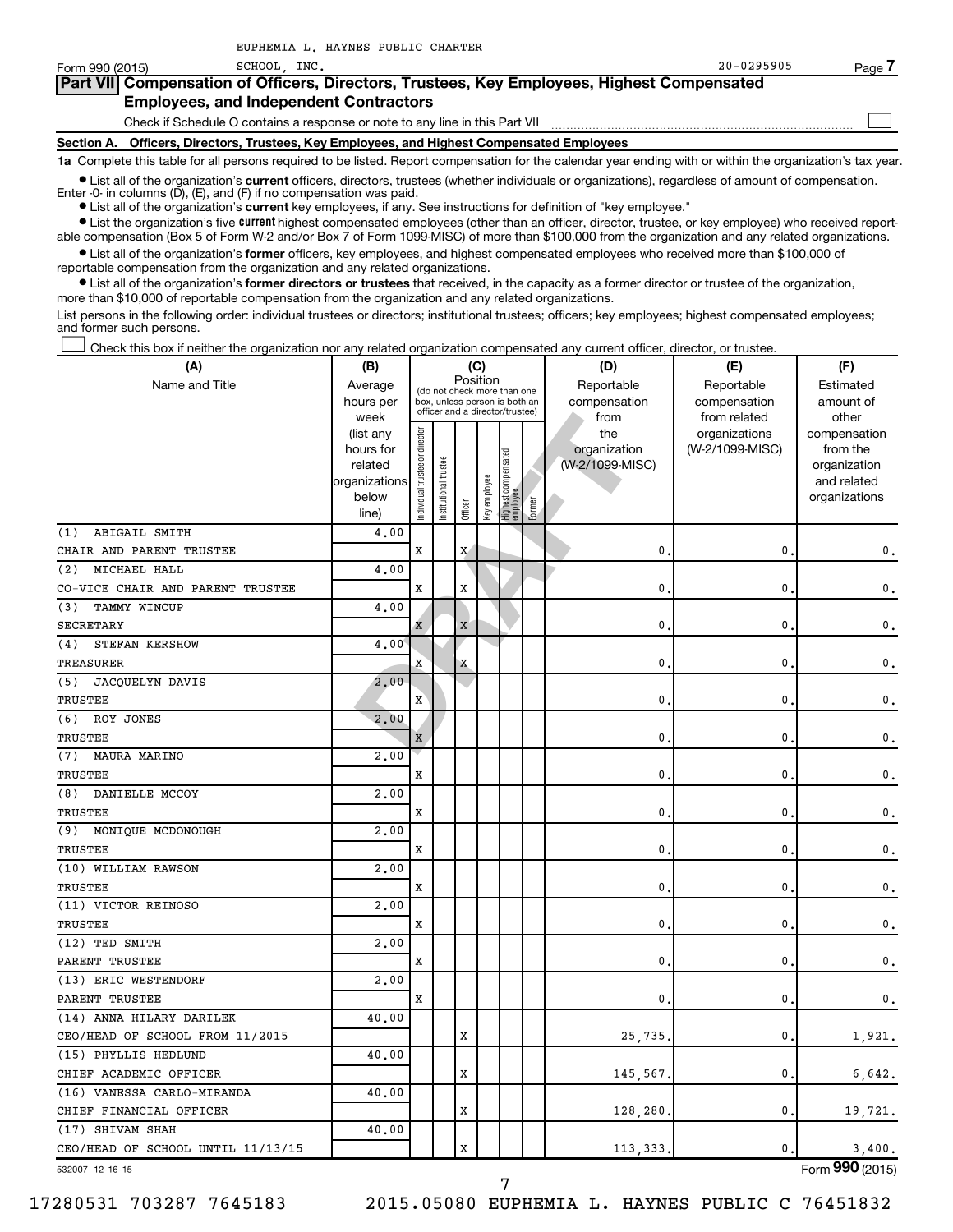|     | EUPHEMIA L. HAYNES PUBLIC CHARTER                                                                                                                                                                                                                      |                                                                                                                                                                                                                                      |                               |                       |         |              |                                   |        |                                        |                                                  |             |     |                                                                          |                |
|-----|--------------------------------------------------------------------------------------------------------------------------------------------------------------------------------------------------------------------------------------------------------|--------------------------------------------------------------------------------------------------------------------------------------------------------------------------------------------------------------------------------------|-------------------------------|-----------------------|---------|--------------|-----------------------------------|--------|----------------------------------------|--------------------------------------------------|-------------|-----|--------------------------------------------------------------------------|----------------|
|     | SCHOOL, INC.<br>Form 990 (2015)                                                                                                                                                                                                                        |                                                                                                                                                                                                                                      |                               |                       |         |              |                                   |        |                                        | 20-0295905                                       |             |     |                                                                          | Page 8         |
|     | <b>Part VII</b><br>Section A. Officers, Directors, Trustees, Key Employees, and Highest Compensated Employees (continued)                                                                                                                              |                                                                                                                                                                                                                                      |                               |                       |         |              |                                   |        |                                        |                                                  |             |     |                                                                          |                |
|     | (A)<br>Name and title                                                                                                                                                                                                                                  | (B)<br>(C)<br>(D)<br>Position<br>Average<br>Reportable<br>Reportable<br>(do not check more than one<br>hours per<br>compensation<br>compensation<br>box, unless person is both an<br>officer and a director/trustee)<br>week<br>from |                               |                       |         |              |                                   |        |                                        |                                                  |             |     | (F)<br>Estimated<br>amount of<br>other                                   |                |
|     |                                                                                                                                                                                                                                                        | (list any<br>hours for<br>related<br>organizations<br>below<br>line)                                                                                                                                                                 | ndividual trustee or director | Institutional trustee | Officer | Key employee | Highest compensated<br>  employee | Former | the<br>organization<br>(W-2/1099-MISC) | from related<br>organizations<br>(W-2/1099-MISC) |             |     | compensation<br>from the<br>organization<br>and related<br>organizations |                |
|     | (18) JULIE ANNE GREEN                                                                                                                                                                                                                                  | 40.00                                                                                                                                                                                                                                |                               |                       |         |              |                                   |        |                                        |                                                  |             |     |                                                                          |                |
|     | CHIEF DEVELOPMENT OFFICER                                                                                                                                                                                                                              |                                                                                                                                                                                                                                      |                               |                       | x       |              |                                   |        | 122,601.                               |                                                  | 0           |     |                                                                          | 18,526.        |
|     | (19) RICHARD POHLMAN                                                                                                                                                                                                                                   | 40.00                                                                                                                                                                                                                                |                               |                       |         |              |                                   |        |                                        |                                                  |             |     |                                                                          |                |
| COO |                                                                                                                                                                                                                                                        |                                                                                                                                                                                                                                      |                               |                       | x       |              |                                   |        | 97,275.                                |                                                  | 0           |     |                                                                          | 11,072.        |
|     | (20) MYRON LONG                                                                                                                                                                                                                                        | 40.00                                                                                                                                                                                                                                |                               |                       |         |              |                                   |        |                                        |                                                  |             |     |                                                                          |                |
|     | PRINCIPAL                                                                                                                                                                                                                                              |                                                                                                                                                                                                                                      |                               |                       |         |              | x                                 |        | 102,065.                               |                                                  | $\mathbf 0$ |     |                                                                          | 7,497.         |
|     |                                                                                                                                                                                                                                                        |                                                                                                                                                                                                                                      |                               |                       |         |              |                                   |        |                                        |                                                  |             |     |                                                                          |                |
|     |                                                                                                                                                                                                                                                        |                                                                                                                                                                                                                                      |                               |                       |         |              |                                   |        |                                        |                                                  |             |     |                                                                          |                |
|     |                                                                                                                                                                                                                                                        |                                                                                                                                                                                                                                      |                               |                       |         |              |                                   |        |                                        |                                                  |             |     |                                                                          |                |
|     |                                                                                                                                                                                                                                                        |                                                                                                                                                                                                                                      |                               |                       |         |              |                                   |        |                                        |                                                  |             |     |                                                                          |                |
|     |                                                                                                                                                                                                                                                        |                                                                                                                                                                                                                                      |                               |                       |         |              |                                   |        |                                        |                                                  |             |     |                                                                          |                |
|     |                                                                                                                                                                                                                                                        |                                                                                                                                                                                                                                      |                               |                       |         |              |                                   |        | 734,856.                               |                                                  | 0           |     |                                                                          | 68,779.        |
|     | c Total from continuation sheets to Part VII, Section A Martin Martin 1                                                                                                                                                                                |                                                                                                                                                                                                                                      |                               |                       |         |              |                                   |        | 0.                                     |                                                  | 0           |     |                                                                          | $\mathbf{0}$ . |
|     |                                                                                                                                                                                                                                                        |                                                                                                                                                                                                                                      |                               |                       |         |              |                                   |        | 734,856.                               |                                                  | 0           |     |                                                                          | 68,779.        |
| 2   | Total number of individuals (including but not limited to those listed above) who received more than \$100,000 of reportable                                                                                                                           |                                                                                                                                                                                                                                      |                               |                       |         |              |                                   |        |                                        |                                                  |             |     |                                                                          |                |
|     | compensation from the organization $\blacktriangleright$                                                                                                                                                                                               |                                                                                                                                                                                                                                      |                               |                       |         |              |                                   |        |                                        |                                                  |             |     |                                                                          | 5              |
|     |                                                                                                                                                                                                                                                        |                                                                                                                                                                                                                                      |                               |                       |         |              |                                   |        |                                        |                                                  |             |     | Yes                                                                      | No             |
| 3   | Did the organization list any former officer, director, or trustee, key employee, or highest compensated employee on                                                                                                                                   |                                                                                                                                                                                                                                      |                               |                       |         |              |                                   |        |                                        |                                                  |             |     |                                                                          |                |
|     | line 1a? If "Yes," complete Schedule J for such individual                                                                                                                                                                                             |                                                                                                                                                                                                                                      |                               |                       |         |              |                                   |        |                                        |                                                  |             | 3   |                                                                          | $\mathbf X$    |
| 4   | For any individual listed on line 1a, is the sum of reportable compensation and other compensation from the organization                                                                                                                               |                                                                                                                                                                                                                                      |                               |                       |         |              |                                   |        |                                        |                                                  |             |     |                                                                          |                |
|     | and related organizations greater than \$150,000? If "Yes," complete Schedule J for such individual                                                                                                                                                    |                                                                                                                                                                                                                                      |                               |                       |         |              |                                   |        |                                        |                                                  |             | 4   | х                                                                        |                |
| 5   | Did any person listed on line 1a receive or accrue compensation from any unrelated organization or individual for services                                                                                                                             |                                                                                                                                                                                                                                      |                               |                       |         |              |                                   |        |                                        |                                                  |             |     |                                                                          |                |
|     |                                                                                                                                                                                                                                                        |                                                                                                                                                                                                                                      |                               |                       |         |              |                                   |        |                                        |                                                  |             | 5   |                                                                          | X              |
|     | <b>Section B. Independent Contractors</b>                                                                                                                                                                                                              |                                                                                                                                                                                                                                      |                               |                       |         |              |                                   |        |                                        |                                                  |             |     |                                                                          |                |
| 1   | Complete this table for your five highest compensated independent contractors that received more than \$100,000 of compensation from<br>the organization. Report compensation for the calendar year ending with or within the organization's tax year. |                                                                                                                                                                                                                                      |                               |                       |         |              |                                   |        |                                        |                                                  |             |     |                                                                          |                |
|     | (A)<br>Name and business address                                                                                                                                                                                                                       |                                                                                                                                                                                                                                      |                               |                       |         |              |                                   |        | (B)<br>Description of services         |                                                  |             | (C) | Compensation                                                             |                |
|     | REVOLUTION FOODS, INC                                                                                                                                                                                                                                  |                                                                                                                                                                                                                                      |                               |                       |         |              |                                   |        |                                        |                                                  |             |     |                                                                          |                |
|     | PO BOX 742759, LOS ANGELES, CA 90074                                                                                                                                                                                                                   |                                                                                                                                                                                                                                      |                               |                       |         |              |                                   |        | FOOD SERVICE                           |                                                  |             |     |                                                                          | 562,779.       |
|     | DC PUBLIC CHARTER SCHOOL BOARD, 3333 14TH                                                                                                                                                                                                              |                                                                                                                                                                                                                                      |                               |                       |         |              |                                   |        |                                        |                                                  |             |     |                                                                          |                |
|     | STREET NW SUITE 210, WASHINGTON, DC 20010                                                                                                                                                                                                              |                                                                                                                                                                                                                                      |                               |                       |         |              |                                   |        | <b>AUTHORIZER FEE</b>                  |                                                  |             |     |                                                                          | 273,606.       |

532008 12-16-15

**2**

GALI SERVICE INDUSTRIES, INC.

W.L. GARY COMPANY, INC

KELLY SERVICES, INC.

\$100,000 of compensation from the organization

8

9

225 VINE ST NW, WASHINGTON, DC 20012 MAINTENANCE/REPAIR 245, 185.

PO BOX 820405, PHILADELPHIA, PA 19182 SUBSTITUTE TEACHERS 203,847.

12312 WILKINS AVENUE, ROCKVILLE, MD 20852 JANITORIAL SERVICES 190,003.

Total number of independent contractors (including but not limited to those listed above) who received more than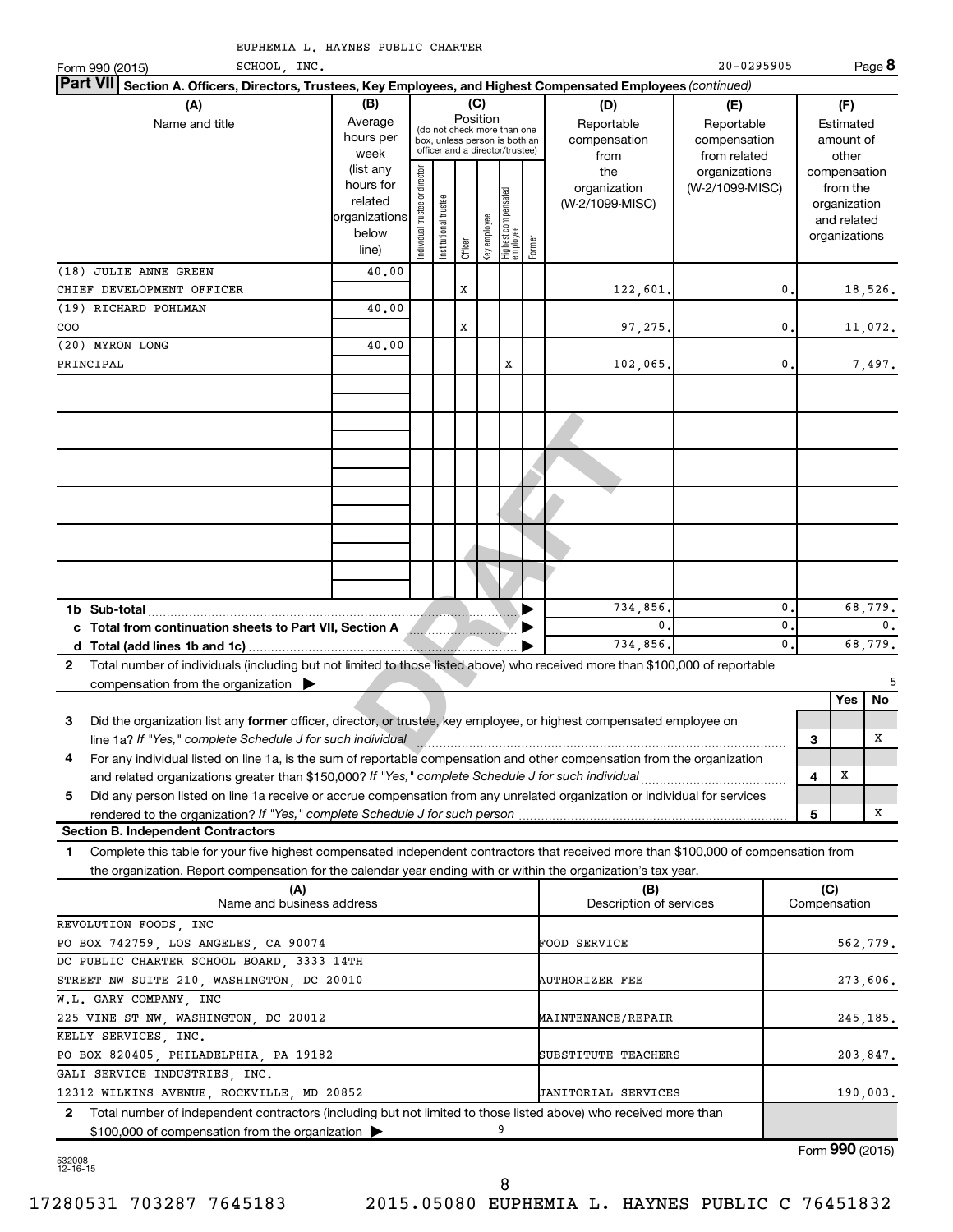$\blacksquare$  Form 990 (2015)  $\blacksquare$   $\blacksquare$   $\blacksquare$   $\blacksquare$   $\blacksquare$   $\blacksquare$   $\blacksquare$   $\blacksquare$   $\blacksquare$   $\blacksquare$   $\blacksquare$   $\blacksquare$   $\blacksquare$   $\blacksquare$   $\blacksquare$   $\blacksquare$   $\blacksquare$   $\blacksquare$   $\blacksquare$   $\blacksquare$   $\blacksquare$   $\blacksquare$   $\blacksquare$   $\blacksquare$   $\blacksquare$   $\blacksquare$   $\blacksquare$   $\blacksquare$   $\$ 

SCHOOL, INC. 20 295905

|                                                           | <b>Part VIII</b> | <b>Statement of Revenue</b>                                                                                                                 |                                   |                                |               |                                          |                                  |                                                                    |
|-----------------------------------------------------------|------------------|---------------------------------------------------------------------------------------------------------------------------------------------|-----------------------------------|--------------------------------|---------------|------------------------------------------|----------------------------------|--------------------------------------------------------------------|
|                                                           |                  |                                                                                                                                             |                                   |                                |               |                                          |                                  |                                                                    |
|                                                           |                  |                                                                                                                                             |                                   |                                | Total revenue | Related or<br>exempt function<br>revenue | Unrelated<br>business<br>revenue | (D)<br>Revenue excluded<br>from tax under<br>sections<br>512 - 514 |
| Contributions, Gifts, Grants<br>and Other Similar Amounts |                  | 1 a Federated campaigns<br>c Fundraising events                                                                                             | 1a<br>1b<br>1 <sub>c</sub>        | 19,990.                        |               |                                          |                                  |                                                                    |
|                                                           |                  | d Related organizations<br>$\overline{\phantom{a}}$<br>e Government grants (contributions)<br>f All other contributions, gifts, grants, and | 1d<br>1e                          | 1,376,908.                     |               |                                          |                                  |                                                                    |
|                                                           |                  | similar amounts not included above<br>g Noncash contributions included in lines 1a-1f: \$                                                   | 1f                                | 1,635,732.<br>370,000.<br>▶    | 3,032,630.    |                                          |                                  |                                                                    |
|                                                           | 2а               | PER PUPIL ALLOCATION                                                                                                                        |                                   | <b>Business Code</b><br>900099 | 22,100,662.   | 22,100,662.                              |                                  |                                                                    |
| Program Service<br>Revenue                                |                  | BEFORE & AFTER SCHOOL<br>b<br>c<br>d                                                                                                        |                                   | 900099                         | 19, 113.      | 19, 113.                                 |                                  |                                                                    |
|                                                           |                  | е<br>f All other program service revenue                                                                                                    |                                   | ►                              | 22, 119, 775. |                                          |                                  |                                                                    |
|                                                           | 3<br>4           | Investment income (including dividends, interest, and<br>Income from investment of tax-exempt bond proceeds                                 |                                   | ▶                              | 709,448.      |                                          |                                  | 709,448.                                                           |
|                                                           | 5                | 6 a Gross rents<br><b>b</b> Less: rental expenses                                                                                           | (i) Real<br>2,550<br>$\mathbf{0}$ | (ii) Personal                  |               |                                          |                                  |                                                                    |
|                                                           |                  | c Rental income or (loss)<br>d Net rental income or (loss)                                                                                  | 2,550.                            |                                | 2,550.        |                                          |                                  | 2,550.                                                             |
|                                                           |                  | 7 a Gross amount from sales of<br>assets other than inventory<br><b>b</b> Less: cost or other basis<br>and sales expenses                   | (i) Securities<br>8,311.          | (ii) Other<br>40,941.<br>0.    |               |                                          |                                  |                                                                    |
|                                                           |                  |                                                                                                                                             | $-8,311.$                         | 40,941.<br>▶                   | 32,630.       |                                          |                                  | 32,630.                                                            |
| <b>Other Revenue</b>                                      |                  | 8 a Gross income from fundraising events (not<br>$19,990.$ of<br>including $$$<br>contributions reported on line 1c). See                   | b                                 | 98,075.<br>29,123.             |               |                                          |                                  |                                                                    |
|                                                           |                  | c Net income or (loss) from fundraising events<br>9 a Gross income from gaming activities. See                                              |                                   | ▶                              | 68,952.       |                                          |                                  | 68,952.                                                            |
|                                                           |                  | c Net income or (loss) from gaming activities<br>10 a Gross sales of inventory, less returns                                                | b                                 | ▶                              |               |                                          |                                  |                                                                    |
|                                                           |                  | c Net income or (loss) from sales of inventory                                                                                              | b                                 | 1,716.<br>0.<br>▶              | 1,716.        |                                          |                                  | 1,716.                                                             |
|                                                           |                  | Miscellaneous Revenue                                                                                                                       |                                   | <b>Business Code</b>           |               |                                          |                                  |                                                                    |
|                                                           |                  | 11 a MEALS                                                                                                                                  |                                   | 900099                         | 29,353.       |                                          |                                  | 29, 353.                                                           |
|                                                           |                  | <b>b</b> OTHER INCOME                                                                                                                       |                                   | 900099                         | 4,604.        |                                          |                                  | 4,604.                                                             |
|                                                           |                  | c                                                                                                                                           |                                   |                                |               |                                          |                                  |                                                                    |
|                                                           |                  |                                                                                                                                             |                                   |                                |               |                                          |                                  |                                                                    |
|                                                           |                  |                                                                                                                                             |                                   | ▶                              | 33,957.       |                                          |                                  |                                                                    |
|                                                           | 12               |                                                                                                                                             |                                   |                                | 26,001,658.   | 22, 119, 775.                            | $0$ .                            | 849,253.                                                           |

532009 12-16-15

9

Form (2015) **990**

**9**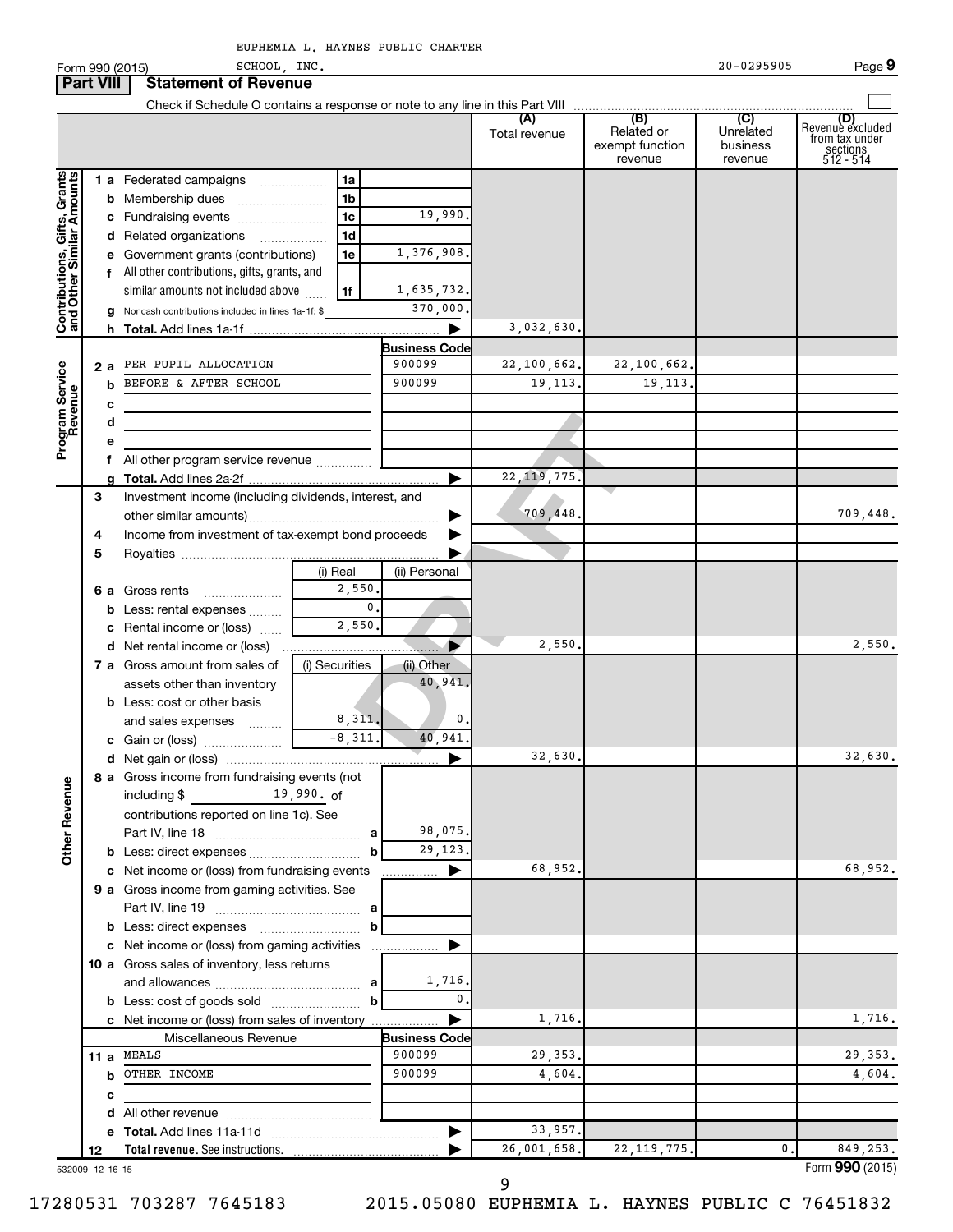13, 352, 500.<br>
12, 852, 038.<br>
383, 044.<br>
1, 074, 392.<br>
1, 026, 736.<br>
1, 088, 059.<br>
49, 278.<br>
49, 278.<br>
348, 879.<br>
326, 131.<br>
1, 058, 843.<br>
1, 058, 843.<br>
1, 032, 161.<br>
257, 049.<br>
239, 056.<br>
336, 131.<br>
257, 049.<br>
239, 056.<br> **Total functional expenses.**  Add lines 1 through 24e **(A) (B) (C) (D)** Management and general expenses **1 2 3 4 5 6 7 8 9 10 11 a b c d e f g 12 13 14 15 16 17 18 19 20 21 22 23 24 a b c d e 25** *Section 501(c)(3) and 501(c)(4) organizations must complete all columns. All other organizations must complete column (A).* Grants and other assistance to domestic organizations and domestic governments. See Part IV, line 21 Compensation not included above, to disqualified persons (as defined under section 4958(f)(1)) and persons described in section  $4958(c)(3)(B)$   $\ldots$ Pension plan accruals and contributions (include section 401(k) and 403(b) employer contributions) Professional fundraising services. See Part IV, line 17 Other. (If line 11g amount exceeds 10% of line 25, column (A) amount, list line 11g expenses on Sch O.) Other expenses. Itemize expenses not covered above. (List miscellaneous expenses in line 24e. If line 24e amount exceeds 10% of line 25, column (A) amount, list line 24e expenses on Schedule O.)  $\, \, \ldots \,$ Form 990 (2015) SCHOOL , INC. 20-0295905 Page Check if Schedule O contains a response or note to any line in this Part IX Total expenses Program service expenses (D)<br>Fundraising expenses .<br>... Grants and other assistance to domestic  $individuals. See Part IV, line 22$  .......... Grants and other assistance to foreign organizations, foreign governments, and foreign individuals. See Part IV, lines 15 and 16  $\ldots$ Benefits paid to or for members .................... Compensation of current officers, directors, trustees, and key employees ........................ Other salaries and wages ~~~~~~~~~~ Other employee benefits ~~~~~~~~~~ Payroll taxes ~~~~~~~~~~~~~~~~ Fees for services (non-employees): Management ~~~~~~~~~~~~~~~~ Legal ~~~~~~~~~~~~~~~~~~~~ Accounting ~~~~~~~~~~~~~~~~~ Lobbying ~~~~~~~~~~~~~~~~~~ Investment management fees ....................... Advertising and promotion ........................... Office expenses ~~~~~~~~~~~~~~~ Information technology ~~~~~~~~~~~ Royalties ~~~~~~~~~~~~~~~~~~ Occupancy ~~~~~~~~~~~~~~~~~ Travel …………………………………………………… Payments of travel or entertainment expenses for any federal, state, or local public officials Conferences, conventions, and meetings Interest ~~~~~~~~~~~~~~~~~~ Payments to affiliates ~~~~~~~~~~~~ Depreciation, depletion, and amortization ...... Insurance ~~~~~~~~~~~~~~~~~ All other expenses *Do not include amounts reported on lines 6b, 7b, 8b, 9b, and 10b of Part VIII.* **10 Part IX Statement of Functional Expenses**  $\Box$ SCHOOL, INC. 20-0295905 651,730. 651,730. 13,352,500. 12,852,038. 102,976. 397,486. 383,044. 375,064. 7,980. 1,074,392. 1,026,736. 14,535. 33,121. 1,088,059. 1,011,895. 43,522. 32,642. **49, 278.** 46, 065. 1,995. 1,218. 348,879. 326,131. 14,121. 8,627. 1,218,452. 1,169,714. 36,553. 12,185. 1,058,843. 1,032,161. 16,563. 10,119. 257,049. 239,056. 7,711. 10,282. 1,436,015. 1,407,652. 13,971. 14,392.  $39,507.$   $39,432.$   $47.$   $28.$ 263,885. 246,679. 10,681. 6,525. 1,850,554. 1,814,003. 18,004. 18,547. 1,850,924. 1,813,906. 18,509. 18,509. 121,237. 113,327. 4,907. 3,003. FOOD SERVICE 610,094. 610,094. OTHER EXPENSES 61. 25,062. 20,550. 20,550. 20,000 4,011. 25,679,504. 24,144,503. 959,836. 575,165.

17280531 703287 7645183 2015.05080 EUPHEMIA L. HAYNES PUBLIC C 76451832

532010 12-16-15

Check here  $\blacktriangleright$  |

**26**

Check here  $\begin{array}{c} \begin{array}{|c} \hline \end{array} \end{array}$  if following SOP 98-2 (ASC 958-720)

reported in column (B) joint costs from a combined educational campaign and fundraising solicitation.

**Joint costs.** Complete this line only if the organization

10

Form (2015) **990**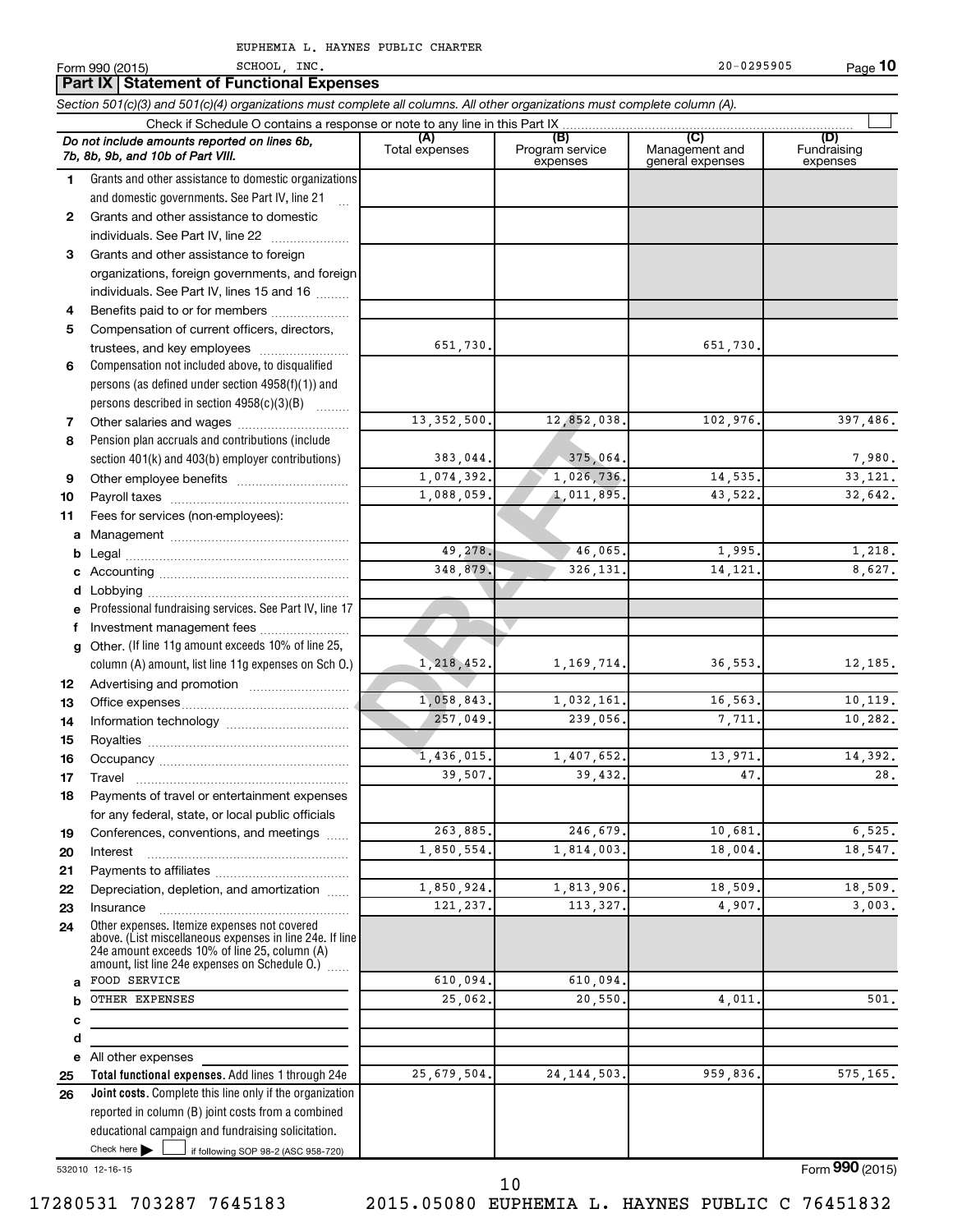SCHOOL, INC. 20-0295905

 $\blacksquare$  Form 990 (2015)  $\blacksquare$   $\blacksquare$   $\blacksquare$   $\blacksquare$   $\blacksquare$   $\blacksquare$   $\blacksquare$   $\blacksquare$   $\blacksquare$   $\blacksquare$   $\blacksquare$   $\blacksquare$   $\blacksquare$   $\blacksquare$   $\blacksquare$   $\blacksquare$   $\blacksquare$   $\blacksquare$   $\blacksquare$   $\blacksquare$   $\blacksquare$   $\blacksquare$   $\blacksquare$   $\blacksquare$   $\blacksquare$   $\blacksquare$   $\blacksquare$   $\blacksquare$   $\$ 

**11**

|                             | Part X | <b>Balance Sheet</b>                                                              |                 |                         |                          |                 |                    |
|-----------------------------|--------|-----------------------------------------------------------------------------------|-----------------|-------------------------|--------------------------|-----------------|--------------------|
|                             |        |                                                                                   |                 |                         |                          |                 |                    |
|                             |        |                                                                                   |                 |                         | (A)<br>Beginning of year |                 | (B)<br>End of year |
|                             | 1      |                                                                                   |                 | 1                       |                          |                 |                    |
|                             | 2      |                                                                                   |                 |                         | 6, 217, 327.             | $\mathbf{2}$    | 7,562,724.         |
|                             | З      |                                                                                   |                 |                         | 1,087,868.               | 3               | 511,564.           |
|                             | 4      |                                                                                   |                 |                         | 190, 460.                | 4               | 97,321.            |
|                             | 5      | Loans and other receivables from current and former officers, directors,          |                 |                         |                          |                 |                    |
|                             |        | trustees, key employees, and highest compensated employees. Complete              |                 |                         |                          |                 |                    |
|                             |        | Part II of Schedule L                                                             |                 |                         |                          | 5               |                    |
|                             | 6      | Loans and other receivables from other disqualified persons (as defined under     |                 |                         |                          |                 |                    |
|                             |        | section 4958(f)(1)), persons described in section 4958(c)(3)(B), and contributing |                 |                         |                          |                 |                    |
|                             |        | employers and sponsoring organizations of section 501(c)(9) voluntary             |                 |                         |                          |                 |                    |
|                             |        | employees' beneficiary organizations (see instr). Complete Part II of Sch L       |                 |                         |                          | 6               |                    |
| Assets                      | 7      |                                                                                   |                 |                         | 7,495,072.               | 7               | 7,626,402.         |
|                             | 8      |                                                                                   |                 |                         |                          | 8               |                    |
|                             | 9      | Prepaid expenses and deferred charges                                             |                 |                         | 9,802,014.               | 9               | 9,147,798.         |
|                             |        | <b>10a</b> Land, buildings, and equipment: cost or other                          |                 |                         |                          |                 |                    |
|                             |        | basis. Complete Part VI of Schedule D                                             | 10a             | 46,143,471.             |                          |                 |                    |
|                             |        | <b>b</b> Less: accumulated depreciation<br>$\ldots \ldots \ldots \ldots$          | 10 <sub>b</sub> | 12,886,161.             | 33, 357, 927.            | 10 <sub>c</sub> | 33, 257, 310.      |
|                             | 11     |                                                                                   |                 |                         |                          | 11              |                    |
|                             | 12     |                                                                                   |                 |                         | 294,515.                 | 12              |                    |
|                             | 13     |                                                                                   |                 | 13                      |                          |                 |                    |
|                             | 14     |                                                                                   |                 | 14                      |                          |                 |                    |
|                             | 15     |                                                                                   | 4,540,729.      | 15                      | 4,602,580.               |                 |                    |
|                             | 16     |                                                                                   | 62,985,912.     | 16                      | 62,805,699.              |                 |                    |
|                             | 17     |                                                                                   |                 | 1,363,831.              | 17                       | 1, 213, 229.    |                    |
|                             | 18     |                                                                                   |                 |                         | 18                       |                 |                    |
|                             | 19     |                                                                                   |                 |                         |                          | 19              |                    |
|                             | 20     |                                                                                   |                 |                         | 21,952,000.              | 20              | 21,782,203.        |
|                             | 21     | Escrow or custodial account liability. Complete Part IV of Schedule D             |                 |                         |                          | 21              |                    |
|                             | 22     | Loans and other payables to current and former officers, directors, trustees,     |                 |                         |                          |                 |                    |
|                             |        | key employees, highest compensated employees, and disqualified persons.           |                 |                         |                          |                 |                    |
| Liabilities                 |        |                                                                                   |                 |                         |                          | 22              |                    |
|                             | 23     | Secured mortgages and notes payable to unrelated third parties                    |                 |                         | 12, 352, 747.            | 23              | 12,469,792.        |
|                             | 24     | Unsecured notes and loans payable to unrelated third parties                      |                 |                         |                          | 24              |                    |
|                             | 25     | Other liabilities (including federal income tax, payables to related third        |                 |                         |                          |                 |                    |
|                             |        | parties, and other liabilities not included on lines 17-24). Complete Part X of   |                 |                         |                          |                 |                    |
|                             |        | Schedule D                                                                        |                 |                         | 21,603,982.              | 25              | 22,987,309.        |
|                             | 26     | Total liabilities. Add lines 17 through 25                                        |                 |                         | 57, 272, 560.            | 26              | 58,452,533.        |
|                             |        | Organizations that follow SFAS 117 (ASC 958), check here                          |                 | $\lfloor x \rfloor$ and |                          |                 |                    |
|                             |        | complete lines 27 through 29, and lines 33 and 34.                                |                 |                         |                          |                 |                    |
|                             | 27     |                                                                                   |                 |                         | 5, 369, 385.             | 27              | 3,873,014.         |
|                             | 28     |                                                                                   |                 |                         | 343,967.                 | 28              | 480,152.           |
|                             | 29     | Permanently restricted net assets                                                 |                 |                         |                          | 29              |                    |
|                             |        | Organizations that do not follow SFAS 117 (ASC 958), check here ▶ U               |                 |                         |                          |                 |                    |
| Net Assets or Fund Balances |        | and complete lines 30 through 34.                                                 |                 |                         |                          |                 |                    |
|                             | 30     |                                                                                   |                 |                         |                          | 30              |                    |
|                             | 31     | Paid-in or capital surplus, or land, building, or equipment fund                  |                 |                         |                          | 31              |                    |
|                             | 32     | Retained earnings, endowment, accumulated income, or other funds                  |                 |                         |                          | 32              |                    |
|                             | 33     |                                                                                   |                 |                         | 5, 713, 352.             | 33              | 4, 353, 166.       |
|                             | 34     |                                                                                   |                 |                         | 62,985,912.              | 34              | 62,805,699.        |

Form (2015) **990**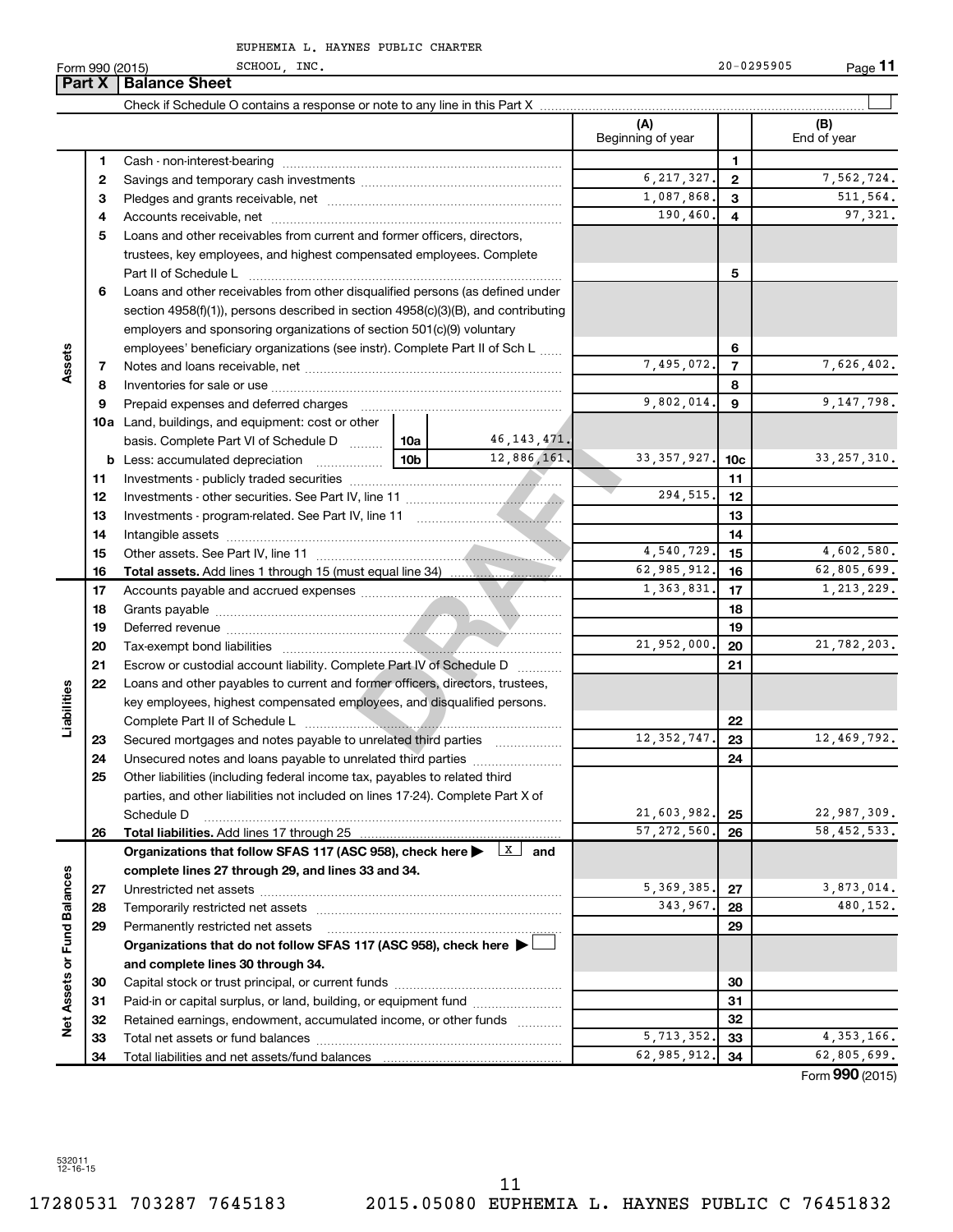|    | EUPHEMIA L. HAYNES PUBLIC CHARTER                                                                                               |                         |                |            |                 |
|----|---------------------------------------------------------------------------------------------------------------------------------|-------------------------|----------------|------------|-----------------|
|    | SCHOOL INC.<br>Form 990 (2015)                                                                                                  | $20 - 0295905$          |                |            | Page 12         |
|    | Part XI   Reconciliation of Net Assets                                                                                          |                         |                |            | $\mathbf{x}$    |
|    |                                                                                                                                 |                         |                |            |                 |
| 1  | Total revenue (must equal Part VIII, column (A), line 12)                                                                       | $\mathbf{1}$            |                |            | 26,001,658.     |
| 2  |                                                                                                                                 | $\mathbf{2}$            |                |            | 25,679,504.     |
| 3  | Revenue less expenses. Subtract line 2 from line 1                                                                              | 3                       |                |            | 322,154.        |
| 4  |                                                                                                                                 | $\overline{\mathbf{4}}$ |                |            | 5,713,352.      |
| 5  |                                                                                                                                 | 5                       |                |            |                 |
| 6  | Donated services and use of facilities                                                                                          | 6                       |                |            |                 |
| 7  | Investment expenses                                                                                                             | $\overline{7}$          |                |            |                 |
| 8  |                                                                                                                                 | 8                       |                |            |                 |
| 9  |                                                                                                                                 | 9                       |                |            | $-1,682,340.$   |
| 10 | Net assets or fund balances at end of year. Combine lines 3 through 9 (must equal Part X, line 33,                              |                         |                |            |                 |
|    | column (B))                                                                                                                     | 10                      |                |            | 4, 353, 166.    |
|    | Part XII Financial Statements and Reporting                                                                                     |                         |                |            |                 |
|    |                                                                                                                                 |                         |                |            |                 |
| 1  | $\lfloor x \rfloor$ Accrual<br>Accounting method used to prepare the Form 990: [130] Cash<br>Other                              |                         |                | <b>Yes</b> | No              |
|    | If the organization changed its method of accounting from a prior year or checked "Other," explain in Schedule O.               |                         |                |            |                 |
|    |                                                                                                                                 |                         | 2a             |            | X               |
|    | If "Yes," check a box below to indicate whether the financial statements for the year were compiled or reviewed on a            |                         |                |            |                 |
|    | separate basis, consolidated basis, or both:                                                                                    |                         |                |            |                 |
|    | Separate basis<br>Consolidated basis<br>Both consolidated and separate basis                                                    |                         |                |            |                 |
|    |                                                                                                                                 |                         | 2 <sub>b</sub> | X          |                 |
|    | If "Yes," check a box below to indicate whether the financial statements for the year were audited on a separate basis,         |                         |                |            |                 |
|    | consolidated basis, or both:                                                                                                    |                         |                |            |                 |
|    | $\boxed{\textbf{X}}$ Consolidated basis<br>Separate basis<br>Both consolidated and separate basis                               |                         |                |            |                 |
|    | c If "Yes" to line 2a or 2b, does the organization have a committee that assumes responsibility for oversight of the audit,     |                         |                |            |                 |
|    |                                                                                                                                 |                         | 2c             | х          |                 |
|    | If the organization changed either its oversight process or selection process during the tax year, explain in Schedule O.       |                         |                |            |                 |
|    | 3a As a result of a federal award, was the organization required to undergo an audit or audits as set forth in the Single Audit |                         |                |            |                 |
|    |                                                                                                                                 |                         | За             | х          |                 |
|    | b If "Yes," did the organization undergo the required audit or audits? If the organization did not undergo the required audit   |                         |                |            |                 |
|    |                                                                                                                                 |                         | 3b             | х          |                 |
|    |                                                                                                                                 |                         |                |            | Form 990 (2015) |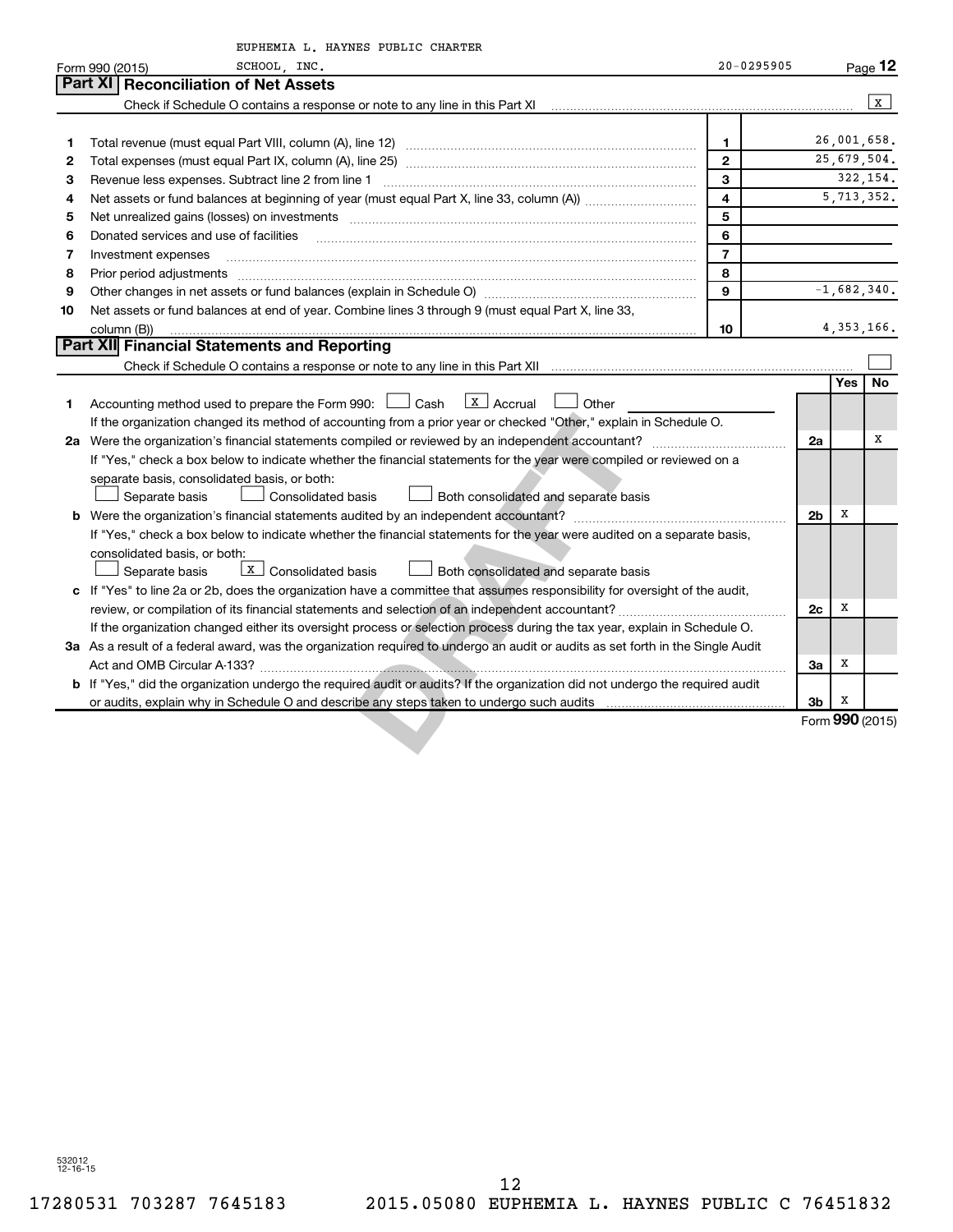| <b>SCHEDULE A</b>                                                                                                                                                                                  |  |                                                               |                                                                                                                                                                                                                                                                                        |                          |                     |                                        |  | OMB No. 1545-0047                     |
|----------------------------------------------------------------------------------------------------------------------------------------------------------------------------------------------------|--|---------------------------------------------------------------|----------------------------------------------------------------------------------------------------------------------------------------------------------------------------------------------------------------------------------------------------------------------------------------|--------------------------|---------------------|----------------------------------------|--|---------------------------------------|
| <b>Public Charity Status and Public Support</b><br>(Form 990 or 990-EZ)<br>Complete if the organization is a section 501(c)(3) organization or a section<br>4947(a)(1) nonexempt charitable trust. |  |                                                               |                                                                                                                                                                                                                                                                                        |                          |                     |                                        |  |                                       |
|                                                                                                                                                                                                    |  |                                                               |                                                                                                                                                                                                                                                                                        |                          |                     |                                        |  |                                       |
| Department of the Treasury                                                                                                                                                                         |  |                                                               | Attach to Form 990 or Form 990-EZ.                                                                                                                                                                                                                                                     |                          |                     |                                        |  | <b>Open to Public</b>                 |
| Internal Revenue Service                                                                                                                                                                           |  |                                                               | Information about Schedule A (Form 990 or 990-EZ) and its instructions is at WWW.irs.gov/form990.                                                                                                                                                                                      |                          |                     |                                        |  | Inspection                            |
| Name of the organization                                                                                                                                                                           |  | EUPHEMIA L. HAYNES PUBLIC CHARTER                             |                                                                                                                                                                                                                                                                                        |                          |                     |                                        |  | <b>Employer identification number</b> |
|                                                                                                                                                                                                    |  | SCHOOL, INC.                                                  |                                                                                                                                                                                                                                                                                        |                          |                     |                                        |  | 20-0295905                            |
| Part I                                                                                                                                                                                             |  |                                                               | Reason for Public Charity Status (All organizations must complete this part.) See instructions.                                                                                                                                                                                        |                          |                     |                                        |  |                                       |
| The organization is not a private foundation because it is: (For lines 1 through 11, check only one box.)                                                                                          |  |                                                               |                                                                                                                                                                                                                                                                                        |                          |                     |                                        |  |                                       |
| 1                                                                                                                                                                                                  |  |                                                               | A church, convention of churches, or association of churches described in <b>section 170(b)(1)(A)(i).</b>                                                                                                                                                                              |                          |                     |                                        |  |                                       |
| x<br>2                                                                                                                                                                                             |  |                                                               | A school described in section 170(b)(1)(A)(ii). (Attach Schedule E (Form 990 or 990-EZ).)                                                                                                                                                                                              |                          |                     |                                        |  |                                       |
| 3                                                                                                                                                                                                  |  |                                                               | A hospital or a cooperative hospital service organization described in section 170(b)(1)(A)(iii).                                                                                                                                                                                      |                          |                     |                                        |  |                                       |
| 4                                                                                                                                                                                                  |  |                                                               | A medical research organization operated in conjunction with a hospital described in section 170(b)(1)(A)(iii). Enter the hospital's name,                                                                                                                                             |                          |                     |                                        |  |                                       |
| city, and state:                                                                                                                                                                                   |  |                                                               |                                                                                                                                                                                                                                                                                        |                          |                     |                                        |  |                                       |
| 5                                                                                                                                                                                                  |  |                                                               | An organization operated for the benefit of a college or university owned or operated by a governmental unit described in                                                                                                                                                              |                          |                     |                                        |  |                                       |
|                                                                                                                                                                                                    |  | section 170(b)(1)(A)(iv). (Complete Part II.)                 |                                                                                                                                                                                                                                                                                        |                          |                     |                                        |  |                                       |
| 6                                                                                                                                                                                                  |  |                                                               | A federal, state, or local government or governmental unit described in section 170(b)(1)(A)(v).                                                                                                                                                                                       |                          |                     |                                        |  |                                       |
| 7                                                                                                                                                                                                  |  |                                                               | An organization that normally receives a substantial part of its support from a governmental unit or from the general public described in                                                                                                                                              |                          |                     |                                        |  |                                       |
| 8                                                                                                                                                                                                  |  | section 170(b)(1)(A)(vi). (Complete Part II.)                 | A community trust described in section 170(b)(1)(A)(vi). (Complete Part II.)                                                                                                                                                                                                           |                          |                     |                                        |  |                                       |
| 9                                                                                                                                                                                                  |  |                                                               |                                                                                                                                                                                                                                                                                        |                          |                     |                                        |  |                                       |
|                                                                                                                                                                                                    |  |                                                               | An organization that normally receives: (1) more than 33 1/3% of its support from contributions, membership fees, and gross receipts from                                                                                                                                              |                          |                     |                                        |  |                                       |
|                                                                                                                                                                                                    |  |                                                               | activities related to its exempt functions - subject to certain exceptions, and (2) no more than 33 1/3% of its support from gross investment<br>income and unrelated business taxable income (less section 511 tax) from businesses acquired by the organization after June 30, 1975. |                          |                     |                                        |  |                                       |
|                                                                                                                                                                                                    |  | See section 509(a)(2). (Complete Part III.)                   |                                                                                                                                                                                                                                                                                        |                          |                     |                                        |  |                                       |
| 10                                                                                                                                                                                                 |  |                                                               | An organization organized and operated exclusively to test for public safety. See section 509(a)(4).                                                                                                                                                                                   |                          |                     |                                        |  |                                       |
| 11                                                                                                                                                                                                 |  |                                                               | An organization organized and operated exclusively for the benefit of, to perform the functions of, or to carry out the purposes of one or                                                                                                                                             |                          |                     |                                        |  |                                       |
|                                                                                                                                                                                                    |  |                                                               | more publicly supported organizations described in section 509(a)(1) or section 509(a)(2). See section 509(a)(3). Check the box in                                                                                                                                                     |                          |                     |                                        |  |                                       |
|                                                                                                                                                                                                    |  |                                                               | lines 11a through 11d that describes the type of supporting organization and complete lines 11e, 11f, and 11g.                                                                                                                                                                         |                          |                     |                                        |  |                                       |
| а                                                                                                                                                                                                  |  |                                                               | Type I. A supporting organization operated, supervised, or controlled by its supported organization(s), typically by giving                                                                                                                                                            |                          |                     |                                        |  |                                       |
|                                                                                                                                                                                                    |  |                                                               | the supported organization(s) the power to regularly appoint or elect a majority of the directors or trustees of the supporting                                                                                                                                                        |                          |                     |                                        |  |                                       |
|                                                                                                                                                                                                    |  | organization. You must complete Part IV, Sections A and B.    |                                                                                                                                                                                                                                                                                        |                          |                     |                                        |  |                                       |
| b                                                                                                                                                                                                  |  |                                                               | Type II. A supporting organization supervised or controlled in connection with its supported organization(s), by having                                                                                                                                                                |                          |                     |                                        |  |                                       |
|                                                                                                                                                                                                    |  |                                                               | control or management of the supporting organization vested in the same persons that control or manage the supported                                                                                                                                                                   |                          |                     |                                        |  |                                       |
|                                                                                                                                                                                                    |  | organization(s). You must complete Part IV, Sections A and C. |                                                                                                                                                                                                                                                                                        |                          |                     |                                        |  |                                       |
| с                                                                                                                                                                                                  |  |                                                               | Type III functionally integrated. A supporting organization operated in connection with, and functionally integrated with,                                                                                                                                                             |                          |                     |                                        |  |                                       |
|                                                                                                                                                                                                    |  |                                                               | its supported organization(s) (see instructions). You must complete Part IV, Sections A, D, and E.                                                                                                                                                                                     |                          |                     |                                        |  |                                       |
| d                                                                                                                                                                                                  |  |                                                               | Type III non-functionally integrated. A supporting organization operated in connection with its supported organization(s)                                                                                                                                                              |                          |                     |                                        |  |                                       |
|                                                                                                                                                                                                    |  |                                                               | that is not functionally integrated. The organization generally must satisfy a distribution requirement and an attentiveness                                                                                                                                                           |                          |                     |                                        |  |                                       |
|                                                                                                                                                                                                    |  |                                                               | requirement (see instructions). You must complete Part IV, Sections A and D, and Part V.                                                                                                                                                                                               |                          |                     |                                        |  |                                       |
| е                                                                                                                                                                                                  |  |                                                               | Check this box if the organization received a written determination from the IRS that it is a Type I, Type II, Type III                                                                                                                                                                |                          |                     |                                        |  |                                       |
|                                                                                                                                                                                                    |  |                                                               | functionally integrated, or Type III non-functionally integrated supporting organization.                                                                                                                                                                                              |                          |                     |                                        |  |                                       |
|                                                                                                                                                                                                    |  |                                                               |                                                                                                                                                                                                                                                                                        |                          |                     |                                        |  |                                       |
| g Provide the following information about the supported organization(s).                                                                                                                           |  |                                                               |                                                                                                                                                                                                                                                                                        | (iv) Is the organization |                     |                                        |  |                                       |
| (i) Name of supported<br>organization                                                                                                                                                              |  | (ii) EIN                                                      | (iii) Type of organization<br>(described on lines 1-9                                                                                                                                                                                                                                  |                          | listed in your      | (v) Amount of monetary<br>support (see |  | (vi) Amount of<br>other support (see  |
|                                                                                                                                                                                                    |  |                                                               | above (see instructions))                                                                                                                                                                                                                                                              |                          | governing document? | instructions)                          |  | instructions)                         |
|                                                                                                                                                                                                    |  |                                                               |                                                                                                                                                                                                                                                                                        | Yes                      | No                  |                                        |  |                                       |
|                                                                                                                                                                                                    |  |                                                               |                                                                                                                                                                                                                                                                                        |                          |                     |                                        |  |                                       |
|                                                                                                                                                                                                    |  |                                                               |                                                                                                                                                                                                                                                                                        |                          |                     |                                        |  |                                       |
|                                                                                                                                                                                                    |  |                                                               |                                                                                                                                                                                                                                                                                        |                          |                     |                                        |  |                                       |
|                                                                                                                                                                                                    |  |                                                               |                                                                                                                                                                                                                                                                                        |                          |                     |                                        |  |                                       |
|                                                                                                                                                                                                    |  |                                                               |                                                                                                                                                                                                                                                                                        |                          |                     |                                        |  |                                       |
|                                                                                                                                                                                                    |  |                                                               |                                                                                                                                                                                                                                                                                        |                          |                     |                                        |  |                                       |
|                                                                                                                                                                                                    |  |                                                               |                                                                                                                                                                                                                                                                                        |                          |                     |                                        |  |                                       |
|                                                                                                                                                                                                    |  |                                                               |                                                                                                                                                                                                                                                                                        |                          |                     |                                        |  |                                       |
|                                                                                                                                                                                                    |  |                                                               |                                                                                                                                                                                                                                                                                        |                          |                     |                                        |  |                                       |
|                                                                                                                                                                                                    |  |                                                               |                                                                                                                                                                                                                                                                                        |                          |                     |                                        |  |                                       |
| Total                                                                                                                                                                                              |  |                                                               |                                                                                                                                                                                                                                                                                        |                          |                     |                                        |  |                                       |

Form 990 or 990-EZ. 532021 09-23-15 LHA **For Paperwork Reduction Act Notice, see the Instructions for** 

17280531 703287 7645183 2015.05080 EUPHEMIA L. HAYNES PUBLIC C 76451832

13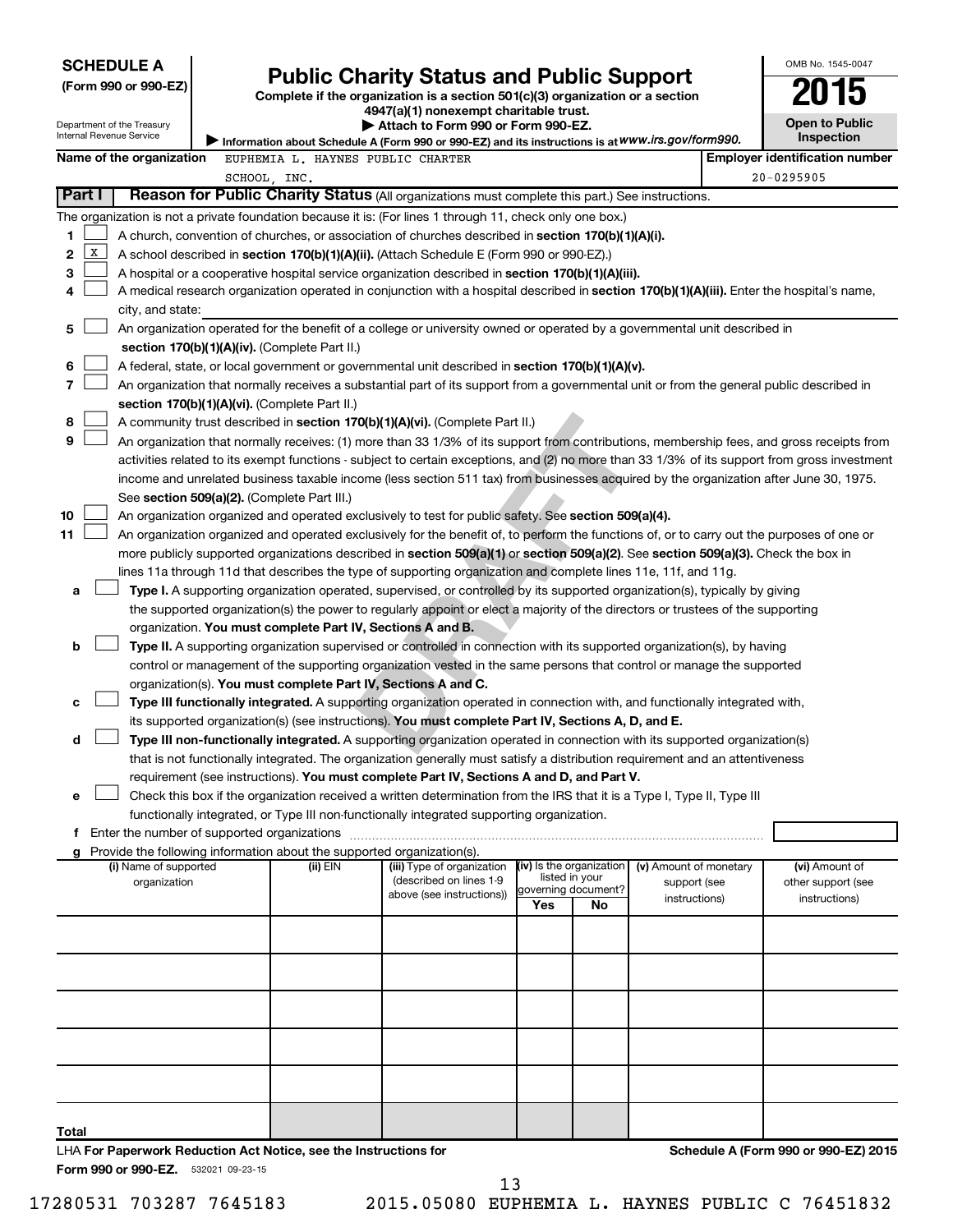| EUPHEMIA L. HAYNES PUBLIC CHARTER |  |  |
|-----------------------------------|--|--|
|                                   |  |  |

### Schedule A (Form 990 or 990-EZ) 2015 SCHOOL, INC. 20 = 20 = 20 = 20 = 20 = 20 = 0295905

**2** (Complete only if you checked the box on line 5, 7, or 8 of Part I or if the organization failed to qualify under Part III. If the organization fails to qualify under the tests listed below, please complete Part III.) **Part II Support Schedule for Organizations Described in Sections 170(b)(1)(A)(iv) and 170(b)(1)(A)(vi)**

|   | <b>Section A. Public Support</b>                                                                                                               |          |          |            |            |          |           |
|---|------------------------------------------------------------------------------------------------------------------------------------------------|----------|----------|------------|------------|----------|-----------|
|   | Calendar year (or fiscal year beginning in)                                                                                                    | (a) 2011 | (b) 2012 | $(c)$ 2013 | $(d)$ 2014 | (e) 2015 | (f) Total |
|   | 1 Gifts, grants, contributions, and                                                                                                            |          |          |            |            |          |           |
|   | membership fees received. (Do not                                                                                                              |          |          |            |            |          |           |
|   | include any "unusual grants.")                                                                                                                 |          |          |            |            |          |           |
|   | 2 Tax revenues levied for the organ-                                                                                                           |          |          |            |            |          |           |
|   | ization's benefit and either paid to                                                                                                           |          |          |            |            |          |           |
|   | or expended on its behalf                                                                                                                      |          |          |            |            |          |           |
|   | 3 The value of services or facilities                                                                                                          |          |          |            |            |          |           |
|   | furnished by a governmental unit to                                                                                                            |          |          |            |            |          |           |
|   | the organization without charge                                                                                                                |          |          |            |            |          |           |
| 4 | <b>Total.</b> Add lines 1 through 3                                                                                                            |          |          |            |            |          |           |
| 5 | The portion of total contributions                                                                                                             |          |          |            |            |          |           |
|   | by each person (other than a                                                                                                                   |          |          |            |            |          |           |
|   | governmental unit or publicly                                                                                                                  |          |          |            |            |          |           |
|   | supported organization) included                                                                                                               |          |          |            |            |          |           |
|   | on line 1 that exceeds 2% of the                                                                                                               |          |          |            |            |          |           |
|   | amount shown on line 11,                                                                                                                       |          |          |            |            |          |           |
|   | column (f)                                                                                                                                     |          |          |            |            |          |           |
|   | 6 Public support. Subtract line 5 from line 4.                                                                                                 |          |          |            |            |          |           |
|   | <b>Section B. Total Support</b>                                                                                                                |          |          |            |            |          |           |
|   | Calendar year (or fiscal year beginning in)                                                                                                    | (a) 2011 | (b) 2012 | $(c)$ 2013 | $(d)$ 2014 | (e) 2015 | (f) Total |
|   | 7 Amounts from line 4                                                                                                                          |          |          |            |            |          |           |
| 8 | Gross income from interest,                                                                                                                    |          |          |            |            |          |           |
|   | dividends, payments received on                                                                                                                |          |          |            |            |          |           |
|   | securities loans, rents, royalties                                                                                                             |          |          |            |            |          |           |
|   | and income from similar sources                                                                                                                |          |          |            |            |          |           |
| 9 | Net income from unrelated business                                                                                                             |          |          |            |            |          |           |
|   | activities, whether or not the                                                                                                                 |          |          |            |            |          |           |
|   | business is regularly carried on                                                                                                               |          |          |            |            |          |           |
|   | 10 Other income. Do not include gain                                                                                                           |          |          |            |            |          |           |
|   | or loss from the sale of capital                                                                                                               |          |          |            |            |          |           |
|   | assets (Explain in Part VI.)                                                                                                                   |          |          |            |            |          |           |
|   | <b>11 Total support.</b> Add lines 7 through 10                                                                                                |          |          |            |            |          |           |
|   | <b>12</b> Gross receipts from related activities, etc. (see instructions)                                                                      |          |          |            |            | 12       |           |
|   | 13 First five years. If the Form 990 is for the organization's first, second, third, fourth, or fifth tax year as a section 501(c)(3)          |          |          |            |            |          |           |
|   | organization, check this box and stop here                                                                                                     |          |          |            |            |          |           |
|   | <b>Section C. Computation of Public Support Percentage</b>                                                                                     |          |          |            |            |          |           |
|   |                                                                                                                                                |          |          |            |            | 14       | %         |
|   |                                                                                                                                                |          |          |            |            | 15       | %         |
|   | 16a 33 1/3% support test - 2015. If the organization did not check the box on line 13, and line 14 is 33 1/3% or more, check this box and      |          |          |            |            |          |           |
|   |                                                                                                                                                |          |          |            |            |          |           |
|   | b 33 1/3% support test - 2014. If the organization did not check a box on line 13 or 16a, and line 15 is 33 1/3% or more, check this box       |          |          |            |            |          |           |
|   |                                                                                                                                                |          |          |            |            |          |           |
|   | 17a 10% -facts-and-circumstances test - 2015. If the organization did not check a box on line 13, 16a, or 16b, and line 14 is 10% or more,     |          |          |            |            |          |           |
|   | and if the organization meets the "facts-and-circumstances" test, check this box and stop here. Explain in Part VI how the organization        |          |          |            |            |          |           |
|   |                                                                                                                                                |          |          |            |            |          |           |
|   | <b>b 10%</b> -facts-and-circumstances test - 2014. If the organization did not check a box on line 13, 16a, 16b, or 17a, and line 15 is 10% or |          |          |            |            |          |           |
|   | more, and if the organization meets the "facts-and-circumstances" test, check this box and stop here. Explain in Part VI how the               |          |          |            |            |          |           |
|   | organization meets the "facts-and-circumstances" test. The organization qualifies as a publicly supported organization                         |          |          |            |            |          |           |
|   | 18 Private foundation. If the organization did not check a box on line 13, 16a, 16b, 17a, or 17b, check this box and see instructions.         |          |          |            |            |          |           |

**Schedule A (Form 990 or 990-EZ) 2015**

532022 09-23-15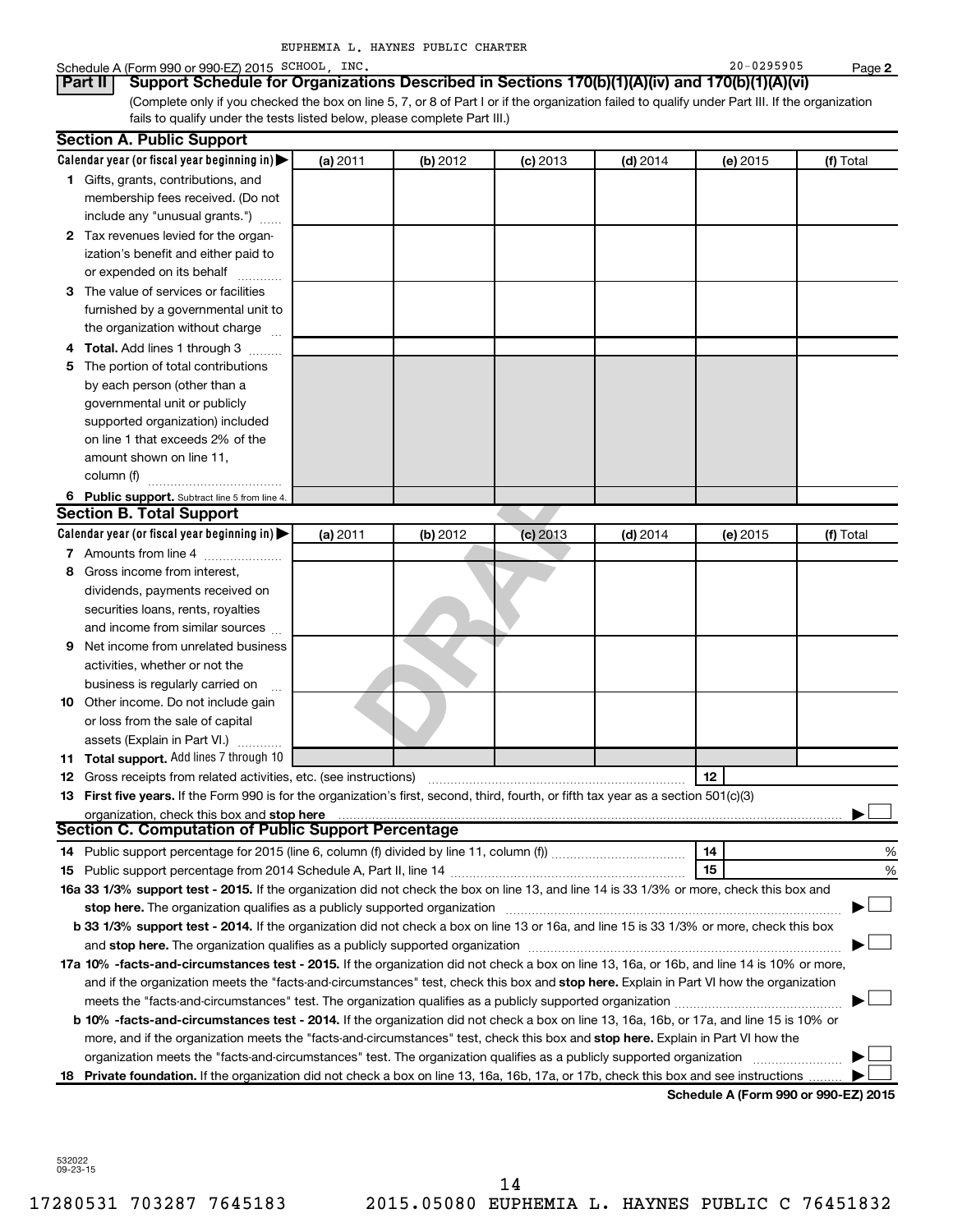### Schedule A (Form 990 or 990-EZ) 2015 SCHOOL, INC. 20 = 20 = 20 = 20 = 20 = 20 = 0295905

### **Part III Support Schedule for Organizations Described in Section 509(a)(2)**

(Complete only if you checked the box on line 9 of Part I or if the organization failed to qualify under Part II. If the organization fails to qualify under the tests listed below, please complete Part II.)

|     | <b>Section A. Public Support</b>                                                                                                                                                                                                    |          |          |            |            |          |                                      |
|-----|-------------------------------------------------------------------------------------------------------------------------------------------------------------------------------------------------------------------------------------|----------|----------|------------|------------|----------|--------------------------------------|
|     | Calendar year (or fiscal year beginning in)                                                                                                                                                                                         | (a) 2011 | (b) 2012 | $(c)$ 2013 | $(d)$ 2014 | (e) 2015 | (f) Total                            |
|     | 1 Gifts, grants, contributions, and                                                                                                                                                                                                 |          |          |            |            |          |                                      |
|     | membership fees received. (Do not                                                                                                                                                                                                   |          |          |            |            |          |                                      |
|     | include any "unusual grants.")                                                                                                                                                                                                      |          |          |            |            |          |                                      |
|     | 2 Gross receipts from admissions,<br>merchandise sold or services per-<br>formed, or facilities furnished in<br>any activity that is related to the                                                                                 |          |          |            |            |          |                                      |
|     | organization's tax-exempt purpose                                                                                                                                                                                                   |          |          |            |            |          |                                      |
|     | <b>3</b> Gross receipts from activities that                                                                                                                                                                                        |          |          |            |            |          |                                      |
|     | are not an unrelated trade or bus-                                                                                                                                                                                                  |          |          |            |            |          |                                      |
|     | iness under section 513                                                                                                                                                                                                             |          |          |            |            |          |                                      |
|     | 4 Tax revenues levied for the organ-                                                                                                                                                                                                |          |          |            |            |          |                                      |
|     | ization's benefit and either paid to<br>or expended on its behalf                                                                                                                                                                   |          |          |            |            |          |                                      |
|     | 5 The value of services or facilities                                                                                                                                                                                               |          |          |            |            |          |                                      |
|     | furnished by a governmental unit to                                                                                                                                                                                                 |          |          |            |            |          |                                      |
|     | the organization without charge                                                                                                                                                                                                     |          |          |            |            |          |                                      |
|     | <b>6 Total.</b> Add lines 1 through 5                                                                                                                                                                                               |          |          |            |            |          |                                      |
|     | 7a Amounts included on lines 1, 2, and                                                                                                                                                                                              |          |          |            |            |          |                                      |
|     | 3 received from disqualified persons                                                                                                                                                                                                |          |          |            |            |          |                                      |
|     | <b>b</b> Amounts included on lines 2 and 3 received<br>from other than disqualified persons that<br>exceed the greater of \$5,000 or 1% of the<br>amount on line 13 for the year                                                    |          |          |            |            |          |                                      |
|     | c Add lines 7a and 7b                                                                                                                                                                                                               |          |          |            |            |          |                                      |
|     | 8 Public support. (Subtract line 7c from line 6.)                                                                                                                                                                                   |          |          |            |            |          |                                      |
|     | <b>Section B. Total Support</b>                                                                                                                                                                                                     |          |          |            |            |          |                                      |
|     | Calendar year (or fiscal year beginning in)                                                                                                                                                                                         | (a) 2011 | (b) 2012 | $(c)$ 2013 | $(d)$ 2014 | (e) 2015 | (f) Total                            |
|     | <b>9</b> Amounts from line 6                                                                                                                                                                                                        |          |          |            |            |          |                                      |
|     | <b>10a</b> Gross income from interest,<br>dividends, payments received on<br>securities loans, rents, royalties<br>and income from similar sources                                                                                  |          |          |            |            |          |                                      |
|     | <b>b</b> Unrelated business taxable income                                                                                                                                                                                          |          |          |            |            |          |                                      |
|     | (less section 511 taxes) from businesses                                                                                                                                                                                            |          |          |            |            |          |                                      |
|     | acquired after June 30, 1975<br>$\mathcal{L}$ . The contract of $\mathcal{L}$                                                                                                                                                       |          |          |            |            |          |                                      |
|     | c Add lines 10a and 10b                                                                                                                                                                                                             |          |          |            |            |          |                                      |
| 11. | Net income from unrelated business<br>activities not included in line 10b.<br>whether or not the business is<br>regularly carried on                                                                                                |          |          |            |            |          |                                      |
|     | <b>12</b> Other income. Do not include gain<br>or loss from the sale of capital<br>assets (Explain in Part VI.)                                                                                                                     |          |          |            |            |          |                                      |
|     | <b>13</b> Total support. (Add lines 9, 10c, 11, and 12.)                                                                                                                                                                            |          |          |            |            |          |                                      |
|     | 14 First five years. If the Form 990 is for the organization's first, second, third, fourth, or fifth tax year as a section 501(c)(3) organization,                                                                                 |          |          |            |            |          |                                      |
|     | check this box and stop here <i>manufacture and content to the state of the state and stop here</i> and stop here and stop here and stop the state of the state of the state of the state of the state of the state of the state of |          |          |            |            |          |                                      |
|     | Section C. Computation of Public Support Percentage                                                                                                                                                                                 |          |          |            |            |          |                                      |
|     |                                                                                                                                                                                                                                     |          |          |            |            | 15       | ℅                                    |
|     | 16 Public support percentage from 2014 Schedule A, Part III, line 15                                                                                                                                                                |          |          |            |            | 16       | %                                    |
|     | Section D. Computation of Investment Income Percentage                                                                                                                                                                              |          |          |            |            |          |                                      |
|     |                                                                                                                                                                                                                                     |          |          |            |            | 17       | %                                    |
|     | 18 Investment income percentage from 2014 Schedule A, Part III, line 17                                                                                                                                                             |          |          |            |            | 18       | %                                    |
|     | 19a 33 1/3% support tests - 2015. If the organization did not check the box on line 14, and line 15 is more than 33 1/3%, and line 17 is not                                                                                        |          |          |            |            |          |                                      |
|     | more than 33 1/3%, check this box and stop here. The organization qualifies as a publicly supported organization                                                                                                                    |          |          |            |            |          |                                      |
|     | b 33 1/3% support tests - 2014. If the organization did not check a box on line 14 or line 19a, and line 16 is more than 33 1/3%, and                                                                                               |          |          |            |            |          |                                      |
|     | line 18 is not more than 33 1/3%, check this box and stop here. The organization qualifies as a publicly supported organization                                                                                                     |          |          |            |            |          |                                      |
|     |                                                                                                                                                                                                                                     |          |          |            |            |          |                                      |
|     | 532023 09-23-15                                                                                                                                                                                                                     |          |          |            |            |          | Schedule A (Form 990 or 990-EZ) 2015 |
|     |                                                                                                                                                                                                                                     |          |          | 15         |            |          |                                      |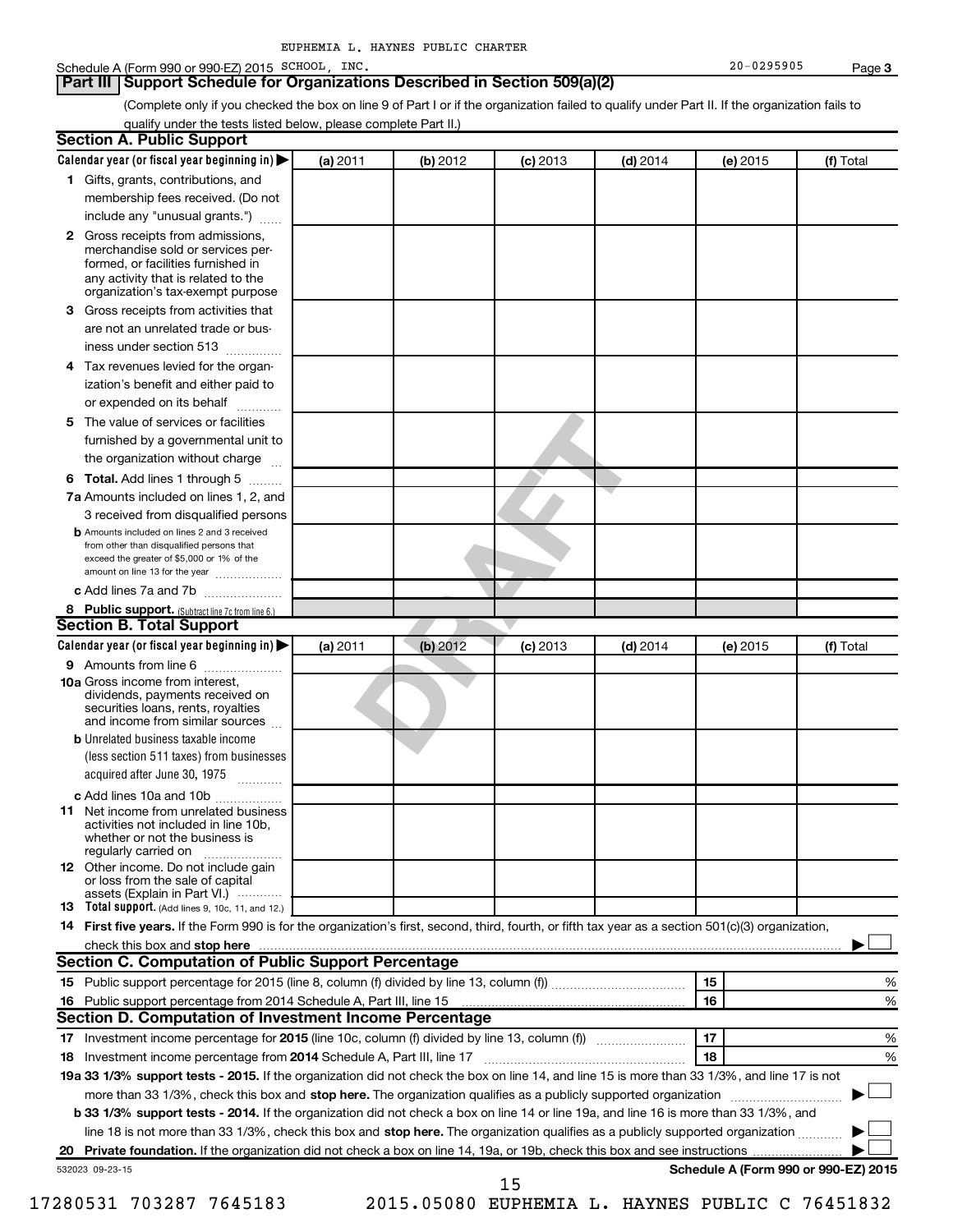### Schedule A (Form 990 or 990-EZ) 2015 SCHOOL, INC. 20 = 20 = 20 = 20 = 20 = 20 = 0295905

### **Part IV Supporting Organizations**

(Complete only if you checked a box in line 11 on Part I. If you checked 11a of Part I, complete Sections A and B. If you checked 11b of Part I, complete Sections A and C. If you checked 11c of Part I, complete Sections A, D, and E. If you checked 11d of Part I, complete Sections A and D, and complete Part V.)

### **Section A. All Supporting Organizations**

- **1** Are all of the organization's supported organizations listed by name in the organization's governing documents? If "No" describe in Part VI how the supported organizations are designated. If designated by *class or purpose, describe the designation. If historic and continuing relationship, explain.*
- **2** Did the organization have any supported organization that does not have an IRS determination of status under section 509(a)(1) or (2)? If "Yes," explain in Part VI how the organization determined that the supported *organization was described in section 509(a)(1) or (2).*
- **3a** Did the organization have a supported organization described in section 501(c)(4), (5), or (6)? If "Yes," answer *(b) and (c) below.*
- **b** Did the organization confirm that each supported organization qualified under section 501(c)(4), (5), or (6) and satisfied the public support tests under section 509(a)(2)? If "Yes," describe in Part VI when and how the *organization made the determination.*
- **c** Did the organization ensure that all support to such organizations was used exclusively for section 170(c)(2)(B) purposes? If "Yes," explain in Part VI what controls the organization put in place to ensure such use.
- **4 a** *If* Was any supported organization not organized in the United States ("foreign supported organization")? *"Yes," and if you checked 11a or 11b in Part I, answer (b) and (c) below.*
- **b** Did the organization have ultimate control and discretion in deciding whether to make grants to the foreign supported organization? If "Yes," describe in Part VI how the organization had such control and discretion *despite being controlled or supervised by or in connection with its supported organizations.*
- **c** Did the organization support any foreign supported organization that does not have an IRS determination under sections 501(c)(3) and 509(a)(1) or (2)? If "Yes," explain in Part VI what controls the organization used *to ensure that all support to the foreign supported organization was used exclusively for section 170(c)(2)(B) purposes.*
- rols the organization put in place to ensure such use.<br>
in the United States ("foreign supported organization")? If<br>
mswer (b) and (c) below.<br>
discretion in deciding whether to make grants to the foreign<br>
and **VI** how the **5a** Did the organization add, substitute, or remove any supported organizations during the tax year? If "Yes," answer (b) and (c) below (if applicable). Also, provide detail in Part VI, including (i) the names and EIN *numbers of the supported organizations added, substituted, or removed; (ii) the reasons for each such action; (iii) the authority under the organization's organizing document authorizing such action; and (iv) how the action was accomplished (such as by amendment to the organizing document).*
- **b** Type I or Type II only. Was any added or substituted supported organization part of a class already designated in the organization's organizing document?
- **c Substitutions only.**  Was the substitution the result of an event beyond the organization's control?
- **6** Did the organization provide support (whether in the form of grants or the provision of services or facilities) to support or benefit one or more of the filing organization's supported organizations? If "Yes," provide detail in anyone other than (i) its supported organizations, (ii) individuals that are part of the charitable class benefited by one or more of its supported organizations, or (iii) other supporting organizations that also *Part VI.*
- **7** Did the organization provide a grant, loan, compensation, or other similar payment to a substantial contributor regard to a substantial contributor? If "Yes," complete Part I of Schedule L (Form 990 or 990-EZ). (defined in section 4958(c)(3)(C)), a family member of a substantial contributor, or a 35% controlled entity with
- **8** Did the organization make a loan to a disqualified person (as defined in section 4958) not described in line 7? *If "Yes," complete Part I of Schedule L (Form 990 or 990-EZ).*
- **9 a** Was the organization controlled directly or indirectly at any time during the tax year by one or more in section 509(a)(1) or (2))? If "Yes," provide detail in Part VI. disqualified persons as defined in section 4946 (other than foundation managers and organizations described
- **b** Did one or more disqualified persons (as defined in line 9a) hold a controlling interest in any entity in which the supporting organization had an interest? If "Yes," provide detail in Part VI.
- **c** Did a disqualified person (as defined in line 9a) have an ownership interest in, or derive any personal benefit from, assets in which the supporting organization also had an interest? If "Yes," provide detail in Part VI.
- **10 a** Was the organization subject to the excess business holdings rules of section 4943 because of section supporting organizations)? If "Yes," answer 10b below. 4943(f) (regarding certain Type II supporting organizations, and all Type III non-functionally integrated
	- **b** Did the organization have any excess business holdings in the tax year? (Use Schedule C, Form 4720, to *determine whether the organization had excess business holdings.)*

532024 09-23-15

**6 7 8 9a 9b 9c 10a 10b**

**Schedule A (Form 990 or 990-EZ) 2015**

17280531 703287 7645183 2015.05080 EUPHEMIA L. HAYNES PUBLIC C 76451832

16

**1**

**2**

**3a**

**3b**

**3c**

**4a**

**4b**

**4c**

**5a**

**5b 5c** **4**

**Yes No**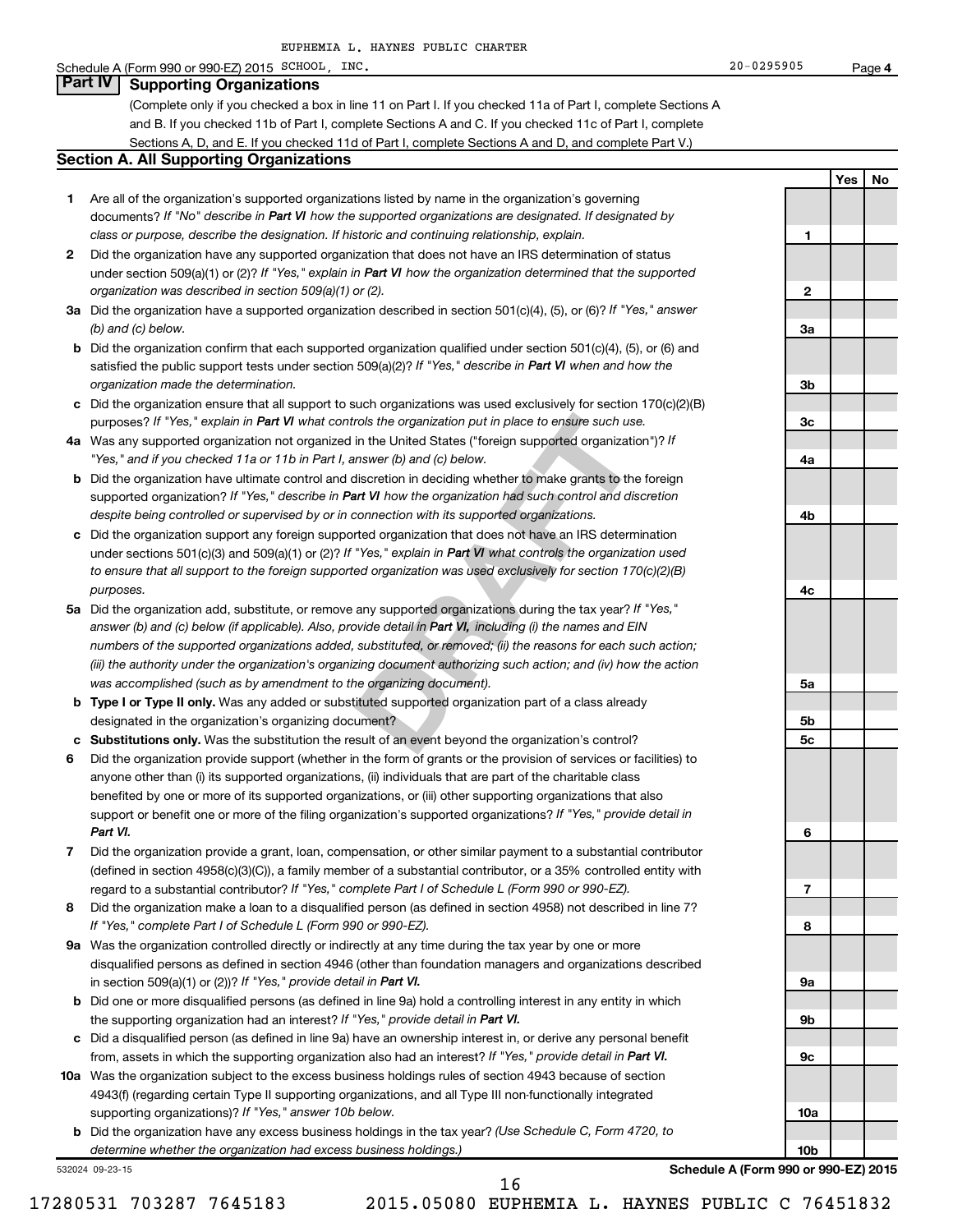|                | Schedule A (Form 990 or 990-EZ) 2015 SCHOOL, INC.                                                                               | 20-0295905                           |     |        |
|----------------|---------------------------------------------------------------------------------------------------------------------------------|--------------------------------------|-----|--------|
| <b>Part IV</b> |                                                                                                                                 |                                      |     | Page 5 |
|                | <b>Supporting Organizations (continued)</b>                                                                                     |                                      |     |        |
|                |                                                                                                                                 |                                      | Yes | No     |
| 11             | Has the organization accepted a gift or contribution from any of the following persons?                                         |                                      |     |        |
|                | a A person who directly or indirectly controls, either alone or together with persons described in (b) and (c)                  |                                      |     |        |
|                | below, the governing body of a supported organization?                                                                          | 11a                                  |     |        |
|                | <b>b</b> A family member of a person described in (a) above?                                                                    | 11 <sub>b</sub>                      |     |        |
|                | c A 35% controlled entity of a person described in (a) or (b) above? If "Yes" to a, b, or c, provide detail in Part VI.         | 11c                                  |     |        |
|                | <b>Section B. Type I Supporting Organizations</b>                                                                               |                                      |     |        |
|                |                                                                                                                                 |                                      | Yes | No     |
| 1              | Did the directors, trustees, or membership of one or more supported organizations have the power to                             |                                      |     |        |
|                | regularly appoint or elect at least a majority of the organization's directors or trustees at all times during the              |                                      |     |        |
|                | tax year? If "No," describe in Part VI how the supported organization(s) effectively operated, supervised, or                   |                                      |     |        |
|                | controlled the organization's activities. If the organization had more than one supported organization,                         |                                      |     |        |
|                | describe how the powers to appoint and/or remove directors or trustees were allocated among the supported                       |                                      |     |        |
|                | organizations and what conditions or restrictions, if any, applied to such powers during the tax year.                          | 1                                    |     |        |
| 2              | Did the organization operate for the benefit of any supported organization other than the supported                             |                                      |     |        |
|                | organization(s) that operated, supervised, or controlled the supporting organization? If "Yes," explain in                      |                                      |     |        |
|                | Part VI how providing such benefit carried out the purposes of the supported organization(s) that operated,                     |                                      |     |        |
|                | supervised, or controlled the supporting organization.                                                                          | 2                                    |     |        |
|                | <b>Section C. Type II Supporting Organizations</b>                                                                              |                                      |     |        |
|                |                                                                                                                                 |                                      | Yes | No     |
| 1.             | Were a majority of the organization's directors or trustees during the tax year also a majority of the directors                |                                      |     |        |
|                | or trustees of each of the organization's supported organization(s)? If "No," describe in Part VI how control                   |                                      |     |        |
|                | or management of the supporting organization was vested in the same persons that controlled or managed                          |                                      |     |        |
|                | the supported organization(s).                                                                                                  | 1                                    |     |        |
|                | <b>Section D. All Type III Supporting Organizations</b>                                                                         |                                      |     |        |
|                |                                                                                                                                 |                                      | Yes | No     |
| 1              | Did the organization provide to each of its supported organizations, by the last day of the fifth month of the                  |                                      |     |        |
|                | organization's tax year, (i) a written notice describing the type and amount of support provided during the prior tax           |                                      |     |        |
|                | year, (ii) a copy of the Form 990 that was most recently filed as of the date of notification, and (iii) copies of the          |                                      |     |        |
|                |                                                                                                                                 | 1                                    |     |        |
|                | organization's governing documents in effect on the date of notification, to the extent not previously provided?                |                                      |     |        |
| 2              | Were any of the organization's officers, directors, or trustees either (i) appointed or elected by the supported                |                                      |     |        |
|                | organization(s) or (ii) serving on the governing body of a supported organization? If "No," explain in Part VI how              |                                      |     |        |
|                | the organization maintained a close and continuous working relationship with the supported organization(s).                     | 2                                    |     |        |
| з              | By reason of the relationship described in (2), did the organization's supported organizations have a                           |                                      |     |        |
|                | significant voice in the organization's investment policies and in directing the use of the organization's                      |                                      |     |        |
|                | income or assets at all times during the tax year? If "Yes," describe in Part VI the role the organization's                    |                                      |     |        |
|                | supported organizations played in this regard.                                                                                  | 3                                    |     |        |
|                | Section E. Type III Functionally-Integrated Supporting Organizations                                                            |                                      |     |        |
| 1              | Check the box next to the method that the organization used to satisfy the Integral Part Test during the yeafsee instructions): |                                      |     |        |
| a              | The organization satisfied the Activities Test. Complete line 2 below.                                                          |                                      |     |        |
| b              | The organization is the parent of each of its supported organizations. Complete line 3 below.                                   |                                      |     |        |
| c              | The organization supported a governmental entity. Describe in Part VI how you supported a government entity (see instructions). |                                      |     |        |
| 2              | Activities Test. Answer (a) and (b) below.                                                                                      |                                      | Yes | No     |
| а              | Did substantially all of the organization's activities during the tax year directly further the exempt purposes of              |                                      |     |        |
|                | the supported organization(s) to which the organization was responsive? If "Yes," then in Part VI identify                      |                                      |     |        |
|                | those supported organizations and explain<br>how these activities directly furthered their exempt purposes,                     |                                      |     |        |
|                | how the organization was responsive to those supported organizations, and how the organization determined                       |                                      |     |        |
|                | that these activities constituted substantially all of its activities.                                                          | 2a                                   |     |        |
|                | <b>b</b> Did the activities described in (a) constitute activities that, but for the organization's involvement, one or more    |                                      |     |        |
|                | of the organization's supported organization(s) would have been engaged in? If "Yes," explain in Part VI the                    |                                      |     |        |
|                | reasons for the organization's position that its supported organization(s) would have engaged in these                          |                                      |     |        |
|                | activities but for the organization's involvement.                                                                              | 2b                                   |     |        |
| з              | Parent of Supported Organizations. Answer (a) and (b) below.                                                                    |                                      |     |        |
|                | a Did the organization have the power to regularly appoint or elect a majority of the officers, directors, or                   |                                      |     |        |
|                | trustees of each of the supported organizations? Provide details in Part VI.                                                    | За                                   |     |        |
|                | <b>b</b> Did the organization exercise a substantial degree of direction over the policies, programs, and activities of each    |                                      |     |        |
|                | of its supported organizations? If "Yes," describe in Part VI the role played by the organization in this regard.               | 3b                                   |     |        |
|                |                                                                                                                                 |                                      |     |        |
|                | 532025 09-23-15                                                                                                                 | Schedule A (Form 990 or 990-EZ) 2015 |     |        |

17280531 703287 7645183 2015.05080 EUPHEMIA L. HAYNES PUBLIC C 76451832

17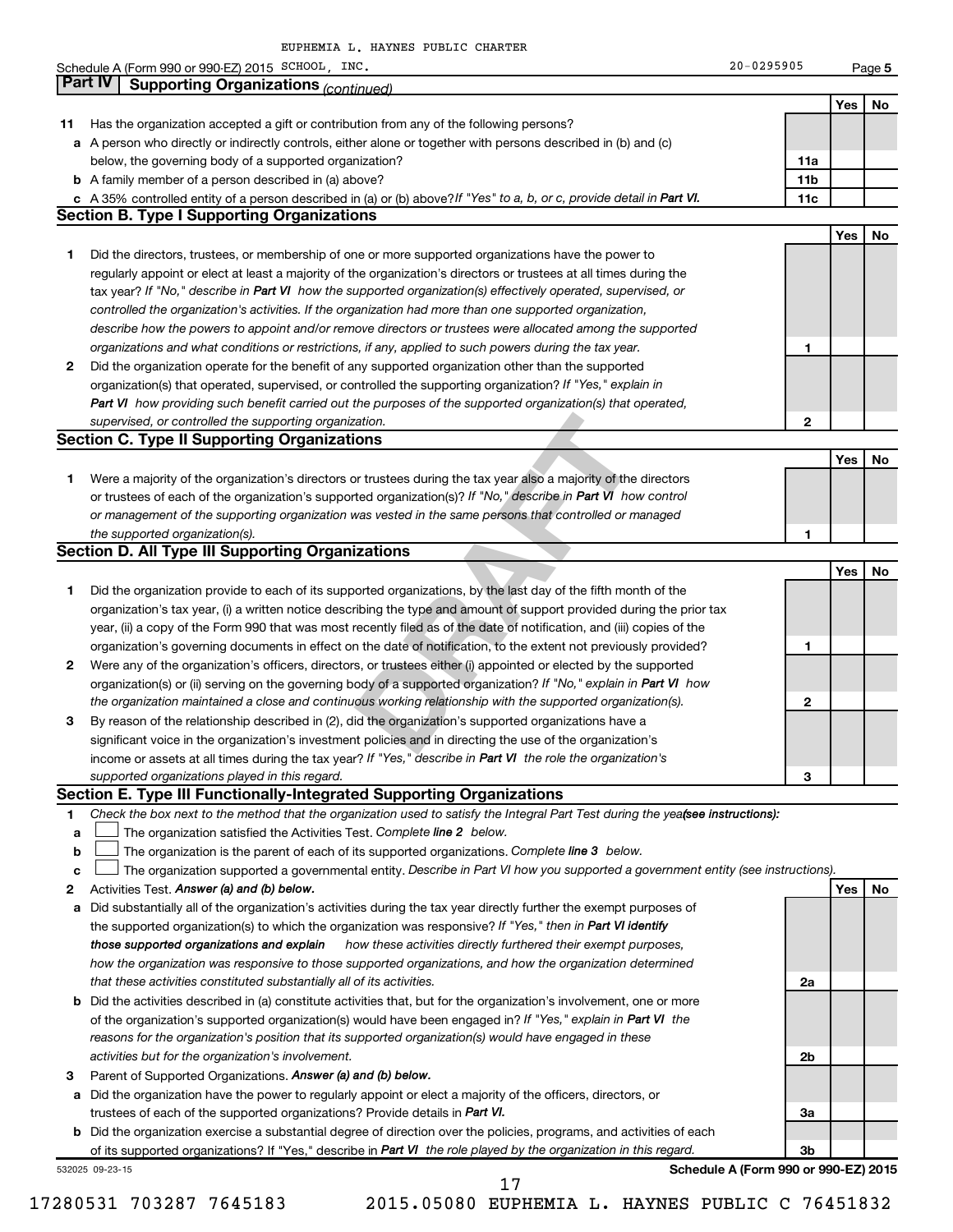|              | Schedule A (Form 990 or 990-EZ) 2015 SCHOOL, INC.                                                                             |                         |                | $20 - 0295905$                 | Page 6 |
|--------------|-------------------------------------------------------------------------------------------------------------------------------|-------------------------|----------------|--------------------------------|--------|
|              | <b>Part V</b><br>Type III Non-Functionally Integrated 509(a)(3) Supporting Organizations                                      |                         |                |                                |        |
| 1            | Check here if the organization satisfied the Integral Part Test as a qualifying trust on Nov. 20, 1970. See instructions. All |                         |                |                                |        |
|              | other Type III non-functionally integrated supporting organizations must complete Sections A through E.                       |                         |                |                                |        |
|              | Section A - Adjusted Net Income                                                                                               |                         | (A) Prior Year | (B) Current Year<br>(optional) |        |
| 1            | Net short-term capital gain                                                                                                   | 1                       |                |                                |        |
| $\mathbf{2}$ | Recoveries of prior-year distributions                                                                                        | $\mathbf{2}$            |                |                                |        |
| 3            | Other gross income (see instructions)                                                                                         | 3                       |                |                                |        |
| 4            | Add lines 1 through 3                                                                                                         | 4                       |                |                                |        |
| 5            | Depreciation and depletion                                                                                                    | 5                       |                |                                |        |
| 6            | Portion of operating expenses paid or incurred for production or                                                              |                         |                |                                |        |
|              | collection of gross income or for management, conservation, or                                                                |                         |                |                                |        |
|              | maintenance of property held for production of income (see instructions)                                                      | 6                       |                |                                |        |
| 7            | Other expenses (see instructions)                                                                                             | 7                       |                |                                |        |
| 8            | Adjusted Net Income (subtract lines 5, 6 and 7 from line 4)                                                                   | 8                       |                |                                |        |
|              | <b>Section B - Minimum Asset Amount</b>                                                                                       |                         | (A) Prior Year | (B) Current Year<br>(optional) |        |
| 1.           | Aggregate fair market value of all non-exempt-use assets (see                                                                 |                         |                |                                |        |
|              | instructions for short tax year or assets held for part of year):                                                             |                         |                |                                |        |
|              | a Average monthly value of securities                                                                                         | 1a                      |                |                                |        |
|              | <b>b</b> Average monthly cash balances                                                                                        | 1 <sub>b</sub>          |                |                                |        |
|              | c Fair market value of other non-exempt-use assets                                                                            | 1c                      |                |                                |        |
|              | d Total (add lines 1a, 1b, and 1c)                                                                                            | 1d                      |                |                                |        |
|              | <b>e</b> Discount claimed for blockage or other                                                                               |                         |                |                                |        |
|              | factors (explain in detail in Part VI):                                                                                       |                         |                |                                |        |
| 2            | Acquisition indebtedness applicable to non-exempt-use assets                                                                  | $\overline{2}$          |                |                                |        |
| З            | Subtract line 2 from line 1d                                                                                                  | 3                       |                |                                |        |
| 4            | Cash deemed held for exempt use. Enter 1-1/2% of line 3 (for greater amount,                                                  |                         |                |                                |        |
|              | see instructions).                                                                                                            | 4                       |                |                                |        |
| 5            | Net value of non-exempt-use assets (subtract line 4 from line 3)                                                              | 5                       |                |                                |        |
| 6            | Multiply line 5 by .035                                                                                                       | 6                       |                |                                |        |
| 7            | Recoveries of prior-year distributions                                                                                        | $\overline{\mathbf{r}}$ |                |                                |        |
| 8            | Minimum Asset Amount (add line 7 to line 6)                                                                                   | 8                       |                |                                |        |
|              | <b>Section C - Distributable Amount</b>                                                                                       |                         |                | <b>Current Year</b>            |        |
| 1            | Adjusted net income for prior year (from Section A, line 8, Column A)                                                         | 1                       |                |                                |        |
| $\mathbf 2$  | Enter 85% of line 1                                                                                                           | $\mathbf{2}$            |                |                                |        |
| 3            | Minimum asset amount for prior year (from Section B, line 8, Column A)                                                        | 3                       |                |                                |        |
| 4            | Enter greater of line 2 or line 3                                                                                             | 4                       |                |                                |        |
| 5            | Income tax imposed in prior year                                                                                              | 5                       |                |                                |        |
| 6            | <b>Distributable Amount.</b> Subtract line 5 from line 4, unless subject to                                                   |                         |                |                                |        |
|              | emergency temporary reduction (see instructions)                                                                              | 6                       |                |                                |        |

**7** Check here if the current year is the organization's first as a non-functionally-integrated Type III supporting organization (see † instructions).

**Schedule A (Form 990 or 990-EZ) 2015**

532026 09-23-15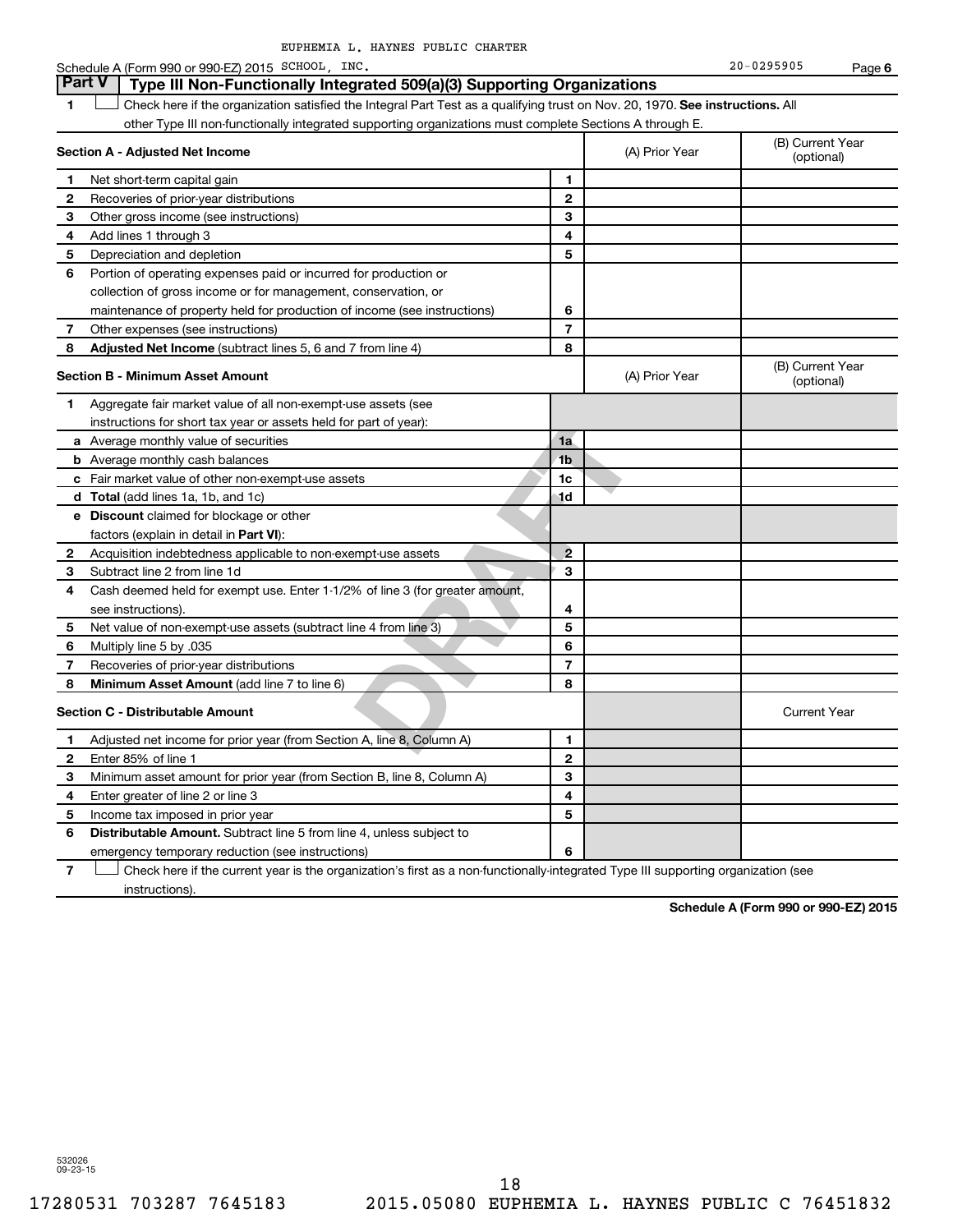|               | Schedule A (Form 990 or 990-EZ) 2015 SCHOOL, INC.                                        | 20-0295905          |  |
|---------------|------------------------------------------------------------------------------------------|---------------------|--|
| <b>Part V</b> | Type III Non-Functionally Integrated 509(a)(3) Supporting Organizations $_{(continued)}$ |                     |  |
|               | <b>Section D - Distributions</b>                                                         | <b>Current Year</b> |  |
|               | Amounts paid to supported organizations to accomplish exempt purposes                    |                     |  |
|               |                                                                                          |                     |  |

| 1              | Amounts paid to supported organizations to accomplish exempt purposes                      |                                    |                                               |                                                  |
|----------------|--------------------------------------------------------------------------------------------|------------------------------------|-----------------------------------------------|--------------------------------------------------|
| 2              | Amounts paid to perform activity that directly furthers exempt purposes of supported       |                                    |                                               |                                                  |
|                | organizations, in excess of income from activity                                           |                                    |                                               |                                                  |
| 3              | Administrative expenses paid to accomplish exempt purposes of supported organizations      |                                    |                                               |                                                  |
| 4              | Amounts paid to acquire exempt-use assets                                                  |                                    |                                               |                                                  |
| 5              | Qualified set-aside amounts (prior IRS approval required)                                  |                                    |                                               |                                                  |
| 6              | Other distributions (describe in Part VI). See instructions.                               |                                    |                                               |                                                  |
| 7              | Total annual distributions. Add lines 1 through 6.                                         |                                    |                                               |                                                  |
| 8              | Distributions to attentive supported organizations to which the organization is responsive |                                    |                                               |                                                  |
|                | (provide details in Part VI). See instructions.                                            |                                    |                                               |                                                  |
| 9              | Distributable amount for 2015 from Section C, line 6                                       |                                    |                                               |                                                  |
| 10             | Line 8 amount divided by Line 9 amount                                                     |                                    |                                               |                                                  |
|                | Section E - Distribution Allocations (see instructions)                                    | (i)<br><b>Excess Distributions</b> | (ii)<br><b>Underdistributions</b><br>Pre-2015 | (iii)<br><b>Distributable</b><br>Amount for 2015 |
| 1              | Distributable amount for 2015 from Section C, line 6                                       |                                    |                                               |                                                  |
| 2              | Underdistributions, if any, for years prior to 2015                                        |                                    |                                               |                                                  |
|                | (reasonable cause required-see instructions)                                               |                                    |                                               |                                                  |
| 3              | Excess distributions carryover, if any, to 2015:                                           |                                    |                                               |                                                  |
| a              |                                                                                            |                                    |                                               |                                                  |
| b              |                                                                                            |                                    |                                               |                                                  |
| c              |                                                                                            |                                    |                                               |                                                  |
|                | <b>d</b> From 2013                                                                         |                                    |                                               |                                                  |
|                | e From 2014                                                                                |                                    |                                               |                                                  |
|                | f Total of lines 3a through e                                                              |                                    |                                               |                                                  |
|                | g Applied to underdistributions of prior years                                             |                                    |                                               |                                                  |
|                | <b>h</b> Applied to 2015 distributable amount                                              |                                    |                                               |                                                  |
| j.             | Carryover from 2010 not applied (see instructions)                                         |                                    |                                               |                                                  |
|                | Remainder. Subtract lines 3g, 3h, and 3i from 3f.                                          |                                    |                                               |                                                  |
| 4              | Distributions for 2015 from Section D,                                                     |                                    |                                               |                                                  |
|                | line $7:$<br>\$                                                                            |                                    |                                               |                                                  |
|                | a Applied to underdistributions of prior years                                             |                                    |                                               |                                                  |
|                | <b>b</b> Applied to 2015 distributable amount                                              |                                    |                                               |                                                  |
|                | c Remainder. Subtract lines 4a and 4b from 4.                                              |                                    |                                               |                                                  |
| 5              | Remaining underdistributions for years prior to 2015, if                                   |                                    |                                               |                                                  |
|                | any. Subtract lines 3g and 4a from line 2 (if amount                                       |                                    |                                               |                                                  |
|                | greater than zero, see instructions).                                                      |                                    |                                               |                                                  |
| 6              | Remaining underdistributions for 2015. Subtract lines 3h                                   |                                    |                                               |                                                  |
|                | and 4b from line 1 (if amount greater than zero, see                                       |                                    |                                               |                                                  |
|                | instructions).                                                                             |                                    |                                               |                                                  |
| $\overline{7}$ | Excess distributions carryover to 2016. Add lines 3j                                       |                                    |                                               |                                                  |
|                | and 4c.                                                                                    |                                    |                                               |                                                  |
| 8              | Breakdown of line 7:                                                                       |                                    |                                               |                                                  |
| a              |                                                                                            |                                    |                                               |                                                  |
| b              |                                                                                            |                                    |                                               |                                                  |
|                | c Excess from 2013                                                                         |                                    |                                               |                                                  |
|                | d Excess from 2014                                                                         |                                    |                                               |                                                  |
|                | e Excess from 2015                                                                         |                                    |                                               |                                                  |

**Schedule A (Form 990 or 990-EZ) 2015**

**7**

532027 09-23-15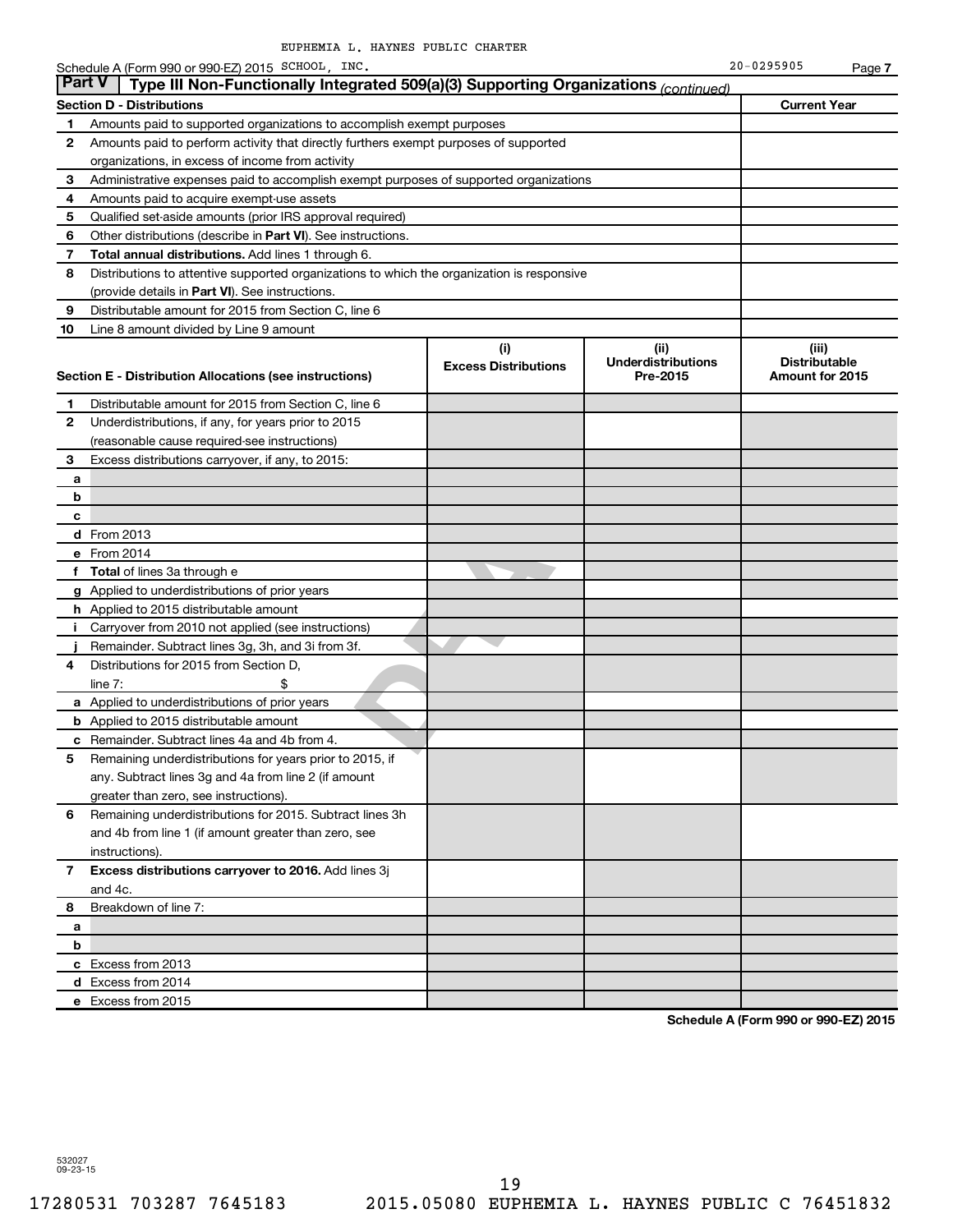| EUPHEMIA L. HAYNES PUBLIC CHARTER |  |  |
|-----------------------------------|--|--|
|                                   |  |  |

| $20 - 0295905$                                                           | Page 8                                                                                                                                                                                                                                                                                                                                                                                                                                                                                             |
|--------------------------------------------------------------------------|----------------------------------------------------------------------------------------------------------------------------------------------------------------------------------------------------------------------------------------------------------------------------------------------------------------------------------------------------------------------------------------------------------------------------------------------------------------------------------------------------|
|                                                                          |                                                                                                                                                                                                                                                                                                                                                                                                                                                                                                    |
|                                                                          |                                                                                                                                                                                                                                                                                                                                                                                                                                                                                                    |
|                                                                          |                                                                                                                                                                                                                                                                                                                                                                                                                                                                                                    |
|                                                                          |                                                                                                                                                                                                                                                                                                                                                                                                                                                                                                    |
|                                                                          |                                                                                                                                                                                                                                                                                                                                                                                                                                                                                                    |
|                                                                          |                                                                                                                                                                                                                                                                                                                                                                                                                                                                                                    |
|                                                                          |                                                                                                                                                                                                                                                                                                                                                                                                                                                                                                    |
|                                                                          |                                                                                                                                                                                                                                                                                                                                                                                                                                                                                                    |
|                                                                          |                                                                                                                                                                                                                                                                                                                                                                                                                                                                                                    |
|                                                                          |                                                                                                                                                                                                                                                                                                                                                                                                                                                                                                    |
|                                                                          |                                                                                                                                                                                                                                                                                                                                                                                                                                                                                                    |
|                                                                          |                                                                                                                                                                                                                                                                                                                                                                                                                                                                                                    |
|                                                                          |                                                                                                                                                                                                                                                                                                                                                                                                                                                                                                    |
|                                                                          |                                                                                                                                                                                                                                                                                                                                                                                                                                                                                                    |
|                                                                          |                                                                                                                                                                                                                                                                                                                                                                                                                                                                                                    |
|                                                                          |                                                                                                                                                                                                                                                                                                                                                                                                                                                                                                    |
|                                                                          |                                                                                                                                                                                                                                                                                                                                                                                                                                                                                                    |
|                                                                          |                                                                                                                                                                                                                                                                                                                                                                                                                                                                                                    |
|                                                                          |                                                                                                                                                                                                                                                                                                                                                                                                                                                                                                    |
|                                                                          |                                                                                                                                                                                                                                                                                                                                                                                                                                                                                                    |
|                                                                          |                                                                                                                                                                                                                                                                                                                                                                                                                                                                                                    |
|                                                                          |                                                                                                                                                                                                                                                                                                                                                                                                                                                                                                    |
|                                                                          |                                                                                                                                                                                                                                                                                                                                                                                                                                                                                                    |
|                                                                          |                                                                                                                                                                                                                                                                                                                                                                                                                                                                                                    |
|                                                                          |                                                                                                                                                                                                                                                                                                                                                                                                                                                                                                    |
|                                                                          |                                                                                                                                                                                                                                                                                                                                                                                                                                                                                                    |
|                                                                          |                                                                                                                                                                                                                                                                                                                                                                                                                                                                                                    |
|                                                                          |                                                                                                                                                                                                                                                                                                                                                                                                                                                                                                    |
|                                                                          |                                                                                                                                                                                                                                                                                                                                                                                                                                                                                                    |
|                                                                          |                                                                                                                                                                                                                                                                                                                                                                                                                                                                                                    |
|                                                                          |                                                                                                                                                                                                                                                                                                                                                                                                                                                                                                    |
|                                                                          |                                                                                                                                                                                                                                                                                                                                                                                                                                                                                                    |
| Schedule A (Form 990 or 990-EZ) 2015 SCHOOL, INC.<br>(See instructions.) | Supplemental Information. Provide the explanations required by Part II, line 10; Part II, line 17a or 17b; Part III, line 12;<br>Part IV, Section A, lines 1, 2, 3b, 3c, 4b, 4c, 5a, 6, 9a, 9b, 9c, 11a, 11b, and 11c; Part IV, Section B, lines 1 and 2; Part IV, Section C, line 1; Part IV, Section D, lines 2 and 3; Part IV, Section E, lines 1 c, 2a, 2b,<br>Section D, lines 5, 6, and 8; and Part V, Section E, lines 2, 5, and 6. Also complete this part for any additional information. |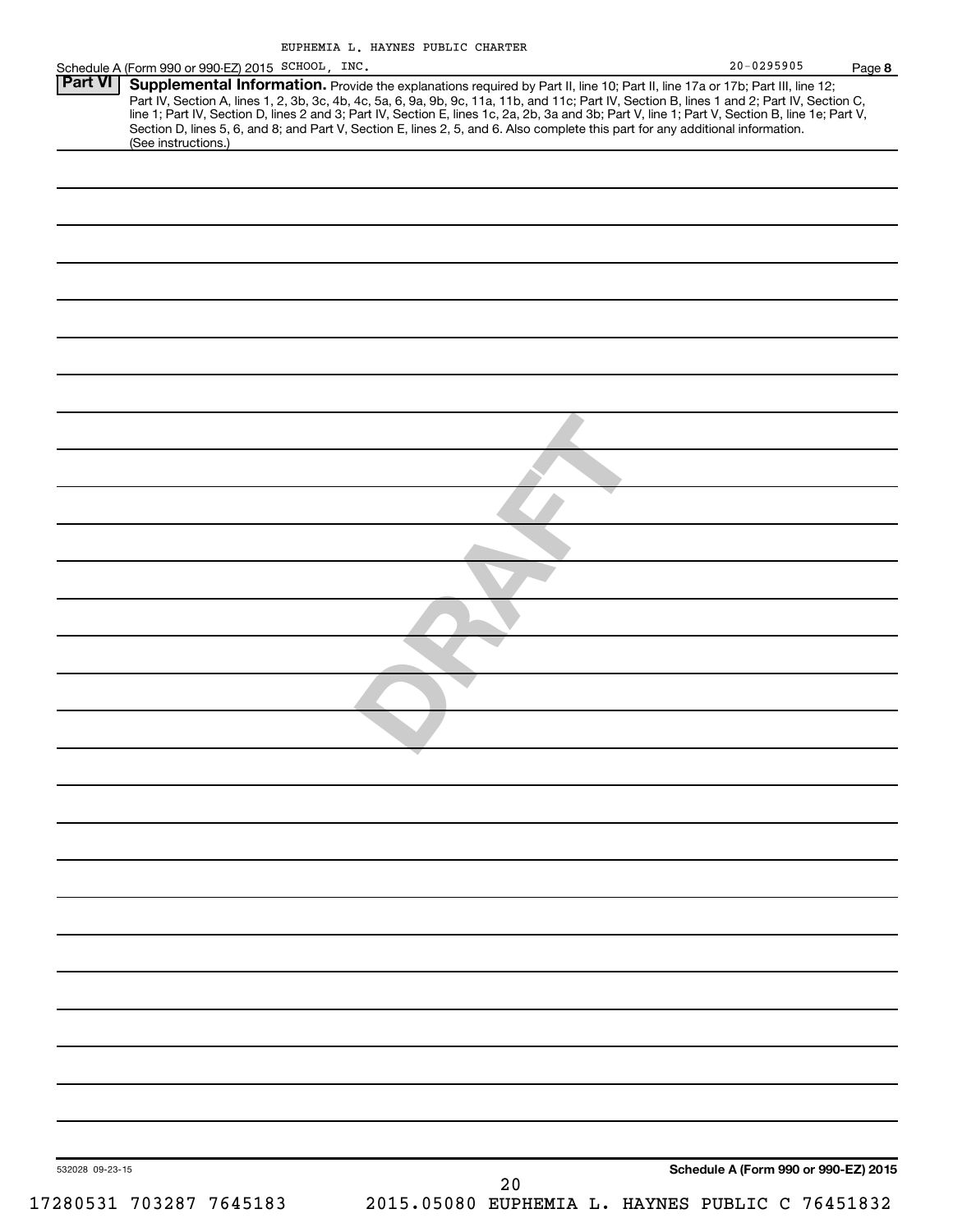**(Form 990, 990-EZ,**

#### Department of the Treasury Internal Revenue Service

# **Schedule B Schedule of Contributors**

**or 990-PF) | Attach to Form 990, Form 990-EZ, or Form 990-PF. | Information about Schedule B (Form 990, 990-EZ, or 990-PF) and** its instructions is at www.irs.gov/form990.

OMB No. 1545-0047

**2015**

**Name of the organization Employer identification number**

| EUPHEMIA L. HAYNES PUBLIC CHARTER |  |  |
|-----------------------------------|--|--|
|                                   |  |  |

|     |  | L. HAYNES PUBLIC CHARTER |                |
|-----|--|--------------------------|----------------|
| NC. |  |                          | $20 - 0295905$ |

| ---<br>. .<br>___ |  |
|-------------------|--|
|                   |  |

| Organization type (check one): |                                                                                                                                                                                                                                                                                                                                                                                                                |  |  |
|--------------------------------|----------------------------------------------------------------------------------------------------------------------------------------------------------------------------------------------------------------------------------------------------------------------------------------------------------------------------------------------------------------------------------------------------------------|--|--|
| Filers of:                     | Section:                                                                                                                                                                                                                                                                                                                                                                                                       |  |  |
| Form 990 or 990-EZ             | X<br>$501(c)(3)$ (enter number) organization                                                                                                                                                                                                                                                                                                                                                                   |  |  |
|                                | 4947(a)(1) nonexempt charitable trust not treated as a private foundation                                                                                                                                                                                                                                                                                                                                      |  |  |
|                                | 527 political organization                                                                                                                                                                                                                                                                                                                                                                                     |  |  |
| Form 990-PF                    | 501(c)(3) exempt private foundation                                                                                                                                                                                                                                                                                                                                                                            |  |  |
|                                | 4947(a)(1) nonexempt charitable trust treated as a private foundation                                                                                                                                                                                                                                                                                                                                          |  |  |
|                                | 501(c)(3) taxable private foundation                                                                                                                                                                                                                                                                                                                                                                           |  |  |
|                                | Check if your organization is covered by the General Rule or a Special Rule.                                                                                                                                                                                                                                                                                                                                   |  |  |
|                                | Note. Only a section 501(c)(7), (8), or (10) organization can check boxes for both the General Rule and a Special Rule. See instructions.                                                                                                                                                                                                                                                                      |  |  |
| <b>General Rule</b>            |                                                                                                                                                                                                                                                                                                                                                                                                                |  |  |
| x                              | For an organization filing Form 990, 990-EZ, or 990-PF that received, during the year, contributions totaling \$5,000 or more (in n<br>property) from any one contributor. Complete Parts I and II. See instructions for determining a contributor's total contributions.                                                                                                                                      |  |  |
| <b>Special Rules</b>           |                                                                                                                                                                                                                                                                                                                                                                                                                |  |  |
|                                | For an organization described in section 501(c)(3) filing Form 990 or 990-EZ that met the 33 1/3% support test of the regulation<br>sections 509(a)(1) and 170(b)(1)(A)(vi), that checked Schedule A (Form 990 or 990-EZ), Part II, line 13, 16a, or 16b, and that rece<br>any one contributor, during the year, total contributions of the greater of (1) \$5,000 or (2) 2% of the amount on (i) Form 990, Pa |  |  |

#### **General Rule**

**K** For an organization filing Form 990, 990-EZ, or 990-PF that received, during the year, contributions totaling \$5,000 or more (in money or property) from any one contributor. Complete Parts I and II. See instructions for determining a contributor's total contributions.

#### **Special Rules**

 $\Box$ 

any one contributor, during the year, total contributions of the greater of **(1)** \$5,000 or **(2)** 2% of the amount on (i) Form 990, Part VIII, line 1h, For an organization described in section 501(c)(3) filing Form 990 or 990-EZ that met the 33 1/3% support test of the regulations under sections 509(a)(1) and 170(b)(1)(A)(vi), that checked Schedule A (Form 990 or 990-EZ), Part II, line 13, 16a, or 16b, and that received from or (ii) Form 990-EZ, line 1. Complete Parts I and II.  $\Box$ 

year, total contributions of more than \$1,000 *exclusively* for religious, charitable, scientific, literary, or educational purposes, or for For an organization described in section 501(c)(7), (8), or (10) filing Form 990 or 990-EZ that received from any one contributor, during the the prevention of cruelty to children or animals. Complete Parts I, II, and III.  $\Box$ 

purpose. Do not complete any of the parts unless the General Rule applies to this organization because it received nonexclusively year, contributions exclusively for religious, charitable, etc., purposes, but no such contributions totaled more than \$1,000. If this box is checked, enter here the total contributions that were received during the year for an exclusively religious, charitable, etc., For an organization described in section 501(c)(7), (8), or (10) filing Form 990 or 990-EZ that received from any one contributor, during the religious, charitable, etc., contributions totaling \$5,000 or more during the year  $\ldots$  $\ldots$  $\ldots$  $\ldots$  $\ldots$  $\ldots$  $\ldots$ 

**Caution.** An organization that is not covered by the General Rule and/or the Special Rules does not file Schedule B (Form 990, 990-EZ, or 990-PF),  **must** but it answer "No" on Part IV, line 2, of its Form 990; or check the box on line H of its Form 990-EZ or on its Form 990-PF, Part I, line 2, to certify that it does not meet the filing requirements of Schedule B (Form 990, 990-EZ, or 990-PF).

LHA For Paperwork Reduction Act Notice, see the Instructions for Form 990, 990-EZ, or 990-PF. Schedule B (Form 990, 990-EZ, or 990-PF) (2015)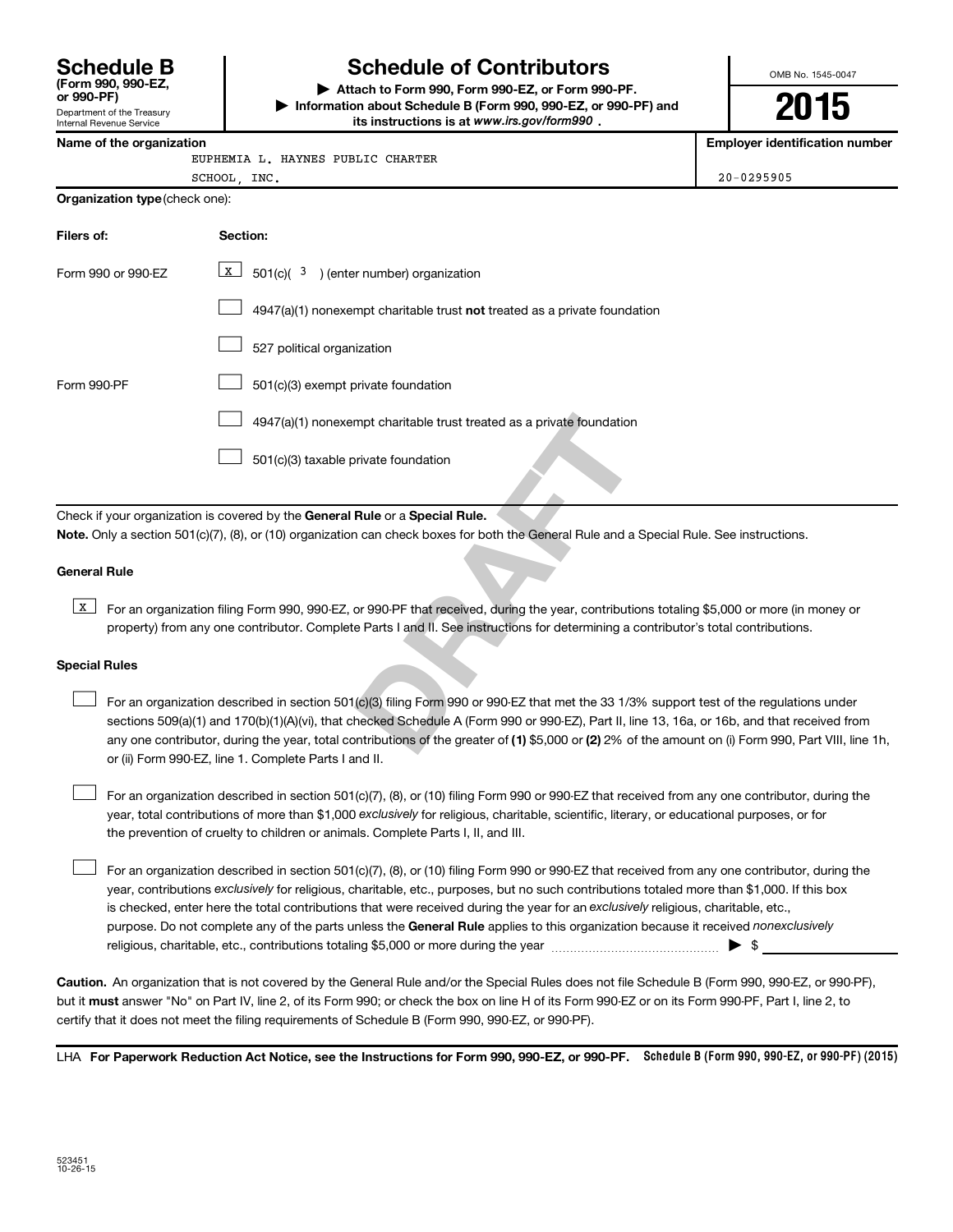EUPHEMIA L. HAYNES PUBLIC CHARTER SCHOOL, INC. 20-0295905

| Part I          | Contributors (see instructions). Use duplicate copies of Part I if additional space is needed.                  |                                   |                                                                                                                        |
|-----------------|-----------------------------------------------------------------------------------------------------------------|-----------------------------------|------------------------------------------------------------------------------------------------------------------------|
| (a)<br>No.      | (b)<br>Name, address, and ZIP + 4                                                                               | (c)<br><b>Total contributions</b> | (d)<br>Type of contribution                                                                                            |
| 1               | THE J. WILLARD AND ALICE S. MARRIOTT FOUNDATION<br>10400 FERNWOOD ROAD, DEPT. 925<br>BETHESDA, MD 20817         | 381,928.<br>\$                    | $\mathbf{x}$<br>Person<br>Payroll<br><b>Noncash</b><br>$\mathbf x$<br>(Complete Part II for<br>noncash contributions.) |
| (a)<br>No.      | (b)<br>Name, address, and ZIP + 4                                                                               | (c)<br><b>Total contributions</b> | (d)<br>Type of contribution                                                                                            |
| 2               | COMMUNITY FOUNDATION FOR THE NATIONAL CAPITAL REGION<br>1201 15TH STREET, NW, SUITE 420<br>WASHINGTON, DC 20005 | 98,500.<br>\$                     | x<br>Person<br>Payroll<br><b>Noncash</b><br>(Complete Part II for<br>noncash contributions.)                           |
| (a)<br>No.      | (b)<br>Name, address, and ZIP + 4                                                                               | (c)<br><b>Total contributions</b> | (d)<br>Type of contribution                                                                                            |
| 3               | PERKINS MALO HUNTER FOUNDATION<br>520 BUTTERNUT DR. #8, PMB #605<br>HOLLAND, MI 49424                           | 60,000.<br>\$                     | X<br>Person<br>Payroll<br><b>Noncash</b><br>(Complete Part II for<br>noncash contributions.)                           |
| (a)<br>No.      | (b)<br>Name, address, and ZIP + 4                                                                               | (c)<br><b>Total contributions</b> | (d)<br>Type of contribution                                                                                            |
| 4               | THE MORRIS AND GWENDOLYN CAFRITZ FOUNDATION<br>1825 K ST., NW, STE. 1400<br>WASHINGTON, DC 20006                | 100,000.<br>\$                    | x<br>Person<br>Payroll<br>Noncash<br>(Complete Part II for<br>noncash contributions.)                                  |
| (a)<br>No.      | (b)<br>Name, address, and ZIP + 4                                                                               | (c)<br><b>Total contributions</b> | (d)<br>Type of contribution                                                                                            |
| 5               | COMMUNITY FOUNDATION CITY FUND<br>1201 15TH ST, NW STE 420<br>WASHINGTON, DC 20005                              | 40,000.<br>\$                     | x<br>Person<br>Payroll<br>Noncash<br>(Complete Part II for<br>noncash contributions.)                                  |
| (a)<br>No.      | (b)<br>Name, address, and ZIP + 4                                                                               | (c)<br><b>Total contributions</b> | (d)<br>Type of contribution                                                                                            |
| 6               | DONALD GRAHAM AND AMANDA BENNETT<br>2028 HILLYER PLACE, NW<br>WASHINGTON, DC 20009                              | 30,000.<br>\$                     | x<br>Person<br>Payroll<br>Noncash<br>(Complete Part II for<br>noncash contributions.)                                  |
| 523452 10-26-15 |                                                                                                                 |                                   | Schedule B (Form 990, 990-EZ, or 990-PF) (2015)                                                                        |

17280531 703287 7645183 2015.05080 EUPHEMIA L. HAYNES PUBLIC C 76451832

22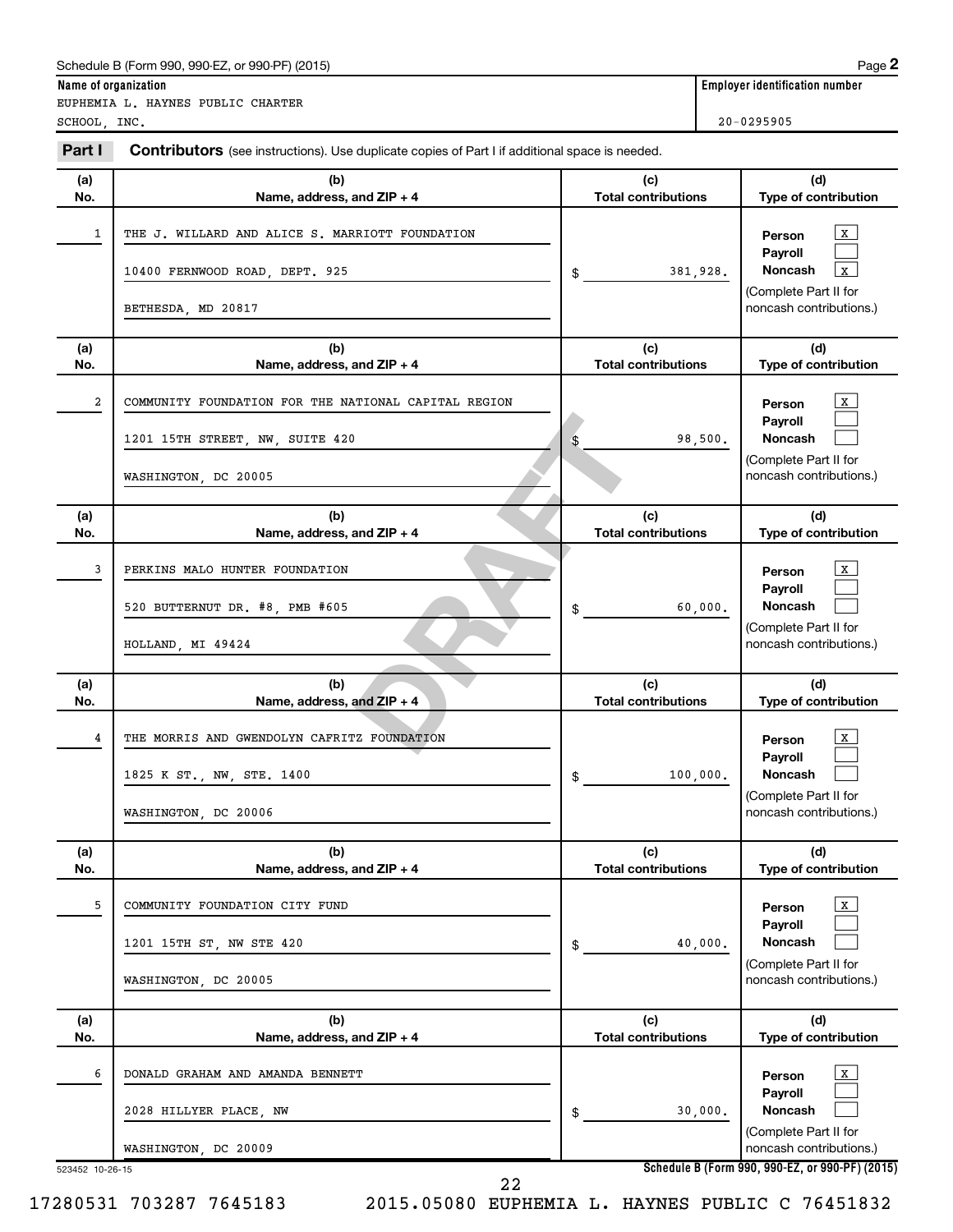EUPHEMIA L. HAYNES PUBLIC CHARTER SCHOOL, INC. 20-0295905

**Name of organization Employer identification number**

| Part I     | <b>Contributors</b> (see instructions). Use duplicate copies of Part I if additional space is needed.  |                                   |                                                                                                  |
|------------|--------------------------------------------------------------------------------------------------------|-----------------------------------|--------------------------------------------------------------------------------------------------|
| (a)<br>No. | (b)<br>Name, address, and ZIP + 4                                                                      | (c)<br><b>Total contributions</b> | (d)<br>Type of contribution                                                                      |
| 7          | QATAR FOUNDATION INTERNATIONAL<br>1400 EYE STREET NW, SUITE 200<br>WASHINGTON, DC 20005                | 30,000.<br>$\frac{1}{2}$          | x<br>Person<br>Payroll<br>Noncash<br>(Complete Part II for<br>noncash contributions.)            |
| (a)<br>No. | (b)<br>Name, address, and ZIP + 4                                                                      | (c)<br><b>Total contributions</b> | (d)<br>Type of contribution                                                                      |
| 8          | KEVIN AND HAISE BORGMANN<br>5035 KLINGLE STREET, NW<br>WASHINGTON, DC 20016                            | 20,000.<br>\$                     | x<br>Person<br>Payroll<br>Noncash<br>(Complete Part II for<br>noncash contributions.)            |
| (a)<br>No. | (b)<br>Name, address, and ZIP + 4                                                                      | (c)<br><b>Total contributions</b> | (d)<br>Type of contribution                                                                      |
| 9          | HALDEMAN FAMILY FOUNDATION<br>146 CHESWOLD VALLEY ROAD<br>HAVERFORD, PA 19041                          | 20,000.<br>$\frac{1}{2}$          | x<br>Person<br>Payroll<br>Noncash<br>(Complete Part II for<br>noncash contributions.)            |
| (a)<br>No. | (b)<br>Name, address, and ZIP + 4                                                                      | (c)<br><b>Total contributions</b> | (d)<br>Type of contribution                                                                      |
| 10         | THE RICHARD E. AND NANCY P. MARRIOTT FOUNDATION<br>10400 FERNWOOD RD., DEPT. 901<br>BETHESDA, MD 20817 | 15,000.<br>\$                     | x<br>Person<br>Payroll<br>Noncash<br>(Complete Part II for<br>noncash contributions.)            |
| (a)<br>No. | (b)<br>Name, address, and ZIP + 4                                                                      | (c)<br><b>Total contributions</b> | (d)<br>Type of contribution                                                                      |
| 11         | WILLIAM AND MARY RAWSON<br>5412 DUVALL DRIVE<br>BETHESDA, MD 20816                                     | 11,017.<br>$$^{\circ}$            | $\mathbf{x}$<br>Person<br>Payroll<br>Noncash<br>(Complete Part II for<br>noncash contributions.) |
| (a)<br>No. | (b)<br>Name, address, and ZIP + 4                                                                      | (c)<br><b>Total contributions</b> | (d)<br>Type of contribution                                                                      |
| 12         | <b>BUILDING HOPE</b><br>910 17TH ST., NW, STE. 1100<br>WASHINGTON, DC 20006                            | 11,000.<br>\$                     | $\mathbf{x}$<br>Person<br>Payroll<br>Noncash<br>(Complete Part II for<br>noncash contributions.) |
|            | 523452 10-26-15                                                                                        |                                   | Schedule B (Form 990, 990-EZ, or 990-PF) (2015)                                                  |

17280531 703287 7645183 2015.05080 EUPHEMIA L. HAYNES PUBLIC C 76451832

23

**Schedule B (Form 990, 990-EZ, or 990-PF) (2015)**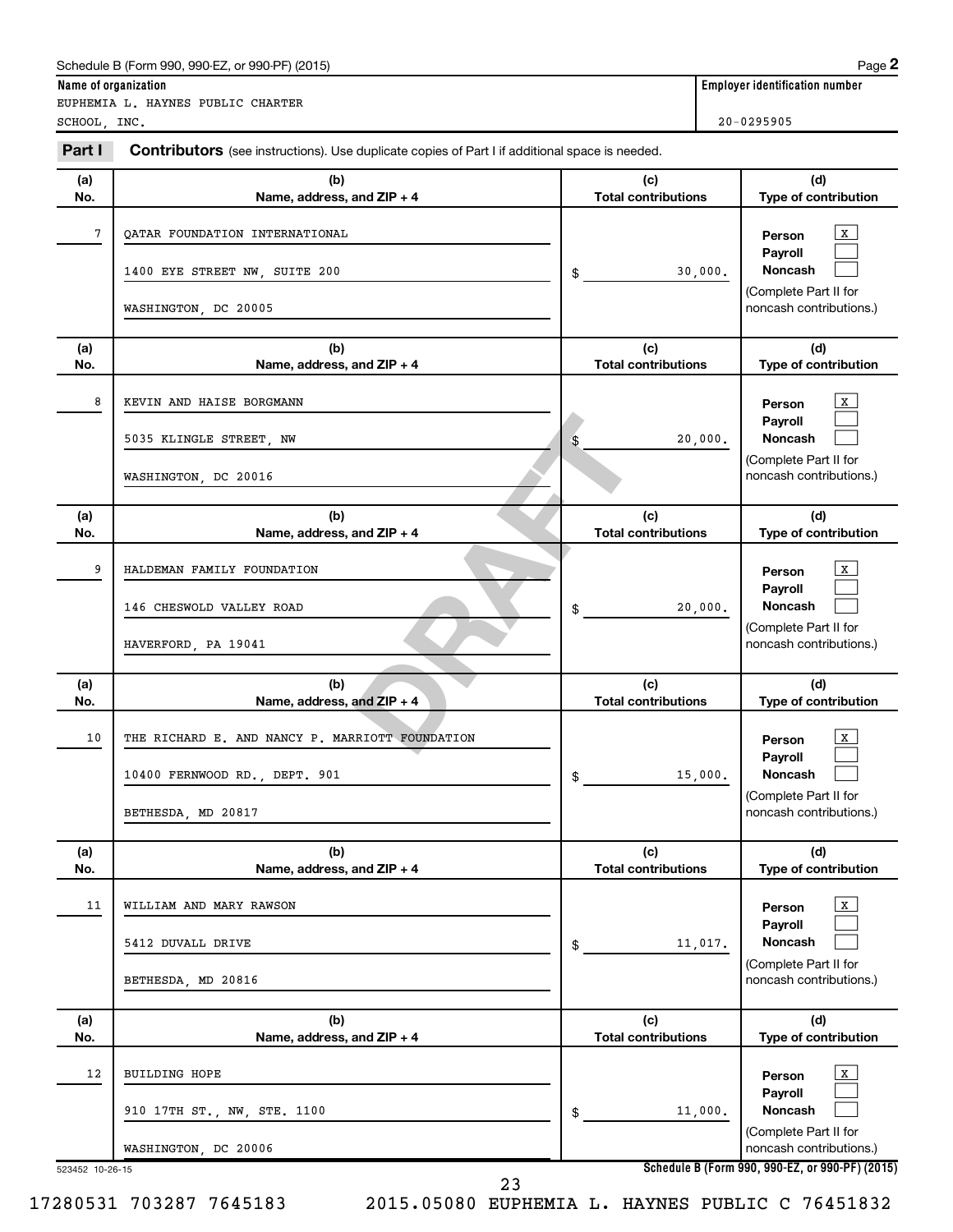EUPHEMIA L. HAYNES PUBLIC CHARTER

**Name of organization Employer identification number**

Pand ZIP + 4<br> **DRAFT**<br>
CONTINUE TOTAL CONTINUE<br>
CONTINUE S<br>
CONTINUE TOTAL CONTINUE **(a) No. (b) Name, address, and ZIP + 4 (c) Total contributions (d) Type of contribution Person Payroll Noncash (a) No. (b) Name, address, and ZIP + 4 (c) Total contributions (d) Type of contribution Person Payroll Noncash (a) No. (b) Name, address, and ZIP + 4 (c) Total contributions (d) Type of contribution Person Payroll Noncash (a) No. (b) Name, address, and ZIP + 4 (c) Total contributions (d) Type of contribution Person Payroll Noncash (a) No. (b) Name, address, and ZIP + 4 (c) Total contributions (d) Type of contribution Person Payroll Noncash (a) No. (b) Name, address, and ZIP + 4 (c) Total contributions (d) Type of contribution Person Payroll Noncash Part I** Contributors (see instructions). Use duplicate copies of Part I if additional space is needed. \$ (Complete Part II for noncash contributions.) \$ (Complete Part II for noncash contributions.) \$ (Complete Part II for noncash contributions.) \$ (Complete Part II for noncash contributions.) \$ (Complete Part II for noncash contributions.) \$ (Complete Part II for noncash contributions.)  $\mathbf{x}$  $\Box$  $\Box$  $\mathbf{X}$  $\Box$  $\Box$  $\mathbf{X}$  $\Box$  $\Box$  $\lfloor x \rfloor$  $\Box$  $\Box$  $\lfloor x \rfloor$  $\Box$  $\Box$  $\vert x \vert$  $\Box$  $\Box$  $SCHOOL$ , INC.  $20-0295905$ 13 | LEONARD AND SYLVIA MARX 31 VINEYARD LANE 10,000. GREENWICH, CT 06831 14 CITYBRIDGE FOUNDATION, INC. 600 NEW HAMPSHIRE AVE., NW, STE. 800 9,568. WASHINGTON, DC 20037 15 THE MELTZER GROUP 6500 ROCK SPRING DRIVE, SUITE 500 8,375. BETHESDA, MD 20817 16 | FORRESTER CONSTRUCTION 12231 PARKLAWN DRIVE 7.500. ROCKVILLE, MD 20852 17 | MICHAEL KERSHOW AND MARIANNE KELER 9116 BRADLEY BLVD.  $\begin{array}{ccc} 9 & 500. \end{array}$ POTOMAC, MD 20854 18 | JAMES AND SONIA SHELTON 4501 ARGYLE TERRACE NW  $\begin{array}{ccc} 4501 & 6,500. \end{array}$ WASHINGTON, DC 20011

523452 10-26-15

17280531 703287 7645183 2015.05080 EUPHEMIA L. HAYNES PUBLIC C 76451832

24

**Schedule B (Form 990, 990-EZ, or 990-PF) (2015)**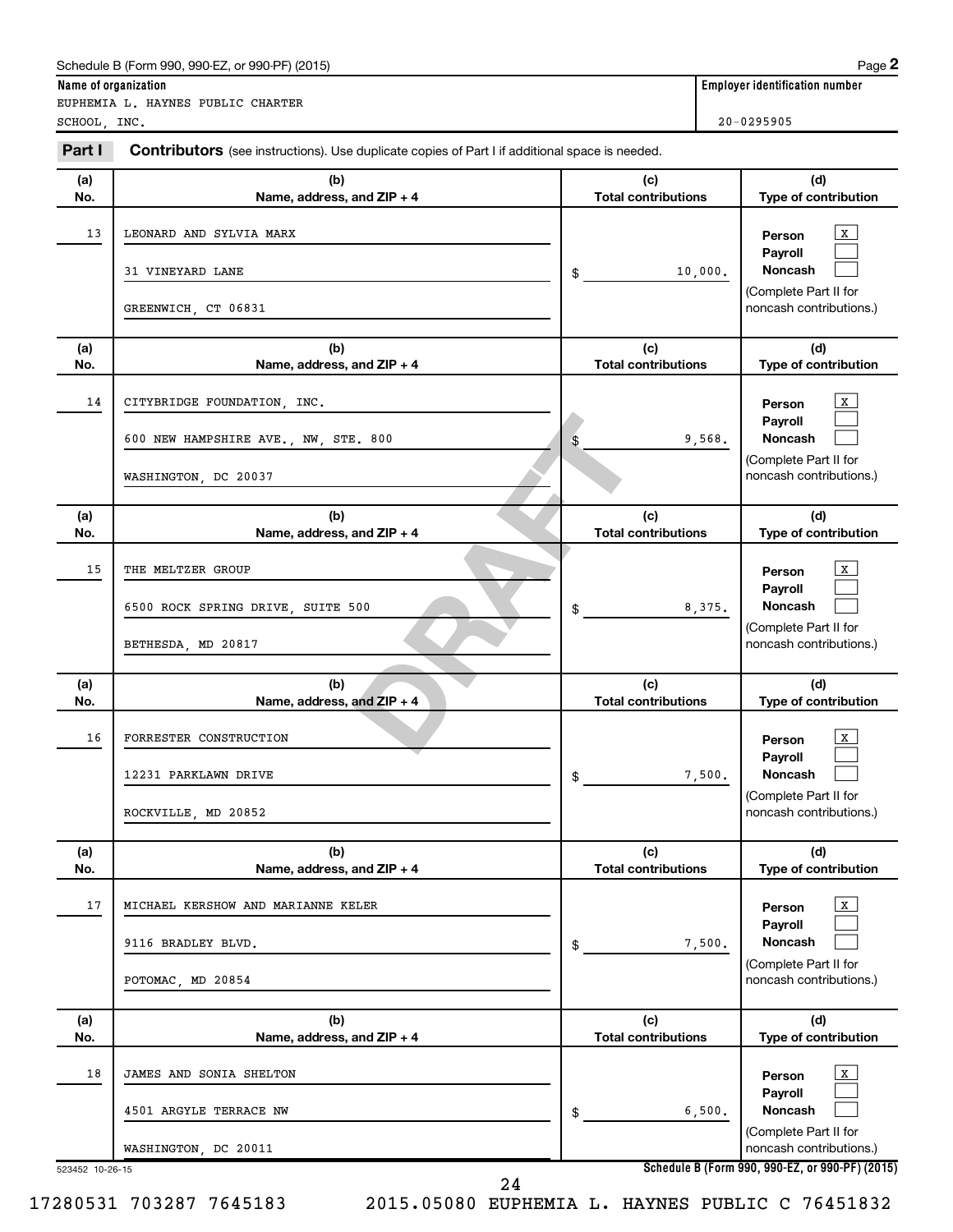EUPHEMIA L. HAYNES PUBLIC CHARTER

**Name of organization** 

| SCHOOL, INC. |                                                                                                            |                                                                                                                                                                                                                                                                                                                                                                                            | $20 - 0295905$                                                                                                          |
|--------------|------------------------------------------------------------------------------------------------------------|--------------------------------------------------------------------------------------------------------------------------------------------------------------------------------------------------------------------------------------------------------------------------------------------------------------------------------------------------------------------------------------------|-------------------------------------------------------------------------------------------------------------------------|
| Part I       | <b>Contributors</b> (see instructions). Use duplicate copies of Part I if additional space is needed.      |                                                                                                                                                                                                                                                                                                                                                                                            |                                                                                                                         |
| (a)<br>No.   | (b)<br>Name, address, and ZIP + 4                                                                          | (c)<br><b>Total contributions</b>                                                                                                                                                                                                                                                                                                                                                          | (d)<br>Type of contribution                                                                                             |
| 19           | M AND T BANK<br>1350 I STREET, NW, SUITE 200<br>WASHINGTON, DC 20005                                       | \$                                                                                                                                                                                                                                                                                                                                                                                         | x<br>Person<br>Payroll<br>Noncash<br>6,000.<br>(Complete Part II for<br>noncash contributions.)                         |
| (a)          | (b)                                                                                                        | (c)                                                                                                                                                                                                                                                                                                                                                                                        | (d)                                                                                                                     |
| No.          | Name, address, and ZIP + 4                                                                                 | <b>Total contributions</b>                                                                                                                                                                                                                                                                                                                                                                 | Type of contribution                                                                                                    |
| 20           | ABIGAIL SMITH AND MICHAEL ZAMORE<br>1204 EUCLID ST., NW<br>WASHINGTON, DC 20009                            | \$                                                                                                                                                                                                                                                                                                                                                                                         | х<br>Person<br>Payroll<br>Noncash<br>5,625.<br>(Complete Part II for<br>noncash contributions.)                         |
| (a)<br>No.   | (b)<br>Name, address, and ZIP + 4                                                                          | (c)<br><b>Total contributions</b>                                                                                                                                                                                                                                                                                                                                                          | (d)<br>Type of contribution                                                                                             |
| 21           | STEFAN KERSHOW<br>1634 MONROE ST., NW<br>WASHINGTON, DC 20010                                              | \$                                                                                                                                                                                                                                                                                                                                                                                         | x<br>Person<br>Payroll<br>Noncash<br>5,500.<br>(Complete Part II for<br>noncash contributions.)                         |
| (a)<br>No.   | (b)<br>Name, address, and ZIP + 4                                                                          | (c)<br><b>Total contributions</b>                                                                                                                                                                                                                                                                                                                                                          | (d)<br>Type of contribution                                                                                             |
| 22           | ANDREW AND JULIE KLINGENSTEIN<br>1823 23RD STREET, NW<br>WASHINGTON, DC 20008                              | \$                                                                                                                                                                                                                                                                                                                                                                                         | x<br>Person<br>Payroll<br>Noncash<br>5,250.<br>(Complete Part II for<br>noncash contributions.)                         |
| (a)          | (b)                                                                                                        | (c)                                                                                                                                                                                                                                                                                                                                                                                        | (d)                                                                                                                     |
| No.<br>23    | Name, address, and ZIP + 4<br>JMA SOLUTIONS<br>600 MARYLAND AVENUE, SW, SUITE 400E<br>WASHINGTON, DC 20024 | <b>Total contributions</b><br>\$                                                                                                                                                                                                                                                                                                                                                           | Type of contribution<br>x<br>Person<br>Payroll<br>Noncash<br>5,000.<br>(Complete Part II for<br>noncash contributions.) |
| (a)<br>No.   | (b)<br>Name, address, and $ZIP + 4$                                                                        | (c)<br><b>Total contributions</b>                                                                                                                                                                                                                                                                                                                                                          | (d)<br>Type of contribution                                                                                             |
| 24           | <b>NEUSTAR</b><br>21575 RIDGETOP CIRCLE<br>STERLING, VA 20166                                              | \$<br>$\overline{1}$ $\overline{1}$ $\overline{1}$ $\overline{1}$ $\overline{1}$ $\overline{1}$ $\overline{1}$ $\overline{1}$ $\overline{1}$ $\overline{1}$ $\overline{1}$ $\overline{1}$ $\overline{1}$ $\overline{1}$ $\overline{1}$ $\overline{1}$ $\overline{1}$ $\overline{1}$ $\overline{1}$ $\overline{1}$ $\overline{1}$ $\overline{1}$ $\overline{1}$ $\overline{1}$ $\overline{$ | x<br>Person<br>Payroll<br>Noncash<br>5,000.<br>(Complete Part II for<br>noncash contributions.)                         |

523452 10-26-15

17280531 703287 7645183 2015.05080 EUPHEMIA L. HAYNES PUBLIC C 76451832

25

**Schedule B (Form 990, 990-EZ, or 990-PF) (2015)**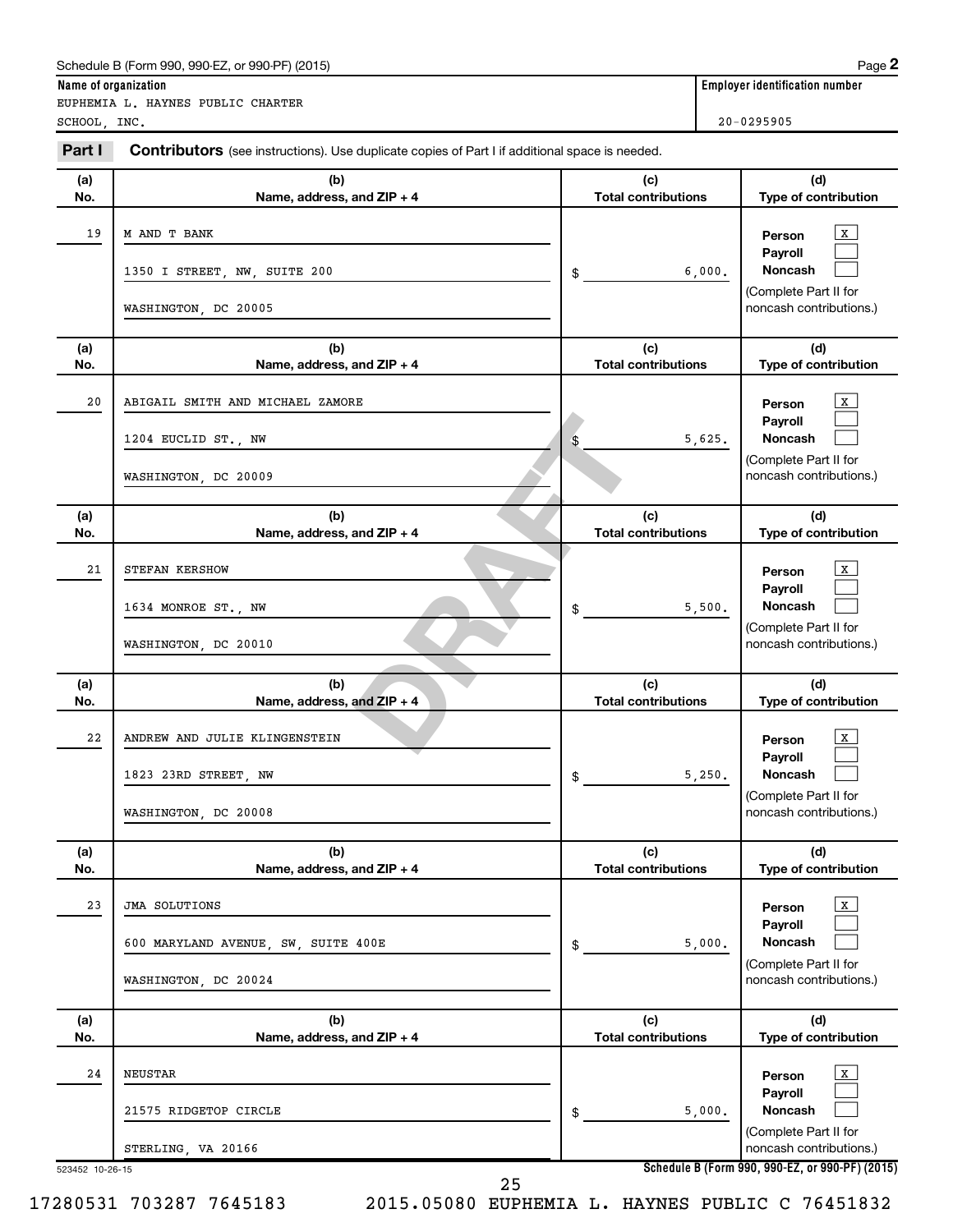EUPHEMIA L. HAYNES PUBLIC CHARTER

**Name of organization Employer identification number**

| SCHOOL, INC. |                                                                                                               |                                   | $20 - 0295905$                                                                                   |
|--------------|---------------------------------------------------------------------------------------------------------------|-----------------------------------|--------------------------------------------------------------------------------------------------|
| Part I       | <b>Contributors</b> (see instructions). Use duplicate copies of Part I if additional space is needed.         |                                   |                                                                                                  |
| (a)<br>No.   | (b)<br>Name, address, and ZIP + 4                                                                             | (c)<br><b>Total contributions</b> | (d)<br>Type of contribution                                                                      |
| 25           | LARRY AND MELANIE NUSSDORF<br>4501 LINNEAN AVENUE, NW<br>WASHINGTON, DC 20008                                 | 5,000.<br>\$                      | X<br>Person<br>Payroll<br>Noncash<br>(Complete Part II for<br>noncash contributions.)            |
| (a)<br>No.   | (b)<br>Name, address, and ZIP + 4                                                                             | (c)<br><b>Total contributions</b> | (d)<br>Type of contribution                                                                      |
| 26           | ROY JONES<br>1201 SOUTH EADS STREET, APARTMENT 916<br>ARLINGTON, VA 22202                                     | 5,000.<br>\$                      | x<br>Person<br>Payroll<br>Noncash<br>(Complete Part II for<br>noncash contributions.)            |
| (a)<br>No.   | (b)<br>Name, address, and ZIP + 4                                                                             | (c)<br><b>Total contributions</b> | (d)<br>Type of contribution                                                                      |
| 27           | THOMAS MCCORMICK<br>5391 MORGANS POINT DRIVE<br>OXFORD, MD 21654-1310                                         | 5,000.<br>\$                      | x<br>Person<br>Payroll<br><b>Noncash</b><br>(Complete Part II for<br>noncash contributions.)     |
| (a)<br>No.   | (b)<br>Name, address, and $ZIP + 4$                                                                           | (c)<br><b>Total contributions</b> | (d)<br>Type of contribution                                                                      |
| 28           | THE GERALDINE R. DODGE FOUNDATION<br>14 MAPLE AVE., STE 400<br>MORRISTOWN, NJ 07960-5451                      | 5,000.<br>\$                      | X<br>Person<br>Payroll<br><b>Noncash</b><br>(Complete Part II for<br>noncash contributions.)     |
| (a)<br>No.   | (b)<br>Name, address, and ZIP + 4                                                                             | (c)<br><b>Total contributions</b> | (d)<br>Type of contribution                                                                      |
| 29           | DC OFFICE OF THE STATE SUPERINTENDENT OF EDUCATION<br>810 FIRST STREET, NE, 9TH FLOOR<br>WASHINGTON, DC 20002 | 1,337,644.<br>\$                  | $\mathbf{X}$<br>Person<br>Payroll<br>Noncash<br>(Complete Part II for<br>noncash contributions.) |
| (a)<br>No.   | (b)<br>Name, address, and ZIP + 4                                                                             | (c)<br><b>Total contributions</b> | (d)<br>Type of contribution                                                                      |
| 30           | DC CHILDREN AND YOUTH INVESTMENT TRUST CORPORATION<br>1400 16TH ST, NW STE 500<br>WASHINGTON, DC 20036        | 56,100.<br>\$                     | X<br>Person<br>Payroll<br>Noncash<br>(Complete Part II for<br>noncash contributions.)            |

26

**Schedule B (Form 990, 990-EZ, or 990-PF) (2015)**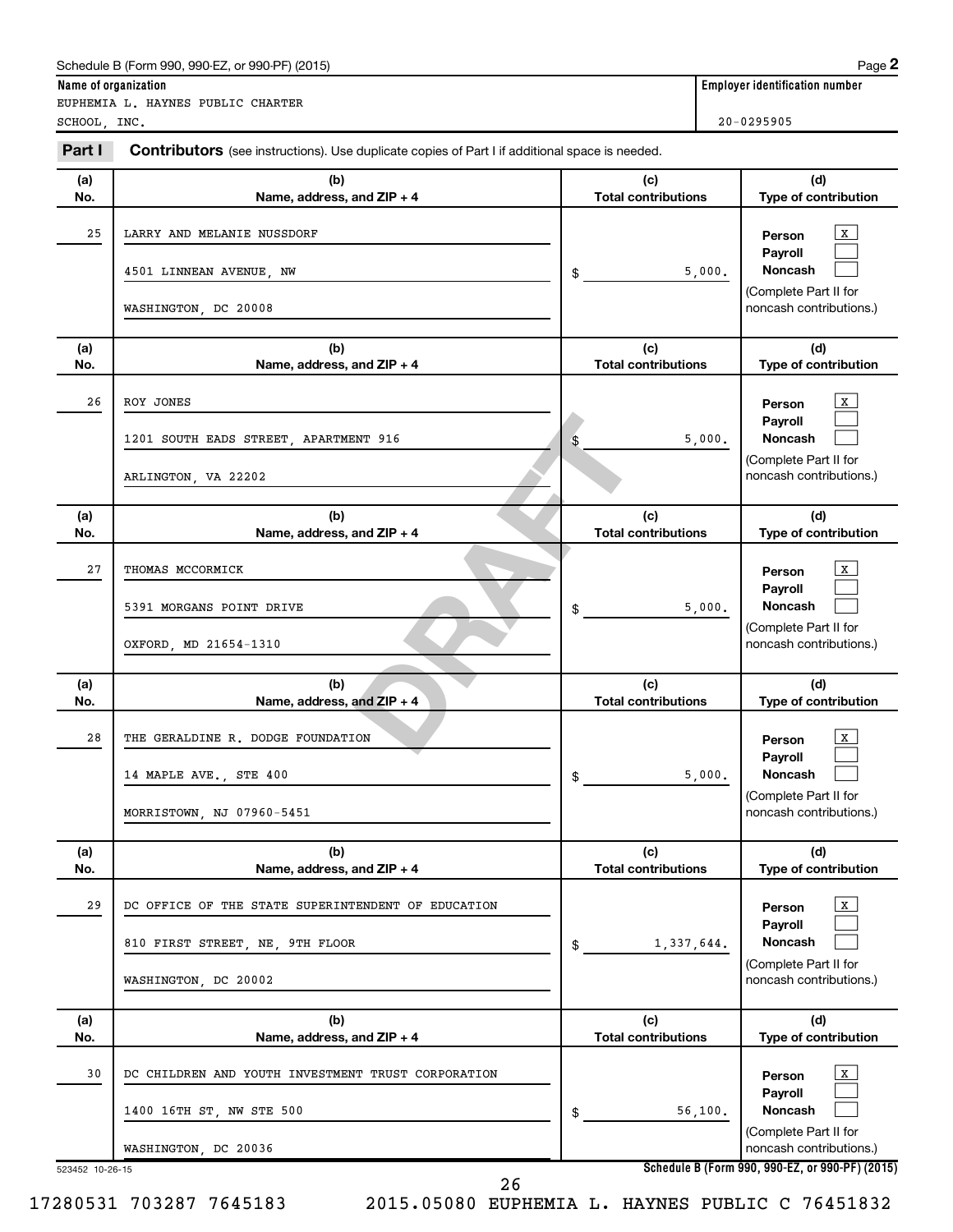| SCHOOL, INC. |                                                                                                       |                                   | $20 - 0295905$                                                                          |  |
|--------------|-------------------------------------------------------------------------------------------------------|-----------------------------------|-----------------------------------------------------------------------------------------|--|
| Part I       | <b>Contributors</b> (see instructions). Use duplicate copies of Part I if additional space is needed. |                                   |                                                                                         |  |
| (a)<br>No.   | (b)<br>Name, address, and ZIP + 4                                                                     | (c)<br><b>Total contributions</b> | (d)<br>Type of contribution                                                             |  |
| 31           | ELH QALICB LLC                                                                                        |                                   | X<br>Person<br>Payroll                                                                  |  |
|              | 3600 GEORGIA AVE., NW                                                                                 | \$                                | <b>Noncash</b><br>286,204.<br>(Complete Part II for                                     |  |
|              | WASHINGTON, DC 20010                                                                                  |                                   | noncash contributions.)                                                                 |  |
| (a)<br>No.   | (b)<br>Name, address, and ZIP + 4                                                                     | (c)<br><b>Total contributions</b> | (d)<br>Type of contribution                                                             |  |
|              |                                                                                                       | \$                                | Person<br>Payroll<br><b>Noncash</b><br>(Complete Part II for<br>noncash contributions.) |  |
| (a)<br>No.   | (b)<br>Name, address, and ZIP + 4                                                                     | (c)<br><b>Total contributions</b> | (d)<br>Type of contribution                                                             |  |
|              |                                                                                                       | \$                                | Person<br>Payroll<br><b>Noncash</b><br>(Complete Part II for<br>noncash contributions.) |  |
| (a)<br>No.   | (b)<br>Name, address, and ZIP + 4                                                                     | (c)<br><b>Total contributions</b> | (d)<br>Type of contribution                                                             |  |
|              |                                                                                                       | \$                                | Person<br>Payroll<br><b>Noncash</b><br>(Complete Part II for<br>noncash contributions.) |  |
| (a)<br>No.   | (b)<br>Name, address, and ZIP + 4                                                                     | (c)<br><b>Total contributions</b> | (d)<br>Type of contribution                                                             |  |
|              |                                                                                                       | \$                                | Person<br>Payroll<br>Noncash<br>(Complete Part II for<br>noncash contributions.)        |  |
| (a)<br>No.   | (b)<br>Name, address, and ZIP + 4                                                                     | (c)<br><b>Total contributions</b> | (d)<br>Type of contribution                                                             |  |
|              |                                                                                                       | \$                                | Person<br>Payroll<br>Noncash<br>(Complete Part II for<br>noncash contributions.)        |  |

 $\lambda$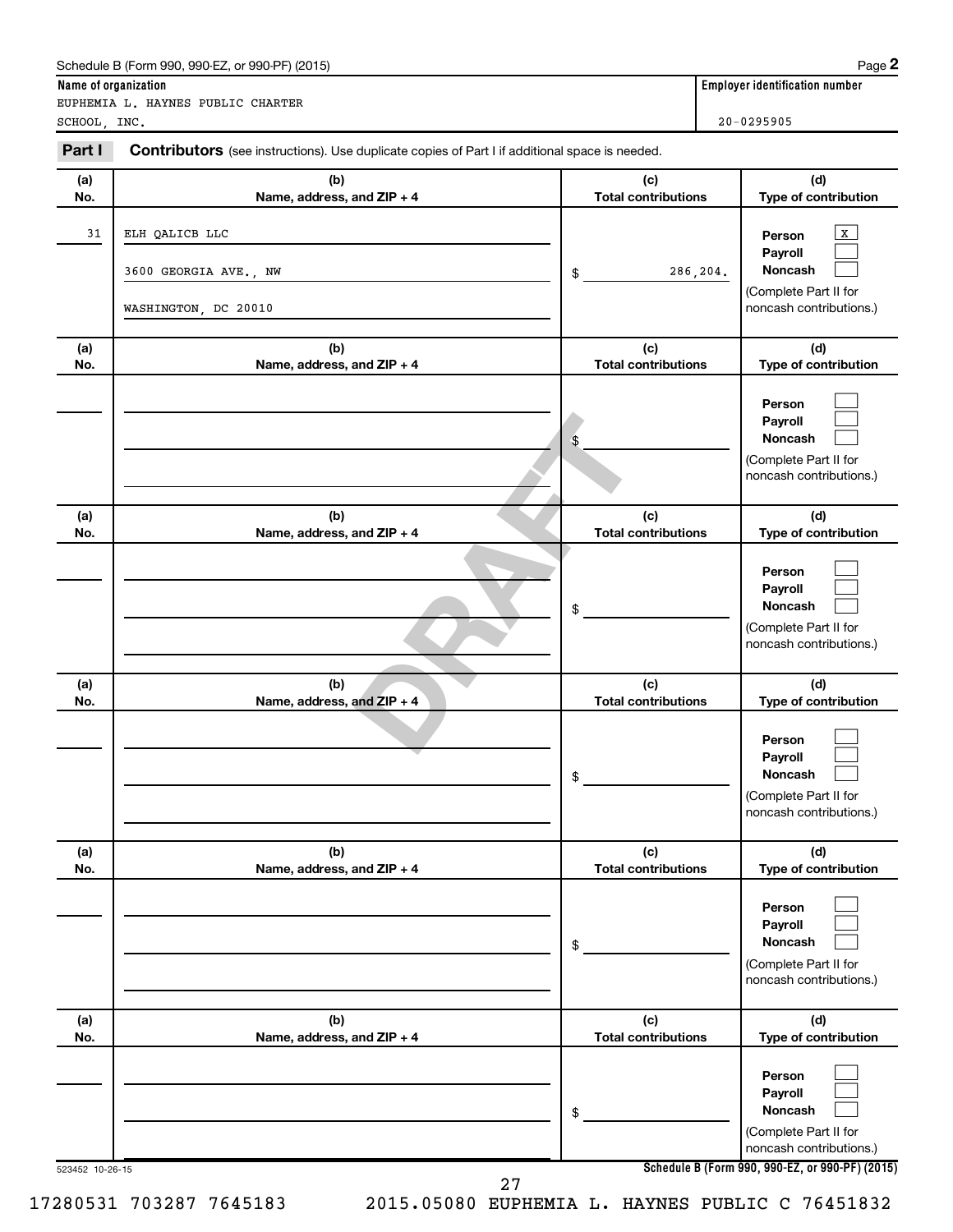#### FMV (or estima<br>
(c)<br>
h property given<br> **DRAFT**<br>
<br> **DRAFTLE CONSIDER SEARCH CONSIDER SEARCH CONSIDER SEARCH CONSIDER SEARCH CONSIDER SEARCH CONSIDER SEARCH CONSIDER SEARCH CONSIDER SEARCH CONSIDER SEARCH CONSIDER SEARCH CON** 523453 10-26-15 **Name of organization Employer identification number Schedule B (Form 990, 990-EZ, or 990-PF) (2015) (a) No. from Part I (c) FMV (or estimate) (see instructions) (b) Description of noncash property given (d) Date received (a) No. from Part I (c) FMV (or estimate) (see instructions) (b) Description of noncash property given (d) Date received (a) No. from Part I (c) FMV (or estimate) (see instructions) (b) Description of noncash property given (d) Date received (a) No. from Part I (c) FMV (or estimate) (see instructions) (b) Description of noncash property given (d) Date received (a) No. from Part I (c) FMV (or estimate) (see instructions) (b) Description of noncash property given (d) Date received (a) No. from Part I (c) FMV (or estimate) (see instructions) (b) Description of noncash property given (d) Date received** Schedule B (Form 990, 990-EZ, or 990-PF) (2015) Part II Noncash Property (see instructions). Use duplicate copies of Part II if additional space is needed. \$ \$ \$ \$ \$ \$ **3** EUPHEMIA L. HAYNES PUBLIC CHARTER SCHOOL, INC. 20-0295905 5,823 SHARES OF MARRIOTT STOCK 1 370,000. 06/30/16 28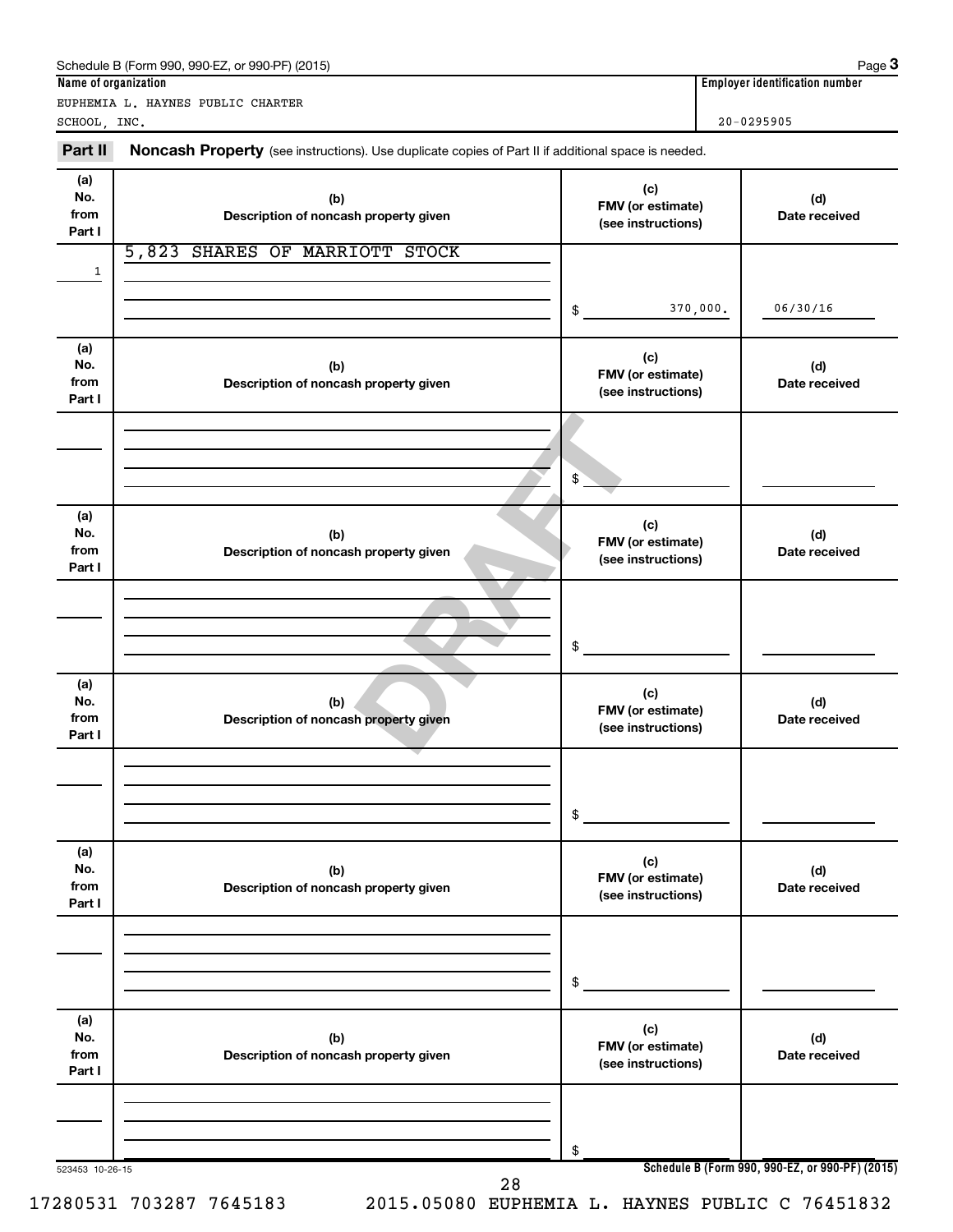|                           | EUPHEMIA L. HAYNES PUBLIC CHARTER                                                                                                                                                                                                                                                                                                                  |                      | 20-0295905                                                                                                                                                       |
|---------------------------|----------------------------------------------------------------------------------------------------------------------------------------------------------------------------------------------------------------------------------------------------------------------------------------------------------------------------------------------------|----------------------|------------------------------------------------------------------------------------------------------------------------------------------------------------------|
| SCHOOL, INC.<br>Part III  | the year from any one contributor. Complete columns (a) through (e) and the following line entry. For organizations<br>completing Part III, enter the total of exclusively religious, charitable, etc., contributions of \$1,000 or less for the year. (Enter this info. once.)<br>Use duplicate copies of Part III if additional space is needed. |                      | Exclusively religious, charitable, etc., contributions to organizations described in section $501(c)(7)$ , (8), or (10) that total more than \$1,000 for<br>▶ \$ |
| (a) No.<br>from<br>Part I | (b) Purpose of gift                                                                                                                                                                                                                                                                                                                                | (c) Use of gift      | (d) Description of how gift is held                                                                                                                              |
|                           |                                                                                                                                                                                                                                                                                                                                                    | (e) Transfer of gift |                                                                                                                                                                  |
|                           | Transferee's name, address, and ZIP + 4                                                                                                                                                                                                                                                                                                            |                      | Relationship of transferor to transferee                                                                                                                         |
| (a) No.<br>from<br>Part I | (b) Purpose of gift                                                                                                                                                                                                                                                                                                                                | (c) Use of gift      | (d) Description of how gift is held                                                                                                                              |
|                           |                                                                                                                                                                                                                                                                                                                                                    |                      |                                                                                                                                                                  |
|                           | Transferee's name, address, and ZIP + 4                                                                                                                                                                                                                                                                                                            | (e) Transfer of gift | Relationship of transferor to transferee                                                                                                                         |
| (a) No.<br>from<br>Part I | (b) Purpose of gift                                                                                                                                                                                                                                                                                                                                | (c) Use of gift      | (d) Description of how gift is held                                                                                                                              |
|                           |                                                                                                                                                                                                                                                                                                                                                    | (e) Transfer of gift |                                                                                                                                                                  |
|                           | Transferee's name, address, and ZIP + 4                                                                                                                                                                                                                                                                                                            |                      | Relationship of transferor to transferee                                                                                                                         |
| (a) No.<br>from<br>Part I | (b) Purpose of gift                                                                                                                                                                                                                                                                                                                                | (c) Use of gift      | (d) Description of how gift is held                                                                                                                              |
|                           |                                                                                                                                                                                                                                                                                                                                                    |                      |                                                                                                                                                                  |
|                           | Transferee's name, address, and ZIP + 4                                                                                                                                                                                                                                                                                                            | (e) Transfer of gift | Relationship of transferor to transferee                                                                                                                         |
|                           |                                                                                                                                                                                                                                                                                                                                                    |                      |                                                                                                                                                                  |
| 523454 10-26-15           |                                                                                                                                                                                                                                                                                                                                                    | 29                   | Schedule B (Form 990, 990-EZ, or 990-PF) (2015)                                                                                                                  |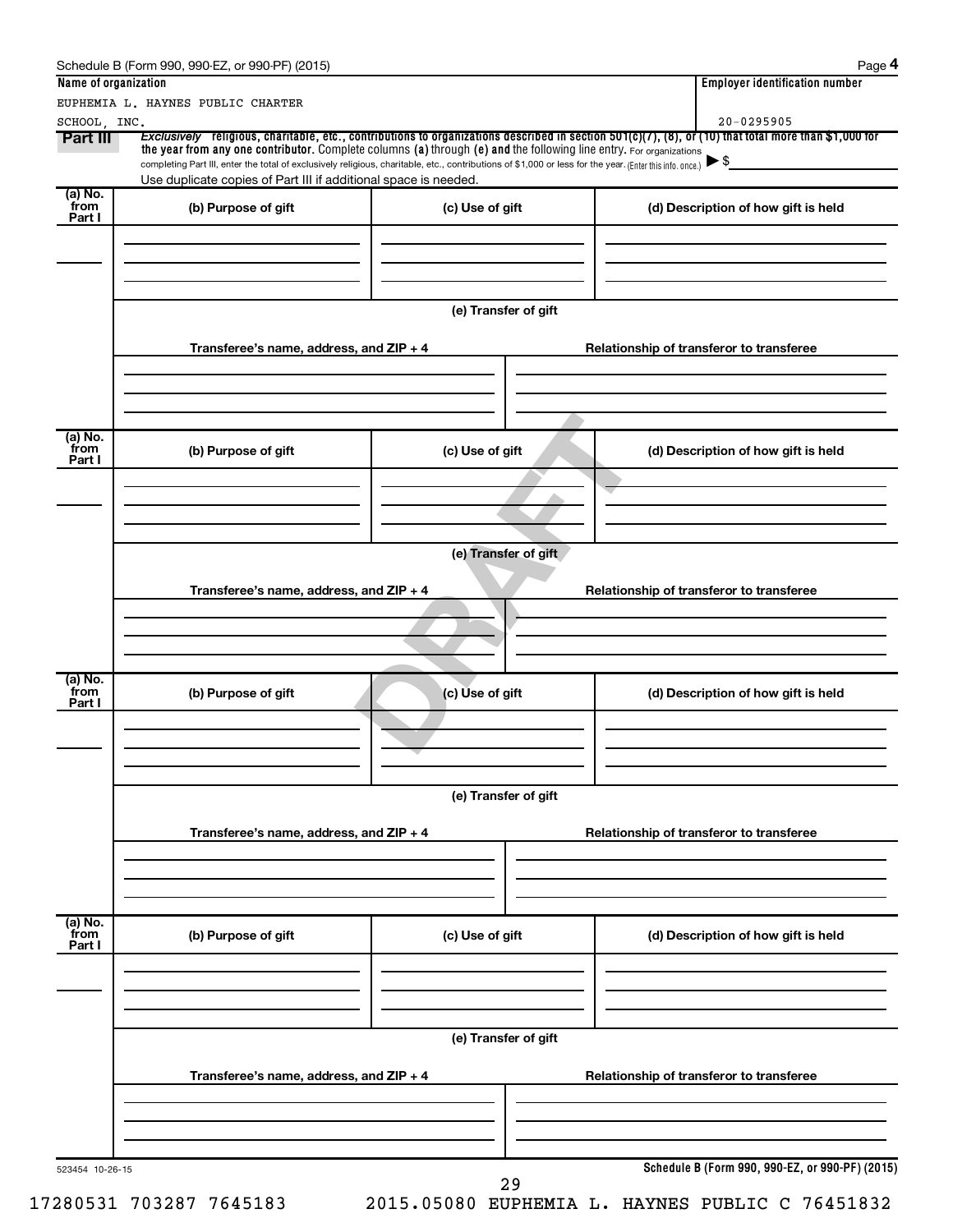**(Form 990) | Complete if the organization answered "Yes" on Form 990, Part IV, line 6, 7, 8, 9, 10, 11a, 11b, 11c, 11d, 11e, 11f, 12a, or 12b. SCHEDULE D Supplemental Financial Statements**<br> **Form 990 2015**<br> **Part IV** line 6.7.8.9.10, 11a, 11b, 11d, 11d, 11d, 11d, 11d, 12a, 0r, 12b



Department of the Treasury Internal Revenue Service

|                                   |  |  | Attach to Form 990.<br>Information about Schedule D (Form 990) and its instructions is at www.irs.gov/form990. |       |
|-----------------------------------|--|--|----------------------------------------------------------------------------------------------------------------|-------|
| EUPHEMIA L. HAYNES PUBLIC CHARTER |  |  |                                                                                                                | Emplo |

Name of the organization EUPHEMIA L. HAYNES PUBLIC CHARTER<br> **Name of the organization number**<br> **Employer identification number** 

|            | SCHOOL, INC.                                                                                                                                               |                                                | $20 - 0295905$                                     |
|------------|------------------------------------------------------------------------------------------------------------------------------------------------------------|------------------------------------------------|----------------------------------------------------|
| Part I     | Organizations Maintaining Donor Advised Funds or Other Similar Funds or Accounts. Complete if the                                                          |                                                |                                                    |
|            | organization answered "Yes" on Form 990, Part IV, line 6.                                                                                                  |                                                |                                                    |
|            |                                                                                                                                                            | (a) Donor advised funds                        | (b) Funds and other accounts                       |
| 1          |                                                                                                                                                            |                                                |                                                    |
| 2          | Aggregate value of contributions to (during year)                                                                                                          |                                                |                                                    |
| з          | Aggregate value of grants from (during year)                                                                                                               |                                                |                                                    |
|            |                                                                                                                                                            |                                                |                                                    |
| 4          |                                                                                                                                                            |                                                |                                                    |
| 5          | Did the organization inform all donors and donor advisors in writing that the assets held in donor advised funds                                           |                                                |                                                    |
|            |                                                                                                                                                            |                                                | Yes<br>No                                          |
| 6          | Did the organization inform all grantees, donors, and donor advisors in writing that grant funds can be used only                                          |                                                |                                                    |
|            | for charitable purposes and not for the benefit of the donor or donor advisor, or for any other purpose conferring                                         |                                                |                                                    |
|            |                                                                                                                                                            |                                                | Yes<br>No                                          |
| Part II    | <b>Conservation Easements.</b> Complete if the organization answered "Yes" on Form 990, Part IV, line 7.                                                   |                                                |                                                    |
| 1.         | Purpose(s) of conservation easements held by the organization (check all that apply).                                                                      |                                                |                                                    |
|            | Preservation of land for public use (e.g., recreation or education)                                                                                        |                                                | Preservation of a historically important land area |
|            | Protection of natural habitat                                                                                                                              | Preservation of a certified historic structure |                                                    |
|            | Preservation of open space                                                                                                                                 |                                                |                                                    |
| 2          | Complete lines 2a through 2d if the organization held a qualified conservation contribution in the form of a conservation easement on the last             |                                                |                                                    |
|            | day of the tax year.                                                                                                                                       |                                                | Held at the End of the Tax Year                    |
| а          |                                                                                                                                                            |                                                | 2a                                                 |
| b          |                                                                                                                                                            |                                                | 2b                                                 |
|            | Number of conservation easements on a certified historic structure included in (a) ///////////////////////////                                             |                                                | 2c                                                 |
| d          | Number of conservation easements included in (c) acquired after 8/17/06, and not on a historic structure                                                   |                                                |                                                    |
|            |                                                                                                                                                            |                                                | 2d                                                 |
| 3          | Number of conservation easements modified, transferred, released, extinguished, or terminated by the organization during the tax                           |                                                |                                                    |
|            |                                                                                                                                                            |                                                |                                                    |
|            | year                                                                                                                                                       |                                                |                                                    |
| 4          | Number of states where property subject to conservation easement is located >                                                                              |                                                |                                                    |
| 5          | Does the organization have a written policy regarding the periodic monitoring, inspection, handling of                                                     |                                                |                                                    |
|            | violations, and enforcement of the conservation easements it holds?                                                                                        |                                                | Yes<br><b>No</b>                                   |
| 6          | Staff and volunteer hours devoted to monitoring, inspecting, handling of violations, and enforcing conservation easements during the year                  |                                                |                                                    |
|            |                                                                                                                                                            |                                                |                                                    |
| 7          | Amount of expenses incurred in monitoring, inspecting, handling of violations, and enforcing conservation easements during the year                        |                                                |                                                    |
|            | $\blacktriangleright$ \$                                                                                                                                   |                                                |                                                    |
| 8          | Does each conservation easement reported on line 2(d) above satisfy the requirements of section 170(h)(4)(B)(i)                                            |                                                |                                                    |
|            |                                                                                                                                                            |                                                | No<br>Yes                                          |
| 9          | In Part XIII, describe how the organization reports conservation easements in its revenue and expense statement, and balance sheet, and                    |                                                |                                                    |
|            | include, if applicable, the text of the footnote to the organization's financial statements that describes the organization's accounting for               |                                                |                                                    |
|            | conservation easements.                                                                                                                                    |                                                |                                                    |
|            | Organizations Maintaining Collections of Art, Historical Treasures, or Other Similar Assets.<br>Part III                                                   |                                                |                                                    |
|            | Complete if the organization answered "Yes" on Form 990, Part IV, line 8.                                                                                  |                                                |                                                    |
|            | 1a If the organization elected, as permitted under SFAS 116 (ASC 958), not to report in its revenue statement and balance sheet works of art,              |                                                |                                                    |
|            | historical treasures, or other similar assets held for public exhibition, education, or research in furtherance of public service, provide, in Part XIII,  |                                                |                                                    |
|            | the text of the footnote to its financial statements that describes these items.                                                                           |                                                |                                                    |
|            | <b>b</b> If the organization elected, as permitted under SFAS 116 (ASC 958), to report in its revenue statement and balance sheet works of art, historical |                                                |                                                    |
|            | treasures, or other similar assets held for public exhibition, education, or research in furtherance of public service, provide the following amounts      |                                                |                                                    |
|            | relating to these items:                                                                                                                                   |                                                |                                                    |
|            |                                                                                                                                                            |                                                |                                                    |
|            |                                                                                                                                                            |                                                | $\frac{1}{2}$<br>$\blacktriangleright$ \$          |
|            | (ii) Assets included in Form 990, Part X                                                                                                                   |                                                |                                                    |
| 2          | If the organization received or held works of art, historical treasures, or other similar assets for financial gain, provide                               |                                                |                                                    |
|            | the following amounts required to be reported under SFAS 116 (ASC 958) relating to these items:                                                            |                                                |                                                    |
| а          |                                                                                                                                                            |                                                | -\$<br>▶                                           |
| b          |                                                                                                                                                            |                                                | $\blacktriangleright$ s                            |
| 532051     | LHA For Paperwork Reduction Act Notice, see the Instructions for Form 990.                                                                                 |                                                | Schedule D (Form 990) 2015                         |
| $11-02-15$ |                                                                                                                                                            | <b>3 U</b>                                     |                                                    |
|            |                                                                                                                                                            |                                                |                                                    |

30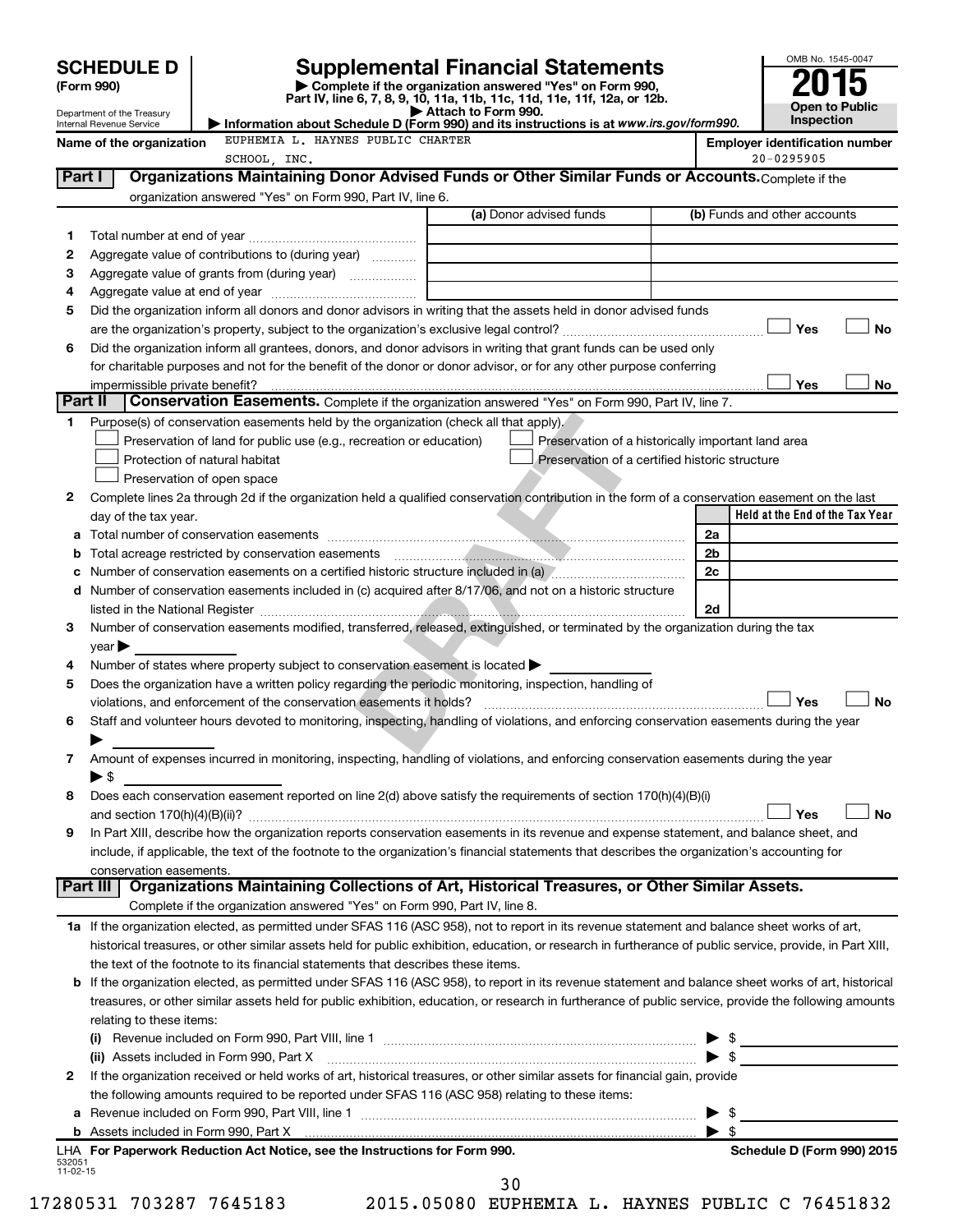| 20-0295905<br>SCHOOL, INC.<br>Page 2<br>Schedule D (Form 990) 2015<br>Organizations Maintaining Collections of Art, Historical Treasures, or Other Similar Assets(continued)<br>Part III  <br>Using the organization's acquisition, accession, and other records, check any of the following that are a significant use of its collection items<br>з<br>(check all that apply):<br>Public exhibition<br>Loan or exchange programs<br>d<br>а<br>Scholarly research<br>Other<br>b<br>e<br>Preservation for future generations<br>c<br>Provide a description of the organization's collections and explain how they further the organization's exempt purpose in Part XIII.<br>4<br>During the year, did the organization solicit or receive donations of art, historical treasures, or other similar assets<br>5<br>Yes<br>No<br>Part IV<br>Escrow and Custodial Arrangements. Complete if the organization answered "Yes" on Form 990, Part IV, line 9, or<br>reported an amount on Form 990, Part X, line 21.<br>1a Is the organization an agent, trustee, custodian or other intermediary for contributions or other assets not included<br><b>No</b><br>Yes<br>b If "Yes," explain the arrangement in Part XIII and complete the following table:<br>Amount<br>Beginning balance measurements and contain a series of the series of the series of the series of the series of the series of the series of the series of the series of the series of the series of the series of the series of<br>1c<br>с<br>1d<br>d<br>Distributions during the year manufactured and continuum and contact the state of the state of the state of the state of the state of the state of the state of the state of the state of the state of the state of the state<br>1e<br>е<br>1f<br>f.<br>2a Did the organization include an amount on Form 990, Part X, line 21, for escrow or custodial account liability?<br><b>Yes</b><br>No<br><b>b</b> If "Yes," explain the arrangement in Part XIII. Check here if the explanation has been provided on Part XIII<br>Part V<br><b>Endowment Funds.</b> Complete if the organization answered "Yes" on Form 990, Part IV, line 10.<br>(c) Two years back $\vert$ (d) Three years back $\vert$<br>(e) Four years back<br>(b) Prior year<br>(a) Current year<br>1a Beginning of year balance<br>b<br>Net investment earnings, gains, and losses<br>c<br>d<br><b>e</b> Other expenditures for facilities<br>and programs<br>t.<br>g<br>Provide the estimated percentage of the current year end balance (line 1g, column (a)) held as:<br>2<br>Board designated or quasi-endowment ><br>а<br>Permanent endowment<br>%<br>b<br>c Temporarily restricted endowment $\blacktriangleright$<br>The percentages on lines 2a, 2b, and 2c should equal 100%<br>3a Are there endowment funds not in the possession of the organization that are held and administered for the organization<br>Yes<br>No<br>by:<br>3a(i)<br>3a(ii)<br>3b<br>Describe in Part XIII the intended uses of the organization's endowment funds.<br>4<br>Land, Buildings, and Equipment.<br>Part VI<br>Complete if the organization answered "Yes" on Form 990, Part IV, line 11a. See Form 990, Part X, line 10.<br>(b) Cost or other<br>Description of property<br>(a) Cost or other<br>(c) Accumulated<br>(d) Book value<br>basis (investment)<br>depreciation<br>basis (other)<br>6,538,842.<br>6,538,842.<br>13,941,680.<br>8,995,871.<br>4,945,809<br>22,450,800.<br>16,622,650.<br>5,828,150<br>3, 212, 149.<br>2,112,202.<br>1,099,947.<br>Total. Add lines 1a through 1e. (Column (d) must equal Form 990, Part X, column (B), line 10c.)<br>33, 257, 310. |  | EUPHEMIA L. HAYNES PUBLIC CHARTER |  |  |  |  |  |
|----------------------------------------------------------------------------------------------------------------------------------------------------------------------------------------------------------------------------------------------------------------------------------------------------------------------------------------------------------------------------------------------------------------------------------------------------------------------------------------------------------------------------------------------------------------------------------------------------------------------------------------------------------------------------------------------------------------------------------------------------------------------------------------------------------------------------------------------------------------------------------------------------------------------------------------------------------------------------------------------------------------------------------------------------------------------------------------------------------------------------------------------------------------------------------------------------------------------------------------------------------------------------------------------------------------------------------------------------------------------------------------------------------------------------------------------------------------------------------------------------------------------------------------------------------------------------------------------------------------------------------------------------------------------------------------------------------------------------------------------------------------------------------------------------------------------------------------------------------------------------------------------------------------------------------------------------------------------------------------------------------------------------------------------------------------------------------------------------------------------------------------------------------------------------------------------------------------------------------------------------------------------------------------------------------------------------------------------------------------------------------------------------------------------------------------------------------------------------------------------------------------------------------------------------------------------------------------------------------------------------------------------------------------------------------------------------------------------------------------------------------------------------------------------------------------------------------------------------------------------------------------------------------------------------------------------------------------------------------------------------------------------------------------------------------------------------------------------------------------------------------------------------------------------------------------------------------------------------------------------------------------------------------------------------------------------------------------------------------------------------------------------------------------------------------------------------------------------------------------------------------------------------------------------------------------------------------------------------------------------------------------------------------------|--|-----------------------------------|--|--|--|--|--|
|                                                                                                                                                                                                                                                                                                                                                                                                                                                                                                                                                                                                                                                                                                                                                                                                                                                                                                                                                                                                                                                                                                                                                                                                                                                                                                                                                                                                                                                                                                                                                                                                                                                                                                                                                                                                                                                                                                                                                                                                                                                                                                                                                                                                                                                                                                                                                                                                                                                                                                                                                                                                                                                                                                                                                                                                                                                                                                                                                                                                                                                                                                                                                                                                                                                                                                                                                                                                                                                                                                                                                                                                                                                                |  |                                   |  |  |  |  |  |
|                                                                                                                                                                                                                                                                                                                                                                                                                                                                                                                                                                                                                                                                                                                                                                                                                                                                                                                                                                                                                                                                                                                                                                                                                                                                                                                                                                                                                                                                                                                                                                                                                                                                                                                                                                                                                                                                                                                                                                                                                                                                                                                                                                                                                                                                                                                                                                                                                                                                                                                                                                                                                                                                                                                                                                                                                                                                                                                                                                                                                                                                                                                                                                                                                                                                                                                                                                                                                                                                                                                                                                                                                                                                |  |                                   |  |  |  |  |  |
|                                                                                                                                                                                                                                                                                                                                                                                                                                                                                                                                                                                                                                                                                                                                                                                                                                                                                                                                                                                                                                                                                                                                                                                                                                                                                                                                                                                                                                                                                                                                                                                                                                                                                                                                                                                                                                                                                                                                                                                                                                                                                                                                                                                                                                                                                                                                                                                                                                                                                                                                                                                                                                                                                                                                                                                                                                                                                                                                                                                                                                                                                                                                                                                                                                                                                                                                                                                                                                                                                                                                                                                                                                                                |  |                                   |  |  |  |  |  |
|                                                                                                                                                                                                                                                                                                                                                                                                                                                                                                                                                                                                                                                                                                                                                                                                                                                                                                                                                                                                                                                                                                                                                                                                                                                                                                                                                                                                                                                                                                                                                                                                                                                                                                                                                                                                                                                                                                                                                                                                                                                                                                                                                                                                                                                                                                                                                                                                                                                                                                                                                                                                                                                                                                                                                                                                                                                                                                                                                                                                                                                                                                                                                                                                                                                                                                                                                                                                                                                                                                                                                                                                                                                                |  |                                   |  |  |  |  |  |
|                                                                                                                                                                                                                                                                                                                                                                                                                                                                                                                                                                                                                                                                                                                                                                                                                                                                                                                                                                                                                                                                                                                                                                                                                                                                                                                                                                                                                                                                                                                                                                                                                                                                                                                                                                                                                                                                                                                                                                                                                                                                                                                                                                                                                                                                                                                                                                                                                                                                                                                                                                                                                                                                                                                                                                                                                                                                                                                                                                                                                                                                                                                                                                                                                                                                                                                                                                                                                                                                                                                                                                                                                                                                |  |                                   |  |  |  |  |  |
|                                                                                                                                                                                                                                                                                                                                                                                                                                                                                                                                                                                                                                                                                                                                                                                                                                                                                                                                                                                                                                                                                                                                                                                                                                                                                                                                                                                                                                                                                                                                                                                                                                                                                                                                                                                                                                                                                                                                                                                                                                                                                                                                                                                                                                                                                                                                                                                                                                                                                                                                                                                                                                                                                                                                                                                                                                                                                                                                                                                                                                                                                                                                                                                                                                                                                                                                                                                                                                                                                                                                                                                                                                                                |  |                                   |  |  |  |  |  |
|                                                                                                                                                                                                                                                                                                                                                                                                                                                                                                                                                                                                                                                                                                                                                                                                                                                                                                                                                                                                                                                                                                                                                                                                                                                                                                                                                                                                                                                                                                                                                                                                                                                                                                                                                                                                                                                                                                                                                                                                                                                                                                                                                                                                                                                                                                                                                                                                                                                                                                                                                                                                                                                                                                                                                                                                                                                                                                                                                                                                                                                                                                                                                                                                                                                                                                                                                                                                                                                                                                                                                                                                                                                                |  |                                   |  |  |  |  |  |
|                                                                                                                                                                                                                                                                                                                                                                                                                                                                                                                                                                                                                                                                                                                                                                                                                                                                                                                                                                                                                                                                                                                                                                                                                                                                                                                                                                                                                                                                                                                                                                                                                                                                                                                                                                                                                                                                                                                                                                                                                                                                                                                                                                                                                                                                                                                                                                                                                                                                                                                                                                                                                                                                                                                                                                                                                                                                                                                                                                                                                                                                                                                                                                                                                                                                                                                                                                                                                                                                                                                                                                                                                                                                |  |                                   |  |  |  |  |  |
|                                                                                                                                                                                                                                                                                                                                                                                                                                                                                                                                                                                                                                                                                                                                                                                                                                                                                                                                                                                                                                                                                                                                                                                                                                                                                                                                                                                                                                                                                                                                                                                                                                                                                                                                                                                                                                                                                                                                                                                                                                                                                                                                                                                                                                                                                                                                                                                                                                                                                                                                                                                                                                                                                                                                                                                                                                                                                                                                                                                                                                                                                                                                                                                                                                                                                                                                                                                                                                                                                                                                                                                                                                                                |  |                                   |  |  |  |  |  |
|                                                                                                                                                                                                                                                                                                                                                                                                                                                                                                                                                                                                                                                                                                                                                                                                                                                                                                                                                                                                                                                                                                                                                                                                                                                                                                                                                                                                                                                                                                                                                                                                                                                                                                                                                                                                                                                                                                                                                                                                                                                                                                                                                                                                                                                                                                                                                                                                                                                                                                                                                                                                                                                                                                                                                                                                                                                                                                                                                                                                                                                                                                                                                                                                                                                                                                                                                                                                                                                                                                                                                                                                                                                                |  |                                   |  |  |  |  |  |
|                                                                                                                                                                                                                                                                                                                                                                                                                                                                                                                                                                                                                                                                                                                                                                                                                                                                                                                                                                                                                                                                                                                                                                                                                                                                                                                                                                                                                                                                                                                                                                                                                                                                                                                                                                                                                                                                                                                                                                                                                                                                                                                                                                                                                                                                                                                                                                                                                                                                                                                                                                                                                                                                                                                                                                                                                                                                                                                                                                                                                                                                                                                                                                                                                                                                                                                                                                                                                                                                                                                                                                                                                                                                |  |                                   |  |  |  |  |  |
|                                                                                                                                                                                                                                                                                                                                                                                                                                                                                                                                                                                                                                                                                                                                                                                                                                                                                                                                                                                                                                                                                                                                                                                                                                                                                                                                                                                                                                                                                                                                                                                                                                                                                                                                                                                                                                                                                                                                                                                                                                                                                                                                                                                                                                                                                                                                                                                                                                                                                                                                                                                                                                                                                                                                                                                                                                                                                                                                                                                                                                                                                                                                                                                                                                                                                                                                                                                                                                                                                                                                                                                                                                                                |  |                                   |  |  |  |  |  |
|                                                                                                                                                                                                                                                                                                                                                                                                                                                                                                                                                                                                                                                                                                                                                                                                                                                                                                                                                                                                                                                                                                                                                                                                                                                                                                                                                                                                                                                                                                                                                                                                                                                                                                                                                                                                                                                                                                                                                                                                                                                                                                                                                                                                                                                                                                                                                                                                                                                                                                                                                                                                                                                                                                                                                                                                                                                                                                                                                                                                                                                                                                                                                                                                                                                                                                                                                                                                                                                                                                                                                                                                                                                                |  |                                   |  |  |  |  |  |
|                                                                                                                                                                                                                                                                                                                                                                                                                                                                                                                                                                                                                                                                                                                                                                                                                                                                                                                                                                                                                                                                                                                                                                                                                                                                                                                                                                                                                                                                                                                                                                                                                                                                                                                                                                                                                                                                                                                                                                                                                                                                                                                                                                                                                                                                                                                                                                                                                                                                                                                                                                                                                                                                                                                                                                                                                                                                                                                                                                                                                                                                                                                                                                                                                                                                                                                                                                                                                                                                                                                                                                                                                                                                |  |                                   |  |  |  |  |  |
|                                                                                                                                                                                                                                                                                                                                                                                                                                                                                                                                                                                                                                                                                                                                                                                                                                                                                                                                                                                                                                                                                                                                                                                                                                                                                                                                                                                                                                                                                                                                                                                                                                                                                                                                                                                                                                                                                                                                                                                                                                                                                                                                                                                                                                                                                                                                                                                                                                                                                                                                                                                                                                                                                                                                                                                                                                                                                                                                                                                                                                                                                                                                                                                                                                                                                                                                                                                                                                                                                                                                                                                                                                                                |  |                                   |  |  |  |  |  |
|                                                                                                                                                                                                                                                                                                                                                                                                                                                                                                                                                                                                                                                                                                                                                                                                                                                                                                                                                                                                                                                                                                                                                                                                                                                                                                                                                                                                                                                                                                                                                                                                                                                                                                                                                                                                                                                                                                                                                                                                                                                                                                                                                                                                                                                                                                                                                                                                                                                                                                                                                                                                                                                                                                                                                                                                                                                                                                                                                                                                                                                                                                                                                                                                                                                                                                                                                                                                                                                                                                                                                                                                                                                                |  |                                   |  |  |  |  |  |
|                                                                                                                                                                                                                                                                                                                                                                                                                                                                                                                                                                                                                                                                                                                                                                                                                                                                                                                                                                                                                                                                                                                                                                                                                                                                                                                                                                                                                                                                                                                                                                                                                                                                                                                                                                                                                                                                                                                                                                                                                                                                                                                                                                                                                                                                                                                                                                                                                                                                                                                                                                                                                                                                                                                                                                                                                                                                                                                                                                                                                                                                                                                                                                                                                                                                                                                                                                                                                                                                                                                                                                                                                                                                |  |                                   |  |  |  |  |  |
|                                                                                                                                                                                                                                                                                                                                                                                                                                                                                                                                                                                                                                                                                                                                                                                                                                                                                                                                                                                                                                                                                                                                                                                                                                                                                                                                                                                                                                                                                                                                                                                                                                                                                                                                                                                                                                                                                                                                                                                                                                                                                                                                                                                                                                                                                                                                                                                                                                                                                                                                                                                                                                                                                                                                                                                                                                                                                                                                                                                                                                                                                                                                                                                                                                                                                                                                                                                                                                                                                                                                                                                                                                                                |  |                                   |  |  |  |  |  |
|                                                                                                                                                                                                                                                                                                                                                                                                                                                                                                                                                                                                                                                                                                                                                                                                                                                                                                                                                                                                                                                                                                                                                                                                                                                                                                                                                                                                                                                                                                                                                                                                                                                                                                                                                                                                                                                                                                                                                                                                                                                                                                                                                                                                                                                                                                                                                                                                                                                                                                                                                                                                                                                                                                                                                                                                                                                                                                                                                                                                                                                                                                                                                                                                                                                                                                                                                                                                                                                                                                                                                                                                                                                                |  |                                   |  |  |  |  |  |
|                                                                                                                                                                                                                                                                                                                                                                                                                                                                                                                                                                                                                                                                                                                                                                                                                                                                                                                                                                                                                                                                                                                                                                                                                                                                                                                                                                                                                                                                                                                                                                                                                                                                                                                                                                                                                                                                                                                                                                                                                                                                                                                                                                                                                                                                                                                                                                                                                                                                                                                                                                                                                                                                                                                                                                                                                                                                                                                                                                                                                                                                                                                                                                                                                                                                                                                                                                                                                                                                                                                                                                                                                                                                |  |                                   |  |  |  |  |  |
|                                                                                                                                                                                                                                                                                                                                                                                                                                                                                                                                                                                                                                                                                                                                                                                                                                                                                                                                                                                                                                                                                                                                                                                                                                                                                                                                                                                                                                                                                                                                                                                                                                                                                                                                                                                                                                                                                                                                                                                                                                                                                                                                                                                                                                                                                                                                                                                                                                                                                                                                                                                                                                                                                                                                                                                                                                                                                                                                                                                                                                                                                                                                                                                                                                                                                                                                                                                                                                                                                                                                                                                                                                                                |  |                                   |  |  |  |  |  |
|                                                                                                                                                                                                                                                                                                                                                                                                                                                                                                                                                                                                                                                                                                                                                                                                                                                                                                                                                                                                                                                                                                                                                                                                                                                                                                                                                                                                                                                                                                                                                                                                                                                                                                                                                                                                                                                                                                                                                                                                                                                                                                                                                                                                                                                                                                                                                                                                                                                                                                                                                                                                                                                                                                                                                                                                                                                                                                                                                                                                                                                                                                                                                                                                                                                                                                                                                                                                                                                                                                                                                                                                                                                                |  |                                   |  |  |  |  |  |
|                                                                                                                                                                                                                                                                                                                                                                                                                                                                                                                                                                                                                                                                                                                                                                                                                                                                                                                                                                                                                                                                                                                                                                                                                                                                                                                                                                                                                                                                                                                                                                                                                                                                                                                                                                                                                                                                                                                                                                                                                                                                                                                                                                                                                                                                                                                                                                                                                                                                                                                                                                                                                                                                                                                                                                                                                                                                                                                                                                                                                                                                                                                                                                                                                                                                                                                                                                                                                                                                                                                                                                                                                                                                |  |                                   |  |  |  |  |  |
|                                                                                                                                                                                                                                                                                                                                                                                                                                                                                                                                                                                                                                                                                                                                                                                                                                                                                                                                                                                                                                                                                                                                                                                                                                                                                                                                                                                                                                                                                                                                                                                                                                                                                                                                                                                                                                                                                                                                                                                                                                                                                                                                                                                                                                                                                                                                                                                                                                                                                                                                                                                                                                                                                                                                                                                                                                                                                                                                                                                                                                                                                                                                                                                                                                                                                                                                                                                                                                                                                                                                                                                                                                                                |  |                                   |  |  |  |  |  |
|                                                                                                                                                                                                                                                                                                                                                                                                                                                                                                                                                                                                                                                                                                                                                                                                                                                                                                                                                                                                                                                                                                                                                                                                                                                                                                                                                                                                                                                                                                                                                                                                                                                                                                                                                                                                                                                                                                                                                                                                                                                                                                                                                                                                                                                                                                                                                                                                                                                                                                                                                                                                                                                                                                                                                                                                                                                                                                                                                                                                                                                                                                                                                                                                                                                                                                                                                                                                                                                                                                                                                                                                                                                                |  |                                   |  |  |  |  |  |
|                                                                                                                                                                                                                                                                                                                                                                                                                                                                                                                                                                                                                                                                                                                                                                                                                                                                                                                                                                                                                                                                                                                                                                                                                                                                                                                                                                                                                                                                                                                                                                                                                                                                                                                                                                                                                                                                                                                                                                                                                                                                                                                                                                                                                                                                                                                                                                                                                                                                                                                                                                                                                                                                                                                                                                                                                                                                                                                                                                                                                                                                                                                                                                                                                                                                                                                                                                                                                                                                                                                                                                                                                                                                |  |                                   |  |  |  |  |  |
|                                                                                                                                                                                                                                                                                                                                                                                                                                                                                                                                                                                                                                                                                                                                                                                                                                                                                                                                                                                                                                                                                                                                                                                                                                                                                                                                                                                                                                                                                                                                                                                                                                                                                                                                                                                                                                                                                                                                                                                                                                                                                                                                                                                                                                                                                                                                                                                                                                                                                                                                                                                                                                                                                                                                                                                                                                                                                                                                                                                                                                                                                                                                                                                                                                                                                                                                                                                                                                                                                                                                                                                                                                                                |  |                                   |  |  |  |  |  |
|                                                                                                                                                                                                                                                                                                                                                                                                                                                                                                                                                                                                                                                                                                                                                                                                                                                                                                                                                                                                                                                                                                                                                                                                                                                                                                                                                                                                                                                                                                                                                                                                                                                                                                                                                                                                                                                                                                                                                                                                                                                                                                                                                                                                                                                                                                                                                                                                                                                                                                                                                                                                                                                                                                                                                                                                                                                                                                                                                                                                                                                                                                                                                                                                                                                                                                                                                                                                                                                                                                                                                                                                                                                                |  |                                   |  |  |  |  |  |
|                                                                                                                                                                                                                                                                                                                                                                                                                                                                                                                                                                                                                                                                                                                                                                                                                                                                                                                                                                                                                                                                                                                                                                                                                                                                                                                                                                                                                                                                                                                                                                                                                                                                                                                                                                                                                                                                                                                                                                                                                                                                                                                                                                                                                                                                                                                                                                                                                                                                                                                                                                                                                                                                                                                                                                                                                                                                                                                                                                                                                                                                                                                                                                                                                                                                                                                                                                                                                                                                                                                                                                                                                                                                |  |                                   |  |  |  |  |  |
|                                                                                                                                                                                                                                                                                                                                                                                                                                                                                                                                                                                                                                                                                                                                                                                                                                                                                                                                                                                                                                                                                                                                                                                                                                                                                                                                                                                                                                                                                                                                                                                                                                                                                                                                                                                                                                                                                                                                                                                                                                                                                                                                                                                                                                                                                                                                                                                                                                                                                                                                                                                                                                                                                                                                                                                                                                                                                                                                                                                                                                                                                                                                                                                                                                                                                                                                                                                                                                                                                                                                                                                                                                                                |  |                                   |  |  |  |  |  |
|                                                                                                                                                                                                                                                                                                                                                                                                                                                                                                                                                                                                                                                                                                                                                                                                                                                                                                                                                                                                                                                                                                                                                                                                                                                                                                                                                                                                                                                                                                                                                                                                                                                                                                                                                                                                                                                                                                                                                                                                                                                                                                                                                                                                                                                                                                                                                                                                                                                                                                                                                                                                                                                                                                                                                                                                                                                                                                                                                                                                                                                                                                                                                                                                                                                                                                                                                                                                                                                                                                                                                                                                                                                                |  |                                   |  |  |  |  |  |
|                                                                                                                                                                                                                                                                                                                                                                                                                                                                                                                                                                                                                                                                                                                                                                                                                                                                                                                                                                                                                                                                                                                                                                                                                                                                                                                                                                                                                                                                                                                                                                                                                                                                                                                                                                                                                                                                                                                                                                                                                                                                                                                                                                                                                                                                                                                                                                                                                                                                                                                                                                                                                                                                                                                                                                                                                                                                                                                                                                                                                                                                                                                                                                                                                                                                                                                                                                                                                                                                                                                                                                                                                                                                |  |                                   |  |  |  |  |  |
|                                                                                                                                                                                                                                                                                                                                                                                                                                                                                                                                                                                                                                                                                                                                                                                                                                                                                                                                                                                                                                                                                                                                                                                                                                                                                                                                                                                                                                                                                                                                                                                                                                                                                                                                                                                                                                                                                                                                                                                                                                                                                                                                                                                                                                                                                                                                                                                                                                                                                                                                                                                                                                                                                                                                                                                                                                                                                                                                                                                                                                                                                                                                                                                                                                                                                                                                                                                                                                                                                                                                                                                                                                                                |  |                                   |  |  |  |  |  |
|                                                                                                                                                                                                                                                                                                                                                                                                                                                                                                                                                                                                                                                                                                                                                                                                                                                                                                                                                                                                                                                                                                                                                                                                                                                                                                                                                                                                                                                                                                                                                                                                                                                                                                                                                                                                                                                                                                                                                                                                                                                                                                                                                                                                                                                                                                                                                                                                                                                                                                                                                                                                                                                                                                                                                                                                                                                                                                                                                                                                                                                                                                                                                                                                                                                                                                                                                                                                                                                                                                                                                                                                                                                                |  |                                   |  |  |  |  |  |
|                                                                                                                                                                                                                                                                                                                                                                                                                                                                                                                                                                                                                                                                                                                                                                                                                                                                                                                                                                                                                                                                                                                                                                                                                                                                                                                                                                                                                                                                                                                                                                                                                                                                                                                                                                                                                                                                                                                                                                                                                                                                                                                                                                                                                                                                                                                                                                                                                                                                                                                                                                                                                                                                                                                                                                                                                                                                                                                                                                                                                                                                                                                                                                                                                                                                                                                                                                                                                                                                                                                                                                                                                                                                |  |                                   |  |  |  |  |  |
|                                                                                                                                                                                                                                                                                                                                                                                                                                                                                                                                                                                                                                                                                                                                                                                                                                                                                                                                                                                                                                                                                                                                                                                                                                                                                                                                                                                                                                                                                                                                                                                                                                                                                                                                                                                                                                                                                                                                                                                                                                                                                                                                                                                                                                                                                                                                                                                                                                                                                                                                                                                                                                                                                                                                                                                                                                                                                                                                                                                                                                                                                                                                                                                                                                                                                                                                                                                                                                                                                                                                                                                                                                                                |  |                                   |  |  |  |  |  |
|                                                                                                                                                                                                                                                                                                                                                                                                                                                                                                                                                                                                                                                                                                                                                                                                                                                                                                                                                                                                                                                                                                                                                                                                                                                                                                                                                                                                                                                                                                                                                                                                                                                                                                                                                                                                                                                                                                                                                                                                                                                                                                                                                                                                                                                                                                                                                                                                                                                                                                                                                                                                                                                                                                                                                                                                                                                                                                                                                                                                                                                                                                                                                                                                                                                                                                                                                                                                                                                                                                                                                                                                                                                                |  |                                   |  |  |  |  |  |
|                                                                                                                                                                                                                                                                                                                                                                                                                                                                                                                                                                                                                                                                                                                                                                                                                                                                                                                                                                                                                                                                                                                                                                                                                                                                                                                                                                                                                                                                                                                                                                                                                                                                                                                                                                                                                                                                                                                                                                                                                                                                                                                                                                                                                                                                                                                                                                                                                                                                                                                                                                                                                                                                                                                                                                                                                                                                                                                                                                                                                                                                                                                                                                                                                                                                                                                                                                                                                                                                                                                                                                                                                                                                |  |                                   |  |  |  |  |  |
|                                                                                                                                                                                                                                                                                                                                                                                                                                                                                                                                                                                                                                                                                                                                                                                                                                                                                                                                                                                                                                                                                                                                                                                                                                                                                                                                                                                                                                                                                                                                                                                                                                                                                                                                                                                                                                                                                                                                                                                                                                                                                                                                                                                                                                                                                                                                                                                                                                                                                                                                                                                                                                                                                                                                                                                                                                                                                                                                                                                                                                                                                                                                                                                                                                                                                                                                                                                                                                                                                                                                                                                                                                                                |  |                                   |  |  |  |  |  |
|                                                                                                                                                                                                                                                                                                                                                                                                                                                                                                                                                                                                                                                                                                                                                                                                                                                                                                                                                                                                                                                                                                                                                                                                                                                                                                                                                                                                                                                                                                                                                                                                                                                                                                                                                                                                                                                                                                                                                                                                                                                                                                                                                                                                                                                                                                                                                                                                                                                                                                                                                                                                                                                                                                                                                                                                                                                                                                                                                                                                                                                                                                                                                                                                                                                                                                                                                                                                                                                                                                                                                                                                                                                                |  |                                   |  |  |  |  |  |
|                                                                                                                                                                                                                                                                                                                                                                                                                                                                                                                                                                                                                                                                                                                                                                                                                                                                                                                                                                                                                                                                                                                                                                                                                                                                                                                                                                                                                                                                                                                                                                                                                                                                                                                                                                                                                                                                                                                                                                                                                                                                                                                                                                                                                                                                                                                                                                                                                                                                                                                                                                                                                                                                                                                                                                                                                                                                                                                                                                                                                                                                                                                                                                                                                                                                                                                                                                                                                                                                                                                                                                                                                                                                |  |                                   |  |  |  |  |  |
|                                                                                                                                                                                                                                                                                                                                                                                                                                                                                                                                                                                                                                                                                                                                                                                                                                                                                                                                                                                                                                                                                                                                                                                                                                                                                                                                                                                                                                                                                                                                                                                                                                                                                                                                                                                                                                                                                                                                                                                                                                                                                                                                                                                                                                                                                                                                                                                                                                                                                                                                                                                                                                                                                                                                                                                                                                                                                                                                                                                                                                                                                                                                                                                                                                                                                                                                                                                                                                                                                                                                                                                                                                                                |  |                                   |  |  |  |  |  |
|                                                                                                                                                                                                                                                                                                                                                                                                                                                                                                                                                                                                                                                                                                                                                                                                                                                                                                                                                                                                                                                                                                                                                                                                                                                                                                                                                                                                                                                                                                                                                                                                                                                                                                                                                                                                                                                                                                                                                                                                                                                                                                                                                                                                                                                                                                                                                                                                                                                                                                                                                                                                                                                                                                                                                                                                                                                                                                                                                                                                                                                                                                                                                                                                                                                                                                                                                                                                                                                                                                                                                                                                                                                                |  |                                   |  |  |  |  |  |
|                                                                                                                                                                                                                                                                                                                                                                                                                                                                                                                                                                                                                                                                                                                                                                                                                                                                                                                                                                                                                                                                                                                                                                                                                                                                                                                                                                                                                                                                                                                                                                                                                                                                                                                                                                                                                                                                                                                                                                                                                                                                                                                                                                                                                                                                                                                                                                                                                                                                                                                                                                                                                                                                                                                                                                                                                                                                                                                                                                                                                                                                                                                                                                                                                                                                                                                                                                                                                                                                                                                                                                                                                                                                |  |                                   |  |  |  |  |  |
|                                                                                                                                                                                                                                                                                                                                                                                                                                                                                                                                                                                                                                                                                                                                                                                                                                                                                                                                                                                                                                                                                                                                                                                                                                                                                                                                                                                                                                                                                                                                                                                                                                                                                                                                                                                                                                                                                                                                                                                                                                                                                                                                                                                                                                                                                                                                                                                                                                                                                                                                                                                                                                                                                                                                                                                                                                                                                                                                                                                                                                                                                                                                                                                                                                                                                                                                                                                                                                                                                                                                                                                                                                                                |  |                                   |  |  |  |  |  |
|                                                                                                                                                                                                                                                                                                                                                                                                                                                                                                                                                                                                                                                                                                                                                                                                                                                                                                                                                                                                                                                                                                                                                                                                                                                                                                                                                                                                                                                                                                                                                                                                                                                                                                                                                                                                                                                                                                                                                                                                                                                                                                                                                                                                                                                                                                                                                                                                                                                                                                                                                                                                                                                                                                                                                                                                                                                                                                                                                                                                                                                                                                                                                                                                                                                                                                                                                                                                                                                                                                                                                                                                                                                                |  |                                   |  |  |  |  |  |
|                                                                                                                                                                                                                                                                                                                                                                                                                                                                                                                                                                                                                                                                                                                                                                                                                                                                                                                                                                                                                                                                                                                                                                                                                                                                                                                                                                                                                                                                                                                                                                                                                                                                                                                                                                                                                                                                                                                                                                                                                                                                                                                                                                                                                                                                                                                                                                                                                                                                                                                                                                                                                                                                                                                                                                                                                                                                                                                                                                                                                                                                                                                                                                                                                                                                                                                                                                                                                                                                                                                                                                                                                                                                |  |                                   |  |  |  |  |  |
|                                                                                                                                                                                                                                                                                                                                                                                                                                                                                                                                                                                                                                                                                                                                                                                                                                                                                                                                                                                                                                                                                                                                                                                                                                                                                                                                                                                                                                                                                                                                                                                                                                                                                                                                                                                                                                                                                                                                                                                                                                                                                                                                                                                                                                                                                                                                                                                                                                                                                                                                                                                                                                                                                                                                                                                                                                                                                                                                                                                                                                                                                                                                                                                                                                                                                                                                                                                                                                                                                                                                                                                                                                                                |  |                                   |  |  |  |  |  |
|                                                                                                                                                                                                                                                                                                                                                                                                                                                                                                                                                                                                                                                                                                                                                                                                                                                                                                                                                                                                                                                                                                                                                                                                                                                                                                                                                                                                                                                                                                                                                                                                                                                                                                                                                                                                                                                                                                                                                                                                                                                                                                                                                                                                                                                                                                                                                                                                                                                                                                                                                                                                                                                                                                                                                                                                                                                                                                                                                                                                                                                                                                                                                                                                                                                                                                                                                                                                                                                                                                                                                                                                                                                                |  |                                   |  |  |  |  |  |
|                                                                                                                                                                                                                                                                                                                                                                                                                                                                                                                                                                                                                                                                                                                                                                                                                                                                                                                                                                                                                                                                                                                                                                                                                                                                                                                                                                                                                                                                                                                                                                                                                                                                                                                                                                                                                                                                                                                                                                                                                                                                                                                                                                                                                                                                                                                                                                                                                                                                                                                                                                                                                                                                                                                                                                                                                                                                                                                                                                                                                                                                                                                                                                                                                                                                                                                                                                                                                                                                                                                                                                                                                                                                |  |                                   |  |  |  |  |  |
|                                                                                                                                                                                                                                                                                                                                                                                                                                                                                                                                                                                                                                                                                                                                                                                                                                                                                                                                                                                                                                                                                                                                                                                                                                                                                                                                                                                                                                                                                                                                                                                                                                                                                                                                                                                                                                                                                                                                                                                                                                                                                                                                                                                                                                                                                                                                                                                                                                                                                                                                                                                                                                                                                                                                                                                                                                                                                                                                                                                                                                                                                                                                                                                                                                                                                                                                                                                                                                                                                                                                                                                                                                                                |  |                                   |  |  |  |  |  |
|                                                                                                                                                                                                                                                                                                                                                                                                                                                                                                                                                                                                                                                                                                                                                                                                                                                                                                                                                                                                                                                                                                                                                                                                                                                                                                                                                                                                                                                                                                                                                                                                                                                                                                                                                                                                                                                                                                                                                                                                                                                                                                                                                                                                                                                                                                                                                                                                                                                                                                                                                                                                                                                                                                                                                                                                                                                                                                                                                                                                                                                                                                                                                                                                                                                                                                                                                                                                                                                                                                                                                                                                                                                                |  |                                   |  |  |  |  |  |
|                                                                                                                                                                                                                                                                                                                                                                                                                                                                                                                                                                                                                                                                                                                                                                                                                                                                                                                                                                                                                                                                                                                                                                                                                                                                                                                                                                                                                                                                                                                                                                                                                                                                                                                                                                                                                                                                                                                                                                                                                                                                                                                                                                                                                                                                                                                                                                                                                                                                                                                                                                                                                                                                                                                                                                                                                                                                                                                                                                                                                                                                                                                                                                                                                                                                                                                                                                                                                                                                                                                                                                                                                                                                |  |                                   |  |  |  |  |  |
|                                                                                                                                                                                                                                                                                                                                                                                                                                                                                                                                                                                                                                                                                                                                                                                                                                                                                                                                                                                                                                                                                                                                                                                                                                                                                                                                                                                                                                                                                                                                                                                                                                                                                                                                                                                                                                                                                                                                                                                                                                                                                                                                                                                                                                                                                                                                                                                                                                                                                                                                                                                                                                                                                                                                                                                                                                                                                                                                                                                                                                                                                                                                                                                                                                                                                                                                                                                                                                                                                                                                                                                                                                                                |  |                                   |  |  |  |  |  |
|                                                                                                                                                                                                                                                                                                                                                                                                                                                                                                                                                                                                                                                                                                                                                                                                                                                                                                                                                                                                                                                                                                                                                                                                                                                                                                                                                                                                                                                                                                                                                                                                                                                                                                                                                                                                                                                                                                                                                                                                                                                                                                                                                                                                                                                                                                                                                                                                                                                                                                                                                                                                                                                                                                                                                                                                                                                                                                                                                                                                                                                                                                                                                                                                                                                                                                                                                                                                                                                                                                                                                                                                                                                                |  |                                   |  |  |  |  |  |

**Schedule D (Form 990) 2015**

532052 09-21-15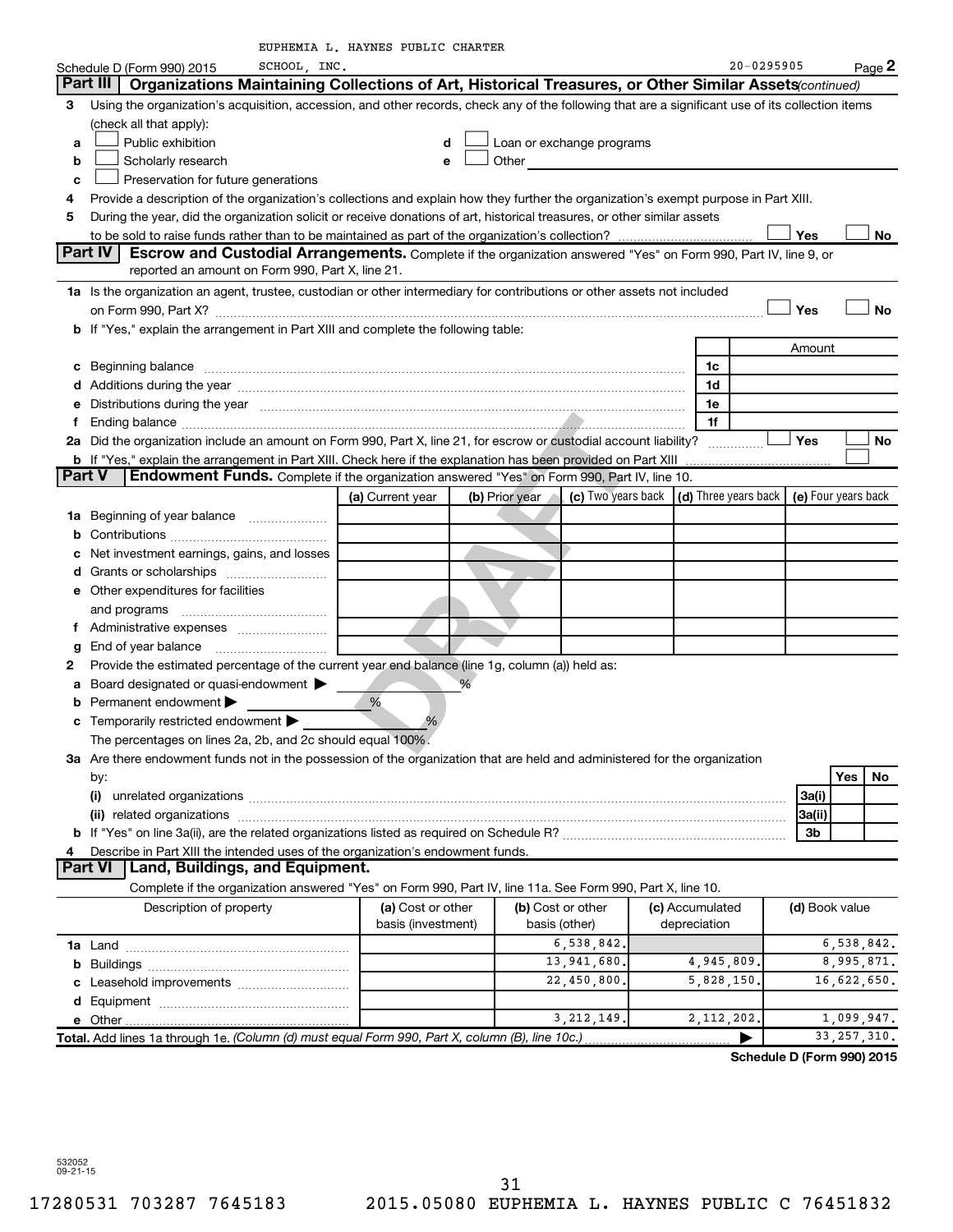| EUPHEMIA L. HAYNES PUBLIC CHARTER |  |  |
|-----------------------------------|--|--|
|                                   |  |  |

**Pres"** on Form 990, Part IV, line 11d. See Form 990, Part X, I (including name of security) **Total.** (Col. (b) must equal Form 990, Part X, col. (B) line 12.)  $\blacktriangleright$ **(a)** Description of security or category (including name of security) **(b)** Book value **(c) (1)** Financial derivatives **(2)** Closely-held equity interests **(3)** Other (a) Description of investment (b) Book value **(1) (2) (3) (4) (5)**  $Schedule D$  (Form 990) 2015  $SCHOOL$ , INC.  $20-0.295905$ Complete if the organization answered "Yes" on Form 990, Part IV, line 11b. See Form 990, Part X, line 12. Book value **Acal (c)** Method of valuation: Cost or end-of-year market value ~~~~~~~~~~~~~~~ ………………………………… (A) (B) (C) (D) (E) (F) (G) (H) Complete if the organization answered "Yes" on Form 990, Part IV, line 11c. See Form 990, Part X, line 13. (c) Method of valuation: Cost or end-of-year market value **3 Part VII Investments - Other Securities. Part VIII Investments - Program Related.** SCHOOL, INC.

**(a)** Description

Complete if the organization answered "Yes" on Form 990, Part IV, line 11d. See Form 990, Part X, line 15.

DEPOSITS 18,945. LOAN ISSUANCE COSTS, NET 1,434,595. DUE FROM KANSAS QALICB 3,149,040.

Complete if the organization answered "Yes" on Form 990, Part IV, line 11e or 11f. See Form 990, Part X, line 25.

 $\blacktriangleright$ Liability for uncertain tax positions. In Part XIII, provide the text of the footnote to the organization's financial statements that reports the

organization's liability for uncertain tax positions under FIN 48 (ASC 740). Check here if the text of the footnote has been provided in Part XIII  $\boxed{\mathrm{x}}$ 

22,987,309.

|

532053 09-21-15

**2.**

**(6) (7) (8) (9)**

**(1) (2) (3) (4) (5) (6) (7) (8) (9)**

(1) (2) (3) (4) (5) (6) (7) (8) (9)

**Schedule D (Form 990) 2015**

(b) Book value

4,602,580.

Federal income taxes

**Part X Other Liabilities.**

**Part IX Other Assets.**

**Total.** (Col. (b) must equal Form 990, Part X, col. (B) line  $13$ .)

**Total.**  *(Column (b) must equal Form 990, Part X, col. (B) line 15.)*

**Total.**  *(Column (b) must equal Form 990, Part X, col. (B) line 25.)*

**1. (a)** Description of liability **Constructed by Construction (b)** Book value

DEFERRED RENT DUE TO ELH QALICB LLC 19.574.347 DEFERRED GAIN ON SALE-LEASEBACK 1,526,775 INTEREST RATE SWAP AGREEMENT 1,886,187.

| UITTY OF CATEGOFY (including name of security) | (b) Book value | (c) Method of valuation: Cost or end-of-year market value |
|------------------------------------------------|----------------|-----------------------------------------------------------|
| /es                                            |                |                                                           |
| ty interests<br>                               |                |                                                           |
|                                                |                |                                                           |
|                                                |                |                                                           |
|                                                |                |                                                           |
|                                                |                |                                                           |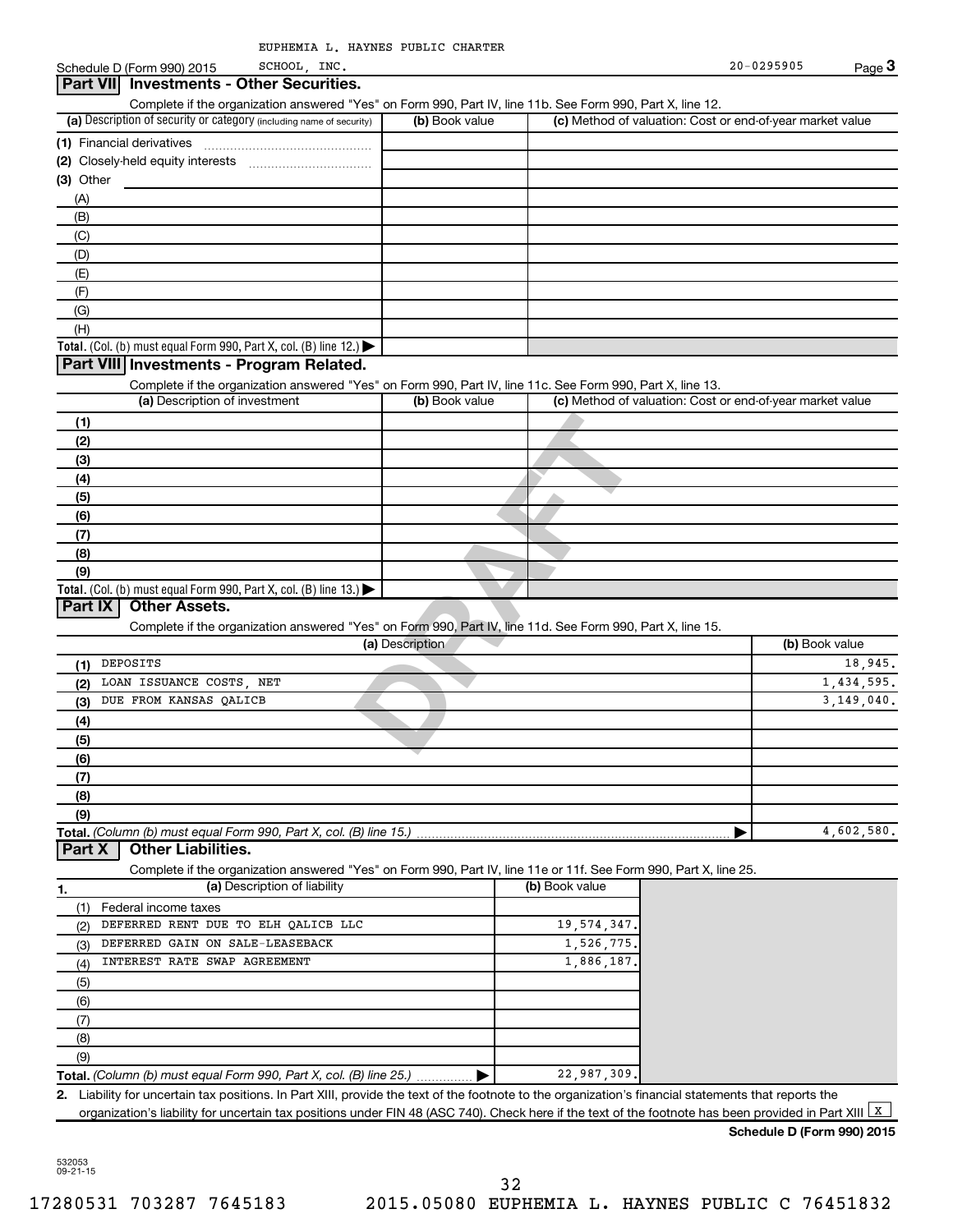|    | EUPHEMIA L. HAYNES PUBLIC CHARTER<br>SCHOOL, INC.                                                                                                              |              | $20 - 0295905$ |             |
|----|----------------------------------------------------------------------------------------------------------------------------------------------------------------|--------------|----------------|-------------|
|    | Schedule D (Form 990) 2015<br>Reconciliation of Revenue per Audited Financial Statements With Revenue per Return.<br>Part XI                                   |              |                | Page 4      |
|    | Complete if the organization answered "Yes" on Form 990, Part IV, line 12a.                                                                                    |              |                |             |
| 1  | Total revenue, gains, and other support per audited financial statements                                                                                       |              | $\blacksquare$ | 25,867,185. |
| 2  | Amounts included on line 1 but not on Form 990, Part VIII, line 12:                                                                                            |              |                |             |
| a  | 2a<br>Net unrealized gains (losses) on investments [11] matter contracts and the unrealized gains (losses) on investments                                      |              |                |             |
| b  | 2 <sub>b</sub>                                                                                                                                                 |              |                |             |
| с  | 2c                                                                                                                                                             |              |                |             |
| d  | 2d<br>Other (Describe in Part XIII.)                                                                                                                           | $-163,596$ . |                |             |
|    | e Add lines 2a through 2d                                                                                                                                      |              | <b>2e</b>      | $-163,596.$ |
| з  | Subtract line 2e from line 1                                                                                                                                   |              | 3              | 26,030,781. |
|    | Amounts included on Form 990, Part VIII, line 12, but not on line 1:                                                                                           |              |                |             |
| а  | Investment expenses not included on Form 990, Part VIII, line 7b<br>4a                                                                                         |              |                |             |
|    | 4 <sub>h</sub>                                                                                                                                                 | $-29, 123.$  |                |             |
|    | c Add lines 4a and 4b                                                                                                                                          |              | 4c             | $-29,123.$  |
| 5. |                                                                                                                                                                |              | 5              | 26,001,658. |
|    | Part XII Reconciliation of Expenses per Audited Financial Statements With Expenses per Return.                                                                 |              |                |             |
|    | Complete if the organization answered "Yes" on Form 990, Part IV, line 12a.                                                                                    |              |                |             |
| 1  |                                                                                                                                                                |              | 1              | 25,602,202. |
| 2  | Amounts included on line 1 but not on Form 990, Part IX, line 25:                                                                                              |              |                |             |
| a  | 2a                                                                                                                                                             |              |                |             |
| b  | 2 <sub>b</sub>                                                                                                                                                 |              |                |             |
| с  | 2c<br>Other losses                                                                                                                                             |              |                |             |
| d  | 2d                                                                                                                                                             | $-77,302,$   |                |             |
| е  | Add lines 2a through 2d <b>contained a contained a contained a contained a</b> contained a contact the contact of the                                          |              | <b>2e</b>      | $-77,302.$  |
| 3  | Subtract line 2e from line 1                                                                                                                                   |              | 3              | 25,679,504. |
| 4  | Amounts included on Form 990, Part IX, line 25, but not on line 1:                                                                                             |              |                |             |
| а  | 4a                                                                                                                                                             |              |                |             |
| b  | Other (Describe in Part XIII.)<br>4b                                                                                                                           |              |                |             |
|    | c Add lines 4a and 4b                                                                                                                                          |              | 4с             | 0.          |
| 5  |                                                                                                                                                                |              | 5              | 25,679,504. |
|    | Part XIII Supplemental Information.                                                                                                                            |              |                |             |
|    | Provide the descriptions required for Part II, lines 3, 5, and 9; Part III, lines 1a and 4; Part IV, lines 1b and 2b; Part V, line 4; Part X, line 2; Part XI, |              |                |             |
|    | lines 2d and 4b; and Part XII, lines 2d and 4b. Also complete this part to provide any additional information.                                                 |              |                |             |
|    | PART X, LINE 2:                                                                                                                                                |              |                |             |

THE SCHOOL AND ELH KANSAS ARE GENERALLY EXEMPT FROM FEDERAL INCOME TAXES

UNDER THE PROVISIONS OF SECTION 501(C)(3) OF THE IRC. IN ADDITION, THE

SCHOOL QUALIFIES FOR CHARITABLE CONTRIBUTION DEDUCTIONS AND HAS BEEN

CLASSIFIED AS AN ORGANIZATION THAT IS NOT A PRIVATE FOUNDATION. INCOME

THAT IS NOT RELATED TO EXEMPT PURPOSES, LESS APPLICABLE DEDUCTIONS, IS

SUBJECT TO FEDERAL AND STATE CORPORATE INCOME TAXES. THERE WAS NO TAXABLE

NET UNRELATED BUSINESS INCOME FOR THE YEARS ENDED JUNE 30, 2016 AND 2015.

THE ORGANIZATION FOLLOWS THE ACCOUNTING STANDARD ON ACCOUNTING FOR

UNCERTAINTY IN INCOME TAXES, WHICH ADDRESSES THE DETERMINATION OF WHETHER

TAX BENEFITS CLAIMED OR EXPECTED TO BE CLAIMED ON A TAX RETURN SHOULD BE

532054 09-21-15

**Schedule D (Form 990) 2015**

33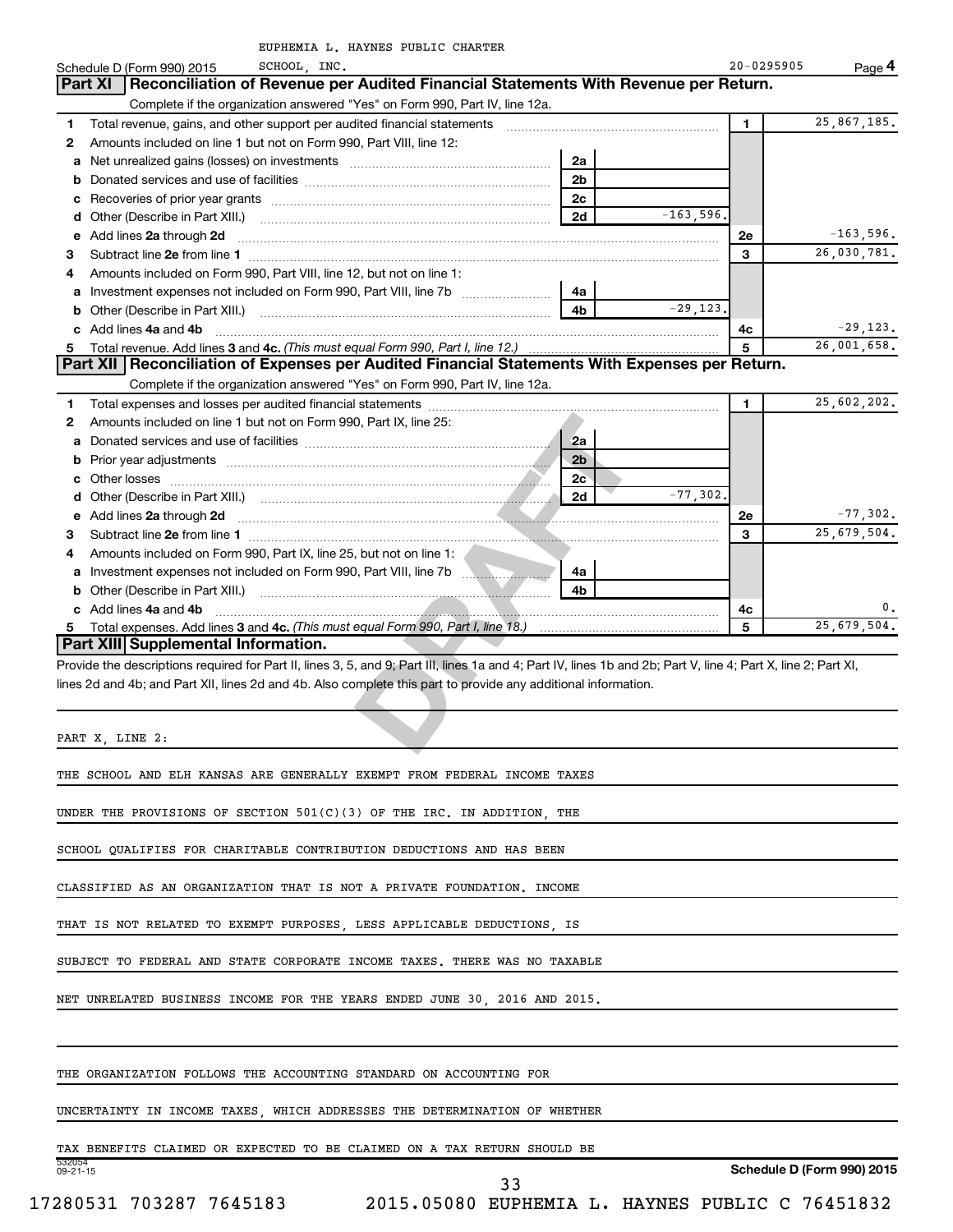| ON EXAMINATION BY TAXING AUTHORITIES BASED ON THE TECHNICAL MERITS OF THE  |
|----------------------------------------------------------------------------|
| POSITION. THE TAX BENEFITS RECOGNIZED IN THE FINANCIAL STATEMENTS FROM     |
| SUCH A POSITION ARE MEASURED BASED ON THE LARGEST BENEFIT THAT HAS A       |
| GREATER THAN 50% LIKELIHOOD OF BEING REALIZED UPON ULTIMATE SETTLEMENT.    |
| THE GUIDANCE ON ACCOUNTING FOR UNCERTAINTY IN INCOME TAXES ALSO ADDRESSES  |
| DE-RECOGNITION, CLASSIFICATION, INTEREST AND PENALTIES ON INCOME TAXES AND |
| ACCOUNTING IN INTERIM PERIODS. INTEREST AND PENALTIES ASSOCIATED WITH      |
| UNRECOGNIZED TAX BENEFITS ARE CLASSIFIED AS ADDITIONAL INCOME TAXES IN THE |
| CONSOLIDATED STATEMENTS OF ACTIVITIES.                                     |
|                                                                            |
| THE ORGANIZATION FILES INCOME TAX RETURNS IN THE U.S. FEDERAL              |
| JURISDICTION. AS OF JUNE 30, 2016, THERE WERE NO MATERIAL                  |
| UNRECOGNIZED/DERECOGNIZED TAX BENEFITS OR TAX PENALTIES OR INTEREST.       |
| GENERALLY, THE ORGANIZATION IS NO LONGER SUBJECT TO U.S. FEDERAL INCOME    |
| TAX EXAMINATIONS BY TAX AUTHORITIES FOR YEARS BEFORE 2013.                 |
|                                                                            |
| PART XI, LINE 2D - OTHER ADJUSTMENTS:                                      |
| AFFILIATE ACTIVITIES INCLUDED IN THE CONSOLIDATED FINANCIAL                |
| STATEMENT<br>$-163,596.$                                                   |
|                                                                            |
| PART XI, LINE 4B - OTHER ADJUSTMENTS:                                      |
| SPECIAL EVENT EXPENSES RECORDED IN LINE 8B<br>$-29,123.$                   |
|                                                                            |
| PART XII, LINE 2D - OTHER ADJUSTMENTS:                                     |
| AFFILIATE ACTIVITIES INCLUDED IN THE CONSOLIDATED FINANCIAL                |
| Schedule D (Form 990)<br>532055<br>$09 - 21 - 15$                          |
| 34                                                                         |

ORGANIZATION MAY RECOGNIZE THE TAX BENEFIT FROM AN UNCERTAIN TAX POSITION

ONLY IF IT IS MORE LIKELY THAN NOT THAT THE TAX POSITION WILL BE SUSTAINED

RECORDED IN THE FINANCIAL STATEMENTS. UNDER THIS GUIDANCE, THE

Schedule D (Form 990) 2015 SCHOOL, INC. 20-0295905 SCHOOL, INC.

*(continued)* **Part XIII Supplemental Information** 

**5**

**Schedule 2015**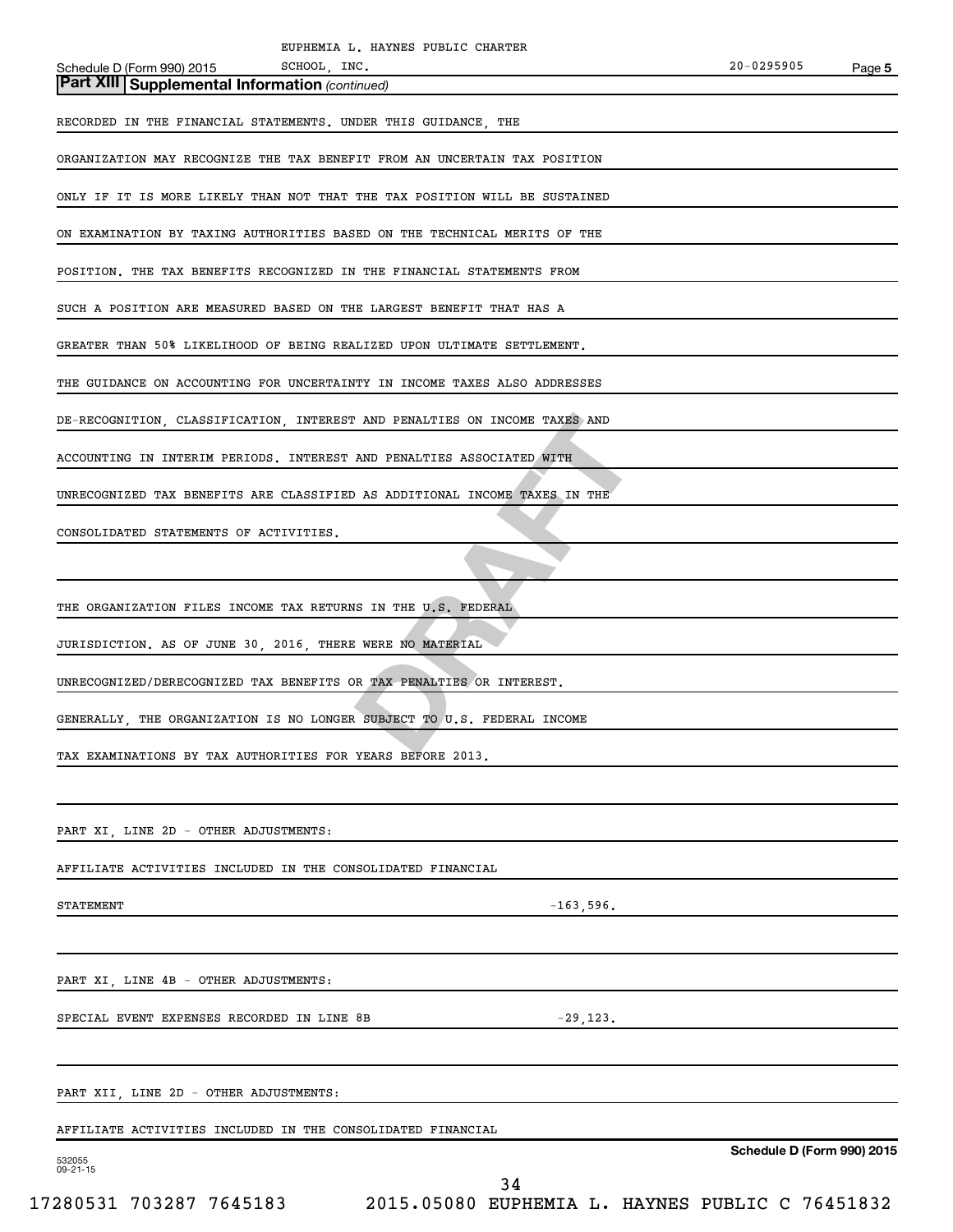| EUPHEMIA L. HAYNES PUBLIC CHARTER                                                         |              |                            |        |
|-------------------------------------------------------------------------------------------|--------------|----------------------------|--------|
| Schedule D (Form 990) 2015 SCHOOL, INC.<br>Part XIII Supplemental Information (continued) |              | $20 - 0295905$             | Page 5 |
|                                                                                           |              |                            |        |
| STATEMENT                                                                                 | $-106, 425.$ |                            |        |
| SPECIAL EVENT EXPENSES RECORDED IN LINE 8B                                                | 29,123.      |                            |        |
| TOTAL TO SCHEDULE D, PART XII, LINE 2D                                                    | $-77,302.$   |                            |        |
|                                                                                           |              |                            |        |
|                                                                                           |              |                            |        |
|                                                                                           |              |                            |        |
|                                                                                           |              |                            |        |
|                                                                                           |              |                            |        |
|                                                                                           |              |                            |        |
|                                                                                           |              |                            |        |
|                                                                                           |              |                            |        |
|                                                                                           |              |                            |        |
|                                                                                           |              |                            |        |
|                                                                                           |              |                            |        |
|                                                                                           |              |                            |        |
|                                                                                           |              |                            |        |
|                                                                                           |              |                            |        |
|                                                                                           |              |                            |        |
|                                                                                           |              |                            |        |
|                                                                                           |              |                            |        |
|                                                                                           |              |                            |        |
|                                                                                           |              |                            |        |
|                                                                                           |              |                            |        |
|                                                                                           |              |                            |        |
|                                                                                           |              |                            |        |
|                                                                                           |              |                            |        |
|                                                                                           |              |                            |        |
|                                                                                           |              |                            |        |
|                                                                                           |              |                            |        |
| 532055<br>09-21-15                                                                        |              | Schedule D (Form 990) 2015 |        |
|                                                                                           | 35           |                            |        |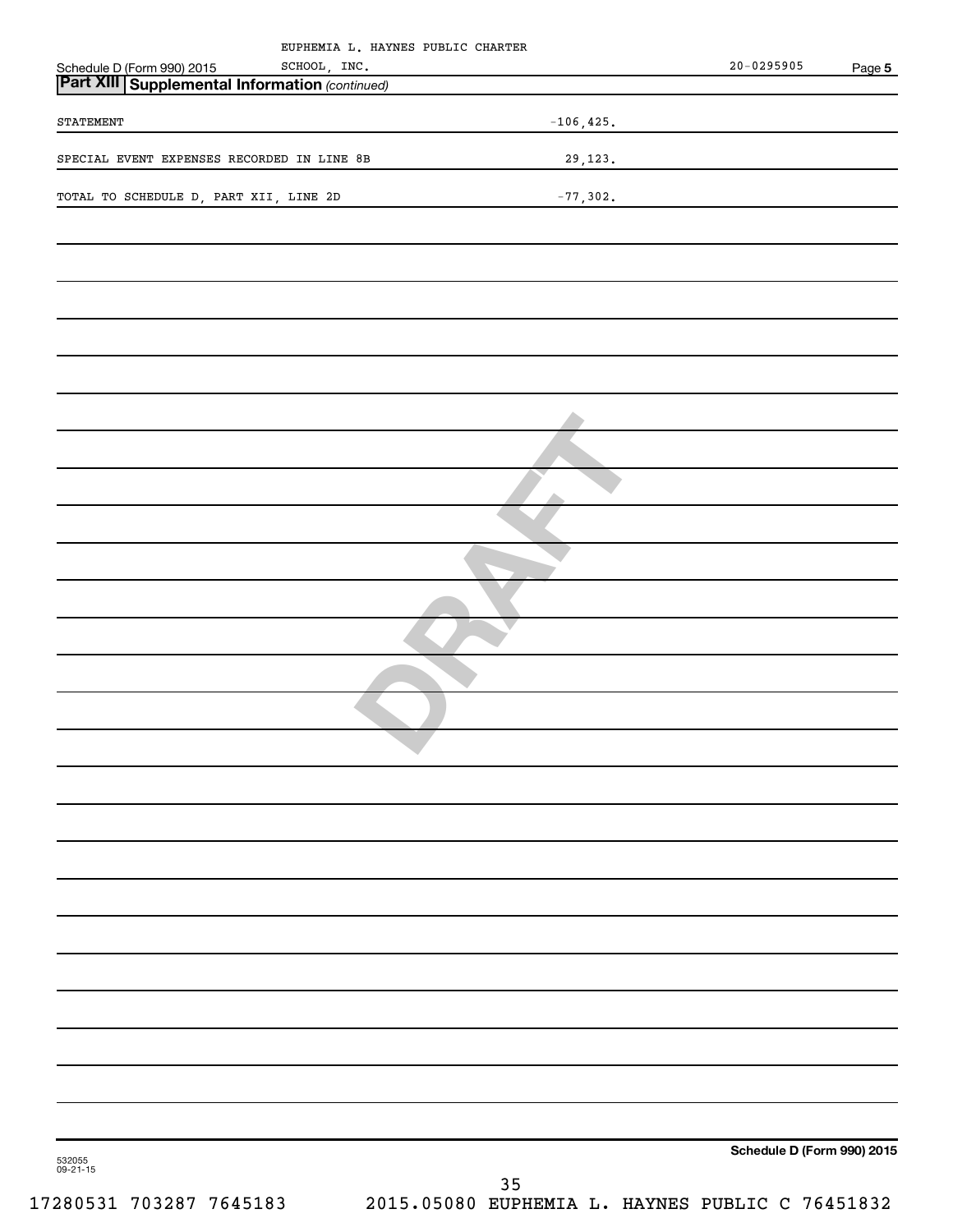|        | <b>SCHEDULE E</b>          | Schools                                                                                                                                                                                                                            |                                        | OMB No. 1545-0047     |            |           |
|--------|----------------------------|------------------------------------------------------------------------------------------------------------------------------------------------------------------------------------------------------------------------------------|----------------------------------------|-----------------------|------------|-----------|
|        | (Form 990 or 990-EZ)       | Complete if the organization answered "Yes" on Form 990,<br>Part IV, line 13, or Form 990-EZ, Part VI, line 48.                                                                                                                    |                                        |                       | U 15       |           |
|        | Department of the Treasury | Attach to Form 990 or Form 990-EZ.                                                                                                                                                                                                 |                                        | <b>Open to Public</b> |            |           |
|        | Internal Revenue Service   | Information about Schedule E (Form 990 or 990-EZ) and its instructions is at WWW.irs.gov/form990.                                                                                                                                  |                                        | Inspection            |            |           |
|        | Name of the organization   | EUPHEMIA L. HAYNES PUBLIC CHARTER                                                                                                                                                                                                  | <b>Employer identification number</b>  |                       |            |           |
|        |                            | SCHOOL, INC.                                                                                                                                                                                                                       |                                        | $20 - 0295905$        |            |           |
| Part I |                            |                                                                                                                                                                                                                                    |                                        |                       |            |           |
|        |                            |                                                                                                                                                                                                                                    |                                        |                       | <b>YES</b> | <b>NO</b> |
| 1      |                            | Does the organization have a racially nondiscriminatory policy toward students by statement in its charter, bylaws,                                                                                                                |                                        |                       |            |           |
|        |                            |                                                                                                                                                                                                                                    |                                        | $\mathbf 1$           | х          |           |
| 2      |                            | Does the organization include a statement of its racially nondiscriminatory policy toward students in all its brochures,                                                                                                           |                                        |                       |            |           |
|        |                            | catalogues, and other written communications with the public dealing with student admissions, programs, and scholarships?                                                                                                          |                                        | $\mathbf{2}$          | х          |           |
| З      |                            | Has the organization publicized its racially nondiscriminatory policy through newspaper or broadcast media during the                                                                                                              |                                        |                       |            |           |
|        |                            | period of solicitation for students, or during the registration period if it has no solicitation program, in a way that makes                                                                                                      |                                        |                       |            |           |
|        |                            | the policy known to all parts of the general community it serves? If "Yes," please describe. If "No," please explain.                                                                                                              |                                        |                       |            |           |
|        |                            | If you need more space, use Part II manufactured and continuum contracts and a space of the manufactured and t                                                                                                                     |                                        | з                     | х          |           |
|        |                            | PUBLICIZED NONDISCRIMINATORY POLICIES THROUGH NEWSPAPER                                                                                                                                                                            |                                        |                       |            |           |
|        |                            | ADVERTISING AND SCHOOL'S WEBSITE.                                                                                                                                                                                                  |                                        |                       |            |           |
|        |                            |                                                                                                                                                                                                                                    |                                        |                       |            |           |
|        |                            |                                                                                                                                                                                                                                    |                                        |                       |            |           |
|        |                            |                                                                                                                                                                                                                                    |                                        |                       |            |           |
| 4      |                            | Does the organization maintain the following?                                                                                                                                                                                      |                                        |                       | х          |           |
|        |                            |                                                                                                                                                                                                                                    |                                        | 4a                    | х          |           |
|        |                            | <b>b</b> Records documenting that scholarships and other financial assistance are awarded on a racially nondiscriminatory basis?                                                                                                   |                                        | 4b                    |            |           |
|        |                            | c Copies of all catalogues, brochures, announcements, and other written communications to the public dealing with student                                                                                                          |                                        |                       | х          |           |
|        |                            |                                                                                                                                                                                                                                    |                                        | 4c<br>4d              | х          |           |
|        |                            | If you answered "No" to any of the above, please explain. If you need more space, use Part II.                                                                                                                                     |                                        |                       |            |           |
|        |                            |                                                                                                                                                                                                                                    |                                        |                       |            |           |
|        |                            |                                                                                                                                                                                                                                    |                                        |                       |            |           |
|        |                            |                                                                                                                                                                                                                                    |                                        |                       |            |           |
|        |                            |                                                                                                                                                                                                                                    |                                        |                       |            |           |
| 5      |                            | Does the organization discriminate by race in any way with respect to:                                                                                                                                                             |                                        |                       |            |           |
|        |                            |                                                                                                                                                                                                                                    |                                        | 5a                    |            | х         |
|        |                            |                                                                                                                                                                                                                                    |                                        | 5b                    |            | X         |
|        |                            |                                                                                                                                                                                                                                    |                                        | 5c                    |            | X         |
|        |                            |                                                                                                                                                                                                                                    |                                        | 5d                    |            | x         |
|        |                            |                                                                                                                                                                                                                                    |                                        | <b>5e</b>             |            | х         |
|        |                            | f Use of facilities? <b>www.communities.</b> We can be a series of the contract of the contract of the contract of the contract of the contract of the contract of the contract of the contract of the contract of the contract of |                                        | 5f                    |            | х         |
|        |                            |                                                                                                                                                                                                                                    |                                        | 5g                    |            | х         |
|        |                            |                                                                                                                                                                                                                                    |                                        | 5h                    |            | х         |
|        |                            | If you answered "Yes" to any of the above, please explain. If you need more space, use Part II.                                                                                                                                    |                                        |                       |            |           |
|        |                            |                                                                                                                                                                                                                                    |                                        |                       |            |           |
|        |                            |                                                                                                                                                                                                                                    |                                        |                       |            |           |
|        |                            |                                                                                                                                                                                                                                    |                                        |                       |            |           |
|        |                            |                                                                                                                                                                                                                                    |                                        |                       |            |           |
|        |                            |                                                                                                                                                                                                                                    |                                        | 6a                    | х          |           |
|        |                            |                                                                                                                                                                                                                                    |                                        | 6b                    |            | х         |
|        |                            | If you answered "Yes" on either line 6a or line 6b, explain on Part II.                                                                                                                                                            |                                        |                       |            |           |
| 7      |                            | Does the organization certify that it has complied with the applicable requirements of sections 4.01 through 4.05 of                                                                                                               |                                        |                       |            |           |
|        |                            |                                                                                                                                                                                                                                    |                                        | $\overline{7}$        | Х          |           |
|        |                            | LHA For Paperwork Reduction Act Notice, see the Instructions for Form 990 or Form 990-EZ.                                                                                                                                          | Schedule E (Form 990 or 990-EZ) (2015) |                       |            |           |

532061 10-02-15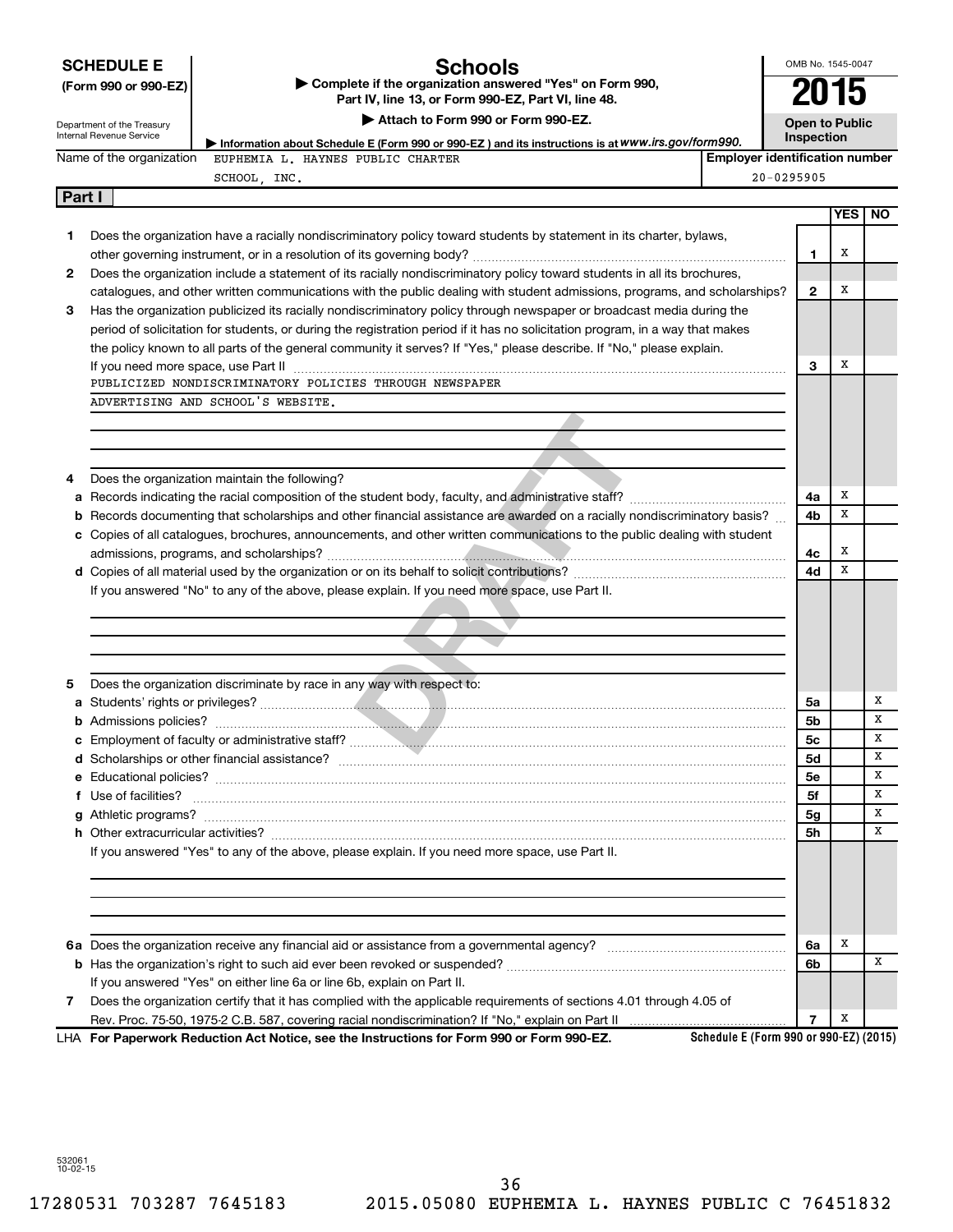| EUPHEMIA L. HAYNES PUBLIC CHARTER                                                                                            |                                        |        |
|------------------------------------------------------------------------------------------------------------------------------|----------------------------------------|--------|
| Schedule E (Form 990 or 990-EZ) (2015) SCHOOL, INC.                                                                          | $20 - 0295905$                         | Page 2 |
| Part II<br>Supplemental Information. Provide the explanations required by Part I, lines 3, 4d, 5h, 6b, and 7, as applicable. |                                        |        |
| Also provide any other additional information.                                                                               |                                        |        |
|                                                                                                                              |                                        |        |
| LINE 6 - EXPLANATION OF GOVERNMENT FINANCIAL AID:                                                                            |                                        |        |
|                                                                                                                              |                                        |        |
| E.L. HAYNES RECEIVES FEDERAL ENTITLEMENTS THROUGH THE NO CHILD LEFT BEHIND                                                   |                                        |        |
|                                                                                                                              |                                        |        |
| LEGISLATION AND PER PUPIL FUNDING FROM DC GOVERNMENT. IT ALSO RECEIVED                                                       |                                        |        |
|                                                                                                                              |                                        |        |
| FEDERAL GRANT MONEY FROM THE RACE TO THE TOP PROGRAM.                                                                        |                                        |        |
|                                                                                                                              |                                        |        |
|                                                                                                                              |                                        |        |
|                                                                                                                              |                                        |        |
|                                                                                                                              |                                        |        |
|                                                                                                                              |                                        |        |
|                                                                                                                              |                                        |        |
|                                                                                                                              |                                        |        |
|                                                                                                                              |                                        |        |
|                                                                                                                              |                                        |        |
|                                                                                                                              |                                        |        |
|                                                                                                                              |                                        |        |
|                                                                                                                              |                                        |        |
|                                                                                                                              |                                        |        |
|                                                                                                                              |                                        |        |
|                                                                                                                              |                                        |        |
|                                                                                                                              |                                        |        |
|                                                                                                                              |                                        |        |
|                                                                                                                              |                                        |        |
|                                                                                                                              |                                        |        |
|                                                                                                                              |                                        |        |
|                                                                                                                              |                                        |        |
|                                                                                                                              |                                        |        |
|                                                                                                                              |                                        |        |
|                                                                                                                              |                                        |        |
|                                                                                                                              |                                        |        |
|                                                                                                                              |                                        |        |
|                                                                                                                              |                                        |        |
|                                                                                                                              |                                        |        |
|                                                                                                                              |                                        |        |
|                                                                                                                              |                                        |        |
|                                                                                                                              |                                        |        |
|                                                                                                                              |                                        |        |
|                                                                                                                              |                                        |        |
|                                                                                                                              |                                        |        |
|                                                                                                                              |                                        |        |
|                                                                                                                              |                                        |        |
|                                                                                                                              |                                        |        |
|                                                                                                                              |                                        |        |
|                                                                                                                              |                                        |        |
|                                                                                                                              |                                        |        |
|                                                                                                                              |                                        |        |
|                                                                                                                              |                                        |        |
|                                                                                                                              |                                        |        |
|                                                                                                                              |                                        |        |
|                                                                                                                              |                                        |        |
|                                                                                                                              |                                        |        |
| 532062 10-02-15                                                                                                              | Schedule E (Form 990 or 990-EZ) (2015) |        |
| 37                                                                                                                           |                                        |        |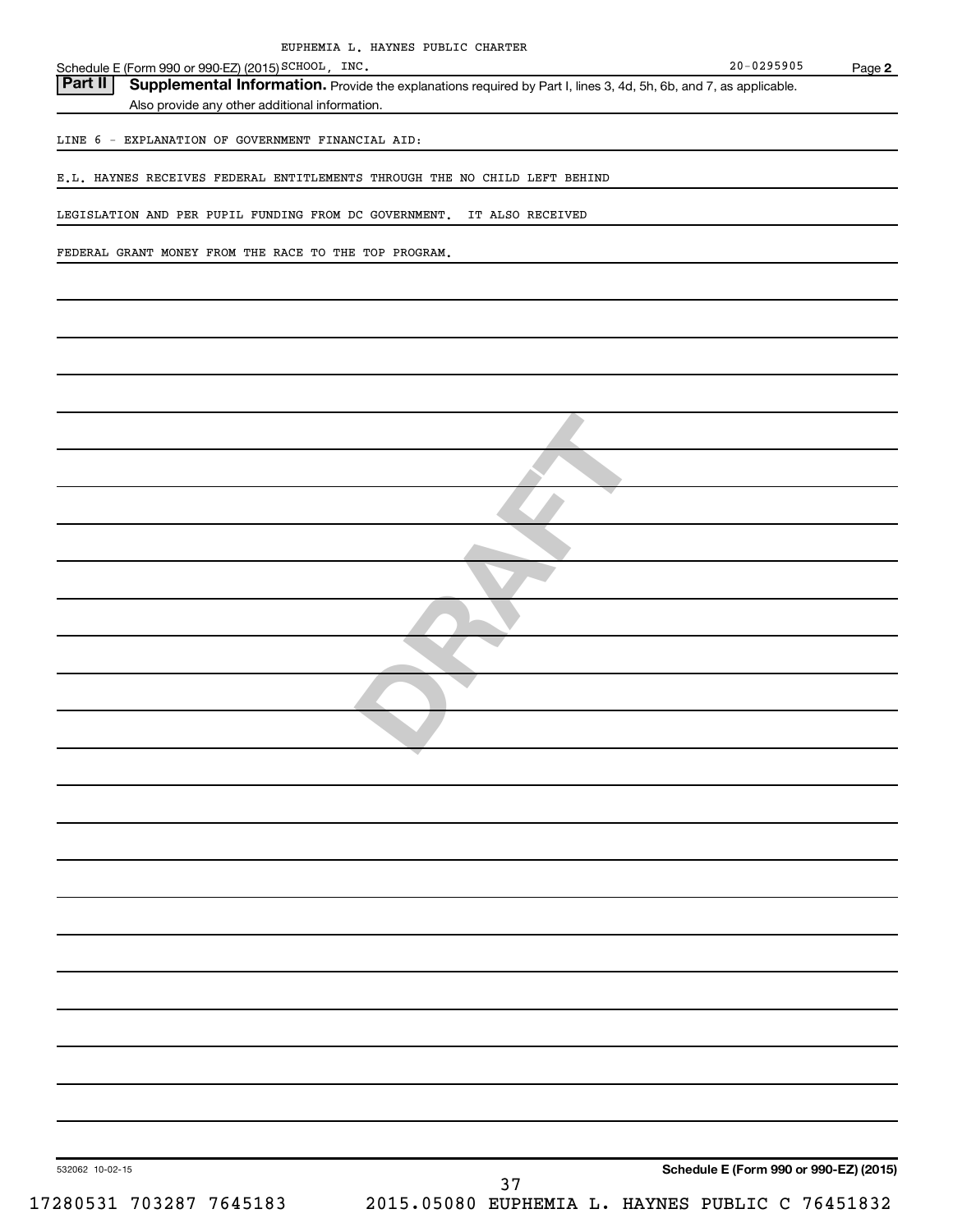| <b>SCHEDULE G</b>                                                                        |                                  |                                                                                                                                                                                                                                                                                                                                                                                           |                         |                                                 |                                                                            |                                                                            | OMB No. 1545-0047                                       |
|------------------------------------------------------------------------------------------|----------------------------------|-------------------------------------------------------------------------------------------------------------------------------------------------------------------------------------------------------------------------------------------------------------------------------------------------------------------------------------------------------------------------------------------|-------------------------|-------------------------------------------------|----------------------------------------------------------------------------|----------------------------------------------------------------------------|---------------------------------------------------------|
| (Form 990 or 990-EZ)                                                                     |                                  | <b>Supplemental Information Regarding Fundraising or Gaming Activities</b><br>Complete if the organization answered "Yes" on Form 990, Part IV, lines 17, 18, or 19, or if the                                                                                                                                                                                                            |                         |                                                 |                                                                            |                                                                            | 15                                                      |
| Department of the Treasury<br>Internal Revenue Service                                   |                                  | organization entered more than \$15,000 on Form 990-EZ, line 6a.<br>Attach to Form 990 or Form 990-EZ.                                                                                                                                                                                                                                                                                    |                         |                                                 |                                                                            |                                                                            | <b>Open to Public</b><br>Inspection                     |
| Name of the organization                                                                 |                                  | Information about Schedule G (Form 990 or 990-EZ) and its instructions is at WWW.irs.gov/form990.<br>EUPHEMIA L. HAYNES PUBLIC CHARTER                                                                                                                                                                                                                                                    |                         |                                                 |                                                                            |                                                                            | <b>Employer identification number</b>                   |
|                                                                                          | SCHOOL, INC.                     |                                                                                                                                                                                                                                                                                                                                                                                           |                         |                                                 |                                                                            | 20-0295905                                                                 |                                                         |
| Part I                                                                                   | required to complete this part.  | Fundraising Activities. Complete if the organization answered "Yes" on Form 990, Part IV, line 17. Form 990-EZ filers are not                                                                                                                                                                                                                                                             |                         |                                                 |                                                                            |                                                                            |                                                         |
| Mail solicitations<br>a<br>b<br>Phone solicitations<br>c<br>In-person solicitations<br>d | Internet and email solicitations | 1 Indicate whether the organization raised funds through any of the following activities. Check all that apply.<br>e<br>f<br>Special fundraising events<br>g                                                                                                                                                                                                                              |                         |                                                 | Solicitation of non-government grants<br>Solicitation of government grants |                                                                            |                                                         |
|                                                                                          |                                  | 2 a Did the organization have a written or oral agreement with any individual (including officers, directors, trustees or<br>key employees listed in Form 990, Part VII) or entity in connection with professional fundraising services?<br><b>b</b> If "Yes," list the ten highest paid individuals or entities (fundraisers) pursuant to agreements under which the fundraiser is to be |                         |                                                 |                                                                            |                                                                            | Yes<br><b>No</b>                                        |
| compensated at least \$5,000 by the organization.                                        |                                  |                                                                                                                                                                                                                                                                                                                                                                                           |                         |                                                 |                                                                            |                                                                            |                                                         |
| (i) Name and address of individual<br>or entity (fundraiser)                             |                                  | (ii) Activity                                                                                                                                                                                                                                                                                                                                                                             | (iii) Did<br>fundraiser | have custody<br>or control of<br>contributions? | (iv) Gross receipts<br>from activity                                       | (v) Amount paid<br>to (or retained by)<br>fundraiser<br>listed in col. (i) | (vi) Amount paid<br>to (or retained by)<br>organization |
|                                                                                          |                                  |                                                                                                                                                                                                                                                                                                                                                                                           | Yes                     | <b>No</b>                                       |                                                                            |                                                                            |                                                         |
|                                                                                          |                                  |                                                                                                                                                                                                                                                                                                                                                                                           |                         |                                                 |                                                                            |                                                                            |                                                         |
|                                                                                          |                                  |                                                                                                                                                                                                                                                                                                                                                                                           |                         |                                                 |                                                                            |                                                                            |                                                         |
|                                                                                          |                                  |                                                                                                                                                                                                                                                                                                                                                                                           |                         |                                                 |                                                                            |                                                                            |                                                         |
|                                                                                          |                                  |                                                                                                                                                                                                                                                                                                                                                                                           |                         |                                                 |                                                                            |                                                                            |                                                         |
|                                                                                          |                                  |                                                                                                                                                                                                                                                                                                                                                                                           |                         |                                                 |                                                                            |                                                                            |                                                         |
|                                                                                          |                                  |                                                                                                                                                                                                                                                                                                                                                                                           |                         |                                                 |                                                                            |                                                                            |                                                         |
|                                                                                          |                                  |                                                                                                                                                                                                                                                                                                                                                                                           |                         |                                                 |                                                                            |                                                                            |                                                         |
|                                                                                          |                                  |                                                                                                                                                                                                                                                                                                                                                                                           |                         |                                                 |                                                                            |                                                                            |                                                         |
|                                                                                          |                                  |                                                                                                                                                                                                                                                                                                                                                                                           |                         |                                                 |                                                                            |                                                                            |                                                         |
| Total                                                                                    |                                  |                                                                                                                                                                                                                                                                                                                                                                                           |                         |                                                 |                                                                            |                                                                            |                                                         |
| or licensing.                                                                            |                                  | 3 List all states in which the organization is registered or licensed to solicit contributions or has been notified it is exempt from registration                                                                                                                                                                                                                                        |                         |                                                 |                                                                            |                                                                            |                                                         |
|                                                                                          |                                  |                                                                                                                                                                                                                                                                                                                                                                                           |                         |                                                 |                                                                            |                                                                            |                                                         |
|                                                                                          |                                  |                                                                                                                                                                                                                                                                                                                                                                                           |                         |                                                 |                                                                            |                                                                            |                                                         |
|                                                                                          |                                  |                                                                                                                                                                                                                                                                                                                                                                                           |                         |                                                 |                                                                            |                                                                            |                                                         |
|                                                                                          |                                  |                                                                                                                                                                                                                                                                                                                                                                                           |                         |                                                 |                                                                            |                                                                            |                                                         |
|                                                                                          |                                  |                                                                                                                                                                                                                                                                                                                                                                                           |                         |                                                 |                                                                            |                                                                            |                                                         |
|                                                                                          |                                  |                                                                                                                                                                                                                                                                                                                                                                                           |                         |                                                 |                                                                            |                                                                            |                                                         |
|                                                                                          |                                  |                                                                                                                                                                                                                                                                                                                                                                                           |                         |                                                 |                                                                            |                                                                            |                                                         |
|                                                                                          |                                  |                                                                                                                                                                                                                                                                                                                                                                                           |                         |                                                 |                                                                            |                                                                            |                                                         |

**For Paperwork Reduction Act Notice, see the Instructions for Form 990 or 990-EZ. Schedule G (Form 990 or 990-EZ) 2015** LHA

532081 09-14-15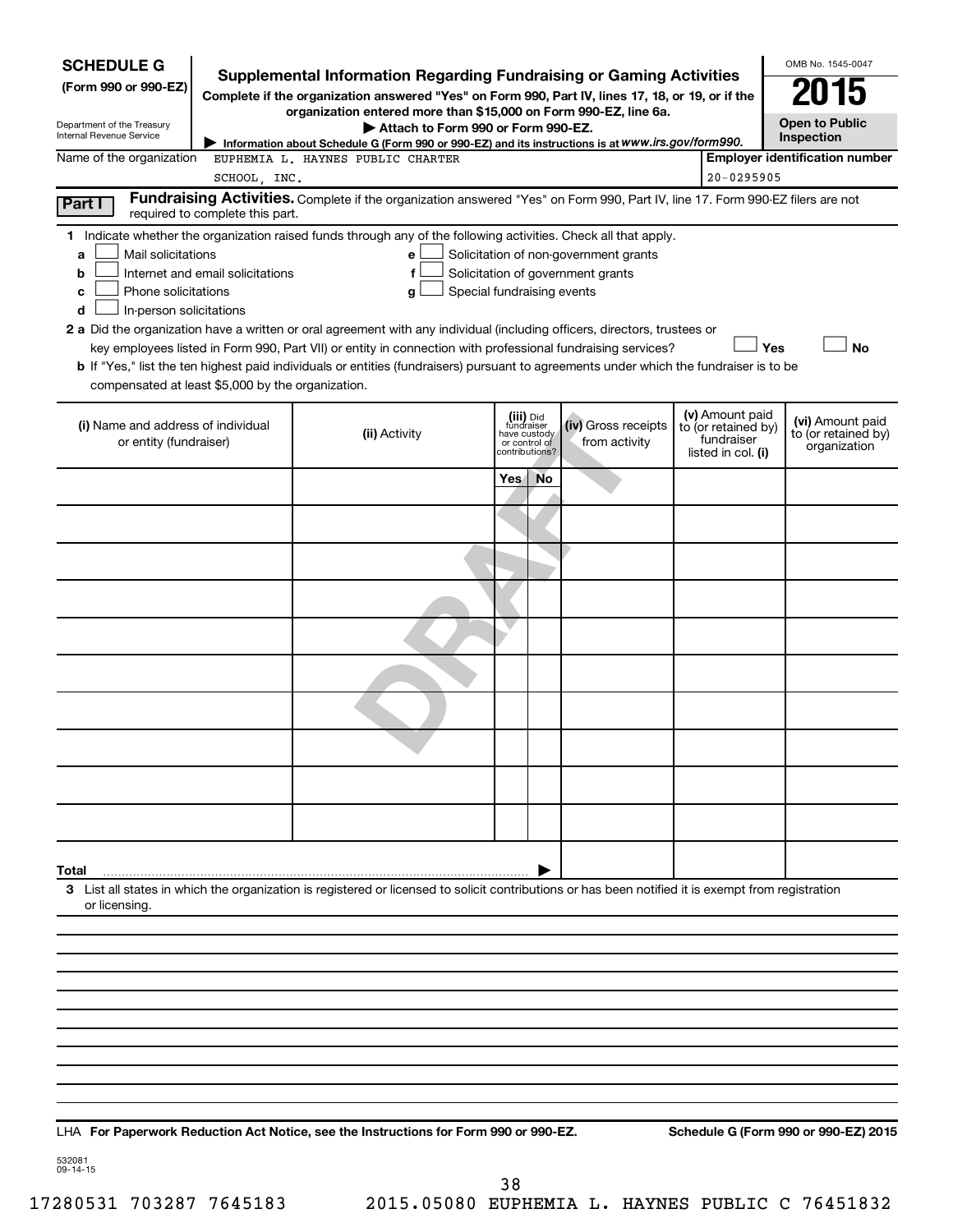Schedule G (Form 990 or 990-EZ) 2015 SCHOOL,INC. 20-0295905 Page Part II | Fundraising Events. Complete if the organization answered "Yes" on Form 990, Part IV, line 18, or reported more than \$15,000

SCHOOL, INC. 20-0295905

**2**

| 39             |
|----------------|
| 05080 EUPHEMIZ |

|                        |    | of fundraising event contributions and gross income on Form 990-EZ, lines 1 and 6b. List events with gross receipts greater than \$5,000.                                                                                                                                                                                                                                          |                |                                                  |   |                  |                                                     |
|------------------------|----|------------------------------------------------------------------------------------------------------------------------------------------------------------------------------------------------------------------------------------------------------------------------------------------------------------------------------------------------------------------------------------|----------------|--------------------------------------------------|---|------------------|-----------------------------------------------------|
|                        |    |                                                                                                                                                                                                                                                                                                                                                                                    | $(a)$ Event #1 | (b) Event #2                                     |   | (c) Other events | (d) Total events                                    |
|                        |    |                                                                                                                                                                                                                                                                                                                                                                                    | TOAST TO       |                                                  |   | <b>NONE</b>      | (add col. (a) through                               |
|                        |    |                                                                                                                                                                                                                                                                                                                                                                                    | TRANSFORMATION |                                                  |   |                  | col. (c)                                            |
|                        |    |                                                                                                                                                                                                                                                                                                                                                                                    | (event type)   | (event type)                                     |   | (total number)   |                                                     |
| Revenue                | 1. |                                                                                                                                                                                                                                                                                                                                                                                    | 118,065.       |                                                  |   |                  | 118,065.                                            |
|                        |    |                                                                                                                                                                                                                                                                                                                                                                                    | 19,990.        |                                                  |   |                  | 19,990.                                             |
|                        | 3  | Gross income (line 1 minus line 2)                                                                                                                                                                                                                                                                                                                                                 | 98,075.        |                                                  |   |                  | 98,075.                                             |
|                        |    |                                                                                                                                                                                                                                                                                                                                                                                    |                |                                                  |   |                  |                                                     |
|                        | 5  |                                                                                                                                                                                                                                                                                                                                                                                    |                |                                                  |   |                  |                                                     |
|                        | 6  |                                                                                                                                                                                                                                                                                                                                                                                    | 4,700.         |                                                  |   |                  | 4,700.                                              |
| Direct Expenses        | 7  |                                                                                                                                                                                                                                                                                                                                                                                    |                |                                                  |   |                  |                                                     |
|                        |    |                                                                                                                                                                                                                                                                                                                                                                                    |                |                                                  |   |                  |                                                     |
|                        | 8  |                                                                                                                                                                                                                                                                                                                                                                                    |                |                                                  |   |                  |                                                     |
|                        | 9  |                                                                                                                                                                                                                                                                                                                                                                                    | 24,423.        |                                                  |   |                  | 24,423.                                             |
|                        |    | 10 Direct expense summary. Add lines 4 through 9 in column (d)                                                                                                                                                                                                                                                                                                                     |                |                                                  |   |                  | 29, 123.                                            |
|                        |    | 11 Net income summary. Subtract line 10 from line 3, column (d)                                                                                                                                                                                                                                                                                                                    |                |                                                  |   |                  | 68,952.                                             |
|                        |    | Gaming. Complete if the organization answered "Yes" on Form 990, Part IV, line 19, or reported more than<br>Part III                                                                                                                                                                                                                                                               |                |                                                  |   |                  |                                                     |
|                        |    | \$15,000 on Form 990-EZ, line 6a.                                                                                                                                                                                                                                                                                                                                                  |                |                                                  |   |                  |                                                     |
| Revenue                |    |                                                                                                                                                                                                                                                                                                                                                                                    | (a) Bingo      | (b) Pull tabs/instant<br>bingo/progressive bingo |   | (c) Other gaming | (d) Total gaming (add<br>col. (a) through col. (c)) |
|                        | 1  |                                                                                                                                                                                                                                                                                                                                                                                    |                |                                                  |   |                  |                                                     |
|                        |    |                                                                                                                                                                                                                                                                                                                                                                                    |                |                                                  |   |                  |                                                     |
|                        | 3  |                                                                                                                                                                                                                                                                                                                                                                                    |                |                                                  |   |                  |                                                     |
| <b>Direct Expenses</b> | 4  |                                                                                                                                                                                                                                                                                                                                                                                    |                |                                                  |   |                  |                                                     |
|                        |    |                                                                                                                                                                                                                                                                                                                                                                                    |                |                                                  |   |                  |                                                     |
|                        |    |                                                                                                                                                                                                                                                                                                                                                                                    | Yes<br>%       | Yes                                              | % | Yes<br>%         |                                                     |
|                        |    | 6 Volunteer labor<br>$\mathcal{L} = \{1, 2, \ldots, 2, \ldots, 2, \ldots, 2, \ldots, 2, \ldots, 2, \ldots, 2, \ldots, 2, \ldots, 2, \ldots, 2, \ldots, 2, \ldots, 2, \ldots, 2, \ldots, 2, \ldots, 2, \ldots, 2, \ldots, 2, \ldots, 2, \ldots, 2, \ldots, 2, \ldots, 2, \ldots, 2, \ldots, 2, \ldots, 2, \ldots, 2, \ldots, 2, \ldots, 2, \ldots, 2, \ldots, 2, \ldots, 2, \ldots$ | No             | No                                               |   | No               |                                                     |
|                        |    | 7 Direct expense summary. Add lines 2 through 5 in column (d)                                                                                                                                                                                                                                                                                                                      |                |                                                  |   |                  |                                                     |
|                        |    |                                                                                                                                                                                                                                                                                                                                                                                    |                |                                                  |   |                  |                                                     |
|                        |    |                                                                                                                                                                                                                                                                                                                                                                                    |                |                                                  |   |                  |                                                     |
|                        |    |                                                                                                                                                                                                                                                                                                                                                                                    |                |                                                  |   |                  |                                                     |
| 9                      |    | Enter the state(s) in which the organization conducts gaming activities:                                                                                                                                                                                                                                                                                                           |                |                                                  |   |                  |                                                     |
|                        |    |                                                                                                                                                                                                                                                                                                                                                                                    |                |                                                  |   |                  | Yes<br>No                                           |
|                        |    | <b>b</b> If "No," explain:                                                                                                                                                                                                                                                                                                                                                         |                |                                                  |   |                  |                                                     |
|                        |    |                                                                                                                                                                                                                                                                                                                                                                                    |                |                                                  |   |                  |                                                     |
|                        |    |                                                                                                                                                                                                                                                                                                                                                                                    |                |                                                  |   |                  |                                                     |
|                        |    |                                                                                                                                                                                                                                                                                                                                                                                    |                |                                                  |   |                  | Yes<br>No                                           |
|                        |    |                                                                                                                                                                                                                                                                                                                                                                                    |                |                                                  |   |                  |                                                     |
|                        |    |                                                                                                                                                                                                                                                                                                                                                                                    |                |                                                  |   |                  |                                                     |
|                        |    | 532082 09-14-15                                                                                                                                                                                                                                                                                                                                                                    |                |                                                  |   |                  | Schedule G (Form 990 or 990-EZ) 2015                |
|                        |    |                                                                                                                                                                                                                                                                                                                                                                                    |                |                                                  |   |                  |                                                     |
|                        |    |                                                                                                                                                                                                                                                                                                                                                                                    |                |                                                  |   |                  |                                                     |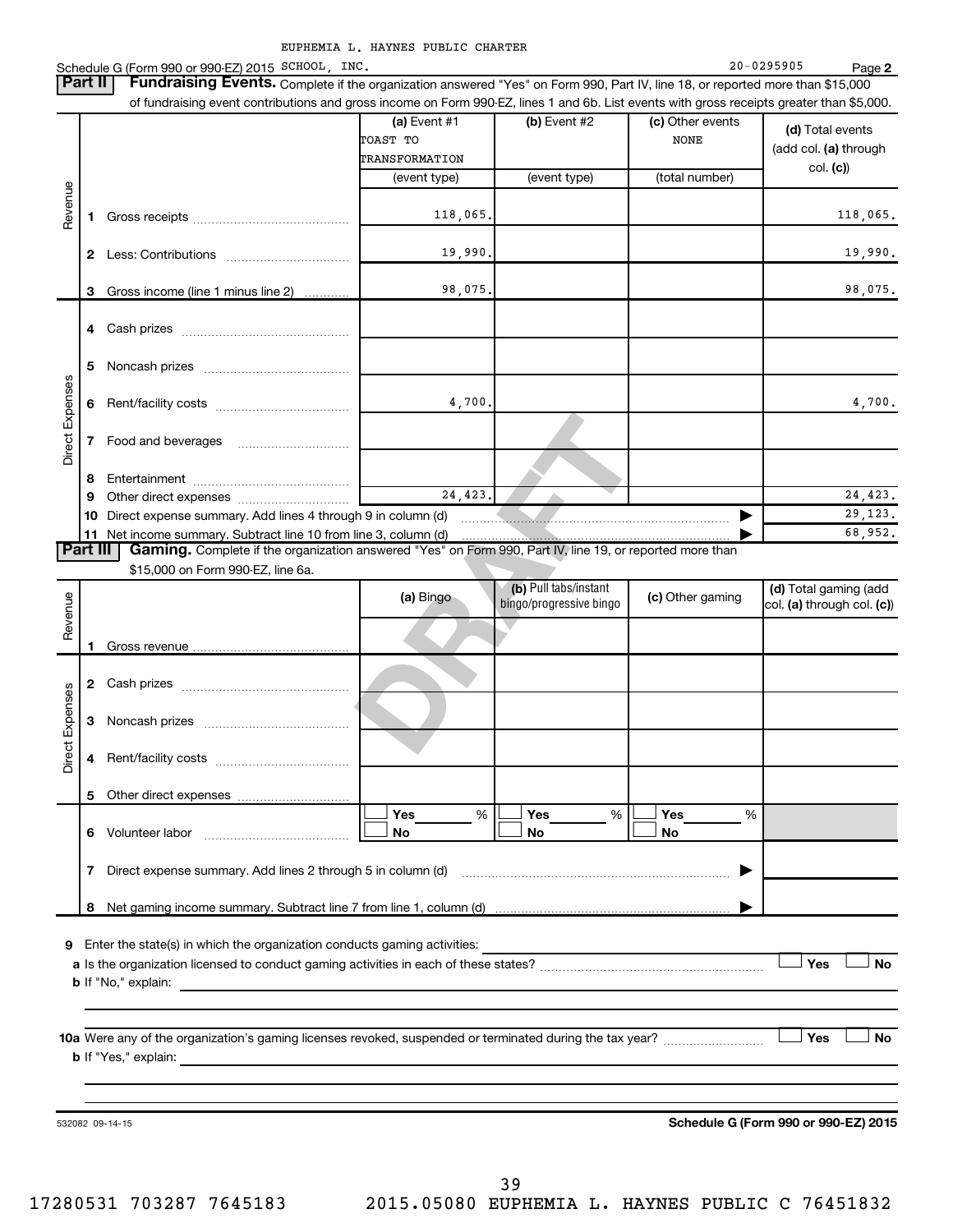|     | Schedule G (Form 990 or 990-EZ) 2015 SCHOOL, INC.                                                                                                             | 20-0295905 |     | Page 3    |
|-----|---------------------------------------------------------------------------------------------------------------------------------------------------------------|------------|-----|-----------|
| 11. |                                                                                                                                                               |            | Yes | <b>No</b> |
|     | 12 Is the organization a grantor, beneficiary or trustee of a trust or a member of a partnership or other entity formed                                       |            |     |           |
|     |                                                                                                                                                               |            | Yes | No        |
|     | 13 Indicate the percentage of gaming activity conducted in:                                                                                                   |            |     |           |
|     |                                                                                                                                                               |            | 13a | %         |
|     | <b>b</b> An outside facility <i>www.communicality www.communicality.communicality www.communicality www.communicality.communicality www.communicality.com</i> |            | 13b | %         |
|     | 14 Enter the name and address of the person who prepares the organization's gaming/special events books and records:                                          |            |     |           |
|     | Name $\sum_{n=1}^{\infty}$                                                                                                                                    |            |     |           |
|     | Address $\blacktriangleright$<br><u> 1989 - Johann Stein, marwolaethau a bhann an t-Amhainn an t-Amhainn an t-Amhainn an t-Amhainn an t-Amhainn an</u>        |            |     |           |
|     | 15a Does the organization have a contract with a third party from whom the organization receives gaming revenue?                                              |            | Yes | No        |
|     |                                                                                                                                                               |            |     |           |
|     | of gaming revenue retained by the third party $\triangleright$ \$ ___________________.                                                                        |            |     |           |
|     | c If "Yes," enter name and address of the third party:                                                                                                        |            |     |           |
|     |                                                                                                                                                               |            |     |           |
|     | Name $\blacktriangleright$ $\frac{1}{\sqrt{1-\frac{1}{2}}\left(1-\frac{1}{2}\right)}$                                                                         |            |     |           |
|     |                                                                                                                                                               |            |     |           |
|     | Address $\blacktriangleright$                                                                                                                                 |            |     |           |
|     |                                                                                                                                                               |            |     |           |
| 16  | Gaming manager information:                                                                                                                                   |            |     |           |
|     |                                                                                                                                                               |            |     |           |
|     | Name $\blacktriangleright$                                                                                                                                    |            |     |           |
|     |                                                                                                                                                               |            |     |           |
|     | Gaming manager compensation > \$                                                                                                                              |            |     |           |
|     |                                                                                                                                                               |            |     |           |
|     | Description of services provided >                                                                                                                            |            |     |           |
|     |                                                                                                                                                               |            |     |           |
|     |                                                                                                                                                               |            |     |           |
|     |                                                                                                                                                               |            |     |           |
|     |                                                                                                                                                               |            |     |           |
|     | Director/officer<br>Employee<br>Independent contractor                                                                                                        |            |     |           |
|     |                                                                                                                                                               |            |     |           |
|     | <b>17</b> Mandatory distributions:                                                                                                                            |            |     |           |
|     | a Is the organization required under state law to make charitable distributions from the gaming proceeds to                                                   |            |     |           |
|     | retain the state gaming license? $\Box$ No                                                                                                                    |            |     |           |
|     | <b>b</b> Enter the amount of distributions required under state law to be distributed to other exempt organizations or spent in the                           |            |     |           |
|     | organization's own exempt activities during the tax year $\triangleright$ \$                                                                                  |            |     |           |
|     | <b>Part IV</b><br>Supplemental Information. Provide the explanations required by Part I, line 2b, columns (iii) and (v); and Part III, lines 9, 9b, 10b, 15b, |            |     |           |
|     | 15c, 16, and 17b, as applicable. Also provide any additional information (see instructions).                                                                  |            |     |           |
|     |                                                                                                                                                               |            |     |           |
|     |                                                                                                                                                               |            |     |           |
|     |                                                                                                                                                               |            |     |           |
|     |                                                                                                                                                               |            |     |           |
|     |                                                                                                                                                               |            |     |           |
|     |                                                                                                                                                               |            |     |           |
|     |                                                                                                                                                               |            |     |           |
|     |                                                                                                                                                               |            |     |           |
|     |                                                                                                                                                               |            |     |           |
|     |                                                                                                                                                               |            |     |           |
|     |                                                                                                                                                               |            |     |           |
|     |                                                                                                                                                               |            |     |           |
|     |                                                                                                                                                               |            |     |           |
|     |                                                                                                                                                               |            |     |           |
|     |                                                                                                                                                               |            |     |           |
|     |                                                                                                                                                               |            |     |           |
|     |                                                                                                                                                               |            |     |           |
|     |                                                                                                                                                               |            |     |           |
|     | Schedule G (Form 990 or 990-EZ) 2015<br>532083 09-14-15<br>40                                                                                                 |            |     |           |
|     |                                                                                                                                                               |            |     |           |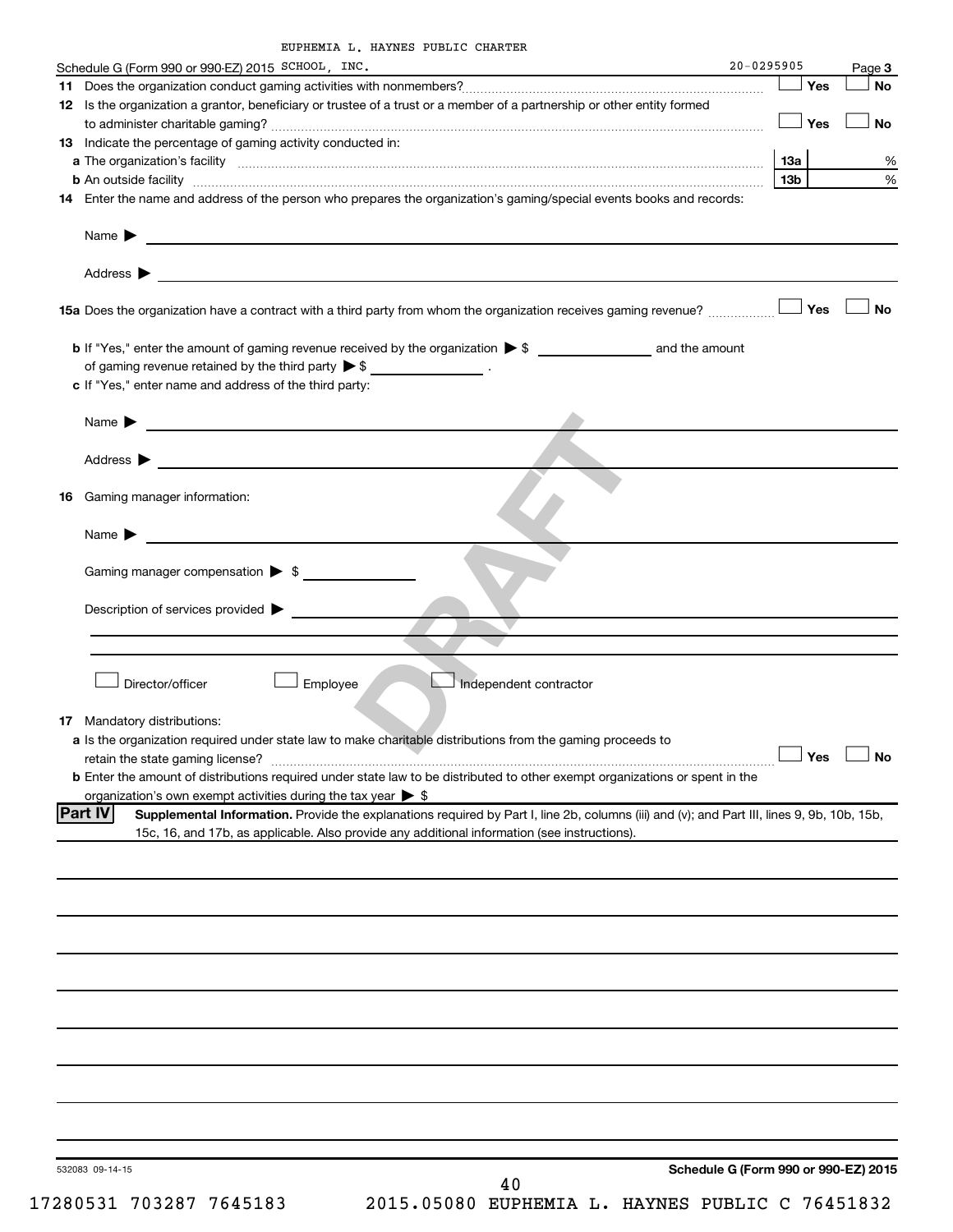|                                                                                                       | EUPHEMIA L. HAYNES PUBLIC CHARTER               |                                 |
|-------------------------------------------------------------------------------------------------------|-------------------------------------------------|---------------------------------|
| Schedule G (Form 990 or 990-EZ) SCHOOL, INC.<br><b>Part IV   Supplemental Information</b> (continued) |                                                 | $20 - 0295905$<br>Page 4        |
|                                                                                                       |                                                 |                                 |
|                                                                                                       |                                                 |                                 |
|                                                                                                       |                                                 |                                 |
|                                                                                                       |                                                 |                                 |
|                                                                                                       |                                                 |                                 |
|                                                                                                       |                                                 |                                 |
|                                                                                                       |                                                 |                                 |
|                                                                                                       |                                                 |                                 |
|                                                                                                       |                                                 |                                 |
|                                                                                                       |                                                 |                                 |
|                                                                                                       |                                                 |                                 |
|                                                                                                       |                                                 |                                 |
|                                                                                                       |                                                 |                                 |
|                                                                                                       |                                                 |                                 |
|                                                                                                       |                                                 |                                 |
|                                                                                                       |                                                 |                                 |
|                                                                                                       |                                                 |                                 |
|                                                                                                       |                                                 |                                 |
|                                                                                                       |                                                 |                                 |
|                                                                                                       |                                                 |                                 |
|                                                                                                       |                                                 |                                 |
|                                                                                                       |                                                 |                                 |
|                                                                                                       |                                                 |                                 |
|                                                                                                       |                                                 |                                 |
|                                                                                                       |                                                 |                                 |
|                                                                                                       |                                                 |                                 |
|                                                                                                       |                                                 |                                 |
|                                                                                                       |                                                 |                                 |
|                                                                                                       |                                                 |                                 |
|                                                                                                       |                                                 |                                 |
|                                                                                                       |                                                 |                                 |
|                                                                                                       |                                                 |                                 |
|                                                                                                       |                                                 |                                 |
|                                                                                                       |                                                 |                                 |
|                                                                                                       |                                                 |                                 |
|                                                                                                       |                                                 |                                 |
|                                                                                                       |                                                 |                                 |
|                                                                                                       |                                                 |                                 |
|                                                                                                       |                                                 |                                 |
|                                                                                                       |                                                 |                                 |
|                                                                                                       |                                                 |                                 |
|                                                                                                       |                                                 |                                 |
|                                                                                                       |                                                 |                                 |
|                                                                                                       |                                                 |                                 |
| 532084<br>04-01-15                                                                                    |                                                 | Schedule G (Form 990 or 990-EZ) |
|                                                                                                       | 41                                              |                                 |
| 17280531 703287 7645183                                                                               | 2015.05080 EUPHEMIA L. HAYNES PUBLIC C 76451832 |                                 |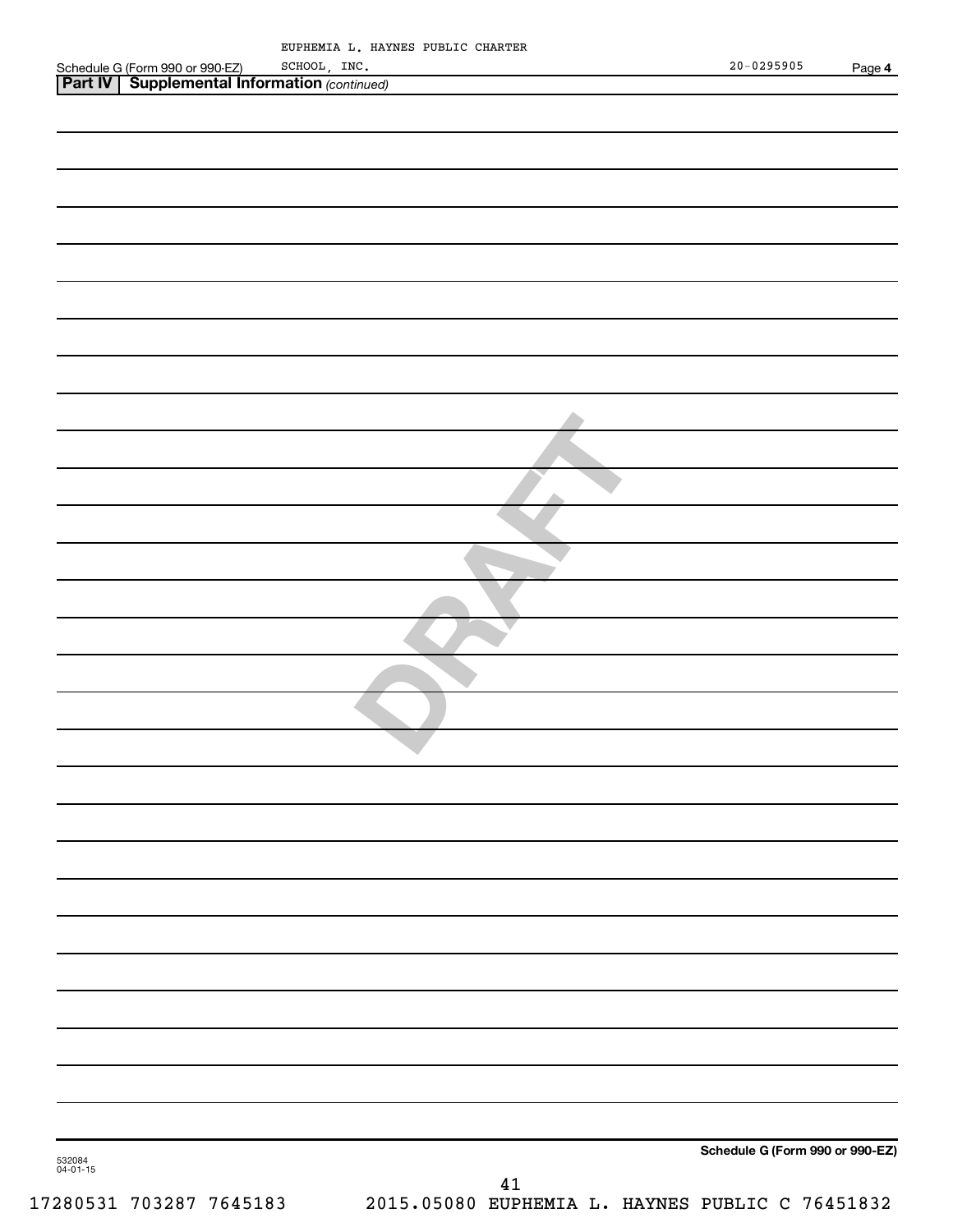|   | <b>SCHEDULE J</b>                                                                                                                          | <b>Compensation Information</b>                                                                                           |                                       | OMB No. 1545-0047 |     |    |  |  |
|---|--------------------------------------------------------------------------------------------------------------------------------------------|---------------------------------------------------------------------------------------------------------------------------|---------------------------------------|-------------------|-----|----|--|--|
|   | (Form 990)                                                                                                                                 | For certain Officers, Directors, Trustees, Key Employees, and Highest                                                     |                                       | 2015              |     |    |  |  |
|   |                                                                                                                                            | <b>Compensated Employees</b><br>Complete if the organization answered "Yes" on Form 990, Part IV, line 23.                |                                       |                   |     |    |  |  |
|   | Department of the Treasury                                                                                                                 |                                                                                                                           | <b>Open to Public</b><br>Inspection   |                   |     |    |  |  |
|   | Attach to Form 990.<br>Information about Schedule J (Form 990) and its instructions is at www.irs.gov/form990.<br>Internal Revenue Service |                                                                                                                           |                                       |                   |     |    |  |  |
|   | Name of the organization                                                                                                                   | EUPHEMIA L. HAYNES PUBLIC CHARTER                                                                                         | <b>Employer identification number</b> |                   |     |    |  |  |
|   |                                                                                                                                            | SCHOOL, INC.                                                                                                              | 20-0295905                            |                   |     |    |  |  |
|   | Part I                                                                                                                                     | <b>Questions Regarding Compensation</b>                                                                                   |                                       |                   |     |    |  |  |
|   |                                                                                                                                            |                                                                                                                           |                                       |                   | Yes | No |  |  |
|   |                                                                                                                                            | 1a Check the appropriate box(es) if the organization provided any of the following to or for a person listed on Form 990, |                                       |                   |     |    |  |  |
|   |                                                                                                                                            | Part VII, Section A, line 1a. Complete Part III to provide any relevant information regarding these items.                |                                       |                   |     |    |  |  |
|   | First-class or charter travel                                                                                                              | Housing allowance or residence for personal use                                                                           |                                       |                   |     |    |  |  |
|   | Travel for companions                                                                                                                      | Payments for business use of personal residence                                                                           |                                       |                   |     |    |  |  |
|   |                                                                                                                                            | Tax indemnification and gross-up payments<br>Health or social club dues or initiation fees                                |                                       |                   |     |    |  |  |
|   |                                                                                                                                            | Discretionary spending account<br>Personal services (e.g., maid, chauffeur, chef)                                         |                                       |                   |     |    |  |  |
|   |                                                                                                                                            |                                                                                                                           |                                       |                   |     |    |  |  |
|   |                                                                                                                                            | <b>b</b> If any of the boxes on line 1a are checked, did the organization follow a written policy regarding payment or    |                                       |                   |     |    |  |  |
|   |                                                                                                                                            | reimbursement or provision of all of the expenses described above? If "No," complete Part III to explain                  |                                       | 1b                |     |    |  |  |
| 2 |                                                                                                                                            | Did the organization require substantiation prior to reimbursing or allowing expenses incurred by all directors,          |                                       |                   |     |    |  |  |
|   |                                                                                                                                            |                                                                                                                           |                                       | $\mathbf{2}$      |     |    |  |  |
|   |                                                                                                                                            |                                                                                                                           |                                       |                   |     |    |  |  |
| 3 |                                                                                                                                            | Indicate which, if any, of the following the filing organization used to establish the compensation of the organization's |                                       |                   |     |    |  |  |
|   |                                                                                                                                            | CEO/Executive Director. Check all that apply. Do not check any boxes for methods used by a related organization to        |                                       |                   |     |    |  |  |
|   |                                                                                                                                            | establish compensation of the CEO/Executive Director, but explain in Part III.                                            |                                       |                   |     |    |  |  |
|   | X Compensation committee                                                                                                                   | Written employment contract<br>X<br>Compensation survey or study                                                          |                                       |                   |     |    |  |  |
|   |                                                                                                                                            | Independent compensation consultant<br>x                                                                                  |                                       |                   |     |    |  |  |
|   |                                                                                                                                            | Approval by the board or compensation committee<br>Form 990 of other organizations                                        |                                       |                   |     |    |  |  |
|   |                                                                                                                                            | During the year, did any person listed on Form 990, Part VII, Section A, line 1a, with respect to the filing              |                                       |                   |     |    |  |  |
| 4 | organization or a related organization:                                                                                                    |                                                                                                                           |                                       |                   |     |    |  |  |
|   |                                                                                                                                            |                                                                                                                           |                                       | 4a                |     | X  |  |  |
| b |                                                                                                                                            |                                                                                                                           |                                       | 4b                |     | X  |  |  |
| с |                                                                                                                                            |                                                                                                                           |                                       | 4c                |     | x  |  |  |
|   |                                                                                                                                            | If "Yes" to any of lines 4a-c, list the persons and provide the applicable amounts for each item in Part III.             |                                       |                   |     |    |  |  |
|   |                                                                                                                                            |                                                                                                                           |                                       |                   |     |    |  |  |
|   |                                                                                                                                            | Only section 501(c)(3), 501(c)(4), and 501(c)(29) organizations must complete lines 5-9.                                  |                                       |                   |     |    |  |  |
|   |                                                                                                                                            | For persons listed on Form 990, Part VII, Section A, line 1a, did the organization pay or accrue any compensation         |                                       |                   |     |    |  |  |
|   | contingent on the revenues of:                                                                                                             |                                                                                                                           |                                       |                   |     |    |  |  |
|   |                                                                                                                                            |                                                                                                                           |                                       | 5а                |     | х  |  |  |
|   |                                                                                                                                            |                                                                                                                           |                                       | 5b                |     | x  |  |  |
|   |                                                                                                                                            | If "Yes" to line 5a or 5b, describe in Part III.                                                                          |                                       |                   |     |    |  |  |
| 6 |                                                                                                                                            | For persons listed on Form 990, Part VII, Section A, line 1a, did the organization pay or accrue any compensation         |                                       |                   |     |    |  |  |
|   | contingent on the net earnings of:                                                                                                         |                                                                                                                           |                                       |                   |     |    |  |  |
|   |                                                                                                                                            |                                                                                                                           |                                       | 6a                |     | X  |  |  |
|   |                                                                                                                                            |                                                                                                                           |                                       | 6b                |     | x  |  |  |
|   |                                                                                                                                            | If "Yes" on line 6a or 6b, describe in Part III.                                                                          |                                       |                   |     |    |  |  |
|   |                                                                                                                                            | 7 For persons listed on Form 990, Part VII, Section A, line 1a, did the organization provide any non-fixed payments       |                                       |                   |     |    |  |  |
|   |                                                                                                                                            |                                                                                                                           |                                       | 7                 | х   |    |  |  |
| 8 |                                                                                                                                            | Were any amounts reported on Form 990, Part VII, paid or accrued pursuant to a contract that was subject to the           |                                       |                   |     |    |  |  |
|   |                                                                                                                                            |                                                                                                                           |                                       | 8                 |     | х  |  |  |
| 9 |                                                                                                                                            | If "Yes" to line 8, did the organization also follow the rebuttable presumption procedure described in                    |                                       |                   |     |    |  |  |
|   |                                                                                                                                            |                                                                                                                           |                                       | 9                 |     |    |  |  |
|   |                                                                                                                                            | LHA For Paperwork Reduction Act Notice, see the Instructions for Form 990.                                                | Schedule J (Form 990) 2015            |                   |     |    |  |  |

532111 10-14-15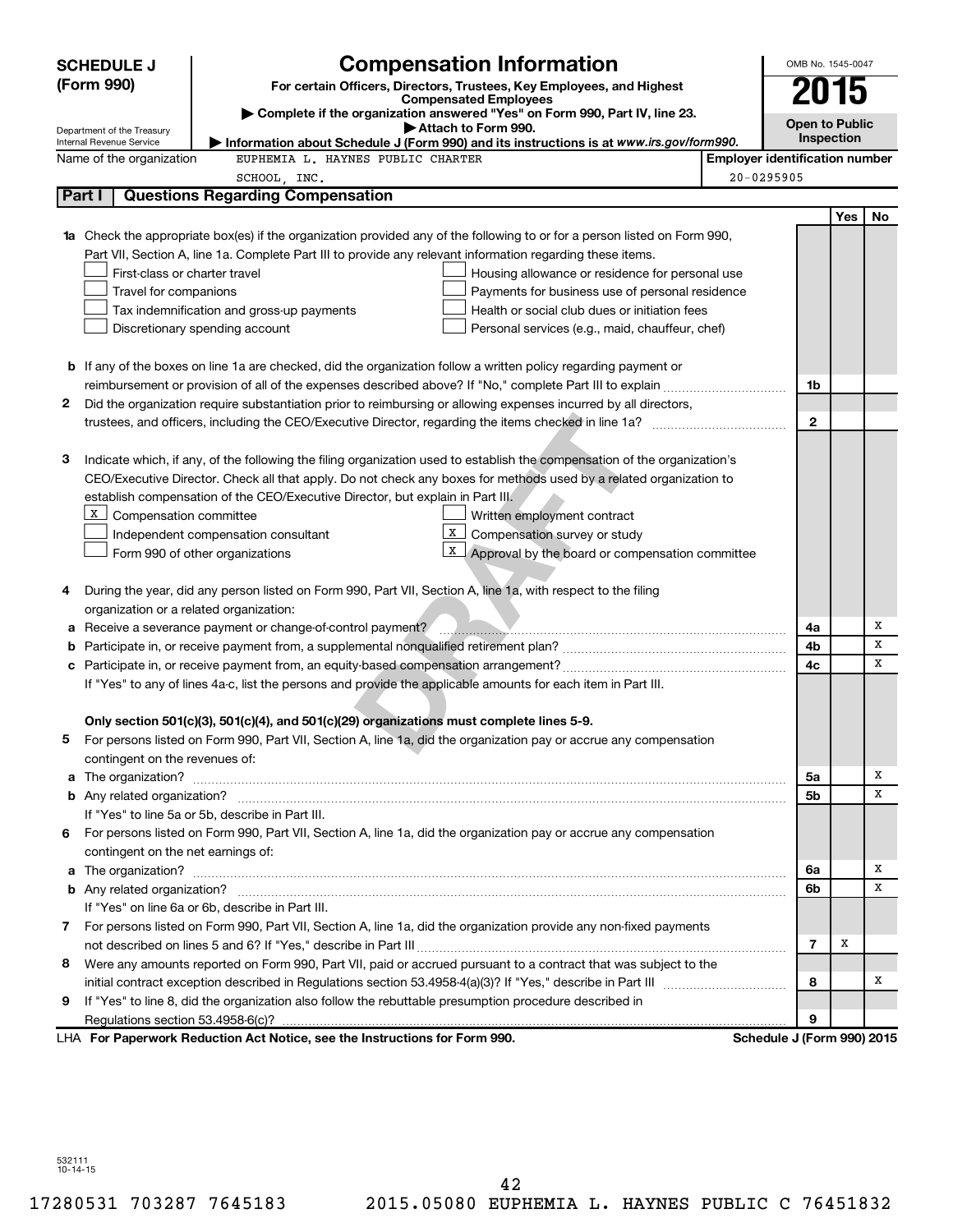SCHOOL, INC.

Schedule J (Form 990) 2015 SCHOOL, INC. The contract of the contract of the contract of the contract of the contract of the contract of the contract of the contract of the contract of the contract of the contract of the co

**2**

Part II | Officers, Directors, Trustees, Key Employees, and Highest Compensated Employees. Use duplicate copies if additional space is needed.

For each individual whose compensation must be reported on Schedule J, report compensation from the organization on row (i) and from related organizations, described in the instructions, on row (ii). Do not list any individuals that are not listed on Form 990, Part VII.

Note: The sum of columns (B)(i)-(iii) for each listed individual must equal the total amount of Form 990, Part VII, Section A, line 1a, applicable column (D) and (E) amounts for that individual.

| (A) Name and Title           |            |                          | (B) Breakdown of W-2 and/or 1099-MISC compensation |                                           | (C) Retirement and<br>other deferred | (D) Nontaxable<br>benefits | (E) Total of columns | (F) Compensation<br>in column (B)         |  |
|------------------------------|------------|--------------------------|----------------------------------------------------|-------------------------------------------|--------------------------------------|----------------------------|----------------------|-------------------------------------------|--|
|                              |            | (i) Base<br>compensation | (ii) Bonus &<br>incentive<br>compensation          | (iii) Other<br>reportable<br>compensation | compensation                         |                            | $(B)(i)-(D)$         | reported as deferred<br>on prior Form 990 |  |
| PHYLLIS HEDLUND<br>(1)       | (i)        | 145,567.                 | $\mathbf 0$                                        | $\mathfrak o$ .                           | 4,367.                               | 2,731                      | 152,665.             | $\overline{\mathbf{0}}$ .                 |  |
| CHIEF ACADEMIC OFFICER       | (ii)       | $\mathbf{0}$ .           | $\mathsf 0$                                        | $\mathfrak o$ .                           | $\mathbf{0}$                         | $\pmb{0}$                  | $\mathbf{0}$ .       | $\overline{\mathbf{0}}$ .                 |  |
| VANESSA CARLO-MIRANDA<br>(2) | (i)        | 128,280.                 | $\mathbf 0$                                        | $\mathfrak o$ .                           | 3,848                                | 21,281                     | 153,409              | $\overline{\mathbf{0}}$ .                 |  |
| CHIEF FINANCIAL OFFICER      | (ii)       | $\mathsf{0}$ .           | $\mathbf{0}$ .                                     | $\mathbf{0}$ .                            | $\mathbf 0$ .                        | $\mathbf{0}$               | $\mathbf{0}$ .       | $\overline{\mathbf{0}}$ .                 |  |
|                              | $(\sf{i})$ |                          |                                                    |                                           |                                      |                            |                      |                                           |  |
|                              | (ii)       |                          |                                                    |                                           |                                      |                            |                      |                                           |  |
|                              | $(\sf{i})$ |                          |                                                    |                                           |                                      |                            |                      |                                           |  |
|                              | (ii)       |                          |                                                    |                                           |                                      |                            |                      |                                           |  |
|                              | $(\sf{i})$ |                          |                                                    |                                           |                                      |                            |                      |                                           |  |
|                              | (ii)       |                          |                                                    |                                           |                                      |                            |                      |                                           |  |
|                              | $(\sf{i})$ |                          |                                                    |                                           |                                      |                            |                      |                                           |  |
|                              | (ii)       |                          |                                                    |                                           |                                      |                            |                      |                                           |  |
|                              | $(\sf{i})$ |                          |                                                    |                                           |                                      |                            |                      |                                           |  |
|                              | (i)        |                          |                                                    |                                           |                                      |                            |                      |                                           |  |
|                              | $(\sf{i})$ |                          |                                                    |                                           |                                      |                            |                      |                                           |  |
|                              | (ii)       |                          |                                                    |                                           |                                      |                            |                      |                                           |  |
|                              | $(\sf{i})$ |                          |                                                    |                                           |                                      |                            |                      |                                           |  |
|                              | (i)        |                          |                                                    |                                           |                                      |                            |                      |                                           |  |
|                              | $(\sf{i})$ |                          |                                                    |                                           |                                      |                            |                      |                                           |  |
|                              | (i)        |                          |                                                    |                                           |                                      |                            |                      |                                           |  |
|                              | $(\sf{i})$ |                          |                                                    |                                           |                                      |                            |                      |                                           |  |
|                              | (i)        |                          |                                                    |                                           |                                      |                            |                      |                                           |  |
|                              | $(\sf{i})$ |                          |                                                    |                                           |                                      |                            |                      |                                           |  |
|                              | (i)        |                          |                                                    |                                           |                                      |                            |                      |                                           |  |
|                              | $(\sf{i})$ |                          |                                                    |                                           |                                      |                            |                      |                                           |  |
|                              | (i)        |                          |                                                    |                                           |                                      |                            |                      |                                           |  |
|                              | $(\sf{i})$ |                          |                                                    |                                           |                                      |                            |                      |                                           |  |
|                              | (ii)       |                          |                                                    |                                           |                                      |                            |                      |                                           |  |
|                              | $(\sf{i})$ |                          |                                                    |                                           |                                      |                            |                      |                                           |  |
|                              | (ii)       |                          |                                                    |                                           |                                      |                            |                      |                                           |  |
|                              | $(\sf{i})$ |                          |                                                    |                                           |                                      |                            |                      |                                           |  |
|                              | (ii)       |                          |                                                    |                                           |                                      |                            |                      |                                           |  |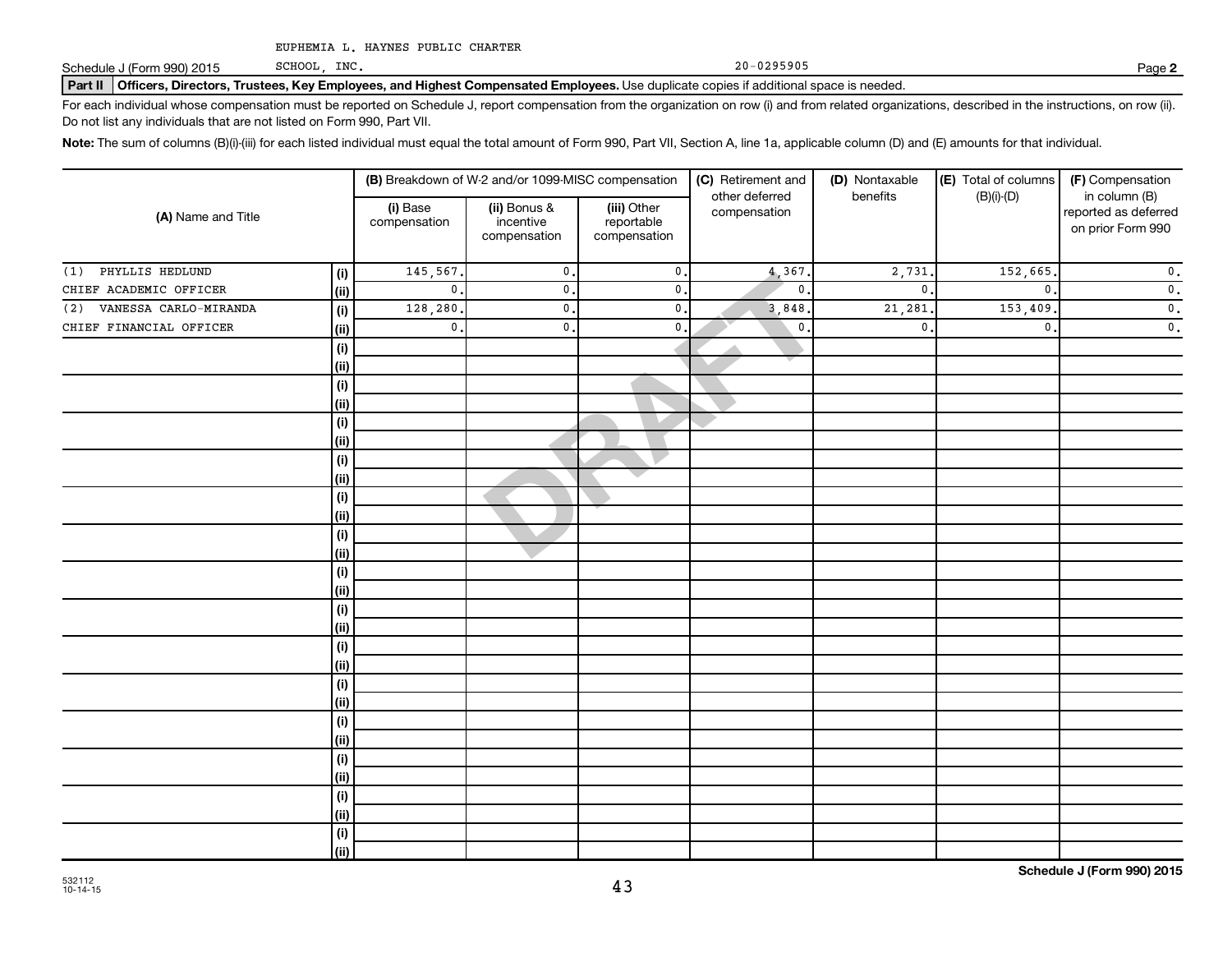Schedule J (Form 990) 2015 SCHOOL, INC. SCHOOL, INC.

**Part III Supplemental Information**

Provide the information, explanation, or descriptions required for Part I, lines 1a, 1b, 3, 4a, 4b, 4c, 5a, 5b, 6a, 6b, 7, and 8, and for Part II. Also complete this part for any additional information.

PART I, LINE 7:

RICHARD POHLMAN RECEIVED A BONUS DUE HIS STANDING IN THE ROLE OF EXECUTIVE

DIRECTOR WHILE THE SCHOOL SEARCHED FOR A NEW EXECUTIVE DIRECTOR.

Page 3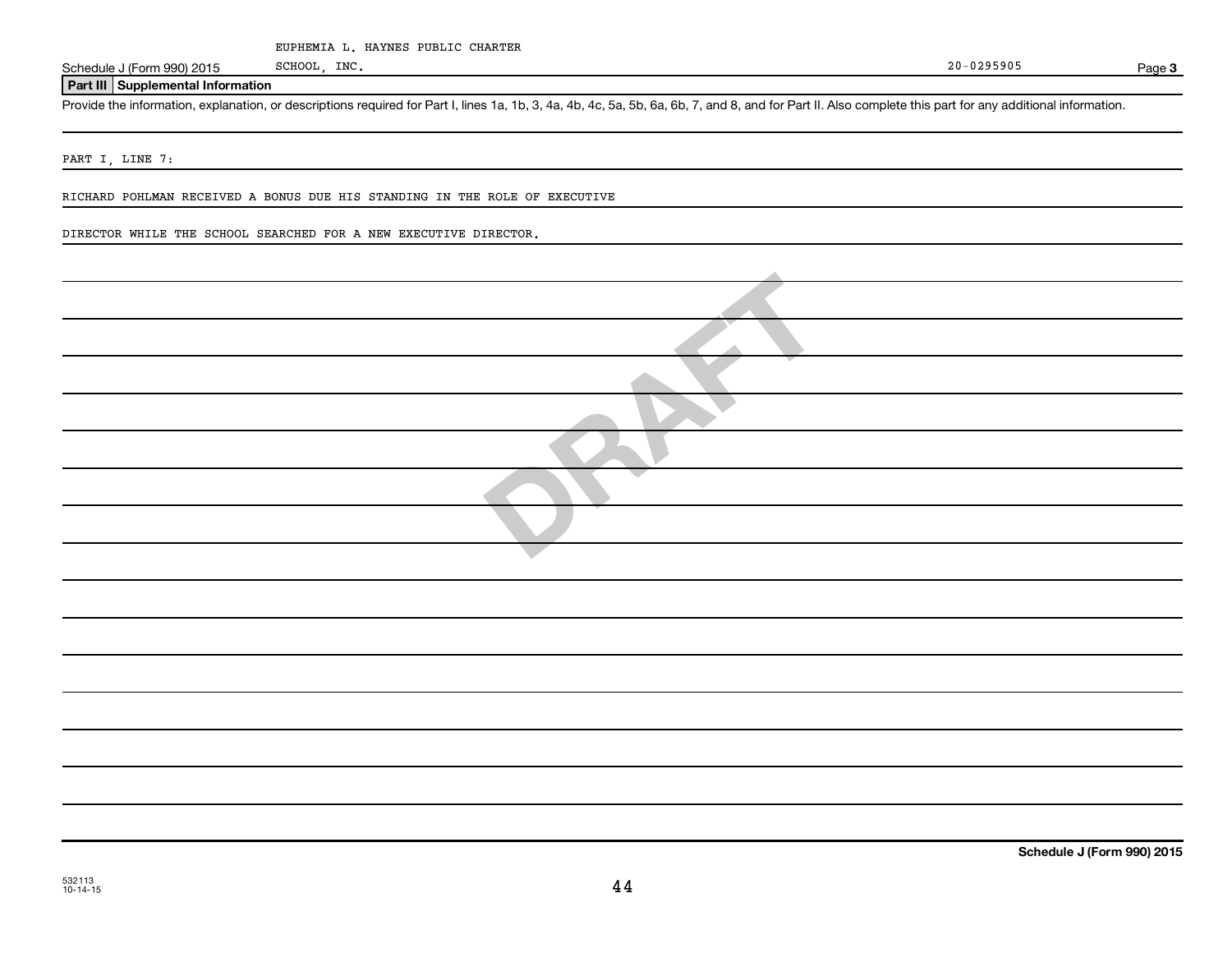|                | <b>Supplemental Information on Tax-Exempt Bonds</b><br><b>SCHEDULE K</b><br>Complete if the organization answered "Yes" on Form 990, Part IV, line 24a. Provide descriptions,<br>(Form 990)<br>explanations, and any additional information in Part VI.<br>Department of the Treasury<br>Internal Revenue Service<br>Attach to Form 990. Information about Schedule K (Form 990) and its instructions is at www.irs.gov/form990. |              |                                                   |               |                 |            |                 |                               |                                       |                                       | Inspection     | OMB No. 1545-0047<br>2015<br>Open to Public |    |                            |    |
|----------------|----------------------------------------------------------------------------------------------------------------------------------------------------------------------------------------------------------------------------------------------------------------------------------------------------------------------------------------------------------------------------------------------------------------------------------|--------------|---------------------------------------------------|---------------|-----------------|------------|-----------------|-------------------------------|---------------------------------------|---------------------------------------|----------------|---------------------------------------------|----|----------------------------|----|
|                | EUPHEMIA L. HAYNES PUBLIC CHARTER<br>Name of the organization                                                                                                                                                                                                                                                                                                                                                                    |              |                                                   |               |                 |            |                 |                               |                                       | <b>Employer identification number</b> |                |                                             |    |                            |    |
|                |                                                                                                                                                                                                                                                                                                                                                                                                                                  | SCHOOL, INC. | SEE PART VI FOR COLUMNS (A) AND (F) CONTINUATIONS |               |                 |            |                 |                               |                                       |                                       | $20 - 0295905$ |                                             |    |                            |    |
| Part I         | <b>Bond Issues</b>                                                                                                                                                                                                                                                                                                                                                                                                               |              |                                                   |               |                 |            |                 |                               |                                       |                                       |                |                                             |    |                            |    |
|                | (a) Issuer name                                                                                                                                                                                                                                                                                                                                                                                                                  |              | (b) Issuer EIN                                    | $(c)$ CUSIP # | (d) Date issued |            | (e) Issue price |                               | (f) Description of purpose            |                                       |                | (g) Defeased (h) On behalf<br>of issuer     |    | (i) Pooled<br>financing    |    |
|                |                                                                                                                                                                                                                                                                                                                                                                                                                                  |              |                                                   |               |                 |            |                 |                               |                                       | Yes                                   | No             | Yes                                         | No | Yes                        | No |
|                | REVENUE BONDS (EUPHEMIA L. HAYNES                                                                                                                                                                                                                                                                                                                                                                                                |              |                                                   |               |                 |            |                 | <b>ACOUIRE GEORGIA AVENUE</b> |                                       |                                       |                |                                             |    |                            |    |
|                | A PUBLIC CHARTER SCHOOL, INC.) SERIES 53-6001131                                                                                                                                                                                                                                                                                                                                                                                 |              |                                                   | NONE          | 05/13/15        |            |                 |                               | 21,952,000. CAMPUS AND REFINANCE DEBT |                                       | x              |                                             | X  |                            | x  |
|                |                                                                                                                                                                                                                                                                                                                                                                                                                                  |              |                                                   |               |                 |            |                 |                               |                                       |                                       |                |                                             |    |                            |    |
| в              |                                                                                                                                                                                                                                                                                                                                                                                                                                  |              |                                                   |               |                 |            |                 |                               |                                       |                                       |                |                                             |    |                            |    |
|                |                                                                                                                                                                                                                                                                                                                                                                                                                                  |              |                                                   |               |                 |            |                 |                               |                                       |                                       |                |                                             |    |                            |    |
| C              |                                                                                                                                                                                                                                                                                                                                                                                                                                  |              |                                                   |               |                 |            |                 |                               |                                       |                                       |                |                                             |    |                            |    |
|                |                                                                                                                                                                                                                                                                                                                                                                                                                                  |              |                                                   |               |                 |            |                 |                               |                                       |                                       |                |                                             |    |                            |    |
| D              |                                                                                                                                                                                                                                                                                                                                                                                                                                  |              |                                                   |               |                 |            |                 |                               |                                       |                                       |                |                                             |    |                            |    |
| Part II        | <b>Proceeds</b>                                                                                                                                                                                                                                                                                                                                                                                                                  |              |                                                   |               |                 |            |                 |                               |                                       |                                       |                |                                             |    |                            |    |
|                |                                                                                                                                                                                                                                                                                                                                                                                                                                  |              |                                                   |               |                 | A          |                 | В                             | C                                     |                                       |                |                                             | D  |                            |    |
|                |                                                                                                                                                                                                                                                                                                                                                                                                                                  |              |                                                   |               |                 | 169,797.   |                 |                               |                                       |                                       |                |                                             |    |                            |    |
| $\mathbf{2}$   |                                                                                                                                                                                                                                                                                                                                                                                                                                  |              |                                                   |               |                 |            |                 |                               |                                       |                                       |                |                                             |    |                            |    |
| 3              |                                                                                                                                                                                                                                                                                                                                                                                                                                  |              |                                                   |               |                 | 21,952,000 |                 |                               |                                       |                                       |                |                                             |    |                            |    |
| 4              |                                                                                                                                                                                                                                                                                                                                                                                                                                  |              |                                                   |               |                 |            |                 |                               |                                       |                                       |                |                                             |    |                            |    |
| 5              |                                                                                                                                                                                                                                                                                                                                                                                                                                  |              |                                                   |               |                 |            |                 |                               |                                       |                                       |                |                                             |    |                            |    |
| 6              | Proceeds in refunding escrows                                                                                                                                                                                                                                                                                                                                                                                                    |              |                                                   |               |                 |            |                 |                               |                                       |                                       |                |                                             |    |                            |    |
| $\overline{7}$ | Issuance costs from proceeds                                                                                                                                                                                                                                                                                                                                                                                                     |              |                                                   |               |                 | 439,000.   |                 |                               |                                       |                                       |                |                                             |    |                            |    |
| 8              | Credit enhancement from proceeds                                                                                                                                                                                                                                                                                                                                                                                                 |              |                                                   |               |                 |            |                 |                               |                                       |                                       |                |                                             |    |                            |    |
| 9              |                                                                                                                                                                                                                                                                                                                                                                                                                                  |              |                                                   |               |                 |            |                 |                               |                                       |                                       |                |                                             |    |                            |    |
| 10             |                                                                                                                                                                                                                                                                                                                                                                                                                                  |              |                                                   |               |                 |            |                 |                               |                                       |                                       |                |                                             |    |                            |    |
| 11             | Other spent proceeds                                                                                                                                                                                                                                                                                                                                                                                                             |              |                                                   |               |                 | 21,513,000 |                 |                               |                                       |                                       |                |                                             |    |                            |    |
| 12             |                                                                                                                                                                                                                                                                                                                                                                                                                                  |              |                                                   |               |                 |            |                 |                               |                                       |                                       |                |                                             |    |                            |    |
| 13             |                                                                                                                                                                                                                                                                                                                                                                                                                                  |              |                                                   |               |                 | 2015       |                 |                               |                                       |                                       |                |                                             |    |                            |    |
|                |                                                                                                                                                                                                                                                                                                                                                                                                                                  |              |                                                   |               | Yes             | No         | Yes             | No                            | Yes                                   | <b>No</b>                             |                | Yes                                         |    | <b>No</b>                  |    |
| 14             |                                                                                                                                                                                                                                                                                                                                                                                                                                  |              |                                                   |               | х               | x          |                 |                               |                                       |                                       |                |                                             |    |                            |    |
| 15             |                                                                                                                                                                                                                                                                                                                                                                                                                                  |              |                                                   |               | X               |            |                 |                               |                                       |                                       |                |                                             |    |                            |    |
| 16             |                                                                                                                                                                                                                                                                                                                                                                                                                                  |              |                                                   |               | х               |            |                 |                               |                                       |                                       |                |                                             |    |                            |    |
| 17             | Does the organization maintain adequate books and records to support the final allocation of proceeds?                                                                                                                                                                                                                                                                                                                           |              |                                                   |               |                 |            |                 |                               |                                       |                                       |                |                                             |    |                            |    |
|                | Part III Private Business Use                                                                                                                                                                                                                                                                                                                                                                                                    |              |                                                   |               |                 |            |                 | B                             | C                                     |                                       |                |                                             | D  |                            |    |
| 1.             | Was the organization a partner in a partnership, or a member of an LLC,                                                                                                                                                                                                                                                                                                                                                          |              |                                                   |               | Yes             | Α<br>No    | Yes             | No                            | Yes                                   | No                                    |                | Yes                                         |    | No                         |    |
|                |                                                                                                                                                                                                                                                                                                                                                                                                                                  |              |                                                   |               |                 | X          |                 |                               |                                       |                                       |                |                                             |    |                            |    |
| $\mathbf{2}$   | Are there any lease arrangements that may result in private business use of                                                                                                                                                                                                                                                                                                                                                      |              |                                                   |               |                 |            |                 |                               |                                       |                                       |                |                                             |    |                            |    |
|                |                                                                                                                                                                                                                                                                                                                                                                                                                                  |              |                                                   |               |                 | x          |                 |                               |                                       |                                       |                |                                             |    |                            |    |
|                | 532121 LHA For Paperwork Reduction Act Notice, see the Instructions for Form 990.                                                                                                                                                                                                                                                                                                                                                |              |                                                   |               | 45              |            |                 |                               |                                       |                                       |                |                                             |    | Schedule K (Form 990) 2015 |    |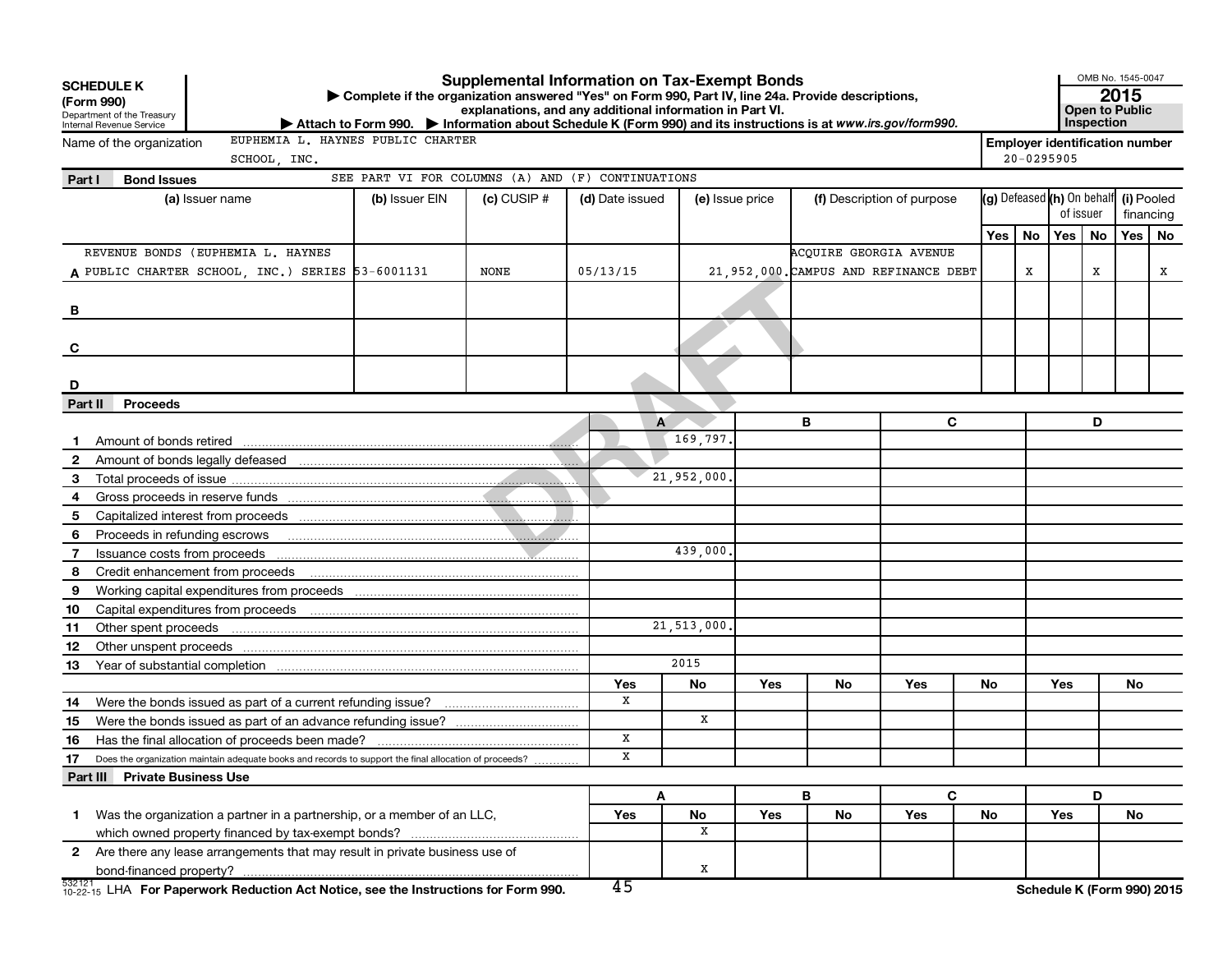|                | SCHOOL, INC.<br>Schedule K (Form 990) 2015                                                                      |             |                                   | $20 - 0295905$ |           |     |               |     | Page 2 |
|----------------|-----------------------------------------------------------------------------------------------------------------|-------------|-----------------------------------|----------------|-----------|-----|---------------|-----|--------|
|                | <b>Part III</b> Private Business Use (Continued)                                                                |             |                                   |                |           |     |               |     |        |
|                |                                                                                                                 |             | A                                 | B              |           |     | C             | D   |        |
|                | 3a Are there any management or service contracts that may result in private                                     | Yes         | No                                | <b>Yes</b>     | No        | Yes | No            | Yes | No     |
|                |                                                                                                                 |             | X                                 |                |           |     |               |     |        |
|                | b If "Yes" to line 3a, does the organization routinely engage bond counsel or other outside                     |             |                                   |                |           |     |               |     |        |
|                | counsel to review any management or service contracts relating to the financed property?                        |             |                                   |                |           |     |               |     |        |
|                | $\epsilon$ Are there any research agreements that may result in private business use of bond-financed property? |             | $\mathbf X$                       |                |           |     |               |     |        |
|                | d If "Yes" to line 3c, does the organization routinely engage bond counsel or other outside                     |             |                                   |                |           |     |               |     |        |
|                | counsel to review any research agreements relating to the financed property?                                    |             |                                   |                |           |     |               |     |        |
| 4              | Enter the percentage of financed property used in a private business use by                                     |             |                                   |                |           |     |               |     |        |
|                | entities other than a section $501(c)(3)$ organization or a state or local government                           |             | .00<br>%                          |                | %         |     | %             |     | %      |
| 5              | Enter the percentage of financed property used in a private business use as a result of                         |             |                                   |                |           |     |               |     |        |
|                | unrelated trade or business activity carried on by your organization, another                                   |             |                                   |                |           |     |               |     |        |
|                |                                                                                                                 |             | .00<br>%                          |                | %         |     | %             |     | %      |
| 6              |                                                                                                                 |             | .00 <sub>1</sub><br>$\frac{9}{6}$ |                | %         |     | $\frac{9}{6}$ |     | %      |
| $\overline{7}$ |                                                                                                                 |             | $\mathbf x$                       |                |           |     |               |     |        |
|                | 8a Has there been a sale or disposition of any of the bond-financed property to a non-                          |             |                                   |                |           |     |               |     |        |
|                | governmental person other than a $501(c)(3)$ organization since the bonds were issued?                          |             | $\mathbf{x}$                      |                |           |     |               |     |        |
|                | <b>b</b> If "Yes" to line 8a, enter the percentage of bond-financed property sold or disposed                   |             |                                   |                |           |     |               |     |        |
|                |                                                                                                                 |             | %                                 |                | %         |     | %             |     |        |
|                | c If "Yes" to line 8a, was any remedial action taken pursuant to Regulations sections                           |             |                                   |                |           |     |               |     |        |
|                |                                                                                                                 |             |                                   |                |           |     |               |     |        |
| 9              | Has the organization established written procedures to ensure that all nonqualified                             |             |                                   |                |           |     |               |     |        |
|                | bonds of the issue are remediated in accordance with the requirements under                                     |             |                                   |                |           |     |               |     |        |
|                | Regulations sections 1.141-12 and 1.145-2?                                                                      |             | x                                 |                |           |     |               |     |        |
|                | Part IV Arbitrage                                                                                               |             |                                   |                |           |     |               |     |        |
|                |                                                                                                                 |             | A                                 | B              |           |     | C             | D   |        |
| 1.             | Has the issuer filed Form 8038-T, Arbitrage Rebate, Yield Reduction and                                         | Yes         | <b>No</b>                         | <b>Yes</b>     | <b>No</b> | Yes | No            | Yes | No     |
|                |                                                                                                                 |             | x                                 |                |           |     |               |     |        |
|                |                                                                                                                 |             |                                   |                |           |     |               |     |        |
|                |                                                                                                                 |             | $\mathbf x$                       |                |           |     |               |     |        |
|                |                                                                                                                 | $\mathbf X$ |                                   |                |           |     |               |     |        |
|                |                                                                                                                 |             | X                                 |                |           |     |               |     |        |
|                | If "Yes" to line 2c, provide in Part VI the date the rebate computation was                                     |             |                                   |                |           |     |               |     |        |
|                |                                                                                                                 |             |                                   |                |           |     |               |     |        |
|                |                                                                                                                 |             | x                                 |                |           |     |               |     |        |
|                | 4a Has the organization or the governmental issuer entered into a qualified                                     |             |                                   |                |           |     |               |     |        |
|                |                                                                                                                 | X           |                                   |                |           |     |               |     |        |
|                |                                                                                                                 | M&T BANK    |                                   |                |           |     |               |     |        |
|                |                                                                                                                 |             | 16,0000000                        |                |           |     |               |     |        |
|                |                                                                                                                 |             | x                                 |                |           |     |               |     |        |
|                | e Was the hedge terminated?                                                                                     |             | $\mathbf X$                       |                |           |     |               |     |        |

**Schedule K (Form 990) 2015**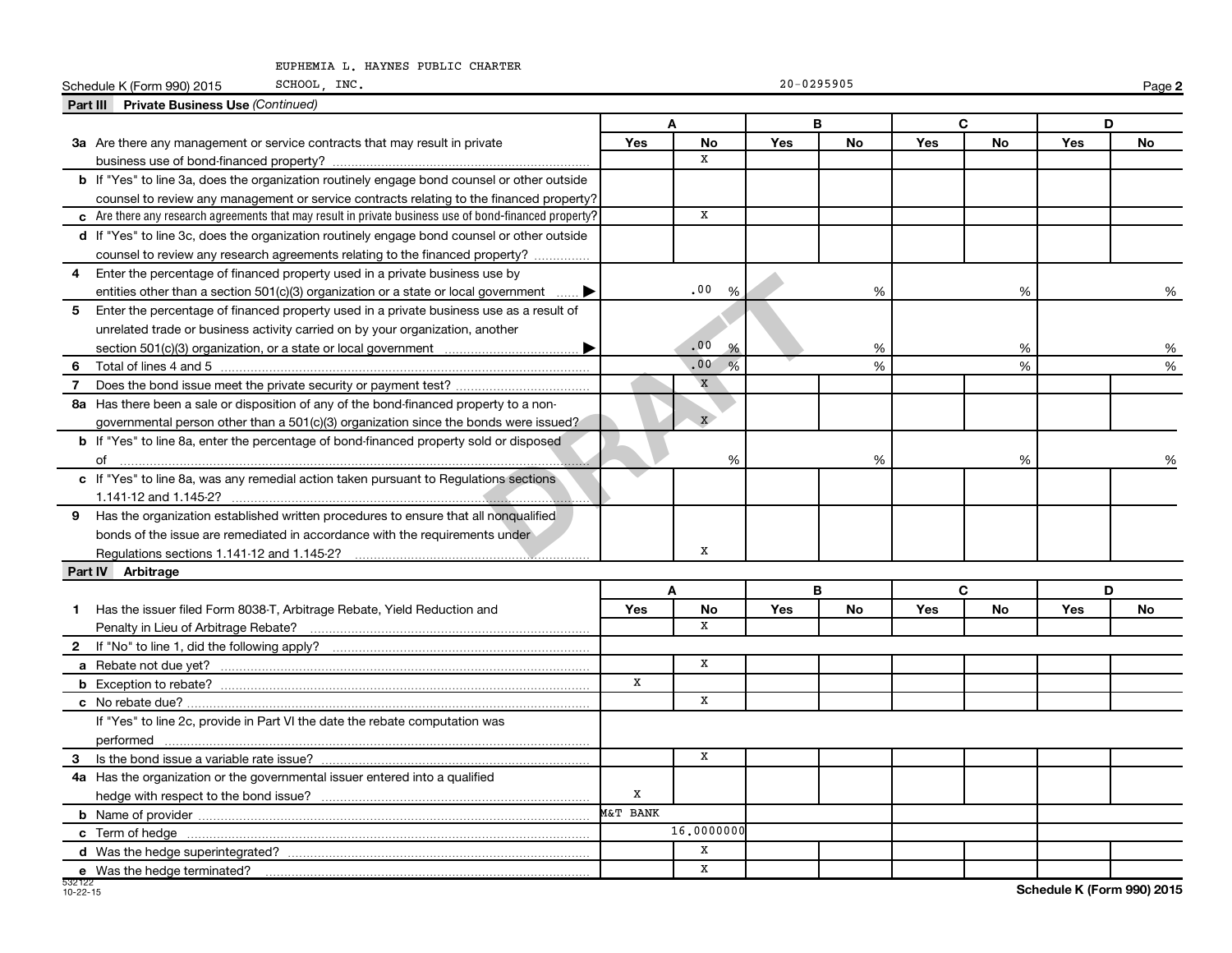| SCHOOL, INC.<br>Schedule K (Form 990) 2015                                                                                                                                                                                                                |                         |             | $20 - 0295905$ |           |     |    |     | Page 3    |
|-----------------------------------------------------------------------------------------------------------------------------------------------------------------------------------------------------------------------------------------------------------|-------------------------|-------------|----------------|-----------|-----|----|-----|-----------|
| Part IV Arbitrage (Continued)                                                                                                                                                                                                                             |                         |             |                |           |     |    |     |           |
|                                                                                                                                                                                                                                                           |                         | A           |                | B         |     | C  |     | D         |
|                                                                                                                                                                                                                                                           | Yes                     | No          | <b>Yes</b>     | <b>No</b> | Yes | No | Yes | No        |
| 5a Were gross proceeds invested in a guaranteed investment contract (GIC)?                                                                                                                                                                                |                         | $\mathbf x$ |                |           |     |    |     |           |
|                                                                                                                                                                                                                                                           |                         |             |                |           |     |    |     |           |
|                                                                                                                                                                                                                                                           |                         |             |                |           |     |    |     |           |
| d Was the regulatory safe harbor for establishing the fair market value of the GIC satisfied?                                                                                                                                                             |                         |             |                |           |     |    |     |           |
| Were any gross proceeds invested beyond an available temporary period?<br>6                                                                                                                                                                               |                         | X           |                |           |     |    |     |           |
| 7 Has the organization established written procedures to monitor the requirements of                                                                                                                                                                      |                         | x           |                |           |     |    |     |           |
| Part V Procedures To Undertake Corrective Action                                                                                                                                                                                                          |                         |             |                |           |     |    |     |           |
|                                                                                                                                                                                                                                                           |                         | A           |                | B         |     | C  |     | D         |
|                                                                                                                                                                                                                                                           | Yes                     | <b>No</b>   | Yes            | <b>No</b> | Yes | No | Yes | <b>No</b> |
| Has the organization established written procedures to ensure that violations of<br>federal tax requirements are timely identified and corrected through the voluntary<br>closing agreement program if self-remediation is not available under applicable | $\overline{\mathbf{x}}$ |             |                |           |     |    |     |           |
| Part VI Supplemental Information. Provide additional information for responses to questions on Schedule K (see instructions).                                                                                                                             |                         |             |                |           |     |    |     |           |
| SCHEDULE K, PART I, BOND ISSUES:                                                                                                                                                                                                                          |                         |             |                |           |     |    |     |           |
| (A) ISSUER NAME:                                                                                                                                                                                                                                          |                         |             |                |           |     |    |     |           |
| REVENUE BONDS (EUPHEMIA L. HAYNES PUBLIC CHARTER SCHOOL, INC.) SERIES 2015                                                                                                                                                                                |                         |             |                |           |     |    |     |           |
| (F) DESCRIPTION OF PURPOSE:                                                                                                                                                                                                                               |                         |             |                |           |     |    |     |           |
| ACQUIRE GEORGIA AVENUE CAMPUS AND REFINANCE DEBT FOR KANSAS AVENUE CAMPUS                                                                                                                                                                                 |                         |             |                |           |     |    |     |           |
|                                                                                                                                                                                                                                                           |                         |             |                |           |     |    |     |           |
|                                                                                                                                                                                                                                                           |                         |             |                |           |     |    |     |           |
|                                                                                                                                                                                                                                                           |                         |             |                |           |     |    |     |           |
|                                                                                                                                                                                                                                                           |                         |             |                |           |     |    |     |           |
|                                                                                                                                                                                                                                                           |                         |             |                |           |     |    |     |           |
|                                                                                                                                                                                                                                                           |                         |             |                |           |     |    |     |           |
|                                                                                                                                                                                                                                                           |                         |             |                |           |     |    |     |           |
|                                                                                                                                                                                                                                                           |                         |             |                |           |     |    |     |           |
|                                                                                                                                                                                                                                                           |                         |             |                |           |     |    |     |           |
|                                                                                                                                                                                                                                                           |                         |             |                |           |     |    |     |           |
|                                                                                                                                                                                                                                                           |                         |             |                |           |     |    |     |           |
|                                                                                                                                                                                                                                                           |                         |             |                |           |     |    |     |           |
|                                                                                                                                                                                                                                                           |                         |             |                |           |     |    |     |           |
|                                                                                                                                                                                                                                                           |                         |             |                |           |     |    |     |           |
|                                                                                                                                                                                                                                                           |                         |             |                |           |     |    |     |           |
|                                                                                                                                                                                                                                                           |                         |             |                |           |     |    |     |           |
|                                                                                                                                                                                                                                                           |                         |             |                |           |     |    |     |           |
|                                                                                                                                                                                                                                                           |                         |             |                |           |     |    |     |           |
|                                                                                                                                                                                                                                                           |                         |             |                |           |     |    |     |           |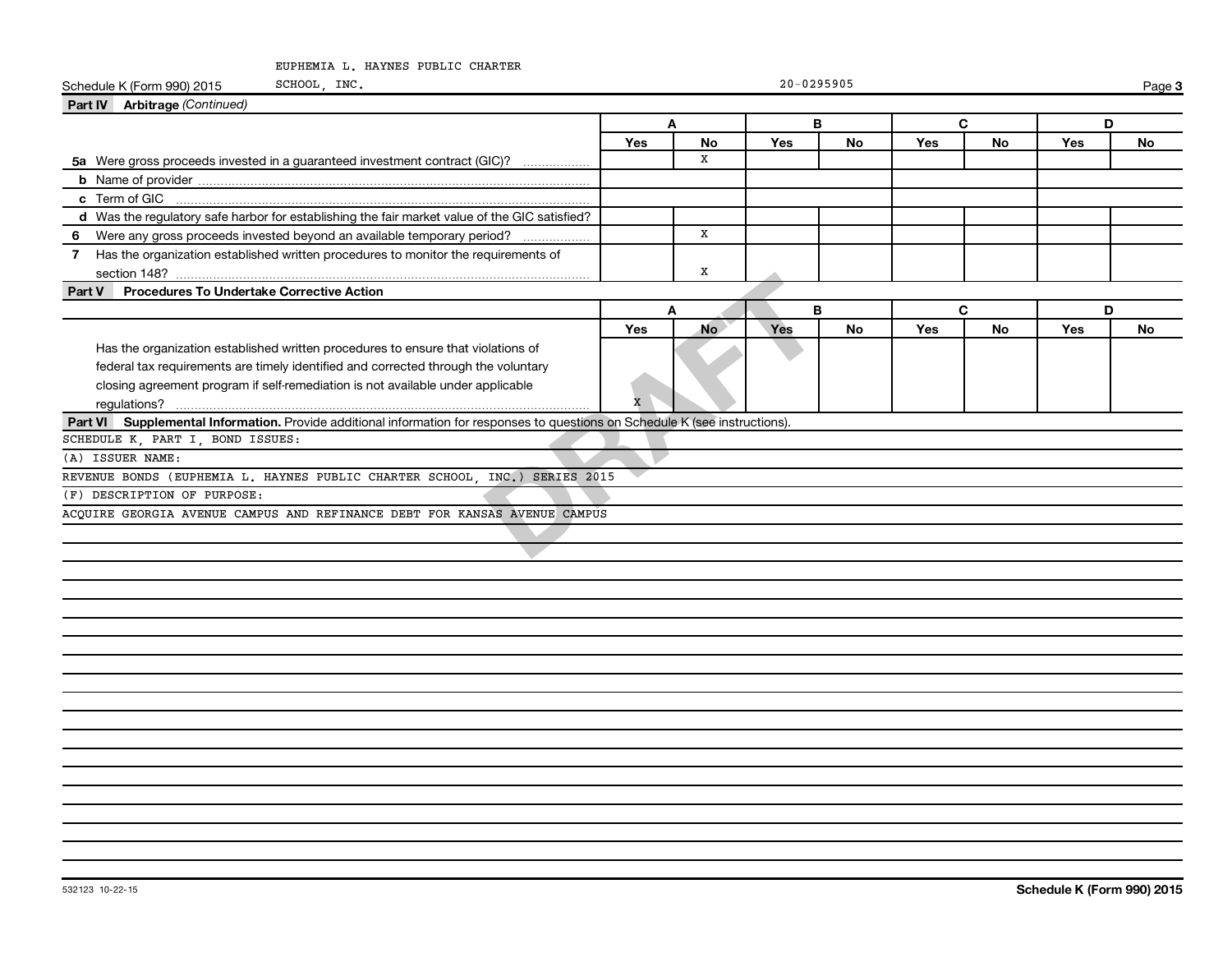### **SCHEDULE M (Form 990)**

# **Noncash Contributions**

OMB No. 1545-0047

| Department of the Treasury |
|----------------------------|
| Internal Revenue Service   |

◆ Complete if the organizations answered "Yes" on Form 990, Part IV, lines 29 or 30.<br>▶ Complete if the organizations answered "Yes" on Form 990, Part IV, lines 29 or 30. **Attach to Form 990.**  $\blacktriangleright$ 

**Open To Public Inspection**

|  | Name of the organization |  |
|--|--------------------------|--|
|  |                          |  |

**Information about Schedule M (Form 990) and its instructions is at www.irs.gov/form990.** CHARTER

|  | ION WEUPHEMIA L. HAYNES PUBLIC |  |  |  |
|--|--------------------------------|--|--|--|
|--|--------------------------------|--|--|--|

| <b>Employer identification number</b>     |  |
|-------------------------------------------|--|
| $\sim$ $\sim$ $\sim$ $\sim$ $\sim$ $\sim$ |  |

Method of determining noncash contribution amounts

| SCHOOL, INC.                                 |                               |                                        |                                                                                                | 20-0295905                                  |
|----------------------------------------------|-------------------------------|----------------------------------------|------------------------------------------------------------------------------------------------|---------------------------------------------|
| Part I<br><b>Types of Property</b>           |                               |                                        |                                                                                                |                                             |
|                                              | (a)<br>Check if<br>applicable | (b)<br>Number of<br>contributions or I | Noncash contribution<br>amounts reported on<br>litems contributed Form 990, Part VIII, line 1g | Method of determi<br>noncash contribution a |
| Art - Works of art                           |                               |                                        |                                                                                                |                                             |
| Art - Historical treasures<br>$\overline{2}$ |                               |                                        |                                                                                                |                                             |
| Art - Fractional interests<br>3              |                               |                                        |                                                                                                |                                             |
| Books and publications<br>4                  |                               |                                        |                                                                                                |                                             |
| Clothing and household goods<br>5            |                               |                                        |                                                                                                |                                             |

|                 | <u>10 and papiloanono </u>                                                                                                                         |              |             |  |
|-----------------|----------------------------------------------------------------------------------------------------------------------------------------------------|--------------|-------------|--|
| 5               | Clothing and household goods                                                                                                                       |              |             |  |
| 6               |                                                                                                                                                    |              |             |  |
| 7               |                                                                                                                                                    |              |             |  |
| 8               |                                                                                                                                                    |              |             |  |
| 9               | Securities - Publicly traded                                                                                                                       | $\mathbf{x}$ | 370,000.FMV |  |
| 10              | Securities - Closely held stock                                                                                                                    |              |             |  |
| 11              | Securities - Partnership, LLC, or                                                                                                                  |              |             |  |
|                 |                                                                                                                                                    |              |             |  |
| 12 <sup>2</sup> | Securities - Miscellaneous                                                                                                                         |              |             |  |
| 13              | Qualified conservation contribution -                                                                                                              |              |             |  |
|                 | Historic structures                                                                                                                                |              |             |  |
| 14              | Qualified conservation contribution - Other                                                                                                        |              |             |  |
| 15              | Real estate - Residential                                                                                                                          |              |             |  |
| 16              |                                                                                                                                                    |              |             |  |
| 17              |                                                                                                                                                    |              |             |  |
| 18              |                                                                                                                                                    |              |             |  |
| 19              |                                                                                                                                                    |              |             |  |
| 20              | Drugs and medical supplies                                                                                                                         |              |             |  |
| 21              |                                                                                                                                                    |              |             |  |
| 22              |                                                                                                                                                    |              |             |  |
| 23              |                                                                                                                                                    |              |             |  |
| 24              |                                                                                                                                                    |              |             |  |
| 25              |                                                                                                                                                    |              |             |  |
| 26              | Other $\blacktriangleright$<br><u> 1999 - John Harry Harry Harry Harry Harry Harry Harry Harry Harry Harry Harry Harry Harry Harry Harry Harry</u> |              |             |  |
| 27              | Other $\blacktriangleright$                                                                                                                        |              |             |  |
| 28              | Other                                                                                                                                              |              |             |  |
| 29              | Number of Forms 8283 received by the organization during the tax year for contributions                                                            |              |             |  |
|                 | for which the organization completed Form 8283, Part IV, Donee Acknowledgement                                                                     |              | 29          |  |

|     |                                                                                                                            |     | Yes | Νo |
|-----|----------------------------------------------------------------------------------------------------------------------------|-----|-----|----|
| 30a | During the year, did the organization receive by contribution any property reported in Part I, lines 1 through 28, that it |     |     |    |
|     | must hold for at least three years from the date of the initial contribution, and which is not required to be used for     |     |     |    |
|     | exempt purposes for the entire holding period?                                                                             | 30a |     |    |
|     | <b>b</b> If "Yes," describe the arrangement in Part II.                                                                    |     |     |    |
| 31  | Does the organization have a gift acceptance policy that requires the review of any non-standard contributions?            | -31 |     |    |
| 32a | Does the organization hire or use third parties or related organizations to solicit, process, or sell noncash              |     |     |    |
|     | contributions?                                                                                                             | 32a |     |    |
|     | <b>b</b> If "Yes," describe in Part II.                                                                                    |     |     |    |
| 33  | If the organization did not report an amount in column (c) for a type of property for which column (a) is checked,         |     |     |    |
|     | describe in Part II.                                                                                                       |     |     |    |

**For Paperwork Reduction Act Notice, see the Instructions for Form 990. Schedule M (Form 990) (2015)** LHA

532141 08-21-15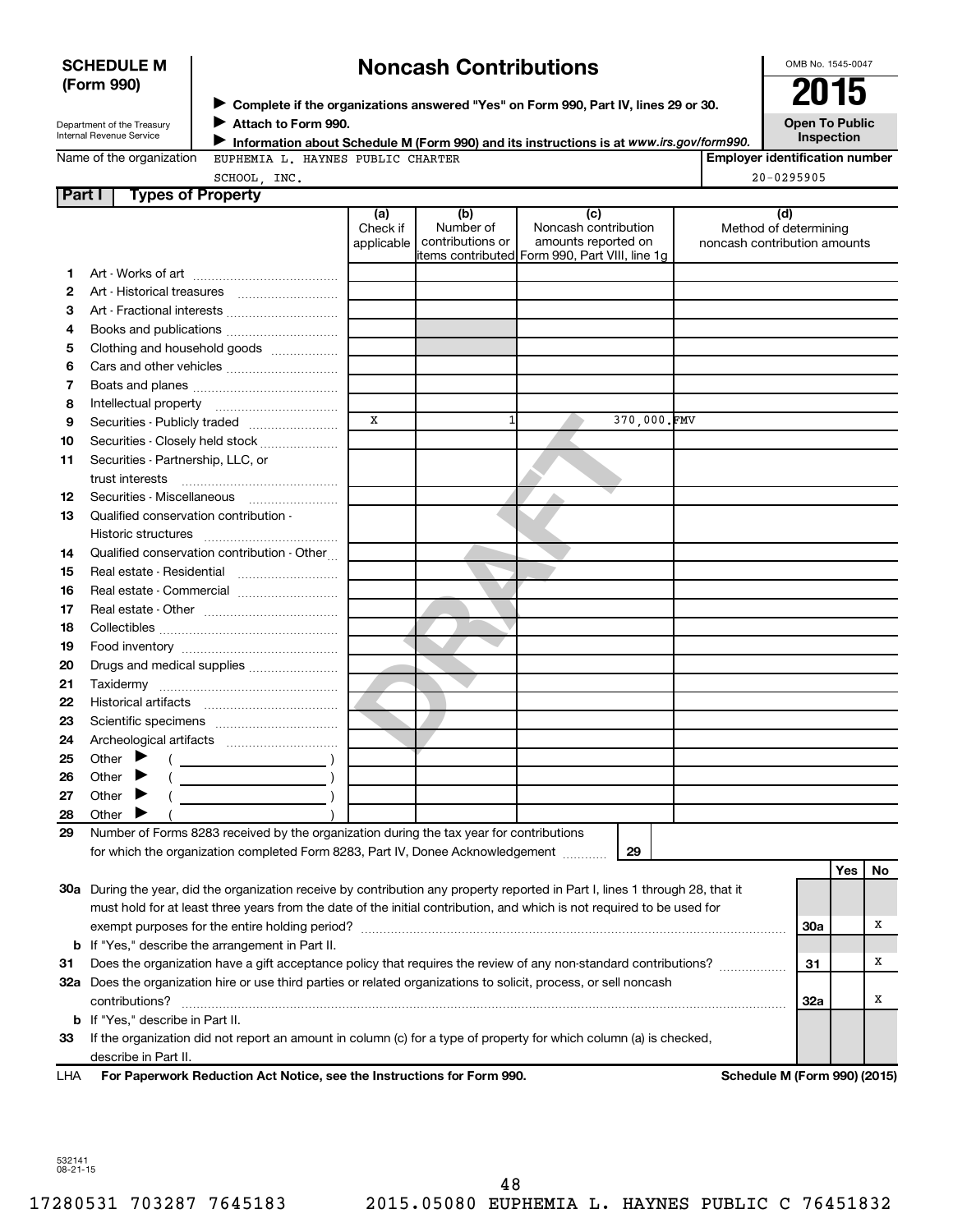|                                                                                       |                                                                                                                                                                                                                                                                                                                |  |  |                    |  | $20 - 0295905$ | Page 2                       |
|---------------------------------------------------------------------------------------|----------------------------------------------------------------------------------------------------------------------------------------------------------------------------------------------------------------------------------------------------------------------------------------------------------------|--|--|--------------------|--|----------------|------------------------------|
| Schedule M (Form 990) (2015) SCHOOL, INC.<br><b>Part II</b> Supplemental Information. | Supplemental Information. Provide the information required by Part I, lines 30b, 32b, and 33, and whether the organization<br>is reporting in Part I, column (b), the number of contributions, the number of items received, or a combination of both. Also complete this part for any additional information. |  |  |                    |  |                |                              |
|                                                                                       |                                                                                                                                                                                                                                                                                                                |  |  |                    |  |                |                              |
|                                                                                       |                                                                                                                                                                                                                                                                                                                |  |  |                    |  |                |                              |
|                                                                                       |                                                                                                                                                                                                                                                                                                                |  |  |                    |  |                |                              |
|                                                                                       |                                                                                                                                                                                                                                                                                                                |  |  |                    |  |                |                              |
|                                                                                       |                                                                                                                                                                                                                                                                                                                |  |  |                    |  |                |                              |
|                                                                                       |                                                                                                                                                                                                                                                                                                                |  |  |                    |  |                |                              |
|                                                                                       |                                                                                                                                                                                                                                                                                                                |  |  |                    |  |                |                              |
|                                                                                       |                                                                                                                                                                                                                                                                                                                |  |  |                    |  |                |                              |
|                                                                                       |                                                                                                                                                                                                                                                                                                                |  |  |                    |  |                |                              |
|                                                                                       |                                                                                                                                                                                                                                                                                                                |  |  |                    |  |                |                              |
|                                                                                       |                                                                                                                                                                                                                                                                                                                |  |  |                    |  |                |                              |
|                                                                                       |                                                                                                                                                                                                                                                                                                                |  |  |                    |  |                |                              |
|                                                                                       |                                                                                                                                                                                                                                                                                                                |  |  |                    |  |                |                              |
|                                                                                       |                                                                                                                                                                                                                                                                                                                |  |  |                    |  |                |                              |
|                                                                                       |                                                                                                                                                                                                                                                                                                                |  |  |                    |  |                |                              |
|                                                                                       |                                                                                                                                                                                                                                                                                                                |  |  |                    |  |                |                              |
|                                                                                       |                                                                                                                                                                                                                                                                                                                |  |  |                    |  |                |                              |
|                                                                                       |                                                                                                                                                                                                                                                                                                                |  |  |                    |  |                |                              |
|                                                                                       |                                                                                                                                                                                                                                                                                                                |  |  |                    |  |                |                              |
|                                                                                       |                                                                                                                                                                                                                                                                                                                |  |  |                    |  |                |                              |
|                                                                                       |                                                                                                                                                                                                                                                                                                                |  |  |                    |  |                |                              |
|                                                                                       |                                                                                                                                                                                                                                                                                                                |  |  |                    |  |                |                              |
|                                                                                       |                                                                                                                                                                                                                                                                                                                |  |  |                    |  |                |                              |
|                                                                                       |                                                                                                                                                                                                                                                                                                                |  |  |                    |  |                |                              |
|                                                                                       |                                                                                                                                                                                                                                                                                                                |  |  |                    |  |                |                              |
|                                                                                       |                                                                                                                                                                                                                                                                                                                |  |  |                    |  |                |                              |
|                                                                                       |                                                                                                                                                                                                                                                                                                                |  |  |                    |  |                |                              |
|                                                                                       |                                                                                                                                                                                                                                                                                                                |  |  |                    |  |                |                              |
| 532142 08-21-15                                                                       |                                                                                                                                                                                                                                                                                                                |  |  |                    |  |                | Schedule M (Form 990) (2015) |
|                                                                                       |                                                                                                                                                                                                                                                                                                                |  |  | $\Lambda$ $\Omega$ |  |                |                              |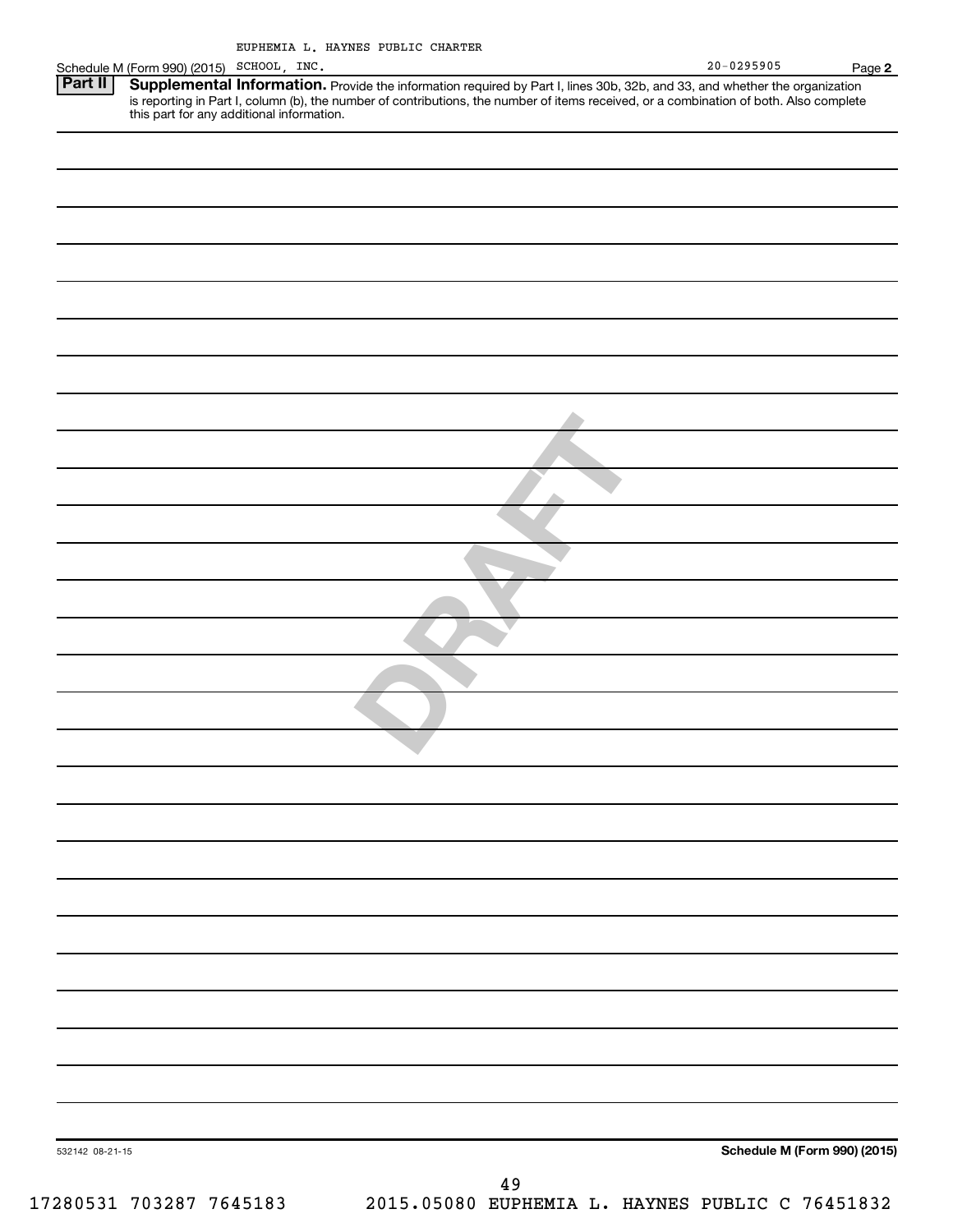| <b>SCHEDULE O</b><br>(Form 990 or 990-EZ)              | Supplemental Information to Form 990 or 990-EZ<br>Complete to provide information for responses to specific questions on<br>Form 990 or 990-EZ or to provide any additional information. |                | OMB No. 1545-0047                      |
|--------------------------------------------------------|------------------------------------------------------------------------------------------------------------------------------------------------------------------------------------------|----------------|----------------------------------------|
| Department of the Treasury<br>Internal Revenue Service | Attach to Form 990 or 990-EZ.<br>Information about Schedule O (Form 990 or 990-EZ) and its instructions is at WWW.irs.gov/form990.                                                       |                | <b>Open to Public</b><br>Inspection    |
| Name of the organization                               | EUPHEMIA L. HAYNES PUBLIC CHARTER                                                                                                                                                        |                | <b>Employer identification number</b>  |
|                                                        | SCHOOL, INC.                                                                                                                                                                             | $20 - 0295905$ |                                        |
| FORM 990, B, AMENDED RETURN                            |                                                                                                                                                                                          |                |                                        |
|                                                        | THE 2015 FORM 990 IS BEING AMENDED TO UPDATE PART VII, SECTION A BOARD                                                                                                                   |                |                                        |
|                                                        | OF DIRECTORS LISTING. THE RELATED DISCLOSURES IN PART I, LINES 3 & 4,                                                                                                                    |                |                                        |
|                                                        | AS WELL AS PART VI, LINES 1A AND 1B HAVE ALSO BEEN UPDATED.                                                                                                                              |                |                                        |
|                                                        |                                                                                                                                                                                          |                |                                        |
|                                                        | FORM 990, PART VI, SECTION B, LINE 11:                                                                                                                                                   |                |                                        |
|                                                        | THE AUDIT & FINANCE COMMITTEE OF THE BOARD WILL REVIEW THE FORM IN DETAIL,                                                                                                               |                |                                        |
|                                                        | ALONG WITH THE HEAD OF SCHOOL AND DIRECTOR OF PLANNING, POLICY AND FINANCE.                                                                                                              |                |                                        |
|                                                        |                                                                                                                                                                                          |                |                                        |
|                                                        | FORM 990, PART VI, SECTION B, LINE 12C:                                                                                                                                                  |                |                                        |
|                                                        | E.L. HAYNES HAS A WRITTEN CONFLICT OF INTEREST POLICY. BOARD OF TRUSTEES                                                                                                                 |                |                                        |
|                                                        | MEMBERS ARE REQUIRED TO SIGN THE POLICY EACH YEAR, AND THERE IS TIME                                                                                                                     |                |                                        |
|                                                        | DEVOTED IN ONE BOARD MEETING EACH YEAR TO DISCUSS CONFLICTS OF INTEREST AND                                                                                                              |                |                                        |
| THE SCHOOL'S POLICY.                                   |                                                                                                                                                                                          |                |                                        |
|                                                        |                                                                                                                                                                                          |                |                                        |
|                                                        | FORM 990, PART VI, SECTION B, LINE 15:                                                                                                                                                   |                |                                        |
|                                                        | THE EXECUTIVE COMMITTEE REVIEWS MARKET COMPARABLES FOR THE HEAD OF SCHOOL                                                                                                                |                |                                        |
|                                                        | AND TOP MANAGEMENT OFFICIALS AND DEVELOPS COMPENSATION GUIDELINES BASED ON                                                                                                               |                |                                        |
| THOSE COMPARABLES.                                     | THE BOARD OF TRUSTEES THEN DETERMINES THE COMPENSATION                                                                                                                                   |                |                                        |
|                                                        | FOR THE HEAD OF SCHOOL AND MAINTAINS A WRITTEN RECORD OF THE COMPENSATION                                                                                                                |                |                                        |
| PROCESS.                                               | THE BOARD CONDUCTS THIS PROCESS ON AN ANNUAL BASIS.                                                                                                                                      |                |                                        |
|                                                        |                                                                                                                                                                                          |                |                                        |
|                                                        | FORM 990, PART VI, SECTION C, LINE 19:                                                                                                                                                   |                |                                        |
|                                                        | E.L. HAYNES PROVIDES COPIES OF ALL GOVERNING DOCUMENTS, THE CONFLICT OF                                                                                                                  |                |                                        |
|                                                        | INTEREST POLICY, AND FINANCIAL STATEMENTS TO THE PUBLIC CHARTER SCHOOL                                                                                                                   |                |                                        |
| 532211<br>09-02-15                                     | LHA For Paperwork Reduction Act Notice, see the Instructions for Form 990 or 990-EZ.                                                                                                     |                | Schedule O (Form 990 or 990-EZ) (2015) |

50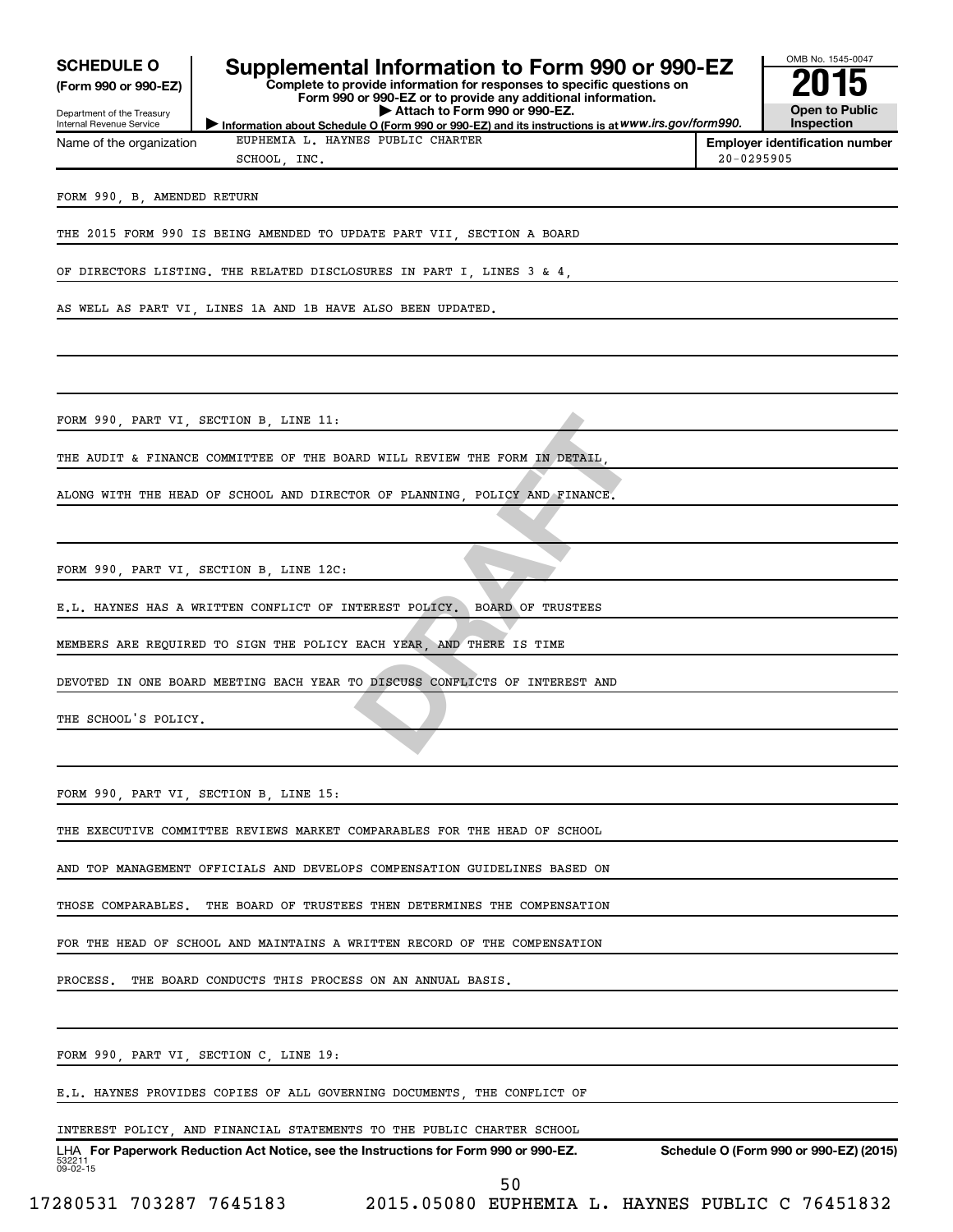| Schedule O (Form 990 or 990-EZ) (2015)<br>Name of the organization EUPHEMIA L. HAYNES PUBLIC CHARTER<br>SCHOOL, INC. | Page 2<br><b>Employer identification number</b><br>$20 - 0295905$ |
|----------------------------------------------------------------------------------------------------------------------|-------------------------------------------------------------------|
| BOARD ON A REGULAR BASIS. IN ADDITION, THE MINUTES FROM BOARD MEETINGS ARE                                           |                                                                   |
| POSTED IN THE LOBBY OF THE SCHOOL AND DOCUMENTS ARE AVAILABLE TO THE PUBLIC                                          |                                                                   |
|                                                                                                                      |                                                                   |
| UPON REQUEST.                                                                                                        |                                                                   |
|                                                                                                                      |                                                                   |
| FORM 990, PART XI, LINE 9, CHANGES IN NET ASSETS:                                                                    |                                                                   |
| LOSS ON INTEREST RATE SWAP<br>$-1,682,340.$                                                                          |                                                                   |
|                                                                                                                      |                                                                   |
|                                                                                                                      |                                                                   |
|                                                                                                                      |                                                                   |
|                                                                                                                      |                                                                   |
|                                                                                                                      |                                                                   |
|                                                                                                                      |                                                                   |
|                                                                                                                      |                                                                   |
|                                                                                                                      |                                                                   |
|                                                                                                                      |                                                                   |
|                                                                                                                      |                                                                   |
|                                                                                                                      |                                                                   |
|                                                                                                                      |                                                                   |
|                                                                                                                      |                                                                   |
|                                                                                                                      |                                                                   |
|                                                                                                                      |                                                                   |
|                                                                                                                      |                                                                   |
|                                                                                                                      |                                                                   |
|                                                                                                                      |                                                                   |
|                                                                                                                      |                                                                   |
|                                                                                                                      |                                                                   |
|                                                                                                                      |                                                                   |
| 532212 09-02-15                                                                                                      | Schedule O (Form 990 or 990-EZ) (2015)                            |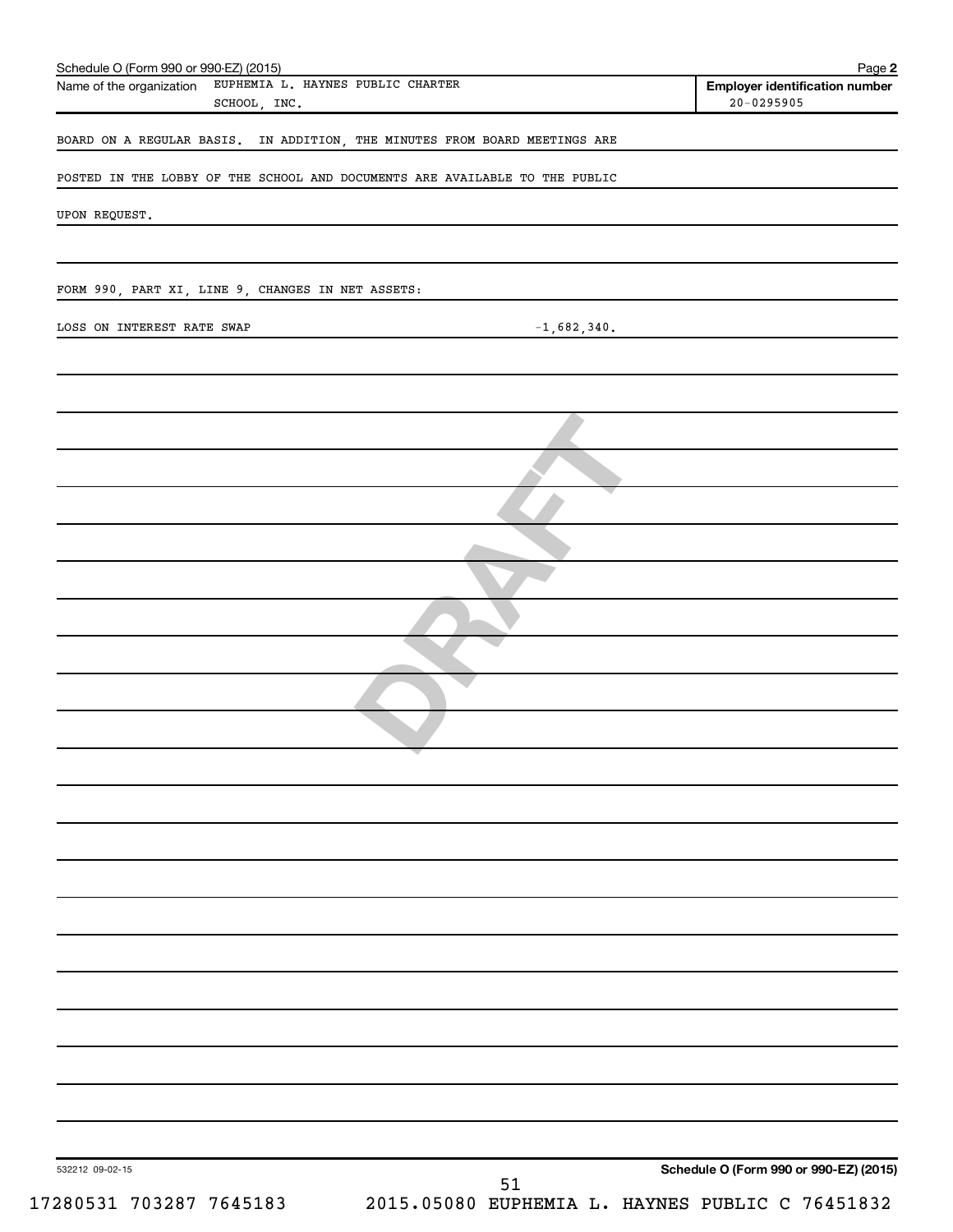| <b>SCHEDULE R</b>                                               |                                                                        |                                                                                                                                                                            |                                              |                    |                    |                 |                                                         | OMB No. 1545-0047                         |         |
|-----------------------------------------------------------------|------------------------------------------------------------------------|----------------------------------------------------------------------------------------------------------------------------------------------------------------------------|----------------------------------------------|--------------------|--------------------|-----------------|---------------------------------------------------------|-------------------------------------------|---------|
| (Form 990)                                                      |                                                                        | <b>Related Organizations and Unrelated Partnerships</b><br>> Complete if the organization answered "Yes" on Form 990, Part IV, line 33, 34, 35b, 36, or 37.                |                                              |                    |                    |                 |                                                         | 2015                                      |         |
| Department of the Treasury                                      |                                                                        |                                                                                                                                                                            | Attach to Form 990.                          |                    |                    |                 |                                                         | <b>Open to Public</b>                     |         |
| Internal Revenue Service                                        |                                                                        | Information about Schedule R (Form 990) and its instructions is at www.irs.gov/form990.                                                                                    |                                              |                    |                    |                 |                                                         | Inspection                                |         |
| Name of the organization                                        | EUPHEMIA L. HAYNES PUBLIC CHARTER<br>SCHOOL, INC.                      |                                                                                                                                                                            |                                              |                    |                    |                 | <b>Employer identification number</b><br>$20 - 0295905$ |                                           |         |
| Part I                                                          |                                                                        | Identification of Disregarded Entities Complete if the organization answered "Yes" on Form 990, Part IV, line 33.                                                          |                                              |                    |                    |                 |                                                         |                                           |         |
|                                                                 | (a)                                                                    | (b)                                                                                                                                                                        | (c)                                          | (d)                | (e)                |                 |                                                         | (f)                                       |         |
| Name, address, and EIN (if applicable)<br>of disregarded entity |                                                                        | Primary activity                                                                                                                                                           | Legal domicile (state or<br>foreign country) | Total income       | End-of-year assets |                 | Direct controlling<br>entity                            |                                           |         |
|                                                                 |                                                                        |                                                                                                                                                                            |                                              |                    |                    |                 |                                                         |                                           |         |
|                                                                 |                                                                        |                                                                                                                                                                            |                                              |                    |                    |                 |                                                         |                                           |         |
|                                                                 |                                                                        |                                                                                                                                                                            |                                              |                    |                    |                 |                                                         |                                           |         |
|                                                                 |                                                                        |                                                                                                                                                                            |                                              |                    |                    |                 |                                                         |                                           |         |
| Part II                                                         | organizations during the tax year.                                     | Identification of Related Tax-Exempt Organizations Complete if the organization answered "Yes" on Form 990, Part IV, line 34 because it had one or more related tax-exempt |                                              |                    |                    |                 |                                                         |                                           |         |
|                                                                 | (a)                                                                    | (b)                                                                                                                                                                        | (c)                                          | (d)                | (e)                |                 | (f)                                                     |                                           |         |
|                                                                 | Name, address, and EIN                                                 | Primary activity                                                                                                                                                           | Legal domicile (state or                     | <b>Exempt Code</b> | Public charity     |                 | Direct controlling                                      | $(g)$<br>Section 512(b)(13)<br>controlled |         |
|                                                                 | of related organization                                                |                                                                                                                                                                            | foreign country)                             | section            | status (if section |                 | entity                                                  |                                           | entity? |
|                                                                 |                                                                        |                                                                                                                                                                            |                                              |                    | 501(c)(3)          |                 |                                                         | Yes                                       | No      |
|                                                                 | ELH KANSAS AVENUE, INC. - 27-2491489                                   | CARRY OUT THE CHARITABLE                                                                                                                                                   |                                              |                    |                    | EUPHEMIA L.     |                                                         |                                           |         |
| 3600 GEORGIA AVENUE, NW                                         |                                                                        | AND EDUCATIONAL PURPOSES                                                                                                                                                   |                                              |                    |                    | HAYNES PUBLIC   |                                                         |                                           |         |
| WASHINGTON, DC 20010                                            |                                                                        | OF THE SCHOOL                                                                                                                                                              | DISTRICT OF COLUMBIA 501(C)(3)               |                    | LINE 11A. I        | CHARTER SCHOOL. |                                                         | X                                         |         |
|                                                                 | ELH SUPPORT CORPORATION - 26-1689749                                   | TO PROVIDE SUPPORT TO                                                                                                                                                      |                                              |                    |                    |                 |                                                         |                                           |         |
| 3600 GEORGIA AVENUE, NW                                         |                                                                        | EUPHEMIA L. HAYNES PUBLIC                                                                                                                                                  |                                              |                    | LINE 11D,          |                 |                                                         |                                           |         |
| WASHINGTON DC 20010                                             |                                                                        | CHARTER SCHOOL                                                                                                                                                             | DISTRICT OF COLUMBIA 501(C)(3)               |                    | III-O              | N/A             |                                                         |                                           | X       |
|                                                                 |                                                                        |                                                                                                                                                                            |                                              |                    |                    |                 |                                                         |                                           |         |
|                                                                 |                                                                        |                                                                                                                                                                            |                                              |                    |                    |                 |                                                         |                                           |         |
|                                                                 |                                                                        |                                                                                                                                                                            |                                              |                    |                    |                 |                                                         |                                           |         |
|                                                                 |                                                                        |                                                                                                                                                                            |                                              |                    |                    |                 |                                                         |                                           |         |
|                                                                 |                                                                        |                                                                                                                                                                            |                                              |                    |                    |                 |                                                         |                                           |         |
|                                                                 |                                                                        |                                                                                                                                                                            |                                              |                    |                    |                 |                                                         |                                           |         |
|                                                                 | For Paperwork Reduction Act Notice, see the Instructions for Form 990. |                                                                                                                                                                            |                                              |                    |                    |                 | Schedule R (Form 990) 2015                              |                                           |         |

SEE PART VII FOR CONTINUATIONS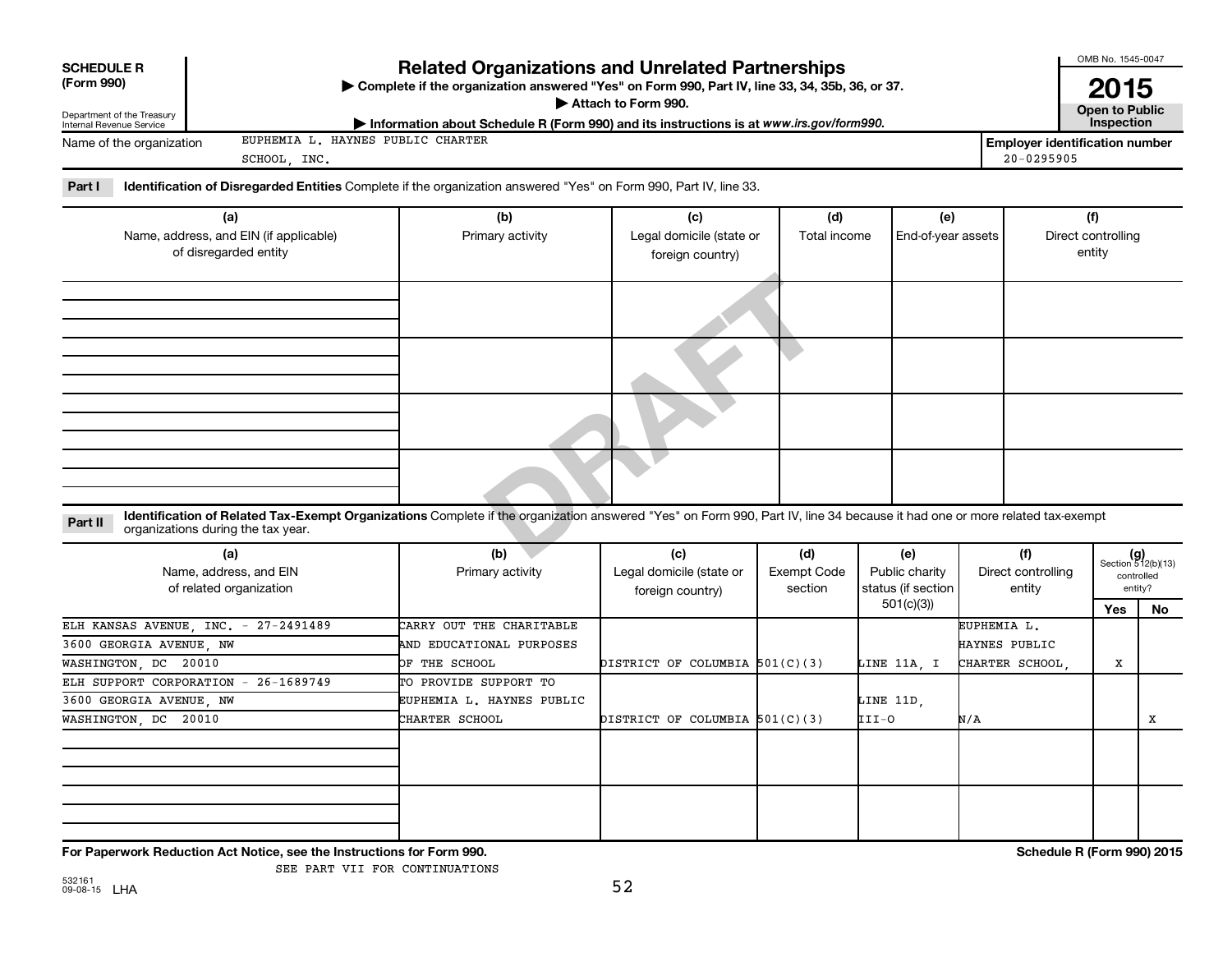Schedule R (Form 990) 2015 SCHOOL, INC. 20 - 0295905  $SCHOOL$ , INC.  $20-0295905$ 

Part III Identification of Related Organizations Taxable as a Partnership Complete if the organization answered "Yes" on Form 990, Part IV, line 34 because it had one or more related<br>Read to the organizations tracted as a organizations treated as a partnership during the tax year.

| (a)                                                                                                                                                                                                                                                                       | (b)              | (c)                                       | (d)                          |                                                                       | (e)                | (f)                      |                | (g)                               |                                  | (h)       | (i)                                           | (i)                  | (k)                                |
|---------------------------------------------------------------------------------------------------------------------------------------------------------------------------------------------------------------------------------------------------------------------------|------------------|-------------------------------------------|------------------------------|-----------------------------------------------------------------------|--------------------|--------------------------|----------------|-----------------------------------|----------------------------------|-----------|-----------------------------------------------|----------------------|------------------------------------|
| Name, address, and EIN<br>of related organization                                                                                                                                                                                                                         | Primary activity | Legal<br>domicile<br>(state or<br>foreign | Direct controlling<br>entity | Predominant income<br>(related, unrelated,<br>excluded from tax under | sections 512-514)  | Share of total<br>income |                | Share of<br>end-of-year<br>assets | Disproportionate<br>allocations? |           | Code V-UBI<br>amount in box<br>20 of Schedule | managing<br>partner? | General or Percentage<br>ownership |
|                                                                                                                                                                                                                                                                           |                  | country)                                  |                              |                                                                       |                    |                          |                |                                   | Yes I                            | <b>No</b> | K-1 (Form 1065) Yes No                        |                      |                                    |
| ELH OALICB LLC - 26-1824028                                                                                                                                                                                                                                               |                  |                                           |                              |                                                                       |                    |                          |                |                                   |                                  |           |                                               |                      |                                    |
| 3600 GEORGIA AVENUE, NW                                                                                                                                                                                                                                                   |                  |                                           |                              |                                                                       |                    |                          |                |                                   |                                  |           |                                               |                      |                                    |
| WASHINGTON, DC 20010                                                                                                                                                                                                                                                      | REAL ESTATE      | DE                                        | N/A                          | <b>INVESTMENT</b>                                                     |                    | 940,099                  |                |                                   |                                  |           | N/A                                           | x                    | 100.00%                            |
|                                                                                                                                                                                                                                                                           |                  |                                           |                              |                                                                       |                    |                          |                |                                   |                                  |           |                                               |                      |                                    |
|                                                                                                                                                                                                                                                                           |                  |                                           |                              |                                                                       |                    |                          |                |                                   |                                  |           |                                               |                      |                                    |
|                                                                                                                                                                                                                                                                           |                  |                                           |                              |                                                                       |                    |                          |                |                                   |                                  |           |                                               |                      |                                    |
|                                                                                                                                                                                                                                                                           |                  |                                           |                              |                                                                       |                    |                          |                |                                   |                                  |           |                                               |                      |                                    |
| Identification of Related Organizations Taxable as a Corporation or Trust Complete if the organization answered "Yes" on Form 990, Part IV, line 34 because it had one or more related<br>Part IV<br>organizations treated as a corporation or trust during the tax year. |                  |                                           |                              |                                                                       |                    |                          |                |                                   |                                  |           |                                               |                      |                                    |
| (a)                                                                                                                                                                                                                                                                       |                  |                                           | (b)                          | (c)                                                                   | (d)                |                          | (e)            | (f)                               |                                  |           | (g)                                           | (h)                  | (i)<br>Section                     |
| Name, address, and EIN                                                                                                                                                                                                                                                    |                  |                                           | Primary activity             | Legal domicile                                                        | Direct controlling |                          | Type of entity | Share of total                    |                                  |           | Share of                                      | Percentage           | 512(b)(13)                         |

| (a)<br>Name, address, and EIN<br>of related organization | (b)<br>Primary activity | (c)<br>Legal domicile<br>(state or<br>foreign | (d)<br>Direct controlling<br>entity | (e)<br>Type of entity<br>(C corp, S corp,<br>or trust) | (f)<br>Share of total<br>income | (g)<br>Share of<br>end-of-year<br>assets | (h)<br>Percentage<br>ownership | $\begin{array}{c} \textbf{(i)}\\ \text{Section}\\ 512 \text{(b)} \text{(13)}\\ \text{controlled} \\ \text{entity?} \end{array}$ |
|----------------------------------------------------------|-------------------------|-----------------------------------------------|-------------------------------------|--------------------------------------------------------|---------------------------------|------------------------------------------|--------------------------------|---------------------------------------------------------------------------------------------------------------------------------|
|                                                          |                         | country)                                      |                                     |                                                        |                                 |                                          |                                | Yes   No                                                                                                                        |
|                                                          |                         |                                               |                                     |                                                        |                                 |                                          |                                |                                                                                                                                 |
|                                                          |                         |                                               |                                     |                                                        |                                 |                                          |                                |                                                                                                                                 |
|                                                          |                         |                                               |                                     |                                                        |                                 |                                          |                                |                                                                                                                                 |
|                                                          |                         |                                               |                                     |                                                        |                                 |                                          |                                |                                                                                                                                 |
|                                                          |                         |                                               |                                     |                                                        |                                 |                                          |                                |                                                                                                                                 |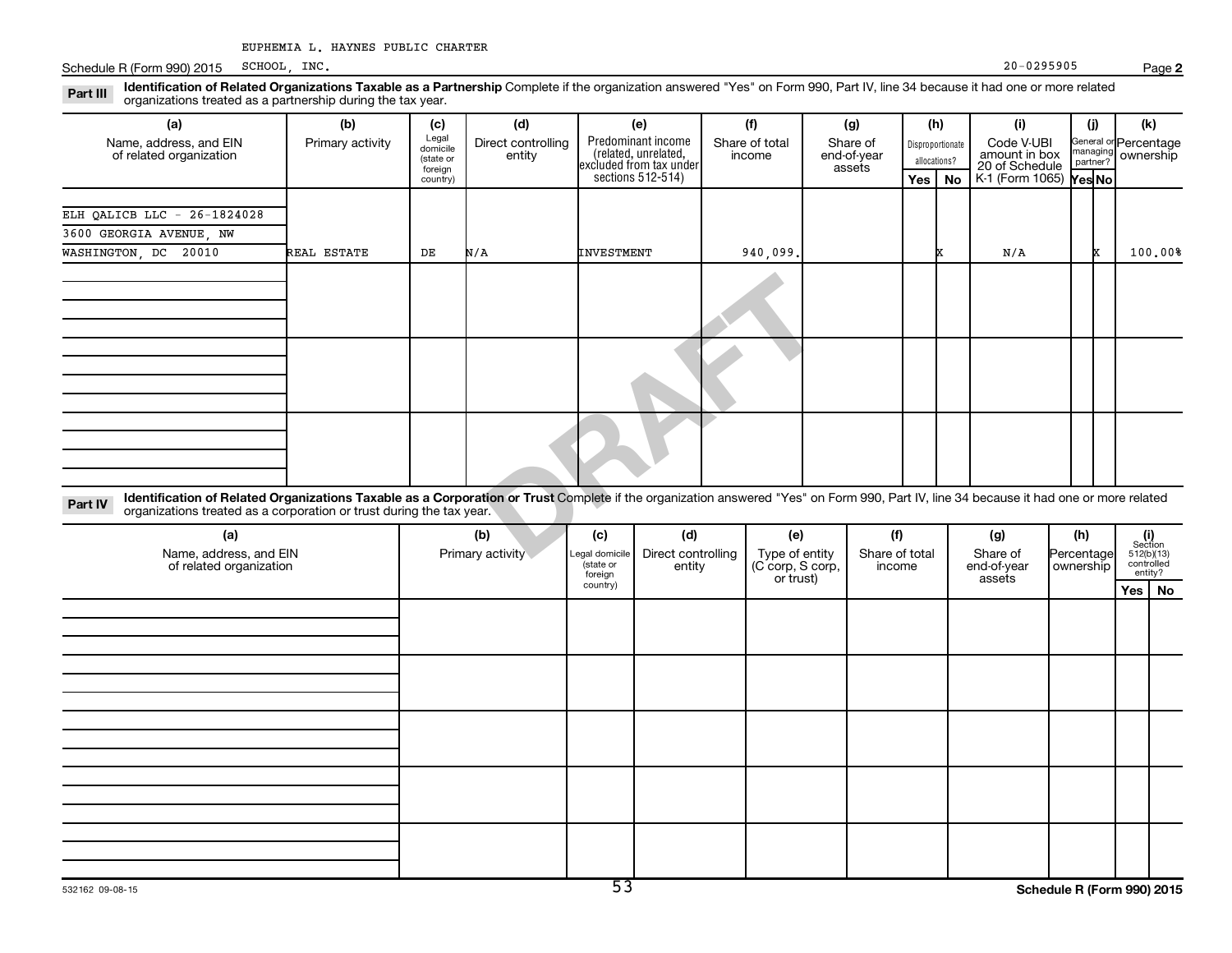Schedule R (Form 990) 2015 SCHOOL, INC. Page Page 20-0295905

|                                                                                                                                                                                                                                                                                                                                                                                                                                                                                    | Note. Complete line 1 if any entity is listed in Parts II, III, or IV of this schedule.                                                                                                                                        |     |                                      |                                          |  | Yes   No |              |
|------------------------------------------------------------------------------------------------------------------------------------------------------------------------------------------------------------------------------------------------------------------------------------------------------------------------------------------------------------------------------------------------------------------------------------------------------------------------------------|--------------------------------------------------------------------------------------------------------------------------------------------------------------------------------------------------------------------------------|-----|--------------------------------------|------------------------------------------|--|----------|--------------|
|                                                                                                                                                                                                                                                                                                                                                                                                                                                                                    | During the tax year, did the organization engage in any of the following transactions with one or more related organizations listed in Parts II-IV?                                                                            |     |                                      |                                          |  |          |              |
|                                                                                                                                                                                                                                                                                                                                                                                                                                                                                    |                                                                                                                                                                                                                                |     |                                      | 1a                                       |  |          | $\mathbf{x}$ |
|                                                                                                                                                                                                                                                                                                                                                                                                                                                                                    |                                                                                                                                                                                                                                |     |                                      | 1 <sub>b</sub>                           |  |          | $\mathbf{x}$ |
|                                                                                                                                                                                                                                                                                                                                                                                                                                                                                    |                                                                                                                                                                                                                                |     |                                      | 1 <sub>c</sub>                           |  | x        |              |
|                                                                                                                                                                                                                                                                                                                                                                                                                                                                                    | d Loans or loan guarantees to or for related organization(s) mature content to consume and content to consumer the content of the consumer content of the consumer content of the consumer content of the consumer content of  |     |                                      | 1 <sub>d</sub>                           |  |          | $\mathbf{x}$ |
|                                                                                                                                                                                                                                                                                                                                                                                                                                                                                    | e Loans or loan guarantees by related organization(s) material contents and content to content the content of the content of the content of the content of the content of the content of the content of the content of the con |     |                                      | 1e                                       |  |          | $\mathbf{x}$ |
|                                                                                                                                                                                                                                                                                                                                                                                                                                                                                    |                                                                                                                                                                                                                                |     |                                      |                                          |  |          |              |
|                                                                                                                                                                                                                                                                                                                                                                                                                                                                                    |                                                                                                                                                                                                                                |     |                                      | 1f                                       |  |          | x            |
| Dividends from related organization(s) machinesis and contract and contract and contract and contract and contract and contract and contract and contract and contract and contract and contract and contract and contract and<br>1 <sub>g</sub><br>g Sale of assets to related organization(s) machinesis and content to the content of the content of the content of the content of the content of the content of the content of the content of the content of the content of th |                                                                                                                                                                                                                                |     |                                      |                                          |  |          | $\mathbf x$  |
|                                                                                                                                                                                                                                                                                                                                                                                                                                                                                    |                                                                                                                                                                                                                                |     |                                      |                                          |  |          | x            |
|                                                                                                                                                                                                                                                                                                                                                                                                                                                                                    | Exchange of assets with related organization(s) www.assettion.com/www.assettion.com/www.assettion.com/www.assettion.com/www.assettion.com/www.assettion.com/www.assettion.com/www.assettion.com/www.assettion.com/www.assettio |     |                                      | 1i.                                      |  |          | x            |
|                                                                                                                                                                                                                                                                                                                                                                                                                                                                                    |                                                                                                                                                                                                                                |     |                                      | 1j                                       |  |          | $\mathbf{x}$ |
|                                                                                                                                                                                                                                                                                                                                                                                                                                                                                    |                                                                                                                                                                                                                                |     |                                      |                                          |  |          |              |
|                                                                                                                                                                                                                                                                                                                                                                                                                                                                                    |                                                                                                                                                                                                                                |     |                                      | 1k                                       |  | x        |              |
|                                                                                                                                                                                                                                                                                                                                                                                                                                                                                    | Performance of services or membership or fundraising solicitations for related organization(s) [10] performance of services or membership or fundraising solicitations for related organization(s) [10] performance content of |     |                                      | 11                                       |  |          | $\mathbf{x}$ |
|                                                                                                                                                                                                                                                                                                                                                                                                                                                                                    |                                                                                                                                                                                                                                |     |                                      | 1 <sub>m</sub>                           |  |          | x            |
|                                                                                                                                                                                                                                                                                                                                                                                                                                                                                    |                                                                                                                                                                                                                                |     |                                      | 1n                                       |  |          | x            |
|                                                                                                                                                                                                                                                                                                                                                                                                                                                                                    |                                                                                                                                                                                                                                |     |                                      | 10 <sub>o</sub>                          |  |          | $\mathbf{x}$ |
|                                                                                                                                                                                                                                                                                                                                                                                                                                                                                    | o Sharing of paid employees with related organization(s) manufactured and content to the state of paid employees with related organization(s) manufactured and content to the state of the state of the state of the state of  |     |                                      |                                          |  |          |              |
|                                                                                                                                                                                                                                                                                                                                                                                                                                                                                    |                                                                                                                                                                                                                                |     |                                      |                                          |  |          | x            |
|                                                                                                                                                                                                                                                                                                                                                                                                                                                                                    |                                                                                                                                                                                                                                |     |                                      | 1p                                       |  |          | $\mathbf{x}$ |
|                                                                                                                                                                                                                                                                                                                                                                                                                                                                                    |                                                                                                                                                                                                                                |     |                                      | 1q                                       |  |          |              |
|                                                                                                                                                                                                                                                                                                                                                                                                                                                                                    |                                                                                                                                                                                                                                |     |                                      |                                          |  |          |              |
|                                                                                                                                                                                                                                                                                                                                                                                                                                                                                    |                                                                                                                                                                                                                                |     |                                      | 1r                                       |  | x        | $\mathbf{x}$ |
|                                                                                                                                                                                                                                                                                                                                                                                                                                                                                    |                                                                                                                                                                                                                                |     |                                      | 1s                                       |  |          |              |
|                                                                                                                                                                                                                                                                                                                                                                                                                                                                                    | 2 If the answer to any of the above is "Yes," see the instructions for information on who must complete this line, including covered relationships and transaction thresholds.                                                 |     |                                      |                                          |  |          |              |
|                                                                                                                                                                                                                                                                                                                                                                                                                                                                                    | (a)<br>Name of related organization                                                                                                                                                                                            | (b) | (c)<br>Transaction   Amount involved | (d)<br>heylovgi tauome paigments hodtell |  |          |              |

| (a)<br>Name of related organization | (D)<br>Transaction<br>type (a-s) | (C)<br>Amount involved | (d)<br>Method of determining amount involved |
|-------------------------------------|----------------------------------|------------------------|----------------------------------------------|
| (1) ELH KANSAS AVENUE, INC.         | к                                | 976,512.COST           |                                              |
| (2) ELH KANSAS AVENUE, INC.         | R                                | 932, 311. COST         |                                              |
| (3) ELH QALICB LLC                  | C                                | 286,204.COST           |                                              |
| (4)                                 |                                  |                        |                                              |
| (5)                                 |                                  |                        |                                              |
| (6)                                 |                                  |                        |                                              |

**3**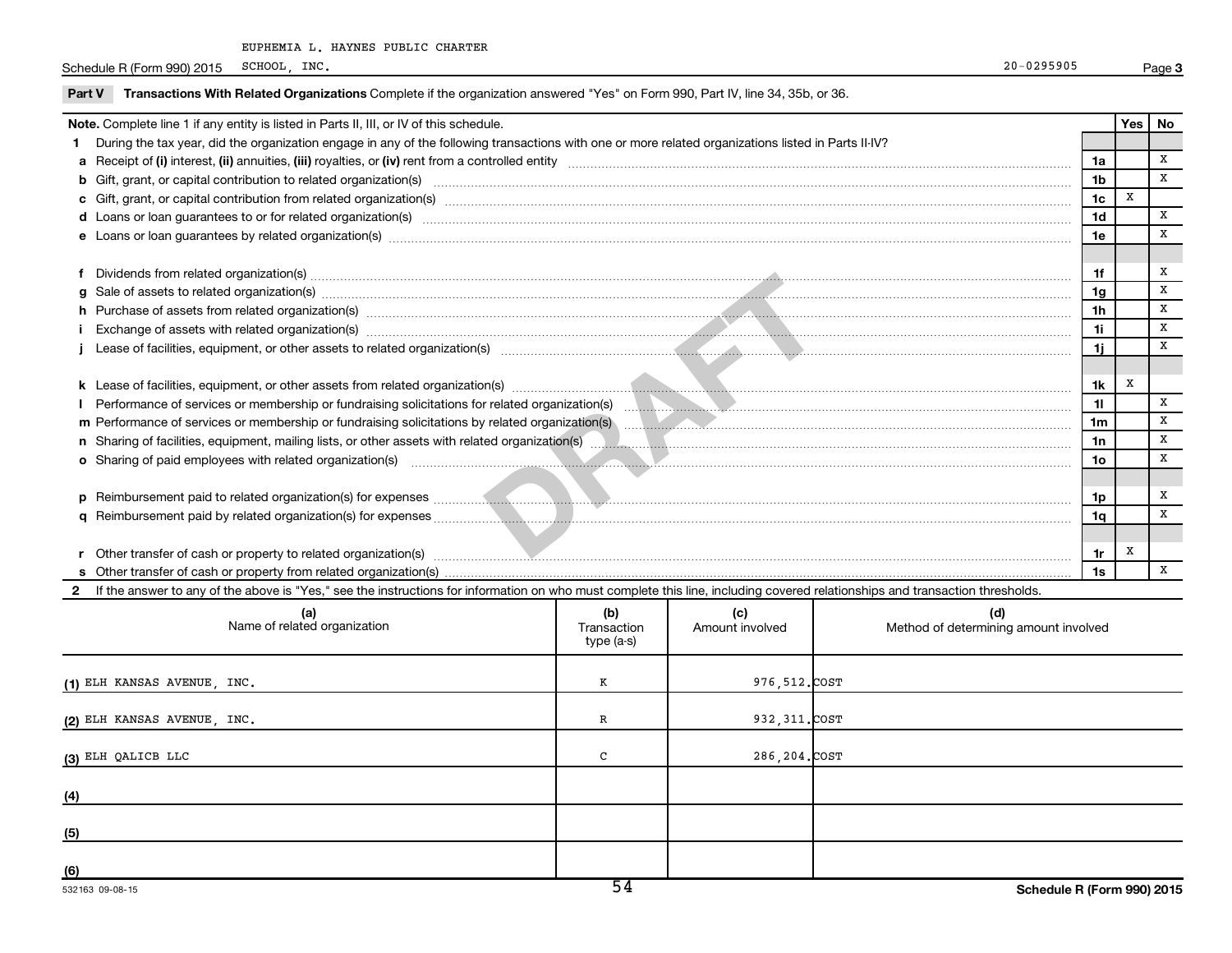Schedule R (Form 990) 2015 SCHOOL, INC. 20 - 0295905  $SCHOOL$ , INC.  $20-0295905$ 

**4**

Part VI Unrelated Organizations Taxable as a Partnership Complete if the organization answered "Yes" on Form 990, Part IV, line 37.

Provide the following information for each entity taxed as a partnership through which the organization conducted more than five percent of its activities (measured by total assets or gross revenue) that was not a related organization. See instructions regarding exclusion for certain investment partnerships.

| that was not a related erganization. Occ included to regarding exclusion for cortain investment partnerships.<br>(a) | (b)              |  |                                                                                                                                                                                                                                                                                                                                                                                                                                                            |  |  | (f)      | (g)         | (h)    |  | (i)                                                                                                                         | (j)    | (k) |
|----------------------------------------------------------------------------------------------------------------------|------------------|--|------------------------------------------------------------------------------------------------------------------------------------------------------------------------------------------------------------------------------------------------------------------------------------------------------------------------------------------------------------------------------------------------------------------------------------------------------------|--|--|----------|-------------|--------|--|-----------------------------------------------------------------------------------------------------------------------------|--------|-----|
| Name, address, and EIN                                                                                               | Primary activity |  |                                                                                                                                                                                                                                                                                                                                                                                                                                                            |  |  | Share of | Share of    |        |  | Disproport Code V-UBI<br>librarie amount in box 20 managing<br>allocations? of Schedule K-1<br>Yes No (Form 1065)<br>Yes No |        |     |
| of entity                                                                                                            |                  |  |                                                                                                                                                                                                                                                                                                                                                                                                                                                            |  |  | total    | end-of-year |        |  |                                                                                                                             |        |     |
|                                                                                                                      |                  |  |                                                                                                                                                                                                                                                                                                                                                                                                                                                            |  |  | income   | assets      | Yes No |  |                                                                                                                             | Yes No |     |
|                                                                                                                      |                  |  | $\begin{tabular}{ c c c } \hline \textbf{Legal} \textbf{domicile} & \textbf{(d)} & \begin{tabular}{ c c } \hline \textbf{(e)} & \textbf{(e)} & \textbf{(e)} \\ \hline (state or foreign) & (related, unrelated, patterns) & (e)} & (e)} \\ (related, unrelated, smallest, 5010, 0010 & (e)} & (e), & (e), & (e), \\ (e), (e), (e), (f), (f), (g), (g), (h), (h), (h), (i) & (i) \\ (e), (i) & (i) & (i) \\ (e), (i) & (i) & (i) \\ (i) & (i) & (i) \\ (i)$ |  |  |          |             |        |  |                                                                                                                             |        |     |
|                                                                                                                      |                  |  |                                                                                                                                                                                                                                                                                                                                                                                                                                                            |  |  |          |             |        |  |                                                                                                                             |        |     |
|                                                                                                                      |                  |  |                                                                                                                                                                                                                                                                                                                                                                                                                                                            |  |  |          |             |        |  |                                                                                                                             |        |     |
|                                                                                                                      |                  |  |                                                                                                                                                                                                                                                                                                                                                                                                                                                            |  |  |          |             |        |  |                                                                                                                             |        |     |
|                                                                                                                      |                  |  |                                                                                                                                                                                                                                                                                                                                                                                                                                                            |  |  |          |             |        |  |                                                                                                                             |        |     |
|                                                                                                                      |                  |  |                                                                                                                                                                                                                                                                                                                                                                                                                                                            |  |  |          |             |        |  |                                                                                                                             |        |     |
|                                                                                                                      |                  |  |                                                                                                                                                                                                                                                                                                                                                                                                                                                            |  |  |          |             |        |  |                                                                                                                             |        |     |
|                                                                                                                      |                  |  |                                                                                                                                                                                                                                                                                                                                                                                                                                                            |  |  |          |             |        |  |                                                                                                                             |        |     |
|                                                                                                                      |                  |  |                                                                                                                                                                                                                                                                                                                                                                                                                                                            |  |  |          |             |        |  |                                                                                                                             |        |     |
|                                                                                                                      |                  |  |                                                                                                                                                                                                                                                                                                                                                                                                                                                            |  |  |          |             |        |  |                                                                                                                             |        |     |
|                                                                                                                      |                  |  |                                                                                                                                                                                                                                                                                                                                                                                                                                                            |  |  |          |             |        |  |                                                                                                                             |        |     |
|                                                                                                                      |                  |  |                                                                                                                                                                                                                                                                                                                                                                                                                                                            |  |  |          |             |        |  |                                                                                                                             |        |     |
|                                                                                                                      |                  |  |                                                                                                                                                                                                                                                                                                                                                                                                                                                            |  |  |          |             |        |  |                                                                                                                             |        |     |
|                                                                                                                      |                  |  |                                                                                                                                                                                                                                                                                                                                                                                                                                                            |  |  |          |             |        |  |                                                                                                                             |        |     |
|                                                                                                                      |                  |  |                                                                                                                                                                                                                                                                                                                                                                                                                                                            |  |  |          |             |        |  |                                                                                                                             |        |     |
|                                                                                                                      |                  |  |                                                                                                                                                                                                                                                                                                                                                                                                                                                            |  |  |          |             |        |  |                                                                                                                             |        |     |
|                                                                                                                      |                  |  |                                                                                                                                                                                                                                                                                                                                                                                                                                                            |  |  |          |             |        |  |                                                                                                                             |        |     |
|                                                                                                                      |                  |  |                                                                                                                                                                                                                                                                                                                                                                                                                                                            |  |  |          |             |        |  |                                                                                                                             |        |     |
|                                                                                                                      |                  |  |                                                                                                                                                                                                                                                                                                                                                                                                                                                            |  |  |          |             |        |  |                                                                                                                             |        |     |
|                                                                                                                      |                  |  |                                                                                                                                                                                                                                                                                                                                                                                                                                                            |  |  |          |             |        |  |                                                                                                                             |        |     |
|                                                                                                                      |                  |  |                                                                                                                                                                                                                                                                                                                                                                                                                                                            |  |  |          |             |        |  |                                                                                                                             |        |     |
|                                                                                                                      |                  |  |                                                                                                                                                                                                                                                                                                                                                                                                                                                            |  |  |          |             |        |  |                                                                                                                             |        |     |
|                                                                                                                      |                  |  |                                                                                                                                                                                                                                                                                                                                                                                                                                                            |  |  |          |             |        |  |                                                                                                                             |        |     |
|                                                                                                                      |                  |  |                                                                                                                                                                                                                                                                                                                                                                                                                                                            |  |  |          |             |        |  |                                                                                                                             |        |     |
|                                                                                                                      |                  |  |                                                                                                                                                                                                                                                                                                                                                                                                                                                            |  |  |          |             |        |  |                                                                                                                             |        |     |
|                                                                                                                      |                  |  |                                                                                                                                                                                                                                                                                                                                                                                                                                                            |  |  |          |             |        |  |                                                                                                                             |        |     |
|                                                                                                                      |                  |  |                                                                                                                                                                                                                                                                                                                                                                                                                                                            |  |  |          |             |        |  |                                                                                                                             |        |     |
|                                                                                                                      |                  |  |                                                                                                                                                                                                                                                                                                                                                                                                                                                            |  |  |          |             |        |  |                                                                                                                             |        |     |
|                                                                                                                      |                  |  |                                                                                                                                                                                                                                                                                                                                                                                                                                                            |  |  |          |             |        |  |                                                                                                                             |        |     |
|                                                                                                                      |                  |  |                                                                                                                                                                                                                                                                                                                                                                                                                                                            |  |  |          |             |        |  |                                                                                                                             |        |     |
|                                                                                                                      |                  |  |                                                                                                                                                                                                                                                                                                                                                                                                                                                            |  |  |          |             |        |  |                                                                                                                             |        |     |
|                                                                                                                      |                  |  |                                                                                                                                                                                                                                                                                                                                                                                                                                                            |  |  |          |             |        |  |                                                                                                                             |        |     |

**Schedule R (Form 990) 2015**